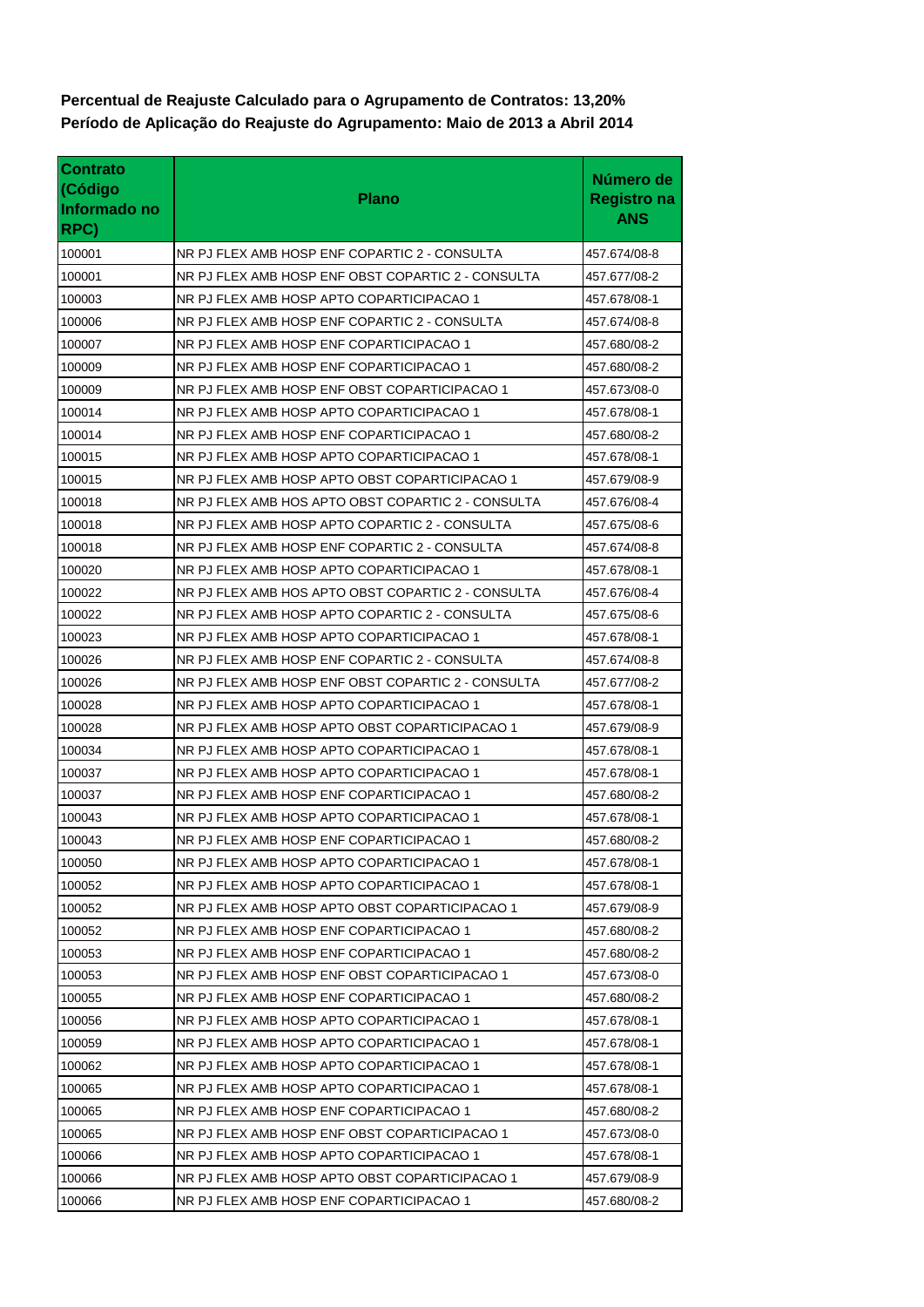| 100067 | NR PJ FLEX AMB HOS APTO OBST COPARTIC 2 - CONSULTA | 457.676/08-4 |
|--------|----------------------------------------------------|--------------|
| 100067 | NR PJ FLEX AMB HOSP APTO COPARTIC 2 - CONSULTA     | 457.675/08-6 |
| 100067 | NR PJ FLEX AMB HOSP ENF COPARTIC 2 - CONSULTA      | 457.674/08-8 |
| 100068 | NR PJ FLEX AMB HOSP APTO COPARTICIPACAO 1          | 457.678/08-1 |
| 100069 | NR PJ FLEX AMB HOSP APTO COPARTICIPACAO 1          | 457.678/08-1 |
| 100069 | NR PJ FLEX AMB HOSP ENF COPARTICIPACAO 1           | 457.680/08-2 |
| 100069 | NR PJ FLEX AMB HOSP ENF OBST COPARTICIPACAO 1      | 457.673/08-0 |
| 100070 | NR PJ FLEX AMB HOSP ENF COPARTICIPACAO 1           | 457.680/08-2 |
| 100070 | NR PJ FLEX AMB HOSP ENF OBST COPARTICIPACAO 1      | 457.673/08-0 |
| 100071 | NR PJ FLEX AMB HOSP APTO COPARTICIPACAO 1          | 457.678/08-1 |
| 100071 | NR PJ FLEX AMB HOSP APTO OBST COPARTICIPACAO 1     | 457.679/08-9 |
| 100073 | NR PJ FLEX AMB HOSP APTO COPARTICIPACAO 1          | 457.678/08-1 |
| 100073 | NR PJ FLEX AMB HOSP APTO OBST COPARTICIPACAO 1     | 457.679/08-9 |
| 100073 | NR PJ FLEX AMB HOSP ENF COPARTICIPACAO 1           | 457.680/08-2 |
| 100076 | NR PJ FLEX AMB HOSP ENF COPARTIC 2 - CONSULTA      | 457.674/08-8 |
| 100077 | NR PJ FLEX AMB HOSP APTO COPARTIC 2 - CONSULTA     | 457.675/08-6 |
| 100077 | NR PJ FLEX AMB HOSP ENF COPARTIC 2 - CONSULTA      | 457.674/08-8 |
| 100077 | NR PJ FLEX AMB HOSP ENF OBST COPARTIC 2 - CONSULTA | 457.677/08-2 |
| 100087 | NR PJ FLEX AMB HOSP APTO COPARTICIPACAO 1          | 457.678/08-1 |
| 100087 | NR PJ FLEX AMB HOSP APTO OBST COPARTICIPACAO 1     | 457.679/08-9 |
| 100087 | NR PJ FLEX AMB HOSP ENF COPARTICIPACAO 1           | 457.680/08-2 |
| 100090 | NR PJ FLEX AMB HOSP ENF COPARTIC 2 - CONSULTA      | 457.674/08-8 |
| 100097 | NR PJ FLEX AMB HOSP APTO COPARTICIPACAO 1          | 457.678/08-1 |
| 100099 | NR PJ FLEX AMB HOSP APTO COPARTICIPACAO 1          | 457.678/08-1 |
| 100099 | NR PJ FLEX AMB HOSP APTO OBST COPARTICIPACAO 1     | 457.679/08-9 |
| 100103 | NR PJ FLEX AMB HOSP APTO COPARTICIPACAO 1          | 457.678/08-1 |
| 100111 | NR PJ FLEX AMB HOSP ENF COPARTICIPACAO 1           | 457.680/08-2 |
| 100112 | NR PJ FLEX AMB HOSP APTO COPARTICIPACAO 1          | 457.678/08-1 |
| 100112 | NR PJ FLEX AMB HOSP ENF COPARTICIPACAO 1           | 457.680/08-2 |
| 100112 | NR PJ FLEX AMB HOSP ENF OBST COPARTICIPACAO 1      | 457.673/08-0 |
| 100121 | NR PJ FLEX AMB HOSP ENF COPARTICIPACAO 1           | 457.680/08-2 |
| 100121 | NR PJ FLEX AMB HOSP ENF OBST COPARTICIPACAO 1      | 457.673/08-0 |
| 100128 | NR PJ FLEX AMB HOSP APTO COPARTICIPACAO 1          | 457.678/08-1 |
| 100129 | NR PJ FLEX AMB HOSP ENF COPARTICIPACAO 1           | 457.680/08-2 |
| 100129 | NR PJ FLEX AMB HOSP ENF OBST COPARTICIPACAO 1      | 457.673/08-0 |
| 100135 | NR PJ FLEX AMB HOSP APTO COPARTIC 2 - CONSULTA     | 457.675/08-6 |
| 100135 | NR PJ FLEX AMB HOSP ENF OBST COPARTIC 2 - CONSULTA | 457.677/08-2 |
| 100136 | NR PJ FLEX AMB HOSP APTO COPARTICIPACAO 1          | 457.678/08-1 |
| 100136 | NR PJ FLEX AMB HOSP ENF COPARTICIPACAO 1           | 457.680/08-2 |
| 100138 | NR PJ FLEX AMB HOS APTO OBST COPARTIC 2 - CONSULTA | 457.676/08-4 |
| 100138 | NR PJ FLEX AMB HOSP APTO COPARTIC 2 - CONSULTA     | 457.675/08-6 |
| 100138 | NR PJ FLEX AMB HOSP ENF COPARTIC 2 - CONSULTA      | 457.674/08-8 |
| 100138 | NR PJ FLEX AMB HOSP ENF OBST COPARTIC 2 - CONSULTA | 457.677/08-2 |
| 100144 | NR PJ FLEX AMB HOSP ENF COPARTICIPACAO 1           | 457.680/08-2 |
| 100144 | NR PJ FLEX AMB HOSP ENF OBST COPARTICIPACAO 1      | 457.673/08-0 |
| 100145 | NR PJ FLEX AMB HOSP APTO COPARTICIPACAO 1          | 457.678/08-1 |
| 100145 | NR PJ FLEX AMB HOSP APTO OBST COPARTICIPACAO 1     | 457.679/08-9 |
| 100145 | NR PJ FLEX AMB HOSP ENF COPARTICIPACAO 1           | 457.680/08-2 |
| 100149 | NR PJ FLEX AMB HOSP APTO COPARTICIPACAO 1          | 457.678/08-1 |
| 100149 | NR PJ FLEX AMB HOSP APTO OBST COPARTICIPACAO 1     | 457.679/08-9 |
|        |                                                    |              |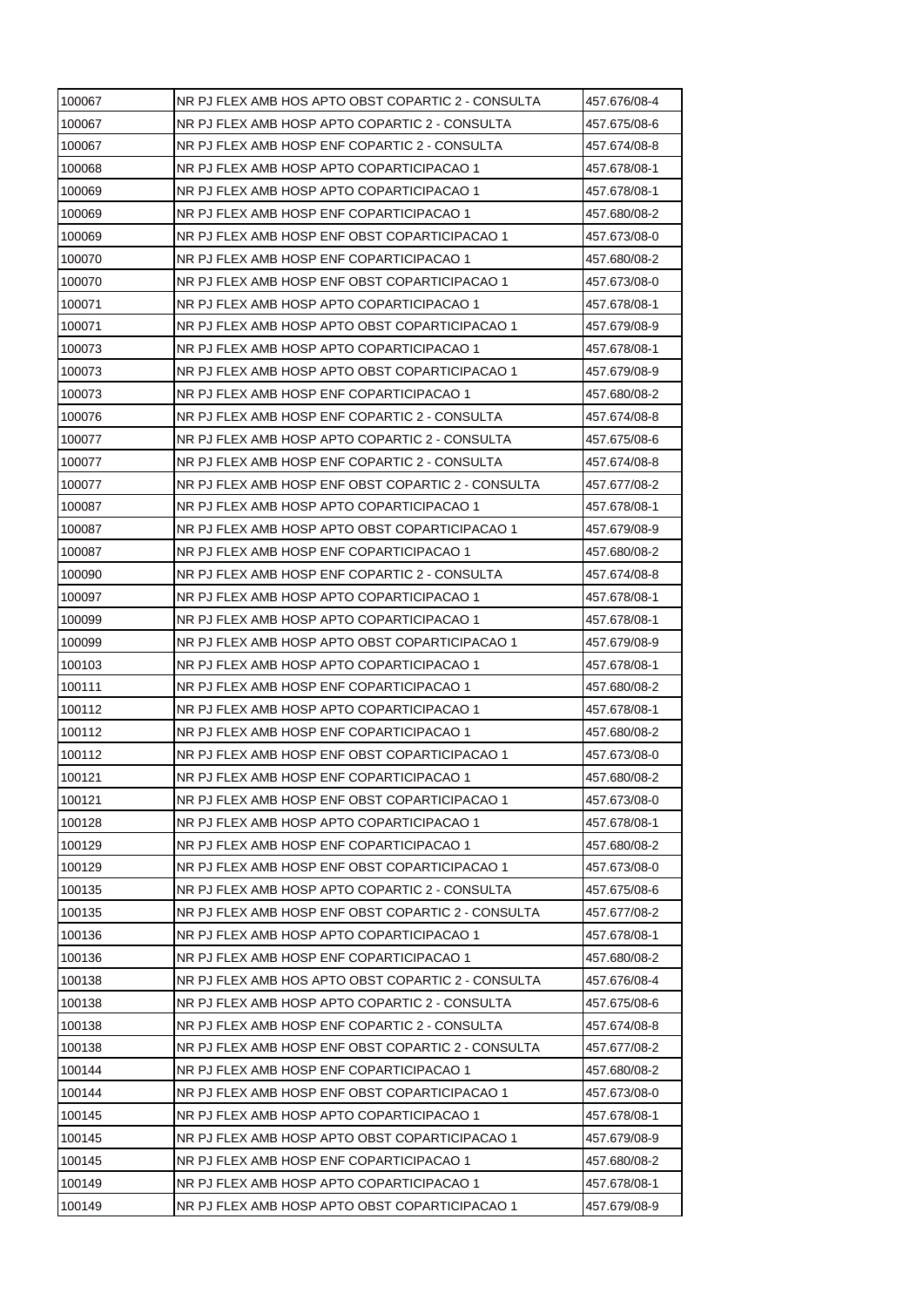| NR PJ FLEX AMB HOSP ENF COPARTICIPACAO 1                                                            | 457.680/08-2                                                                                |
|-----------------------------------------------------------------------------------------------------|---------------------------------------------------------------------------------------------|
| NR PJ FLEX AMB HOSP ENF OBST COPARTICIPACAO 1                                                       | 457.673/08-0                                                                                |
| NR PJ FLEX AMB HOSP ENF COPARTICIPACAO 1                                                            | 457.680/08-2                                                                                |
| NR PJ FLEX AMB HOS APTO OBST COPARTIC 2 - CONSULTA                                                  | 457.676/08-4                                                                                |
| NR PJ FLEX AMB HOSP APTO COPARTIC 2 - CONSULTA                                                      | 457.675/08-6                                                                                |
| NR PJ FLEX AMB HOSP ENF COPARTIC 2 - CONSULTA                                                       | 457.674/08-8                                                                                |
| NR PJ FLEX AMB HOSP ENF OBST COPARTIC 2 - CONSULTA                                                  | 457.677/08-2                                                                                |
| NR PJ FLEX AMB HOSP APTO COPARTICIPACAO 1                                                           | 457.678/08-1                                                                                |
| NR PJ FLEX AMB HOSP APTO OBST COPARTICIPACAO 1                                                      | 457.679/08-9                                                                                |
| NR PJ FLEX AMB HOSP ENF COPARTICIPACAO 1                                                            | 457.680/08-2                                                                                |
| NR PJ FLEX AMB HOS APTO OBST COPARTIC 2 - CONSULTA                                                  | 457.676/08-4                                                                                |
| NR PJ FLEX AMB HOSP APTO COPARTIC 2 - CONSULTA                                                      | 457.675/08-6                                                                                |
| NR PJ FLEX AMB HOSP APTO COPARTICIPACAO 1                                                           | 457.678/08-1                                                                                |
| NR PJ FLEX AMB HOSP ENF COPARTICIPACAO 1                                                            | 457.680/08-2                                                                                |
| NR PJ FLEX AMB HOSP APTO COPARTICIPACAO 1                                                           | 457.678/08-1                                                                                |
| NR PJ FLEX AMB HOSP APTO OBST COPARTICIPACAO 1                                                      | 457.679/08-9                                                                                |
| NR PJ FLEX AMB HOSP APTO COPARTIC 2 - CONSULTA                                                      | 457.675/08-6                                                                                |
| NR PJ FLEX AMB HOSP ENF COPARTIC 2 - CONSULTA                                                       | 457.674/08-8                                                                                |
| NR PJ FLEX AMB HOSP APTO COPARTICIPACAO 1                                                           | 457.678/08-1                                                                                |
| NR PJ FLEX AMB HOSP ENF COPARTICIPACAO 1                                                            | 457.680/08-2                                                                                |
| NR PJ FLEX AMB HOSP APTO COPARTICIPACAO 1                                                           | 457.678/08-1                                                                                |
| NR PJ FLEX AMB HOSP APTO OBST COPARTICIPACAO 1                                                      | 457.679/08-9                                                                                |
| NR PJ FLEX AMB HOSP ENF COPARTICIPACAO 1                                                            | 457.680/08-2                                                                                |
| NR PJ FLEX AMB HOSP APTO COPARTICIPACAO 1                                                           | 457.678/08-1                                                                                |
| NR PJ FLEX AMB HOSP APTO OBST COPARTICIPACAO 1                                                      | 457.679/08-9                                                                                |
| NR PJ FLEX AMB HOSP ENF COPARTICIPACAO 1                                                            | 457.680/08-2                                                                                |
| NR PJ FLEX AMB HOSP APTO COPARTICIPACAO 1                                                           | 457.678/08-1                                                                                |
| NR PJ FLEX AMB HOSP ENF COPARTICIPACAO 1                                                            | 457.680/08-2                                                                                |
| NR PJ FLEX AMB HOSP ENF COPARTIC 2 - CONSULTA                                                       | 457.674/08-8                                                                                |
| NR PJ FLEX AMB HOSP ENF OBST COPARTIC 2 - CONSULTA                                                  | 457.677/08-2                                                                                |
| NR PJ FLEX AMB HOSP ENF COPARTICIPACAO 1                                                            | 457.680/08-2                                                                                |
| NR PJ FLEX AMB HOSP ENF OBST COPARTICIPACAO 1                                                       | 457.673/08-0                                                                                |
| NR PJ FLEX AMB HOSP APTO COPARTICIPACAO 1                                                           | 457.678/08-1                                                                                |
| NR PJ FLEX AMB HOSP ENF COPARTICIPACAO 1                                                            | 457.680/08-2                                                                                |
| NR PJ FLEX AMB HOSP APTO COPARTIC 2 - CONSULTA                                                      | 457.675/08-6                                                                                |
| NR PJ FLEX AMB HOSP ENF COPARTIC 2 - CONSULTA                                                       | 457.674/08-8                                                                                |
| NR PJ FLEX AMB HOSP ENF OBST COPARTIC 2 - CONSULTA                                                  | 457.677/08-2                                                                                |
|                                                                                                     | 457.678/08-1                                                                                |
| NR PJ FLEX AMB HOSP APTO OBST COPARTICIPACAO 1                                                      | 457.679/08-9                                                                                |
| NR PJ FLEX AMB HOSP ENF COPARTICIPACAO 1                                                            | 457.680/08-2                                                                                |
| NR PJ FLEX AMB HOSP ENF COPARTICIPACAO 1                                                            | 457.680/08-2                                                                                |
| NR PJ FLEX AMB HOSP APTO COPARTICIPACAO 1                                                           | 457.678/08-1                                                                                |
|                                                                                                     | 457.679/08-9                                                                                |
| NR PJ FLEX AMB HOSP ENF COPARTICIPACAO 1                                                            | 457.680/08-2                                                                                |
|                                                                                                     |                                                                                             |
| NR PJ FLEX AMB HOSP ENF OBST COPARTICIPACAO 1                                                       | 457.673/08-0                                                                                |
| NR PJ FLEX AMB HOSP APTO COPARTICIPACAO 1                                                           |                                                                                             |
|                                                                                                     | 457.678/08-1                                                                                |
| NR PJ FLEX AMB HOSP ENF COPARTICIPACAO 1                                                            | 457.680/08-2                                                                                |
| NR PJ FLEX AMB HOSP ENF COPARTIC 2 - CONSULTA<br>NR PJ FLEX AMB HOSP ENF OBST COPARTIC 2 - CONSULTA | 457.674/08-8<br>457.677/08-2                                                                |
|                                                                                                     | NR PJ FLEX AMB HOSP APTO COPARTICIPACAO 1<br>NR PJ FLEX AMB HOSP APTO OBST COPARTICIPACAO 1 |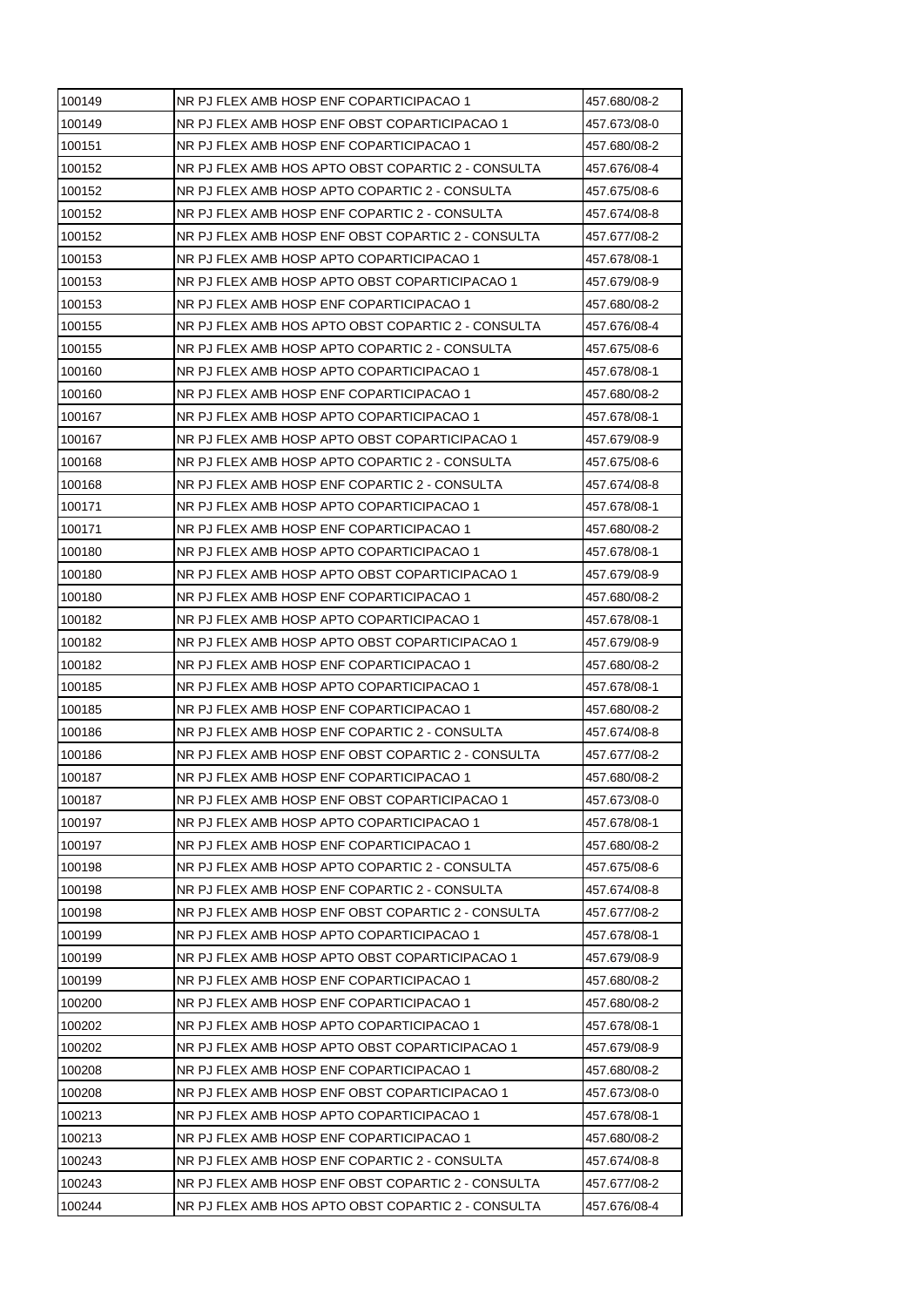| 100244 | NR PJ FLEX AMB HOSP ENF COPARTIC 2 - CONSULTA      | 457.674/08-8 |
|--------|----------------------------------------------------|--------------|
| 100250 | NR PJ FLEX AMB HOSP APTO COPARTIC 2 - CONSULTA     | 457.675/08-6 |
| 100255 | NR PJ FLEX AMB HOSP APTO COPARTIC 2 - CONSULTA     | 457.675/08-6 |
| 100255 | NR PJ FLEX AMB HOSP ENF COPARTIC 2 - CONSULTA      | 457.674/08-8 |
| 100257 | NR PJ FLEX AMB HOSP APTO COPARTICIPACAO 1          | 457.678/08-1 |
| 100257 | NR PJ FLEX AMB HOSP APTO OBST COPARTICIPACAO 1     | 457.679/08-9 |
| 100257 | NR PJ FLEX AMB HOSP ENF COPARTICIPACAO 1           | 457.680/08-2 |
| 100261 | NR PJ FLEX AMB HOS APTO OBST COPARTIC 2 - CONSULTA | 457.676/08-4 |
| 100261 | NR PJ FLEX AMB HOSP ENF COPARTIC 2 - CONSULTA      | 457.674/08-8 |
| 100262 | NR PJ FLEX AMB HOSP APTO COPARTICIPACAO 1          | 457.678/08-1 |
| 100264 | NR PJ FLEX AMB HOS APTO OBST COPARTIC 2 - CONSULTA | 457.676/08-4 |
| 100264 | NR PJ FLEX AMB HOSP APTO COPARTIC 2 - CONSULTA     | 457.675/08-6 |
| 100264 | NR PJ FLEX AMB HOSP ENF COPARTIC 2 - CONSULTA      | 457.674/08-8 |
| 100267 | NR PJ FLEX AMB HOS APTO OBST COPARTIC 2 - CONSULTA | 457.676/08-4 |
| 100267 | NR PJ FLEX AMB HOSP ENF COPARTIC 2 - CONSULTA      | 457.674/08-8 |
| 100272 | NR PJ FLEX AMB HOSP ENF COPARTICIPACAO 1           | 457.680/08-2 |
| 100276 | NR PJ FLEX AMB HOSP ENF COPARTICIPACAO 1           | 457.680/08-2 |
| 100280 | NR PJ FLEX AMB HOSP APTO OBST COPARTICIPACAO 1     | 457.679/08-9 |
| 100280 | NR PJ FLEX AMB HOSP ENF COPARTICIPACAO 1           | 457.680/08-2 |
| 100280 | NR PJ FLEX AMB HOSP ENF OBST COPARTICIPACAO 1      | 457.673/08-0 |
| 100282 | NR PJ FLEX AMB HOSP ENF COPARTICIPACAO 1           | 457.680/08-2 |
| 100282 | NR PJ FLEX AMB HOSP ENF OBST COPARTICIPACAO 1      | 457.673/08-0 |
| 100283 | NR PJ FLEX AMB HOSP APTO COPARTICIPACAO 1          | 457.678/08-1 |
| 100283 | NR PJ FLEX AMB HOSP APTO OBST COPARTICIPACAO 1     | 457.679/08-9 |
| 100283 | NR PJ FLEX AMB HOSP ENF COPARTICIPACAO 1           | 457.680/08-2 |
| 100292 | NR PJ FLEX AMB HOSP APTO COPARTICIPACAO 1          | 457.678/08-1 |
| 100293 | NR PJ FLEX AMB HOSP APTO COPARTICIPACAO 1          | 457.678/08-1 |
| 100293 | NR PJ FLEX AMB HOSP ENF COPARTICIPACAO 1           | 457.680/08-2 |
| 100293 | NR PJ FLEX AMB HOSP ENF OBST COPARTICIPACAO 1      | 457.673/08-0 |
| 100295 | NR PJ FLEX AMB HOS APTO OBST COPARTIC 2 - CONSULTA | 457.676/08-4 |
| 100295 | NR PJ FLEX AMB HOSP APTO COPARTIC 2 - CONSULTA     | 457.675/08-6 |
| 100296 | NR PJ FLEX AMB HOSP APTO COPARTICIPACAO 1          | 457.678/08-1 |
| 100296 | NR PJ FLEX AMB HOSP ENF COPARTICIPACAO 1           | 457.680/08-2 |
| 100299 | NR PJ FLEX AMB HOSP APTO COPARTICIPACAO 1          | 457.678/08-1 |
| 100299 | NR PJ FLEX AMB HOSP ENF COPARTICIPACAO 1           | 457.680/08-2 |
| 100299 | NR PJ FLEX AMB HOSP ENF OBST COPARTICIPACAO 1      | 457.673/08-0 |
| 100337 | NR PJ FLEX AMB HOSP ENF OBST COPARTICIPACAO 1      | 457.673/08-0 |
| 100347 | NR PJ FLEX AMB HOS APTO OBST COPARTIC 2 - CONSULTA | 457.676/08-4 |
| 100347 | NR PJ FLEX AMB HOSP ENF COPARTIC 2 - CONSULTA      | 457.674/08-8 |
| 100347 | NR PJ FLEX AMB HOSP ENF OBST COPARTIC 2 - CONSULTA | 457.677/08-2 |
| 100350 | NR PJ FLEX AMB HOSP ENF COPARTIC 2 - CONSULTA      | 457.674/08-8 |
| 100365 | NR PJ FLEX AMB HOSP ENF COPARTICIPACAO 1           | 457.680/08-2 |
| 100365 | NR PJ FLEX AMB HOSP ENF OBST COPARTICIPACAO 1      | 457.673/08-0 |
| 100372 | NR PJ FLEX AMB HOSP APTO COPARTICIPACAO 1          | 457.678/08-1 |
| 100372 | NR PJ FLEX AMB HOSP ENF COPARTICIPACAO 1           | 457.680/08-2 |
| 100384 | NR PJ FLEX AMB HOSP APTO COPARTICIPACAO 1          | 457.678/08-1 |
| 100384 | NR PJ FLEX AMB HOSP APTO OBST COPARTICIPACAO 1     | 457.679/08-9 |
| 100384 | NR PJ FLEX AMB HOSP ENF COPARTICIPACAO 1           | 457.680/08-2 |
| 100384 | NR PJ FLEX AMB HOSP ENF OBST COPARTICIPACAO 1      | 457.673/08-0 |
| 100385 | NR PJ FLEX AMB HOSP APTO OBST COPARTICIPACAO 1     | 457.679/08-9 |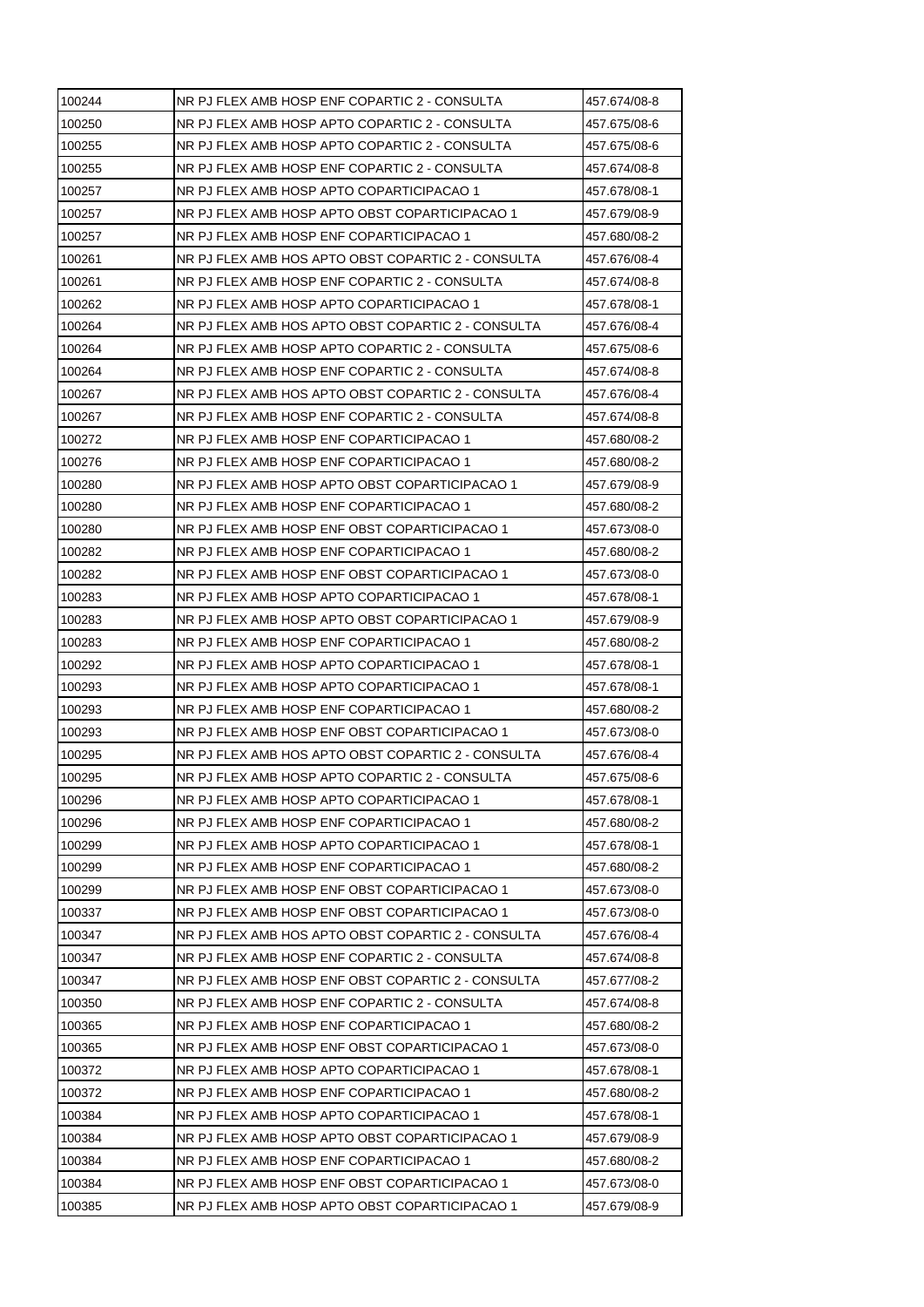| 100385 | NR PJ FLEX AMB HOSP ENF COPARTICIPACAO 1           | 457.680/08-2 |
|--------|----------------------------------------------------|--------------|
| 100385 | NR PJ FLEX AMB HOSP ENF OBST COPARTICIPACAO 1      | 457.673/08-0 |
| 100393 | NR PJ FLEX AMB HOSP ENF COPARTICIPACAO 1           | 457.680/08-2 |
| 100393 | NR PJ FLEX AMB HOSP ENF OBST COPARTICIPACAO 1      | 457.673/08-0 |
| 100407 | NR PJ FLEX AMB HOSP APTO COPARTICIPACAO 1          | 457.678/08-1 |
| 100408 | NR PJ FLEX AMB HOSP APTO COPARTICIPACAO 1          | 457.678/08-1 |
| 100408 | NR PJ FLEX AMB HOSP ENF COPARTICIPACAO 1           | 457.680/08-2 |
| 100410 | NR PJ FLEX AMB HOSP APTO COPARTICIPACAO 1          | 457.678/08-1 |
| 100410 | NR PJ FLEX AMB HOSP APTO OBST COPARTICIPACAO 1     | 457.679/08-9 |
| 100410 | NR PJ FLEX AMB HOSP ENF COPARTICIPACAO 1           | 457.680/08-2 |
| 100412 | NR PJ FLEX AMB HOS APTO OBST COPARTIC 2 - CONSULTA | 457.676/08-4 |
| 100412 | NR PJ FLEX AMB HOSP APTO COPARTIC 2 - CONSULTA     | 457.675/08-6 |
| 100412 | NR PJ FLEX AMB HOSP ENF COPARTIC 2 - CONSULTA      | 457.674/08-8 |
| 100413 | NR PJ FLEX AMB HOSP APTO COPARTICIPACAO 1          | 457.678/08-1 |
| 100413 | NR PJ FLEX AMB HOSP APTO OBST COPARTICIPACAO 1     | 457.679/08-9 |
| 100413 | NR PJ FLEX AMB HOSP ENF COPARTICIPACAO 1           | 457.680/08-2 |
| 100418 | NR PJ FLEX AMB HOSP APTO OBST COPARTICIPACAO 1     | 457.679/08-9 |
| 100418 | NR PJ FLEX AMB HOSP ENF COPARTICIPACAO 1           | 457.680/08-2 |
| 100418 | NR PJ FLEX AMB HOSP ENF OBST COPARTICIPACAO 1      | 457.673/08-0 |
| 100420 | NR PJ FLEX AMB HOSP APTO COPARTICIPACAO 1          | 457.678/08-1 |
| 100420 | NR PJ FLEX AMB HOSP ENF COPARTICIPACAO 1           | 457.680/08-2 |
| 100420 | NR PJ FLEX AMB HOSP ENF OBST COPARTICIPACAO 1      | 457.673/08-0 |
| 100422 | NR PJ FLEX AMB HOSP APTO COPARTICIPACAO 1          | 457.678/08-1 |
| 100422 | NR PJ FLEX AMB HOSP APTO OBST COPARTICIPACAO 1     | 457.679/08-9 |
| 100422 | NR PJ FLEX AMB HOSP ENF COPARTICIPACAO 1           | 457.680/08-2 |
| 100422 | NR PJ FLEX AMB HOSP ENF OBST COPARTICIPACAO 1      | 457.673/08-0 |
| 100426 | NR PJ FLEX AMB HOSP APTO COPARTICIPACAO 1          | 457.678/08-1 |
| 100426 | NR PJ FLEX AMB HOSP ENF COPARTICIPACAO 1           | 457.680/08-2 |
| 100427 | NR PJ FLEX AMB HOSP ENF COPARTICIPACAO 1           | 457.680/08-2 |
| 100427 | NR PJ FLEX AMB HOSP ENF OBST COPARTICIPACAO 1      | 457.673/08-0 |
| 100428 | NR PJ FLEX AMB HOSP ENF COPARTICIPACAO 1           | 457.680/08-2 |
| 100429 | NR PJ FLEX AMB HOS APTO OBST COPARTIC 2 - CONSULTA | 457.676/08-4 |
| 100429 | NR PJ FLEX AMB HOSP APTO COPARTIC 2 - CONSULTA     | 457.675/08-6 |
| 100429 | NR PJ FLEX AMB HOSP ENF COPARTIC 2 - CONSULTA      | 457.674/08-8 |
| 100429 | NR PJ FLEX AMB HOSP ENF OBST COPARTIC 2 - CONSULTA | 457.677/08-2 |
| 100431 | NR PJ FLEX AMB HOSP APTO COPARTICIPACAO 1          | 457.678/08-1 |
| 100431 | NR PJ FLEX AMB HOSP ENF COPARTICIPACAO 1           | 457.680/08-2 |
| 100431 | NR PJ FLEX AMB HOSP ENF OBST COPARTICIPACAO 1      | 457.673/08-0 |
| 100432 | NR PJ FLEX AMB HOSP APTO COPARTICIPACAO 1          | 457.678/08-1 |
| 100432 | NR PJ FLEX AMB HOSP ENF COPARTICIPACAO 1           | 457.680/08-2 |
| 100436 | NR PJ FLEX AMB HOSP APTO COPARTICIPACAO 1          | 457.678/08-1 |
| 100436 | NR PJ FLEX AMB HOSP ENF COPARTICIPACAO 1           | 457.680/08-2 |
| 100437 | NR PJ FLEX AMB HOSP APTO COPARTIC 2 - CONSULTA     | 457.675/08-6 |
| 100440 | NR PJ FLEX AMB HOSP ENF COPARTICIPACAO 1           | 457.680/08-2 |
| 100444 | NR PJ FLEX AMB HOSP ENF COPARTICIPACAO 1           | 457.680/08-2 |
| 100446 | NR PJ FLEX AMB HOSP APTO COPARTICIPACAO 1          | 457.678/08-1 |
| 100446 | NR PJ FLEX AMB HOSP ENF COPARTICIPACAO 1           | 457.680/08-2 |
| 100447 | NR PJ FLEX AMB HOS APTO OBST COPARTIC 2 - CONSULTA | 457.676/08-4 |
| 100447 | NR PJ FLEX AMB HOSP APTO COPARTIC 2 - CONSULTA     | 457.675/08-6 |
| 100447 | NR PJ FLEX AMB HOSP ENF COPARTIC 2 - CONSULTA      | 457.674/08-8 |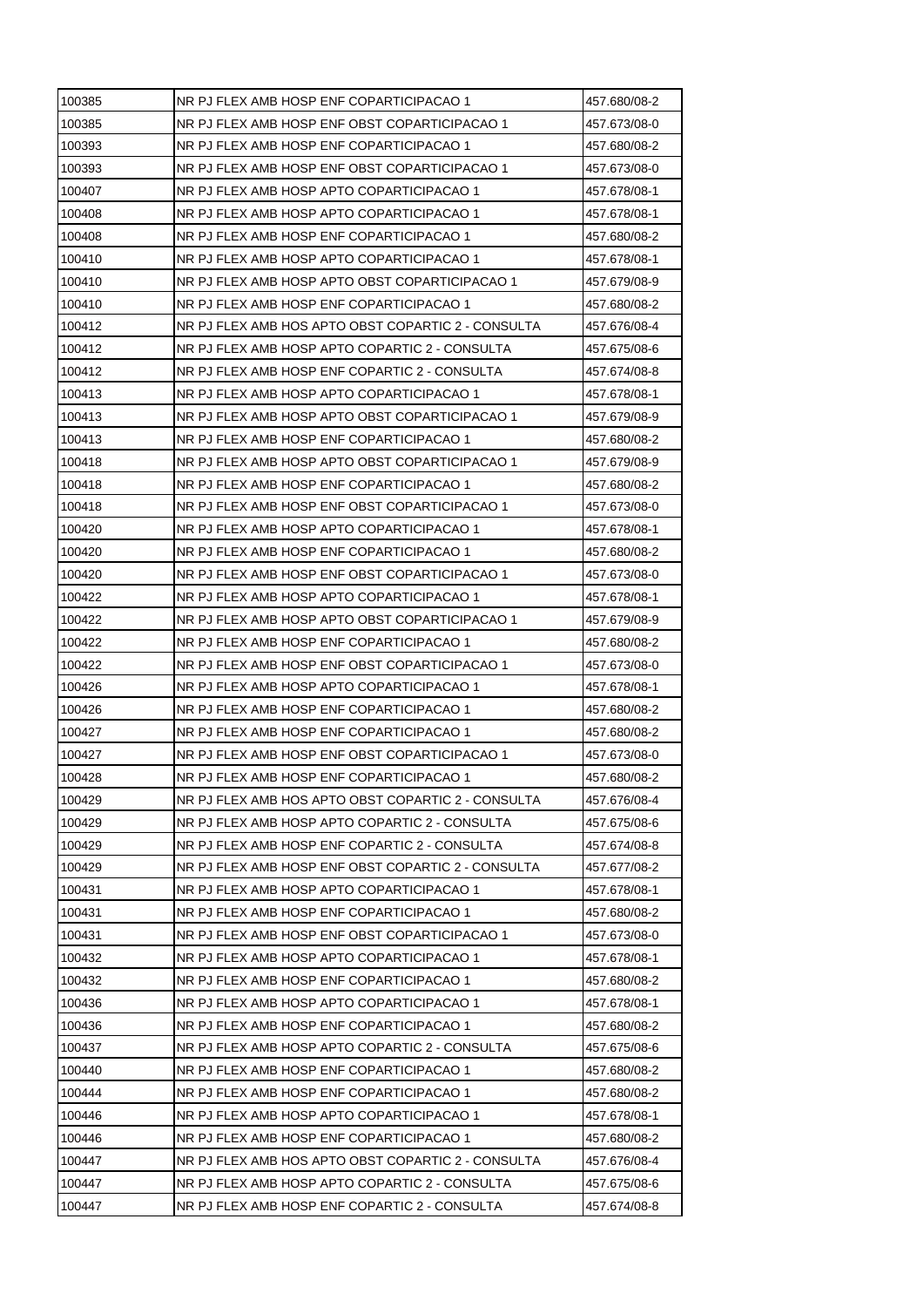| 100447 | NR PJ FLEX AMB HOSP ENF OBST COPARTIC 2 - CONSULTA | 457.677/08-2 |
|--------|----------------------------------------------------|--------------|
| 100453 | NR PJ FLEX AMB HOSP ENF COPARTICIPACAO 1           | 457.680/08-2 |
| 100456 | NR PJ FLEX AMB HOSP APTO COPARTICIPACAO 1          | 457.678/08-1 |
| 100456 | NR PJ FLEX AMB HOSP ENF COPARTICIPACAO 1           | 457.680/08-2 |
| 100456 | NR PJ FLEX AMB HOSP ENF OBST COPARTICIPACAO 1      | 457.673/08-0 |
| 100458 | NR PJ FLEX AMB HOSP APTO COPARTICIPACAO 1          | 457.678/08-1 |
| 100458 | NR PJ FLEX AMB HOSP ENF COPARTICIPACAO 1           | 457.680/08-2 |
| 100461 | NR PJ FLEX AMB HOSP ENF COPARTICIPACAO 1           | 457.680/08-2 |
| 100465 | NR PJ FLEX AMB HOSP ENF COPARTICIPACAO 1           | 457.680/08-2 |
| 100468 | NR PJ FLEX AMB HOSP APTO COPARTICIPACAO 1          | 457.678/08-1 |
| 100468 | NR PJ FLEX AMB HOSP ENF COPARTICIPACAO 1           | 457.680/08-2 |
| 100469 | NR PJ FLEX AMB HOSP APTO COPARTICIPACAO 1          | 457.678/08-1 |
| 100469 | NR PJ FLEX AMB HOSP APTO OBST COPARTICIPACAO 1     | 457.679/08-9 |
| 100471 | NR PJ FLEX AMB HOSP APTO COPARTICIPACAO 1          | 457.678/08-1 |
| 100471 | NR PJ FLEX AMB HOSP ENF COPARTICIPACAO 1           | 457.680/08-2 |
| 100473 | NR PJ FLEX AMB HOSP APTO COPARTICIPACAO 1          | 457.678/08-1 |
| 100476 | NR PJ FLEX AMB HOSP APTO COPARTICIPACAO 1          | 457.678/08-1 |
| 100476 | NR PJ FLEX AMB HOSP APTO OBST COPARTICIPACAO 1     | 457.679/08-9 |
| 100477 | NR PJ FLEX AMB HOSP APTO COPARTICIPACAO 1          | 457.678/08-1 |
| 100477 | NR PJ FLEX AMB HOSP APTO OBST COPARTICIPACAO 1     | 457.679/08-9 |
| 100478 | NR PJ FLEX AMB HOSP ENF COPARTICIPACAO 1           | 457.680/08-2 |
| 100478 | NR PJ FLEX AMB HOSP ENF OBST COPARTICIPACAO 1      | 457.673/08-0 |
| 100482 | NR PJ FLEX AMB HOSP ENF COPARTICIPACAO 1           | 457.680/08-2 |
| 100482 | NR PJ FLEX AMB HOSP ENF OBST COPARTICIPACAO 1      | 457.673/08-0 |
| 100484 | NR PJ FLEX AMB HOSP APTO COPARTICIPACAO 1          | 457.678/08-1 |
| 100486 | NR PJ FLEX AMB HOSP APTO COPARTICIPACAO 1          | 457.678/08-1 |
| 100486 | NR PJ FLEX AMB HOSP APTO OBST COPARTICIPACAO 1     | 457.679/08-9 |
| 100486 | NR PJ FLEX AMB HOSP ENF COPARTICIPACAO 1           | 457.680/08-2 |
| 100486 | NR PJ FLEX AMB HOSP ENF OBST COPARTICIPACAO 1      | 457.673/08-0 |
| 100487 | NR PJ FLEX AMB HOSP APTO COPARTICIPACAO 1          | 457.678/08-1 |
| 100487 | NR PJ FLEX AMB HOSP ENF COPARTICIPACAO 1           | 457.680/08-2 |
| 100492 | NR PJ FLEX AMB HOSP APTO COPARTICIPACAO 1          | 457.678/08-1 |
| 100492 | NR PJ FLEX AMB HOSP ENF COPARTICIPACAO 1           | 457.680/08-2 |
| 100492 | NR PJ FLEX AMB HOSP ENF OBST COPARTICIPACAO 1      | 457.673/08-0 |
| 100493 | NR PJ FLEX AMB HOSP APTO COPARTICIPACAO 1          | 457.678/08-1 |
| 100493 | NR PJ FLEX AMB HOSP ENF COPARTICIPACAO 1           | 457.680/08-2 |
| 100496 | NR PJ FLEX AMB HOSP APTO COPARTICIPACAO 1          | 457.678/08-1 |
| 100496 | NR PJ FLEX AMB HOSP APTO OBST COPARTICIPACAO 1     | 457.679/08-9 |
| 100499 | NR PJ FLEX AMB HOSP APTO COPARTICIPACAO 1          | 457.678/08-1 |
| 100499 | NR PJ FLEX AMB HOSP APTO OBST COPARTICIPACAO 1     | 457.679/08-9 |
| 100499 | NR PJ FLEX AMB HOSP ENF COPARTICIPACAO 1           | 457.680/08-2 |
| 100499 | NR PJ FLEX AMB HOSP ENF OBST COPARTICIPACAO 1      | 457.673/08-0 |
| 100500 | NR PJ FLEX AMB HOSP ENF COPARTICIPACAO 1           | 457.680/08-2 |
| 100502 | NR PJ FLEX AMB HOS APTO OBST COPARTIC 2 - CONSULTA | 457.676/08-4 |
| 100502 | NR PJ FLEX AMB HOSP APTO COPARTIC 2 - CONSULTA     | 457.675/08-6 |
| 100502 | NR PJ FLEX AMB HOSP ENF COPARTIC 2 - CONSULTA      | 457.674/08-8 |
| 100507 | NR PJ FLEX AMB HOSP APTO COPARTICIPACAO 1          | 457.678/08-1 |
| 100507 | NR PJ FLEX AMB HOSP APTO OBST COPARTICIPACAO 1     | 457.679/08-9 |
| 100507 | NR PJ FLEX AMB HOSP ENF COPARTICIPACAO 1           | 457.680/08-2 |
| 100508 | NR PJ FLEX AMB HOSP APTO COPARTICIPACAO 1          | 457.678/08-1 |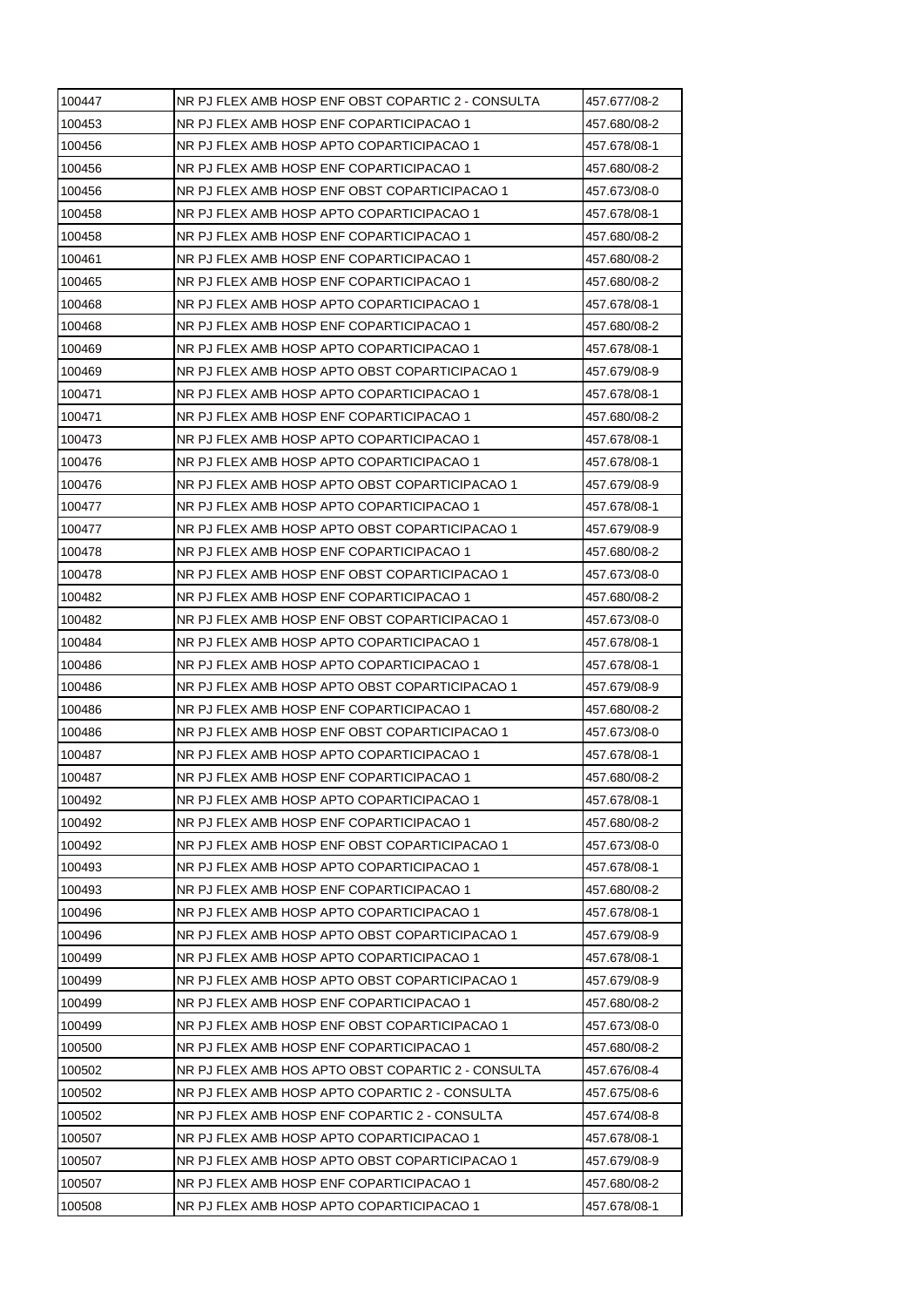| 100508 | NR PJ FLEX AMB HOSP APTO OBST COPARTICIPACAO 1     | 457.679/08-9 |
|--------|----------------------------------------------------|--------------|
| 100508 | NR PJ FLEX AMB HOSP ENF COPARTICIPACAO 1           | 457.680/08-2 |
| 100511 | NR PJ FLEX AMB HOSP APTO COPARTICIPACAO 1          | 457.678/08-1 |
| 100511 | NR PJ FLEX AMB HOSP APTO OBST COPARTICIPACAO 1     | 457.679/08-9 |
| 100511 | NR PJ FLEX AMB HOSP ENF OBST COPARTICIPACAO 1      | 457.673/08-0 |
| 100512 | NR PJ FLEX AMB HOSP ENF COPARTICIPACAO 1           | 457.680/08-2 |
| 100515 | NR PJ FLEX AMB HOSP APTO COPARTICIPACAO 1          | 457.678/08-1 |
| 100515 | NR PJ FLEX AMB HOSP ENF COPARTICIPACAO 1           | 457.680/08-2 |
| 100515 | NR PJ FLEX AMB HOSP ENF OBST COPARTICIPACAO 1      | 457.673/08-0 |
| 100517 | NR PJ FLEX AMB HOSP APTO COPARTICIPACAO 1          | 457.678/08-1 |
| 100517 | NR PJ FLEX AMB HOSP APTO OBST COPARTICIPACAO 1     | 457.679/08-9 |
| 100517 | NR PJ FLEX AMB HOSP ENF COPARTICIPACAO 1           | 457.680/08-2 |
| 100523 | NR PJ FLEX AMB HOSP ENF COPARTICIPACAO 1           | 457.680/08-2 |
| 100525 | NR PJ FLEX AMB HOSP APTO COPARTICIPACAO 1          | 457.678/08-1 |
| 100525 | NR PJ FLEX AMB HOSP ENF COPARTICIPACAO 1           | 457.680/08-2 |
| 100526 | NR PJ FLEX AMB HOSP APTO COPARTICIPACAO 1          | 457.678/08-1 |
| 100526 | NR PJ FLEX AMB HOSP APTO OBST COPARTICIPACAO 1     | 457.679/08-9 |
| 100528 | NR PJ FLEX AMB HOSP ENF COPARTICIPACAO 1           | 457.680/08-2 |
| 100529 | NR PJ FLEX AMB HOSP APTO COPARTICIPACAO 1          | 457.678/08-1 |
| 100529 | NR PJ FLEX AMB HOSP ENF COPARTICIPACAO 1           | 457.680/08-2 |
| 100529 | NR PJ FLEX AMB HOSP ENF OBST COPARTICIPACAO 1      | 457.673/08-0 |
| 100531 | NR PJ FLEX AMB HOSP APTO COPARTICIPACAO 1          | 457.678/08-1 |
| 100531 | NR PJ FLEX AMB HOSP ENF COPARTICIPACAO 1           | 457.680/08-2 |
| 100538 | NR PJ FLEX AMB HOSP APTO COPARTICIPACAO 1          | 457.678/08-1 |
| 100538 | NR PJ FLEX AMB HOSP ENF COPARTICIPACAO 1           | 457.680/08-2 |
| 100538 | NR PJ FLEX AMB HOSP ENF OBST COPARTICIPACAO 1      | 457.673/08-0 |
| 100541 | NR PJ FLEX AMB HOSP APTO OBST COPARTICIPACAO 1     | 457.679/08-9 |
| 100541 | NR PJ FLEX AMB HOSP ENF COPARTICIPACAO 1           | 457.680/08-2 |
| 100541 | NR PJ FLEX AMB HOSP ENF OBST COPARTICIPACAO 1      | 457.673/08-0 |
| 100543 | NR PJ FLEX AMB HOSP APTO COPARTICIPACAO 1          | 457.678/08-1 |
| 100543 | NR PJ FLEX AMB HOSP ENF COPARTICIPACAO 1           | 457.680/08-2 |
| 100544 | NR PJ FLEX AMB HOSP ENF COPARTICIPACAO 1           | 457.680/08-2 |
| 100544 | NR PJ FLEX AMB HOSP ENF OBST COPARTICIPACAO 1      | 457.673/08-0 |
| 100551 | NR PJ FLEX AMB HOSP ENF COPARTICIPACAO 1           | 457.680/08-2 |
| 100558 | NR PJ FLEX AMB HOSP ENF COPARTIC 2 - CONSULTA      | 457.674/08-8 |
| 100558 | NR PJ FLEX AMB HOSP ENF OBST COPARTIC 2 - CONSULTA | 457.677/08-2 |
| 100560 | NR PJ FLEX AMB HOSP ENF COPARTICIPACAO 1           | 457.680/08-2 |
| 100562 | NR PJ FLEX AMB HOSP APTO COPARTICIPACAO 1          | 457.678/08-1 |
| 100564 | NR PJ FLEX AMB HOSP APTO COPARTICIPACAO 1          | 457.678/08-1 |
| 100564 | NR PJ FLEX AMB HOSP APTO OBST COPARTICIPACAO 1     | 457.679/08-9 |
| 100564 | NR PJ FLEX AMB HOSP ENF COPARTICIPACAO 1           | 457.680/08-2 |
| 100564 | NR PJ FLEX AMB HOSP ENF OBST COPARTICIPACAO 1      | 457.673/08-0 |
| 100567 | NR PJ FLEX AMB HOSP ENF COPARTICIPACAO 1           | 457.680/08-2 |
| 100569 | NR PJ FLEX AMB HOSP APTO COPARTICIPACAO 1          | 457.678/08-1 |
| 100569 | NR PJ FLEX AMB HOSP ENF COPARTICIPACAO 1           | 457.680/08-2 |
| 100569 | NR PJ FLEX AMB HOSP ENF OBST COPARTICIPACAO 1      | 457.673/08-0 |
| 100570 | NR PJ FLEX AMB HOSP APTO COPARTICIPACAO 1          | 457.678/08-1 |
| 100570 | NR PJ FLEX AMB HOSP ENF COPARTICIPACAO 1           | 457.680/08-2 |
| 100570 | NR PJ FLEX AMB HOSP ENF OBST COPARTICIPACAO 1      | 457.673/08-0 |
| 100571 | NR PJ FLEX AMB HOSP ENF COPARTICIPACAO 1           | 457.680/08-2 |
|        |                                                    |              |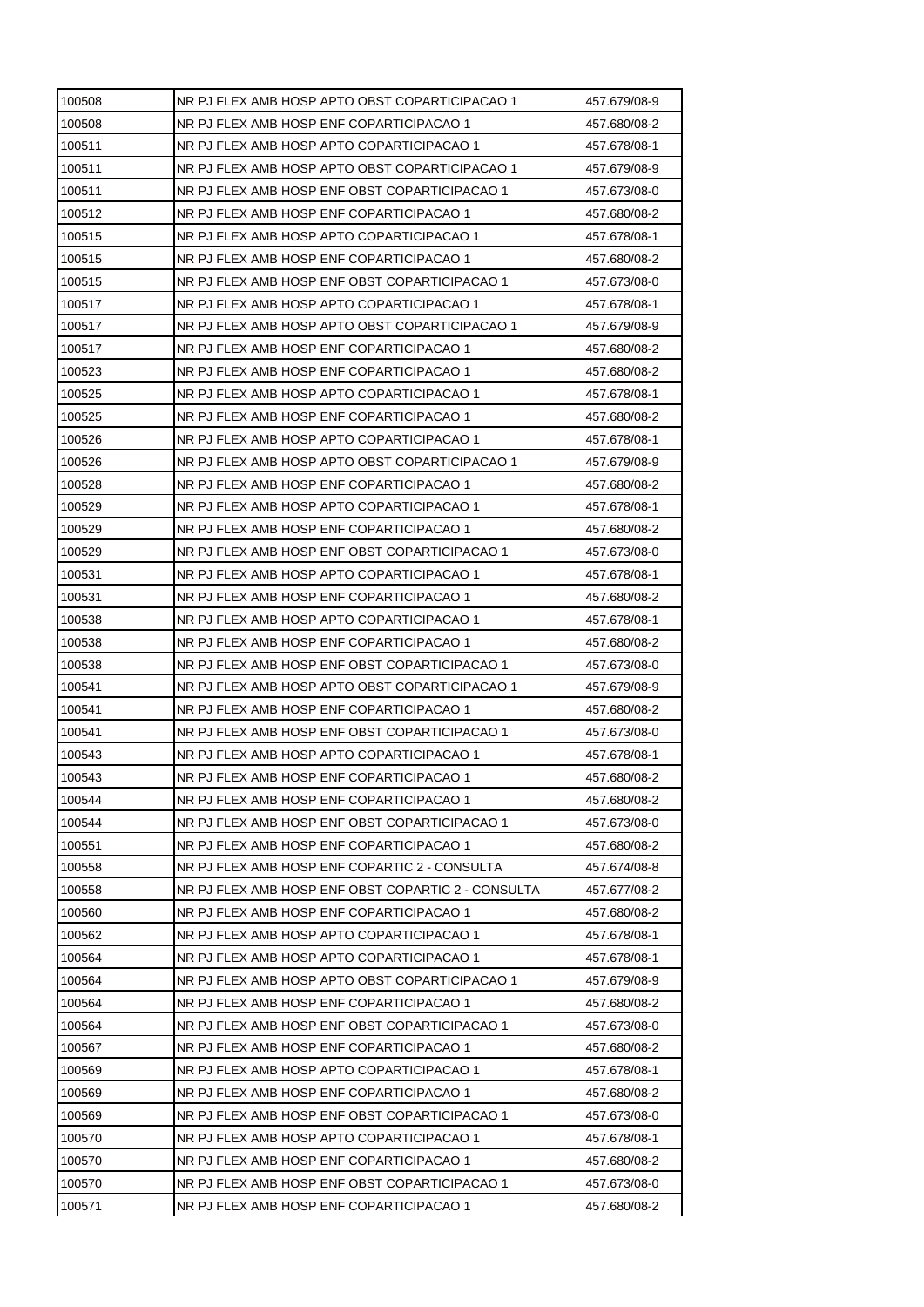| 100571 | NR PJ FLEX AMB HOSP ENF OBST COPARTICIPACAO 1      | 457.673/08-0 |
|--------|----------------------------------------------------|--------------|
| 100578 | NR PJ FLEX AMB HOSP ENF COPARTIC 2 - CONSULTA      | 457.674/08-8 |
| 100581 | NR PJ FLEX AMB HOS APTO OBST COPARTIC 2 - CONSULTA | 457.676/08-4 |
| 100581 | NR PJ FLEX AMB HOSP APTO COPARTIC 2 - CONSULTA     | 457.675/08-6 |
| 100581 | NR PJ FLEX AMB HOSP ENF COPARTIC 2 - CONSULTA      | 457.674/08-8 |
| 100583 | NR PJ FLEX AMB HOSP APTO COPARTIC 2 - CONSULTA     | 457.675/08-6 |
| 100583 | NR PJ FLEX AMB HOSP ENF COPARTIC 2 - CONSULTA      | 457.674/08-8 |
| 100583 | NR PJ FLEX AMB HOSP ENF OBST COPARTIC 2 - CONSULTA | 457.677/08-2 |
| 100584 | NR PJ FLEX AMB HOSP APTO COPARTICIPACAO 1          | 457.678/08-1 |
| 100584 | NR PJ FLEX AMB HOSP APTO OBST COPARTICIPACAO 1     | 457.679/08-9 |
| 100584 | NR PJ FLEX AMB HOSP ENF COPARTICIPACAO 1           | 457.680/08-2 |
| 100584 | NR PJ FLEX AMB HOSP ENF OBST COPARTICIPACAO 1      | 457.673/08-0 |
| 100585 | NR PJ FLEX AMB HOSP ENF COPARTICIPACAO 1           | 457.680/08-2 |
| 100587 | NR PJ FLEX AMB HOSP APTO COPARTIC 2 - CONSULTA     | 457.675/08-6 |
| 100587 | NR PJ FLEX AMB HOSP ENF COPARTIC 2 - CONSULTA      | 457.674/08-8 |
| 100589 | NR PJ FLEX AMB HOSP ENF COPARTICIPACAO 1           | 457.680/08-2 |
| 100591 | NR PJ FLEX AMB HOSP ENF COPARTICIPACAO 1           | 457.680/08-2 |
| 100592 | NR PJ FLEX AMB HOSP APTO COPARTICIPACAO 1          | 457.678/08-1 |
| 100592 | NR PJ FLEX AMB HOSP ENF COPARTICIPACAO 1           | 457.680/08-2 |
| 100593 | NR PJ FLEX AMB HOSP APTO COPARTICIPACAO 1          | 457.678/08-1 |
| 100600 | NR PJ FLEX AMB HOSP APTO COPARTICIPACAO 1          | 457.678/08-1 |
| 100600 | NR PJ FLEX AMB HOSP APTO OBST COPARTICIPACAO 1     | 457.679/08-9 |
| 100600 | NR PJ FLEX AMB HOSP ENF COPARTICIPACAO 1           | 457.680/08-2 |
| 100601 | NR PJ FLEX AMB HOSP APTO COPARTICIPACAO 1          | 457.678/08-1 |
| 100601 | NR PJ FLEX AMB HOSP APTO OBST COPARTICIPACAO 1     | 457.679/08-9 |
| 100602 | NR PJ FLEX AMB HOSP APTO COPARTICIPACAO 1          | 457.678/08-1 |
| 100602 | NR PJ FLEX AMB HOSP APTO OBST COPARTICIPACAO 1     | 457.679/08-9 |
| 100602 | NR PJ FLEX AMB HOSP ENF COPARTICIPACAO 1           | 457.680/08-2 |
| 100603 | NR PJ FLEX AMB HOSP APTO COPARTICIPACAO 1          | 457.678/08-1 |
| 100603 | NR PJ FLEX AMB HOSP ENF COPARTICIPACAO 1           | 457.680/08-2 |
| 100608 | NR PJ FLEX AMB HOSP ENF COPARTIC 2 - CONSULTA      | 457.674/08-8 |
| 100609 | NR PJ FLEX AMB HOSP APTO COPARTICIPACAO 1          | 457.678/08-1 |
| 100609 | NR PJ FLEX AMB HOSP ENF COPARTICIPACAO 1           | 457.680/08-2 |
| 100612 | NR PJ FLEX AMB HOSP APTO COPARTICIPACAO 1          | 457.678/08-1 |
| 100612 | NR PJ FLEX AMB HOSP ENF COPARTICIPACAO 1           | 457.680/08-2 |
| 100615 | NR PJ FLEX AMB HOSP ENF COPARTIC 2 - CONSULTA      | 457.674/08-8 |
| 100615 | NR PJ FLEX AMB HOSP ENF OBST COPARTIC 2 - CONSULTA | 457.677/08-2 |
| 100620 | NR PJ FLEX AMB HOSP APTO COPARTICIPACAO 1          | 457.678/08-1 |
| 100620 | NR PJ FLEX AMB HOSP ENF COPARTICIPACAO 1           | 457.680/08-2 |
| 100624 | NR PJ FLEX AMB HOSP APTO COPARTICIPACAO 1          | 457.678/08-1 |
| 100624 | NR PJ FLEX AMB HOSP ENF COPARTICIPACAO 1           | 457.680/08-2 |
| 100629 | NR PJ FLEX AMB HOSP APTO COPARTICIPACAO 1          | 457.678/08-1 |
| 100629 | NR PJ FLEX AMB HOSP APTO OBST COPARTICIPACAO 1     | 457.679/08-9 |
| 100629 | NR PJ FLEX AMB HOSP ENF COPARTICIPACAO 1           | 457.680/08-2 |
| 100639 | NR PJ FLEX AMB HOSP ENF COPARTICIPACAO 1           | 457.680/08-2 |
| 100639 | NR PJ FLEX AMB HOSP ENF OBST COPARTICIPACAO 1      | 457.673/08-0 |
| 100641 | NR PJ FLEX AMB HOSP APTO COPARTICIPACAO 1          | 457.678/08-1 |
| 100641 | NR PJ FLEX AMB HOSP ENF COPARTICIPACAO 1           | 457.680/08-2 |
| 100641 | NR PJ FLEX AMB HOSP ENF OBST COPARTICIPACAO 1      | 457.673/08-0 |
| 100642 | NR PJ FLEX AMB HOS APTO OBST COPARTIC 2 - CONSULTA | 457.676/08-4 |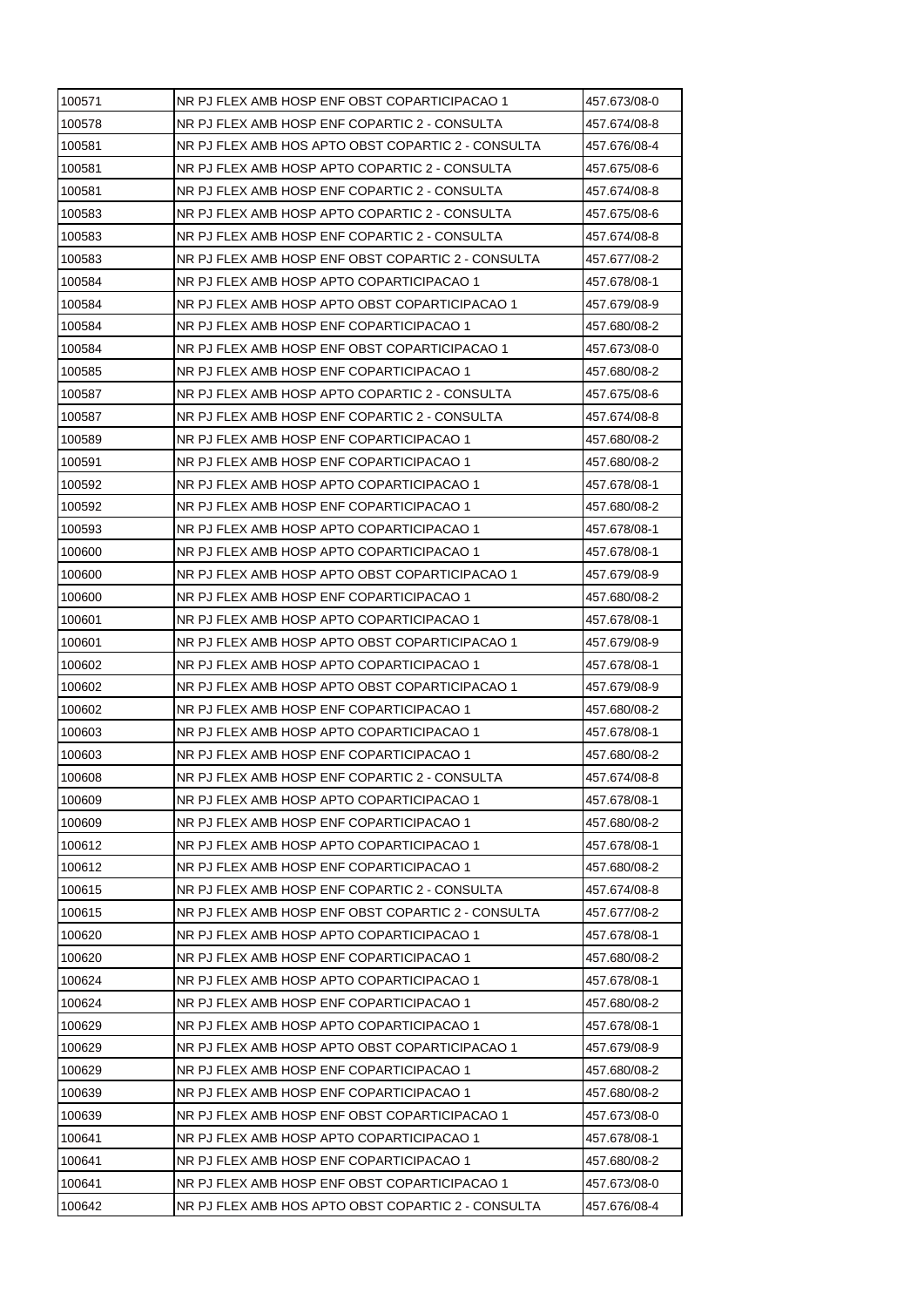| 100643 | NR PJ FLEX AMB HOSP ENF COPARTICIPACAO 1       | 457.680/08-2 |
|--------|------------------------------------------------|--------------|
| 100643 | NR PJ FLEX AMB HOSP ENF OBST COPARTICIPACAO 1  | 457.673/08-0 |
| 100646 | NR PJ FLEX AMB HOSP APTO COPARTICIPACAO 1      | 457.678/08-1 |
| 100646 | NR PJ FLEX AMB HOSP ENF COPARTICIPACAO 1       | 457.680/08-2 |
| 100647 | NR PJ FLEX AMB HOSP APTO COPARTICIPACAO 1      | 457.678/08-1 |
| 100647 | NR PJ FLEX AMB HOSP ENF COPARTICIPACAO 1       | 457.680/08-2 |
| 100648 | NR PJ FLEX AMB HOSP APTO COPARTICIPACAO 1      | 457.678/08-1 |
| 100648 | NR PJ FLEX AMB HOSP ENF COPARTICIPACAO 1       | 457.680/08-2 |
| 100649 | NR PJ FLEX AMB HOSP APTO COPARTICIPACAO 1      | 457.678/08-1 |
| 100649 | NR PJ FLEX AMB HOSP ENF COPARTICIPACAO 1       | 457.680/08-2 |
| 100652 | NR PJ FLEX AMB HOSP APTO COPARTICIPACAO 1      | 457.678/08-1 |
| 100652 | NR PJ FLEX AMB HOSP ENF COPARTICIPACAO 1       | 457.680/08-2 |
| 100656 | NR PJ FLEX AMB HOSP APTO OBST COPARTICIPACAO 1 | 457.679/08-9 |
| 100656 | NR PJ FLEX AMB HOSP ENF COPARTICIPACAO 1       | 457.680/08-2 |
| 100657 | NR PJ FLEX AMB HOSP APTO COPARTICIPACAO 1      | 457.678/08-1 |
| 100657 | NR PJ FLEX AMB HOSP APTO OBST COPARTICIPACAO 1 | 457.679/08-9 |
| 100658 | NR PJ FLEX AMB HOSP APTO COPARTICIPACAO 1      | 457.678/08-1 |
| 100658 | NR PJ FLEX AMB HOSP APTO OBST COPARTICIPACAO 1 | 457.679/08-9 |
| 100658 | NR PJ FLEX AMB HOSP ENF COPARTICIPACAO 1       | 457.680/08-2 |
| 100662 | NR PJ FLEX AMB HOSP APTO COPARTICIPACAO 1      | 457.678/08-1 |
| 100662 | NR PJ FLEX AMB HOSP ENF COPARTICIPACAO 1       | 457.680/08-2 |
| 100664 | NR PJ FLEX AMB HOSP APTO COPARTICIPACAO 1      | 457.678/08-1 |
| 100664 | NR PJ FLEX AMB HOSP APTO OBST COPARTICIPACAO 1 | 457.679/08-9 |
| 100664 | NR PJ FLEX AMB HOSP ENF OBST COPARTICIPACAO 1  | 457.673/08-0 |
| 100669 | NR PJ FLEX AMB HOSP APTO COPARTICIPACAO 1      | 457.678/08-1 |
| 100669 | NR PJ FLEX AMB HOSP ENF COPARTICIPACAO 1       | 457.680/08-2 |
| 100670 | NR PJ FLEX AMB HOSP APTO COPARTICIPACAO 1      | 457.678/08-1 |
| 100670 | NR PJ FLEX AMB HOSP ENF COPARTICIPACAO 1       | 457.680/08-2 |
| 100670 | NR PJ FLEX AMB HOSP ENF OBST COPARTICIPACAO 1  | 457.673/08-0 |
| 100676 | NR PJ FLEX AMB HOSP ENF COPARTIC 2 - CONSULTA  | 457.674/08-8 |
| 100679 | NR PJ FLEX AMB HOSP APTO COPARTICIPACAO 1      | 457.678/08-1 |
| 100679 | NR PJ FLEX AMB HOSP APTO OBST COPARTICIPACAO 1 | 457.679/08-9 |
| 100679 | NR PJ FLEX AMB HOSP ENF COPARTICIPACAO 1       | 457.680/08-2 |
| 100679 | NR PJ FLEX AMB HOSP ENF OBST COPARTICIPACAO 1  | 457.673/08-0 |
| 100681 | NR PJ FLEX AMB HOSP APTO COPARTICIPACAO 1      | 457.678/08-1 |
| 100682 | NR PJ FLEX AMB HOSP APTO COPARTIC 2 - CONSULTA | 457.675/08-6 |
| 100682 | NR PJ FLEX AMB HOSP ENF COPARTIC 2 - CONSULTA  | 457.674/08-8 |
| 100683 | NR PJ FLEX AMB HOSP APTO COPARTICIPACAO 1      | 457.678/08-1 |
| 100683 | NR PJ FLEX AMB HOSP APTO OBST COPARTICIPACAO 1 | 457.679/08-9 |
| 100683 | NR PJ FLEX AMB HOSP ENF COPARTICIPACAO 1       | 457.680/08-2 |
| 100691 | NR PJ FLEX AMB HOSP APTO COPARTICIPACAO 1      | 457.678/08-1 |
| 100691 | NR PJ FLEX AMB HOSP ENF COPARTICIPACAO 1       | 457.680/08-2 |
| 100692 | NR PJ FLEX AMB HOSP APTO COPARTICIPACAO 1      | 457.678/08-1 |
| 100692 | NR PJ FLEX AMB HOSP ENF COPARTICIPACAO 1       | 457.680/08-2 |
| 100697 | NR PJ FLEX AMB HOSP APTO COPARTICIPACAO 1      | 457.678/08-1 |
| 100697 | NR PJ FLEX AMB HOSP ENF COPARTICIPACAO 1       | 457.680/08-2 |
| 100795 | NR PJ FLEX AMB HOSP APTO COPARTICIPACAO 1      | 457.678/08-1 |
| 100795 | NR PJ FLEX AMB HOSP APTO OBST COPARTICIPACAO 1 | 457.679/08-9 |
| 100795 | NR PJ FLEX AMB HOSP ENF COPARTICIPACAO 1       | 457.680/08-2 |
| 100795 | NR PJ FLEX AMB HOSP ENF OBST COPARTICIPACAO 1  | 457.673/08-0 |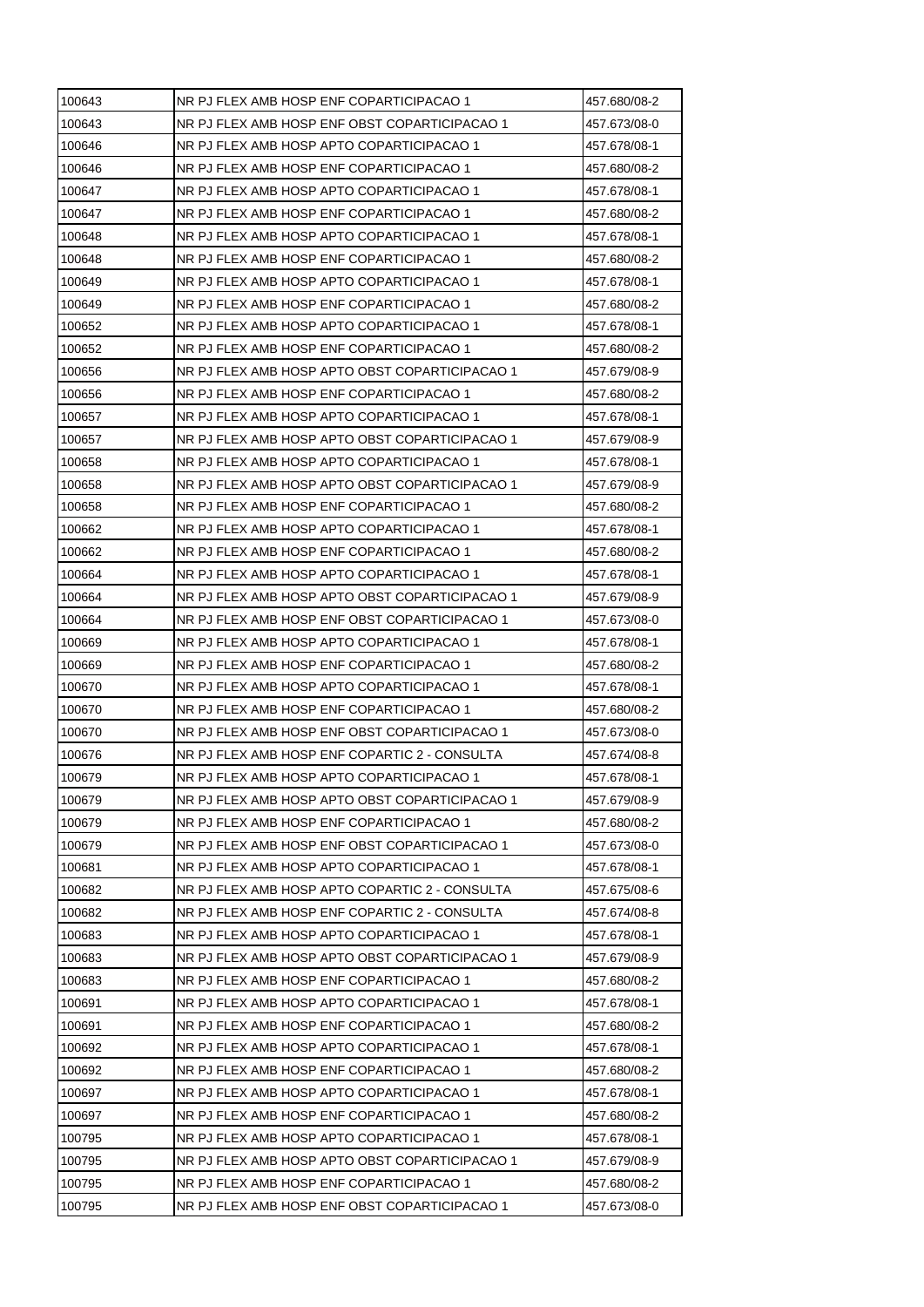| NR PJ FLEX AMB HOSP ENF COPARTICIPACAO 1<br>457.680/08-2<br>NR PJ FLEX AMB HOSP ENF OBST COPARTICIPACAO 1<br>457.673/08-0<br>NR PJ FLEX AMB HOSP ENF COPARTICIPACAO 1<br>457.680/08-2<br>NR PJ FLEX AMB HOSP ENF OBST COPARTICIPACAO 1<br>457.673/08-0<br>NR PJ FLEX AMB HOSP APTO COPARTICIPACAO 1<br>457.678/08-1<br>NR PJ FLEX AMB HOSP APTO OBST COPARTICIPACAO 1<br>457.679/08-9<br>NR PJ FLEX AMB HOSP ENF COPARTICIPACAO 1<br>457.680/08-2<br>NR PJ FLEX AMB HOSP ENF OBST COPARTICIPACAO 1<br>457.673/08-0<br>NR PJ FLEX AMB HOSP APTO COPARTICIPACAO 1<br>457.678/08-1<br>NR PJ FLEX AMB HOSP APTO OBST COPARTICIPACAO 1<br>457.679/08-9<br>NR PJ FLEX AMB HOSP ENF COPARTICIPACAO 1<br>457.680/08-2<br>NR PJ FLEX AMB HOSP ENF OBST COPARTICIPACAO 1<br>457.673/08-0<br>NR PJ FLEX AMB HOSP APTO COPARTICIPACAO 1<br>457.678/08-1<br>NR PJ FLEX AMB HOSP APTO OBST COPARTICIPACAO 1<br>457.679/08-9<br>NR PJ FLEX AMB HOSP ENF COPARTICIPACAO 1<br>457.680/08-2<br>NR PJ FLEX AMB HOSP ENF OBST COPARTICIPACAO 1<br>457.673/08-0<br>NR PJ FLEX AMB HOSP APTO COPARTICIPACAO 1<br>457.678/08-1<br>NR PJ FLEX AMB HOSP APTO OBST COPARTICIPACAO 1<br>457.679/08-9<br>NR PJ FLEX AMB HOSP ENF COPARTICIPACAO 1<br>457.680/08-2<br>NR PJ FLEX AMB HOSP APTO COPARTICIPACAO 1<br>457.678/08-1<br>NR PJ FLEX AMB HOSP APTO OBST COPARTICIPACAO 1<br>457.679/08-9<br>NR PJ FLEX AMB HOSP ENF COPARTICIPACAO 1<br>457.680/08-2<br>NR PJ FLEX AMB HOSP ENF OBST COPARTICIPACAO 1<br>457.673/08-0<br>NR PJ FLEX AMB HOSP ENF COPARTICIPACAO 1<br>457.680/08-2<br>NR PJ FLEX AMB HOSP ENF OBST COPARTICIPACAO 1<br>457.673/08-0<br>NR PJ NAC AMB HOSP ENF COPARTICIPACAO 25%<br>704.351/99-1<br>NR PJ NAC AMB HOSP ENF COPARTICIPACAO 25%<br>704.351/99-1<br>NR PJ NAC AMB HOSP ENF OBST COPARTICIPACAO 25%<br>704.353/99-8<br>NR PJ NAC AMB HOSP APTO COPARTICIPACAO 25%<br>704.355/99-4<br>NR PJ NAC AMB HOSP APTO COPARTICIPACAO 25%<br>704.355/99-4<br>NR PJ NAC AMB HOSP APTO OBST COPARTICIPACAO 25%<br>101137<br>704.350/99-3<br>NR PJ NAC AMB HOSP APTO COPARTICIPACAO 25%<br>704.355/99-4<br>NR PJ NAC AMB HOSP APTO OBST COPARTICIPACAO 25%<br>704.350/99-3<br>NR PJ NAC AMB HOSP ENF COPARTICIPACAO 25%<br>704.351/99-1<br>NR PJ NAC AMB HOSP ENF COPARTICIPACAO 25%<br>704.351/99-1<br>NR PJ NAC AMB HOSP APTO COPARTICIPACAO 50%<br>704.356/99-2<br>NR PJ NAC AMB HOSP ENF COPARTICIPACAO 50%<br>704.352/99-0<br>NR PJ NAC AMB HOSP ENF OBST COPARTICIPACAO 50%<br>704.354/99-6<br>NR PJ NAC AMB HOSP APTO COPARTICIPACAO 25%<br>704.355/99-4<br>NR PJ NAC AMB HOSP ENF COPARTICIPACAO 25%<br>704.351/99-1<br>NR PJ NAC AMB HOSP ENF COPARTICIPACAO 50%<br>704.352/99-0<br>NR PJ NAC AMB HOSP ENF OBST COPARTICIPACAO 50%<br>704.354/99-6<br>NR PJ NAC AMB HOSP APTO COPARTICIPACAO 25%<br>704.355/99-4<br>NR PJ NAC AMB HOSP ENF COPARTICIPACAO 25%<br>704.351/99-1<br>NR PJ NAC AMB HOSP ENF COPARTICIPACAO 25%<br>704.351/99-1<br>NR PJ NAC AMB COPARTICIPACAO 50%<br>704.339/99-2<br>NR PJ NAC AMB HOSP APTO COPARTICIPACAO 50%<br>704.356/99-2<br>101268<br>NR PJ NAC AMB HOSP APTO OBST COPARTICIPACAO 50%<br>704.358/99-9<br>NR PJ NAC AMB HOSP ENF COPARTICIPACAO 50%<br>704.352/99-0 | 100821 | NR PJ FLEX AMB HOSP APTO OBST COPARTICIPACAO 1 | 457.679/08-9 |
|-----------------------------------------------------------------------------------------------------------------------------------------------------------------------------------------------------------------------------------------------------------------------------------------------------------------------------------------------------------------------------------------------------------------------------------------------------------------------------------------------------------------------------------------------------------------------------------------------------------------------------------------------------------------------------------------------------------------------------------------------------------------------------------------------------------------------------------------------------------------------------------------------------------------------------------------------------------------------------------------------------------------------------------------------------------------------------------------------------------------------------------------------------------------------------------------------------------------------------------------------------------------------------------------------------------------------------------------------------------------------------------------------------------------------------------------------------------------------------------------------------------------------------------------------------------------------------------------------------------------------------------------------------------------------------------------------------------------------------------------------------------------------------------------------------------------------------------------------------------------------------------------------------------------------------------------------------------------------------------------------------------------------------------------------------------------------------------------------------------------------------------------------------------------------------------------------------------------------------------------------------------------------------------------------------------------------------------------------------------------------------------------------------------------------------------------------------------------------------------------------------------------------------------------------------------------------------------------------------------------------------------------------------------------------------------------------------------------------------------------------------------------------------------------------------------------------------------------------------------------------------------------------------------------------------------------------------------------------------------------------------------------------------------------------------------------------------------------------------------------------------------------------------------------------------------------------------------|--------|------------------------------------------------|--------------|
|                                                                                                                                                                                                                                                                                                                                                                                                                                                                                                                                                                                                                                                                                                                                                                                                                                                                                                                                                                                                                                                                                                                                                                                                                                                                                                                                                                                                                                                                                                                                                                                                                                                                                                                                                                                                                                                                                                                                                                                                                                                                                                                                                                                                                                                                                                                                                                                                                                                                                                                                                                                                                                                                                                                                                                                                                                                                                                                                                                                                                                                                                                                                                                                                           | 100821 |                                                |              |
|                                                                                                                                                                                                                                                                                                                                                                                                                                                                                                                                                                                                                                                                                                                                                                                                                                                                                                                                                                                                                                                                                                                                                                                                                                                                                                                                                                                                                                                                                                                                                                                                                                                                                                                                                                                                                                                                                                                                                                                                                                                                                                                                                                                                                                                                                                                                                                                                                                                                                                                                                                                                                                                                                                                                                                                                                                                                                                                                                                                                                                                                                                                                                                                                           | 100821 |                                                |              |
|                                                                                                                                                                                                                                                                                                                                                                                                                                                                                                                                                                                                                                                                                                                                                                                                                                                                                                                                                                                                                                                                                                                                                                                                                                                                                                                                                                                                                                                                                                                                                                                                                                                                                                                                                                                                                                                                                                                                                                                                                                                                                                                                                                                                                                                                                                                                                                                                                                                                                                                                                                                                                                                                                                                                                                                                                                                                                                                                                                                                                                                                                                                                                                                                           | 100826 |                                                |              |
|                                                                                                                                                                                                                                                                                                                                                                                                                                                                                                                                                                                                                                                                                                                                                                                                                                                                                                                                                                                                                                                                                                                                                                                                                                                                                                                                                                                                                                                                                                                                                                                                                                                                                                                                                                                                                                                                                                                                                                                                                                                                                                                                                                                                                                                                                                                                                                                                                                                                                                                                                                                                                                                                                                                                                                                                                                                                                                                                                                                                                                                                                                                                                                                                           | 100826 |                                                |              |
|                                                                                                                                                                                                                                                                                                                                                                                                                                                                                                                                                                                                                                                                                                                                                                                                                                                                                                                                                                                                                                                                                                                                                                                                                                                                                                                                                                                                                                                                                                                                                                                                                                                                                                                                                                                                                                                                                                                                                                                                                                                                                                                                                                                                                                                                                                                                                                                                                                                                                                                                                                                                                                                                                                                                                                                                                                                                                                                                                                                                                                                                                                                                                                                                           | 100841 |                                                |              |
|                                                                                                                                                                                                                                                                                                                                                                                                                                                                                                                                                                                                                                                                                                                                                                                                                                                                                                                                                                                                                                                                                                                                                                                                                                                                                                                                                                                                                                                                                                                                                                                                                                                                                                                                                                                                                                                                                                                                                                                                                                                                                                                                                                                                                                                                                                                                                                                                                                                                                                                                                                                                                                                                                                                                                                                                                                                                                                                                                                                                                                                                                                                                                                                                           | 100841 |                                                |              |
|                                                                                                                                                                                                                                                                                                                                                                                                                                                                                                                                                                                                                                                                                                                                                                                                                                                                                                                                                                                                                                                                                                                                                                                                                                                                                                                                                                                                                                                                                                                                                                                                                                                                                                                                                                                                                                                                                                                                                                                                                                                                                                                                                                                                                                                                                                                                                                                                                                                                                                                                                                                                                                                                                                                                                                                                                                                                                                                                                                                                                                                                                                                                                                                                           | 100841 |                                                |              |
|                                                                                                                                                                                                                                                                                                                                                                                                                                                                                                                                                                                                                                                                                                                                                                                                                                                                                                                                                                                                                                                                                                                                                                                                                                                                                                                                                                                                                                                                                                                                                                                                                                                                                                                                                                                                                                                                                                                                                                                                                                                                                                                                                                                                                                                                                                                                                                                                                                                                                                                                                                                                                                                                                                                                                                                                                                                                                                                                                                                                                                                                                                                                                                                                           | 100841 |                                                |              |
|                                                                                                                                                                                                                                                                                                                                                                                                                                                                                                                                                                                                                                                                                                                                                                                                                                                                                                                                                                                                                                                                                                                                                                                                                                                                                                                                                                                                                                                                                                                                                                                                                                                                                                                                                                                                                                                                                                                                                                                                                                                                                                                                                                                                                                                                                                                                                                                                                                                                                                                                                                                                                                                                                                                                                                                                                                                                                                                                                                                                                                                                                                                                                                                                           | 100849 |                                                |              |
|                                                                                                                                                                                                                                                                                                                                                                                                                                                                                                                                                                                                                                                                                                                                                                                                                                                                                                                                                                                                                                                                                                                                                                                                                                                                                                                                                                                                                                                                                                                                                                                                                                                                                                                                                                                                                                                                                                                                                                                                                                                                                                                                                                                                                                                                                                                                                                                                                                                                                                                                                                                                                                                                                                                                                                                                                                                                                                                                                                                                                                                                                                                                                                                                           | 100849 |                                                |              |
|                                                                                                                                                                                                                                                                                                                                                                                                                                                                                                                                                                                                                                                                                                                                                                                                                                                                                                                                                                                                                                                                                                                                                                                                                                                                                                                                                                                                                                                                                                                                                                                                                                                                                                                                                                                                                                                                                                                                                                                                                                                                                                                                                                                                                                                                                                                                                                                                                                                                                                                                                                                                                                                                                                                                                                                                                                                                                                                                                                                                                                                                                                                                                                                                           | 100849 |                                                |              |
|                                                                                                                                                                                                                                                                                                                                                                                                                                                                                                                                                                                                                                                                                                                                                                                                                                                                                                                                                                                                                                                                                                                                                                                                                                                                                                                                                                                                                                                                                                                                                                                                                                                                                                                                                                                                                                                                                                                                                                                                                                                                                                                                                                                                                                                                                                                                                                                                                                                                                                                                                                                                                                                                                                                                                                                                                                                                                                                                                                                                                                                                                                                                                                                                           | 100849 |                                                |              |
|                                                                                                                                                                                                                                                                                                                                                                                                                                                                                                                                                                                                                                                                                                                                                                                                                                                                                                                                                                                                                                                                                                                                                                                                                                                                                                                                                                                                                                                                                                                                                                                                                                                                                                                                                                                                                                                                                                                                                                                                                                                                                                                                                                                                                                                                                                                                                                                                                                                                                                                                                                                                                                                                                                                                                                                                                                                                                                                                                                                                                                                                                                                                                                                                           | 100990 |                                                |              |
|                                                                                                                                                                                                                                                                                                                                                                                                                                                                                                                                                                                                                                                                                                                                                                                                                                                                                                                                                                                                                                                                                                                                                                                                                                                                                                                                                                                                                                                                                                                                                                                                                                                                                                                                                                                                                                                                                                                                                                                                                                                                                                                                                                                                                                                                                                                                                                                                                                                                                                                                                                                                                                                                                                                                                                                                                                                                                                                                                                                                                                                                                                                                                                                                           | 100990 |                                                |              |
|                                                                                                                                                                                                                                                                                                                                                                                                                                                                                                                                                                                                                                                                                                                                                                                                                                                                                                                                                                                                                                                                                                                                                                                                                                                                                                                                                                                                                                                                                                                                                                                                                                                                                                                                                                                                                                                                                                                                                                                                                                                                                                                                                                                                                                                                                                                                                                                                                                                                                                                                                                                                                                                                                                                                                                                                                                                                                                                                                                                                                                                                                                                                                                                                           | 100990 |                                                |              |
|                                                                                                                                                                                                                                                                                                                                                                                                                                                                                                                                                                                                                                                                                                                                                                                                                                                                                                                                                                                                                                                                                                                                                                                                                                                                                                                                                                                                                                                                                                                                                                                                                                                                                                                                                                                                                                                                                                                                                                                                                                                                                                                                                                                                                                                                                                                                                                                                                                                                                                                                                                                                                                                                                                                                                                                                                                                                                                                                                                                                                                                                                                                                                                                                           | 100990 |                                                |              |
|                                                                                                                                                                                                                                                                                                                                                                                                                                                                                                                                                                                                                                                                                                                                                                                                                                                                                                                                                                                                                                                                                                                                                                                                                                                                                                                                                                                                                                                                                                                                                                                                                                                                                                                                                                                                                                                                                                                                                                                                                                                                                                                                                                                                                                                                                                                                                                                                                                                                                                                                                                                                                                                                                                                                                                                                                                                                                                                                                                                                                                                                                                                                                                                                           | 100993 |                                                |              |
|                                                                                                                                                                                                                                                                                                                                                                                                                                                                                                                                                                                                                                                                                                                                                                                                                                                                                                                                                                                                                                                                                                                                                                                                                                                                                                                                                                                                                                                                                                                                                                                                                                                                                                                                                                                                                                                                                                                                                                                                                                                                                                                                                                                                                                                                                                                                                                                                                                                                                                                                                                                                                                                                                                                                                                                                                                                                                                                                                                                                                                                                                                                                                                                                           | 100993 |                                                |              |
|                                                                                                                                                                                                                                                                                                                                                                                                                                                                                                                                                                                                                                                                                                                                                                                                                                                                                                                                                                                                                                                                                                                                                                                                                                                                                                                                                                                                                                                                                                                                                                                                                                                                                                                                                                                                                                                                                                                                                                                                                                                                                                                                                                                                                                                                                                                                                                                                                                                                                                                                                                                                                                                                                                                                                                                                                                                                                                                                                                                                                                                                                                                                                                                                           | 100993 |                                                |              |
|                                                                                                                                                                                                                                                                                                                                                                                                                                                                                                                                                                                                                                                                                                                                                                                                                                                                                                                                                                                                                                                                                                                                                                                                                                                                                                                                                                                                                                                                                                                                                                                                                                                                                                                                                                                                                                                                                                                                                                                                                                                                                                                                                                                                                                                                                                                                                                                                                                                                                                                                                                                                                                                                                                                                                                                                                                                                                                                                                                                                                                                                                                                                                                                                           | 101004 |                                                |              |
|                                                                                                                                                                                                                                                                                                                                                                                                                                                                                                                                                                                                                                                                                                                                                                                                                                                                                                                                                                                                                                                                                                                                                                                                                                                                                                                                                                                                                                                                                                                                                                                                                                                                                                                                                                                                                                                                                                                                                                                                                                                                                                                                                                                                                                                                                                                                                                                                                                                                                                                                                                                                                                                                                                                                                                                                                                                                                                                                                                                                                                                                                                                                                                                                           | 101004 |                                                |              |
|                                                                                                                                                                                                                                                                                                                                                                                                                                                                                                                                                                                                                                                                                                                                                                                                                                                                                                                                                                                                                                                                                                                                                                                                                                                                                                                                                                                                                                                                                                                                                                                                                                                                                                                                                                                                                                                                                                                                                                                                                                                                                                                                                                                                                                                                                                                                                                                                                                                                                                                                                                                                                                                                                                                                                                                                                                                                                                                                                                                                                                                                                                                                                                                                           | 101004 |                                                |              |
|                                                                                                                                                                                                                                                                                                                                                                                                                                                                                                                                                                                                                                                                                                                                                                                                                                                                                                                                                                                                                                                                                                                                                                                                                                                                                                                                                                                                                                                                                                                                                                                                                                                                                                                                                                                                                                                                                                                                                                                                                                                                                                                                                                                                                                                                                                                                                                                                                                                                                                                                                                                                                                                                                                                                                                                                                                                                                                                                                                                                                                                                                                                                                                                                           | 101004 |                                                |              |
|                                                                                                                                                                                                                                                                                                                                                                                                                                                                                                                                                                                                                                                                                                                                                                                                                                                                                                                                                                                                                                                                                                                                                                                                                                                                                                                                                                                                                                                                                                                                                                                                                                                                                                                                                                                                                                                                                                                                                                                                                                                                                                                                                                                                                                                                                                                                                                                                                                                                                                                                                                                                                                                                                                                                                                                                                                                                                                                                                                                                                                                                                                                                                                                                           | 101005 |                                                |              |
|                                                                                                                                                                                                                                                                                                                                                                                                                                                                                                                                                                                                                                                                                                                                                                                                                                                                                                                                                                                                                                                                                                                                                                                                                                                                                                                                                                                                                                                                                                                                                                                                                                                                                                                                                                                                                                                                                                                                                                                                                                                                                                                                                                                                                                                                                                                                                                                                                                                                                                                                                                                                                                                                                                                                                                                                                                                                                                                                                                                                                                                                                                                                                                                                           | 101005 |                                                |              |
|                                                                                                                                                                                                                                                                                                                                                                                                                                                                                                                                                                                                                                                                                                                                                                                                                                                                                                                                                                                                                                                                                                                                                                                                                                                                                                                                                                                                                                                                                                                                                                                                                                                                                                                                                                                                                                                                                                                                                                                                                                                                                                                                                                                                                                                                                                                                                                                                                                                                                                                                                                                                                                                                                                                                                                                                                                                                                                                                                                                                                                                                                                                                                                                                           | 101057 |                                                |              |
|                                                                                                                                                                                                                                                                                                                                                                                                                                                                                                                                                                                                                                                                                                                                                                                                                                                                                                                                                                                                                                                                                                                                                                                                                                                                                                                                                                                                                                                                                                                                                                                                                                                                                                                                                                                                                                                                                                                                                                                                                                                                                                                                                                                                                                                                                                                                                                                                                                                                                                                                                                                                                                                                                                                                                                                                                                                                                                                                                                                                                                                                                                                                                                                                           | 101111 |                                                |              |
|                                                                                                                                                                                                                                                                                                                                                                                                                                                                                                                                                                                                                                                                                                                                                                                                                                                                                                                                                                                                                                                                                                                                                                                                                                                                                                                                                                                                                                                                                                                                                                                                                                                                                                                                                                                                                                                                                                                                                                                                                                                                                                                                                                                                                                                                                                                                                                                                                                                                                                                                                                                                                                                                                                                                                                                                                                                                                                                                                                                                                                                                                                                                                                                                           | 101111 |                                                |              |
|                                                                                                                                                                                                                                                                                                                                                                                                                                                                                                                                                                                                                                                                                                                                                                                                                                                                                                                                                                                                                                                                                                                                                                                                                                                                                                                                                                                                                                                                                                                                                                                                                                                                                                                                                                                                                                                                                                                                                                                                                                                                                                                                                                                                                                                                                                                                                                                                                                                                                                                                                                                                                                                                                                                                                                                                                                                                                                                                                                                                                                                                                                                                                                                                           | 101134 |                                                |              |
|                                                                                                                                                                                                                                                                                                                                                                                                                                                                                                                                                                                                                                                                                                                                                                                                                                                                                                                                                                                                                                                                                                                                                                                                                                                                                                                                                                                                                                                                                                                                                                                                                                                                                                                                                                                                                                                                                                                                                                                                                                                                                                                                                                                                                                                                                                                                                                                                                                                                                                                                                                                                                                                                                                                                                                                                                                                                                                                                                                                                                                                                                                                                                                                                           | 101137 |                                                |              |
|                                                                                                                                                                                                                                                                                                                                                                                                                                                                                                                                                                                                                                                                                                                                                                                                                                                                                                                                                                                                                                                                                                                                                                                                                                                                                                                                                                                                                                                                                                                                                                                                                                                                                                                                                                                                                                                                                                                                                                                                                                                                                                                                                                                                                                                                                                                                                                                                                                                                                                                                                                                                                                                                                                                                                                                                                                                                                                                                                                                                                                                                                                                                                                                                           |        |                                                |              |
|                                                                                                                                                                                                                                                                                                                                                                                                                                                                                                                                                                                                                                                                                                                                                                                                                                                                                                                                                                                                                                                                                                                                                                                                                                                                                                                                                                                                                                                                                                                                                                                                                                                                                                                                                                                                                                                                                                                                                                                                                                                                                                                                                                                                                                                                                                                                                                                                                                                                                                                                                                                                                                                                                                                                                                                                                                                                                                                                                                                                                                                                                                                                                                                                           | 101168 |                                                |              |
|                                                                                                                                                                                                                                                                                                                                                                                                                                                                                                                                                                                                                                                                                                                                                                                                                                                                                                                                                                                                                                                                                                                                                                                                                                                                                                                                                                                                                                                                                                                                                                                                                                                                                                                                                                                                                                                                                                                                                                                                                                                                                                                                                                                                                                                                                                                                                                                                                                                                                                                                                                                                                                                                                                                                                                                                                                                                                                                                                                                                                                                                                                                                                                                                           | 101168 |                                                |              |
|                                                                                                                                                                                                                                                                                                                                                                                                                                                                                                                                                                                                                                                                                                                                                                                                                                                                                                                                                                                                                                                                                                                                                                                                                                                                                                                                                                                                                                                                                                                                                                                                                                                                                                                                                                                                                                                                                                                                                                                                                                                                                                                                                                                                                                                                                                                                                                                                                                                                                                                                                                                                                                                                                                                                                                                                                                                                                                                                                                                                                                                                                                                                                                                                           | 101168 |                                                |              |
|                                                                                                                                                                                                                                                                                                                                                                                                                                                                                                                                                                                                                                                                                                                                                                                                                                                                                                                                                                                                                                                                                                                                                                                                                                                                                                                                                                                                                                                                                                                                                                                                                                                                                                                                                                                                                                                                                                                                                                                                                                                                                                                                                                                                                                                                                                                                                                                                                                                                                                                                                                                                                                                                                                                                                                                                                                                                                                                                                                                                                                                                                                                                                                                                           | 101175 |                                                |              |
|                                                                                                                                                                                                                                                                                                                                                                                                                                                                                                                                                                                                                                                                                                                                                                                                                                                                                                                                                                                                                                                                                                                                                                                                                                                                                                                                                                                                                                                                                                                                                                                                                                                                                                                                                                                                                                                                                                                                                                                                                                                                                                                                                                                                                                                                                                                                                                                                                                                                                                                                                                                                                                                                                                                                                                                                                                                                                                                                                                                                                                                                                                                                                                                                           | 101176 |                                                |              |
|                                                                                                                                                                                                                                                                                                                                                                                                                                                                                                                                                                                                                                                                                                                                                                                                                                                                                                                                                                                                                                                                                                                                                                                                                                                                                                                                                                                                                                                                                                                                                                                                                                                                                                                                                                                                                                                                                                                                                                                                                                                                                                                                                                                                                                                                                                                                                                                                                                                                                                                                                                                                                                                                                                                                                                                                                                                                                                                                                                                                                                                                                                                                                                                                           | 101176 |                                                |              |
|                                                                                                                                                                                                                                                                                                                                                                                                                                                                                                                                                                                                                                                                                                                                                                                                                                                                                                                                                                                                                                                                                                                                                                                                                                                                                                                                                                                                                                                                                                                                                                                                                                                                                                                                                                                                                                                                                                                                                                                                                                                                                                                                                                                                                                                                                                                                                                                                                                                                                                                                                                                                                                                                                                                                                                                                                                                                                                                                                                                                                                                                                                                                                                                                           | 101176 |                                                |              |
|                                                                                                                                                                                                                                                                                                                                                                                                                                                                                                                                                                                                                                                                                                                                                                                                                                                                                                                                                                                                                                                                                                                                                                                                                                                                                                                                                                                                                                                                                                                                                                                                                                                                                                                                                                                                                                                                                                                                                                                                                                                                                                                                                                                                                                                                                                                                                                                                                                                                                                                                                                                                                                                                                                                                                                                                                                                                                                                                                                                                                                                                                                                                                                                                           | 101177 |                                                |              |
|                                                                                                                                                                                                                                                                                                                                                                                                                                                                                                                                                                                                                                                                                                                                                                                                                                                                                                                                                                                                                                                                                                                                                                                                                                                                                                                                                                                                                                                                                                                                                                                                                                                                                                                                                                                                                                                                                                                                                                                                                                                                                                                                                                                                                                                                                                                                                                                                                                                                                                                                                                                                                                                                                                                                                                                                                                                                                                                                                                                                                                                                                                                                                                                                           | 101177 |                                                |              |
|                                                                                                                                                                                                                                                                                                                                                                                                                                                                                                                                                                                                                                                                                                                                                                                                                                                                                                                                                                                                                                                                                                                                                                                                                                                                                                                                                                                                                                                                                                                                                                                                                                                                                                                                                                                                                                                                                                                                                                                                                                                                                                                                                                                                                                                                                                                                                                                                                                                                                                                                                                                                                                                                                                                                                                                                                                                                                                                                                                                                                                                                                                                                                                                                           | 101183 |                                                |              |
|                                                                                                                                                                                                                                                                                                                                                                                                                                                                                                                                                                                                                                                                                                                                                                                                                                                                                                                                                                                                                                                                                                                                                                                                                                                                                                                                                                                                                                                                                                                                                                                                                                                                                                                                                                                                                                                                                                                                                                                                                                                                                                                                                                                                                                                                                                                                                                                                                                                                                                                                                                                                                                                                                                                                                                                                                                                                                                                                                                                                                                                                                                                                                                                                           | 101183 |                                                |              |
|                                                                                                                                                                                                                                                                                                                                                                                                                                                                                                                                                                                                                                                                                                                                                                                                                                                                                                                                                                                                                                                                                                                                                                                                                                                                                                                                                                                                                                                                                                                                                                                                                                                                                                                                                                                                                                                                                                                                                                                                                                                                                                                                                                                                                                                                                                                                                                                                                                                                                                                                                                                                                                                                                                                                                                                                                                                                                                                                                                                                                                                                                                                                                                                                           | 101261 |                                                |              |
|                                                                                                                                                                                                                                                                                                                                                                                                                                                                                                                                                                                                                                                                                                                                                                                                                                                                                                                                                                                                                                                                                                                                                                                                                                                                                                                                                                                                                                                                                                                                                                                                                                                                                                                                                                                                                                                                                                                                                                                                                                                                                                                                                                                                                                                                                                                                                                                                                                                                                                                                                                                                                                                                                                                                                                                                                                                                                                                                                                                                                                                                                                                                                                                                           | 101261 |                                                |              |
|                                                                                                                                                                                                                                                                                                                                                                                                                                                                                                                                                                                                                                                                                                                                                                                                                                                                                                                                                                                                                                                                                                                                                                                                                                                                                                                                                                                                                                                                                                                                                                                                                                                                                                                                                                                                                                                                                                                                                                                                                                                                                                                                                                                                                                                                                                                                                                                                                                                                                                                                                                                                                                                                                                                                                                                                                                                                                                                                                                                                                                                                                                                                                                                                           | 101264 |                                                |              |
|                                                                                                                                                                                                                                                                                                                                                                                                                                                                                                                                                                                                                                                                                                                                                                                                                                                                                                                                                                                                                                                                                                                                                                                                                                                                                                                                                                                                                                                                                                                                                                                                                                                                                                                                                                                                                                                                                                                                                                                                                                                                                                                                                                                                                                                                                                                                                                                                                                                                                                                                                                                                                                                                                                                                                                                                                                                                                                                                                                                                                                                                                                                                                                                                           | 101268 |                                                |              |
|                                                                                                                                                                                                                                                                                                                                                                                                                                                                                                                                                                                                                                                                                                                                                                                                                                                                                                                                                                                                                                                                                                                                                                                                                                                                                                                                                                                                                                                                                                                                                                                                                                                                                                                                                                                                                                                                                                                                                                                                                                                                                                                                                                                                                                                                                                                                                                                                                                                                                                                                                                                                                                                                                                                                                                                                                                                                                                                                                                                                                                                                                                                                                                                                           | 101268 |                                                |              |
|                                                                                                                                                                                                                                                                                                                                                                                                                                                                                                                                                                                                                                                                                                                                                                                                                                                                                                                                                                                                                                                                                                                                                                                                                                                                                                                                                                                                                                                                                                                                                                                                                                                                                                                                                                                                                                                                                                                                                                                                                                                                                                                                                                                                                                                                                                                                                                                                                                                                                                                                                                                                                                                                                                                                                                                                                                                                                                                                                                                                                                                                                                                                                                                                           |        |                                                |              |
|                                                                                                                                                                                                                                                                                                                                                                                                                                                                                                                                                                                                                                                                                                                                                                                                                                                                                                                                                                                                                                                                                                                                                                                                                                                                                                                                                                                                                                                                                                                                                                                                                                                                                                                                                                                                                                                                                                                                                                                                                                                                                                                                                                                                                                                                                                                                                                                                                                                                                                                                                                                                                                                                                                                                                                                                                                                                                                                                                                                                                                                                                                                                                                                                           | 101268 |                                                |              |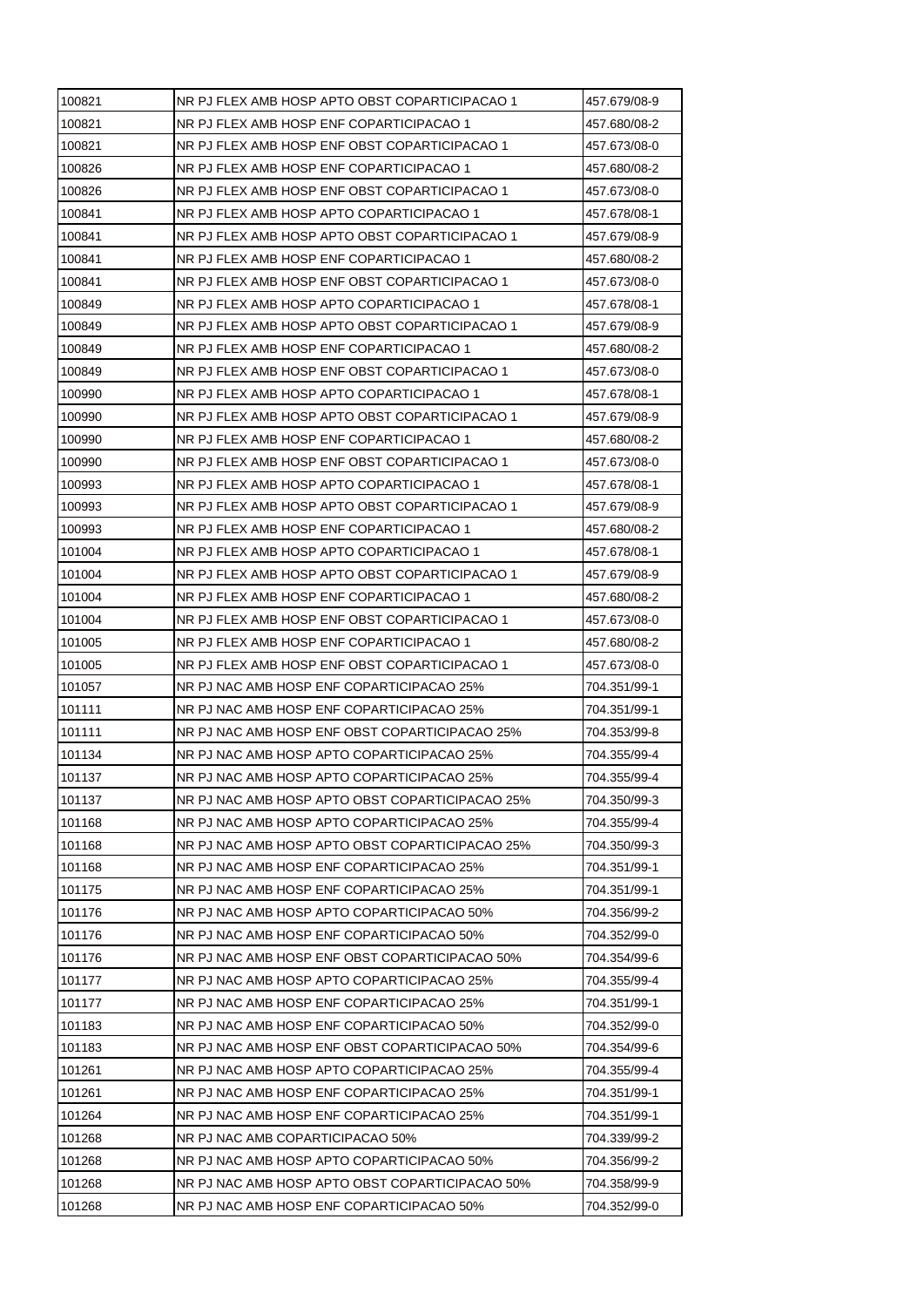| 101270 | NR PJ NAC AMB HOSP APTO COPARTICIPACAO 25%      | 704.355/99-4 |
|--------|-------------------------------------------------|--------------|
| 101270 | NR PJ NAC AMB HOSP ENF COPARTICIPACAO 25%       | 704.351/99-1 |
| 101272 | NR PJ NAC AMB HOSP ENF COPARTICIPACAO 50%       | 704.352/99-0 |
| 101272 | NR PJ NAC AMB HOSP ENF OBST COPARTICIPACAO 50%  | 704.354/99-6 |
| 101273 | NR PJ NAC AMB HOSP ENF COPARTICIPACAO 25%       | 704.351/99-1 |
| 101273 | NR PJ NAC AMB HOSP ENF OBST COPARTICIPACAO 25%  | 704.353/99-8 |
| 101275 | NR PJ NAC AMB HOSP ENF COPARTICIPACAO 25%       | 704.351/99-1 |
| 101275 | NR PJ NAC AMB HOSP ENF OBST COPARTICIPACAO 25%  | 704.353/99-8 |
| 101277 | NR PJ NAC AMB HOSP APTO COPARTICIPACAO 25%      | 704.355/99-4 |
| 101277 | NR PJ NAC AMB HOSP ENF COPARTICIPACAO 25%       | 704.351/99-1 |
| 101289 | NR PJ NAC AMB HOSP ENF COPARTICIPACAO 25%       | 704.351/99-1 |
| 101293 | NR PJ NAC AMB HOSP ENF COPARTICIPACAO 50%       | 704.352/99-0 |
| 101293 | NR PJ NAC AMB HOSP ENF OBST COPARTICIPACAO 50%  | 704.354/99-6 |
| 101295 | NR PJ NAC AMB HOSP APTO COPARTICIPACAO 25%      | 704.355/99-4 |
| 101295 | NR PJ NAC AMB HOSP ENF COPARTICIPACAO 25%       | 704.351/99-1 |
| 101295 | NR PJ NAC AMB HOSP ENF OBST COPARTICIPACAO 25%  | 704.353/99-8 |
| 101297 | NR PJ NAC AMB HOSP ENF COPARTICIPACAO 25%       | 704.351/99-1 |
| 101297 | NR PJ NAC AMB HOSP ENF OBST COPARTICIPACAO 25%  | 704.353/99-8 |
| 101307 | NR PJ NAC AMB HOSP APTO COPARTICIPACAO 25%      | 704.355/99-4 |
| 101307 | NR PJ NAC AMB HOSP APTO OBST COPARTICIPACAO 25% | 704.350/99-3 |
| 101307 | NR PJ NAC AMB HOSP ENF COPARTICIPACAO 25%       | 704.351/99-1 |
| 101308 | NR PJ NAC AMB HOSP APTO COPARTICIPACAO 25%      | 704.355/99-4 |
| 101308 | NR PJ NAC AMB HOSP APTO OBST COPARTICIPACAO 25% | 704.350/99-3 |
| 101323 | NR PJ NAC AMB HOSP ENF COPARTICIPACAO 25%       | 704.351/99-1 |
| 101323 | NR PJ NAC AMB HOSP ENF OBST COPARTICIPACAO 25%  | 704.353/99-8 |
| 101351 | NR PJ NAC AMB HOSP ENF COPARTICIPACAO 25%       | 704.351/99-1 |
| 101377 | NR PJ NAC AMB HOSP ENF COPARTICIPACAO 25%       | 704.351/99-1 |
| 101378 | NR PJ NAC AMB HOSP ENF COPARTICIPACAO 25%       | 704.351/99-1 |
| 101378 | NR PJ NAC AMB HOSP ENF OBST COPARTICIPACAO 25%  | 704.353/99-8 |
| 101386 | NR PJ NAC AMB HOSP ENF COPARTICIPACAO 25%       | 704.351/99-1 |
| 101386 | NR PJ NAC AMB HOSP ENF OBST COPARTICIPACAO 25%  | 704.353/99-8 |
| 101387 | NR PJ NAC AMB HOSP APTO COPARTICIPACAO 25%      | 704.355/99-4 |
| 101387 | NR PJ NAC AMB HOSP APTO OBST COPARTICIPACAO 25% | 704.350/99-3 |
| 101534 | NR PJ NAC AMB HOSP ENF COPARTICIPACAO 50%       | 704.352/99-0 |
| 101534 | NR PJ NAC AMB HOSP ENF OBST COPARTICIPACAO 50%  | 704.354/99-6 |
| 101566 | NR PJ NAC AMB HOSP APTO COPARTICIPACAO 25%      | 704.355/99-4 |
| 101566 | NR PJ NAC AMB HOSP APTO OBST COPARTICIPACAO 25% | 704.350/99-3 |
| 101613 | NR PJ AMB HOSP ENF SEM COPARTICIPACAO           | 704.343/99-1 |
| 101617 | NR PJ AMB HOSP APTO OBST SEM COPARTICIPACAO     | 704.346/99-5 |
| 101617 | NR PJ AMB HOSP APTO SEM COPARTICIPACAO          | 704.345/99-7 |
| 101617 | NR PJ AMB HOSP ENF SEM COPARTICIPACAO           | 704.343/99-1 |
| 101621 | NR PJ AMB HOSP ENF SEM COPARTICIPACAO           | 704.343/99-1 |
| 101623 | NR PJ AMB HOSP APTO OBST SEM COPARTICIPACAO     | 704.346/99-5 |
| 101623 | NR PJ AMB HOSP APTO SEM COPARTICIPACAO          | 704.345/99-7 |
| 101623 | NR PJ AMB HOSP ENF SEM COPARTICIPACAO           | 704.343/99-1 |
| 101624 | NR PJ AMB HOSP APTO SEM COPARTICIPACAO          | 704.345/99-7 |
| 101624 | NR PJ AMB HOSP ENF OBST SEM COPARTICIPACAO      | 704.344/99-9 |
| 101624 | NR PJ AMB HOSP ENF SEM COPARTICIPACAO           | 704.343/99-1 |
| 101624 | NR PJ AMB SEM COPARTICIPACAO                    | 704.337/99-6 |
| 101645 | NR PJ AMB HOSP ENF SEM COPARTICIPACAO           | 704.343/99-1 |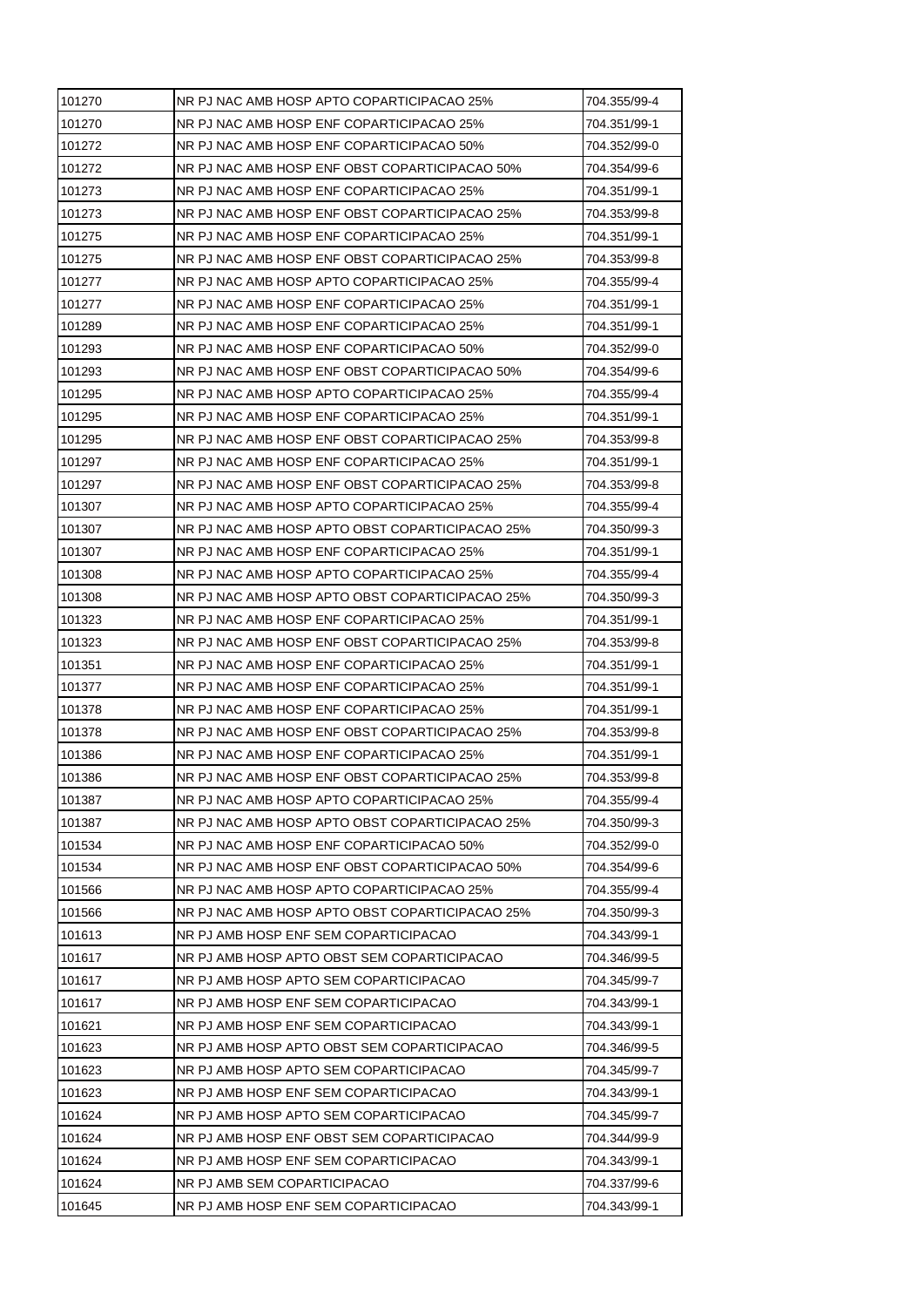| 101668 | NR PJ AMB HOSP APTO OBST SEM COPARTICIPACAO        | 704.346/99-5 |
|--------|----------------------------------------------------|--------------|
| 101668 | NR PJ AMB HOSP APTO SEM COPARTICIPACAO             | 704.345/99-7 |
| 101668 | NR PJ AMB HOSP ENF SEM COPARTICIPACAO              | 704.343/99-1 |
| 101686 | NR PJ AMB HOSP ENF OBST SEM COPARTICIPACAO         | 704.344/99-9 |
| 101686 | NR PJ AMB HOSP ENF SEM COPARTICIPACAO              | 704.343/99-1 |
| 101710 | NR PJ AMB HOSP APTO OBST SEM COPARTICIPACAO        | 704.346/99-5 |
| 101710 | NR PJ AMB HOSP APTO SEM COPARTICIPACAO             | 704.345/99-7 |
| 101907 | NR PJ AMB HOSP APTO OBST SEM COPARTICIPACAO        | 704.346/99-5 |
| 101907 | NR PJ AMB HOSP APTO SEM COPARTICIPACAO             | 704.345/99-7 |
| 101907 | NR PJ AMB HOSP ENF OBST SEM COPARTICIPACAO         | 704.344/99-9 |
| 101907 | NR PJ AMB HOSP ENF SEM COPARTICIPACAO              | 704.343/99-1 |
| 101907 | NR PJ AMB SEM COPARTICIPACAO                       | 704.337/99-6 |
| 102059 | NR PJ AMB HOSP APTO SEM COPARTICIPACAO             | 704.345/99-7 |
| 102059 | NR PJ AMB HOSP ENF OBST SEM COPARTICIPACAO         | 704.344/99-9 |
| 102059 | NR PJ AMB HOSP ENF SEM COPARTICIPACAO              | 704.343/99-1 |
| 102059 | NR PJ AMB SEM COPARTICIPACAO                       | 704.337/99-6 |
| 102065 | NR PJ AMB HOSP APTO OBST SEM COPARTICIPACAO        | 704.346/99-5 |
| 102065 | NR PJ AMB HOSP APTO SEM COPARTICIPACAO             | 704.345/99-7 |
| 102069 | NR PJ AMB HOSP APTO OBST SEM COPARTICIPACAO        | 704.346/99-5 |
| 102069 | NR PJ AMB HOSP APTO SEM COPARTICIPACAO             | 704.345/99-7 |
| 102069 | NR PJ AMB HOSP ENF OBST SEM COPARTICIPACAO         | 704.344/99-9 |
| 102069 | NR PJ AMB HOSP ENF SEM COPARTICIPACAO              | 704.343/99-1 |
| 102079 | NR PJ AMB HOSP APTO OBST SEM COPARTICIPACAO        | 704.346/99-5 |
| 102079 | NR PJ AMB HOSP APTO SEM COPARTICIPACAO             | 704.345/99-7 |
| 102211 | NR PJ FLEX AMB HOSP APTO COPARTICIPACAO 1          | 457.678/08-1 |
| 102211 | NR PJ FLEX AMB HOSP ENF COPARTICIPACAO 1           | 457.680/08-2 |
| 102217 | NR PJ FLEX AMB HOSP ENF COPARTICIPACAO 1           | 457.680/08-2 |
| 102217 | NR PJ FLEX AMB HOSP ENF OBST COPARTICIPACAO 1      | 457.673/08-0 |
| 102218 | NR PJ FLEX AMB HOSP APTO COPARTICIPACAO 1          | 457.678/08-1 |
| 102218 | NR PJ FLEX AMB HOSP APTO OBST COPARTICIPACAO 1     | 457.679/08-9 |
| 102218 | NR PJ FLEX AMB HOSP ENF COPARTICIPACAO 1           | 457.680/08-2 |
| 102219 | NR PJ FLEX AMB HOSP APTO OBST COPARTICIPACAO 1     | 457.679/08-9 |
| 102219 | NR PJ FLEX AMB HOSP ENF COPARTICIPACAO 1           | 457.680/08-2 |
| 102219 | NR PJ FLEX AMB HOSP ENF OBST COPARTICIPACAO 1      | 457.673/08-0 |
| 102221 | NR PJ FLEX AMB HOS APTO OBST COPARTIC 2 - CONSULTA | 457.676/08-4 |
| 102221 | NR PJ FLEX AMB HOSP APTO COPARTIC 2 - CONSULTA     | 457.675/08-6 |
| 102221 | NR PJ FLEX AMB HOSP ENF COPARTIC 2 - CONSULTA      | 457.674/08-8 |
| 102222 | NR PJ FLEX AMB HOSP ENF COPARTIC 2 - CONSULTA      | 457.674/08-8 |
| 102225 | NR PJ FLEX AMB HOSP APTO COPARTICIPACAO 1          | 457.678/08-1 |
| 102225 | NR PJ FLEX AMB HOSP ENF COPARTICIPACAO 1           | 457.680/08-2 |
| 102225 | NR PJ FLEX AMB HOSP ENF OBST COPARTICIPACAO 1      | 457.673/08-0 |
| 102228 | NR PJ FLEX AMB HOSP APTO COPARTICIPACAO 1          | 457.678/08-1 |
| 102228 | NR PJ FLEX AMB HOSP APTO OBST COPARTICIPACAO 1     | 457.679/08-9 |
| 102228 | NR PJ FLEX AMB HOSP ENF COPARTICIPACAO 1           | 457.680/08-2 |
| 102231 | NR PJ FLEX AMB HOSP APTO COPARTICIPACAO 1          | 457.678/08-1 |
| 102231 | NR PJ FLEX AMB HOSP ENF COPARTICIPACAO 1           | 457.680/08-2 |
| 102231 | NR PJ FLEX AMB HOSP ENF OBST COPARTICIPACAO 1      | 457.673/08-0 |
| 102232 | NR PJ FLEX AMB HOSP ENF COPARTICIPACAO 1           | 457.680/08-2 |
| 102233 | NR PJ FLEX AMB HOSP APTO COPARTICIPACAO 1          | 457.678/08-1 |
| 102233 | NR PJ FLEX AMB HOSP APTO OBST COPARTICIPACAO 1     | 457.679/08-9 |
|        |                                                    |              |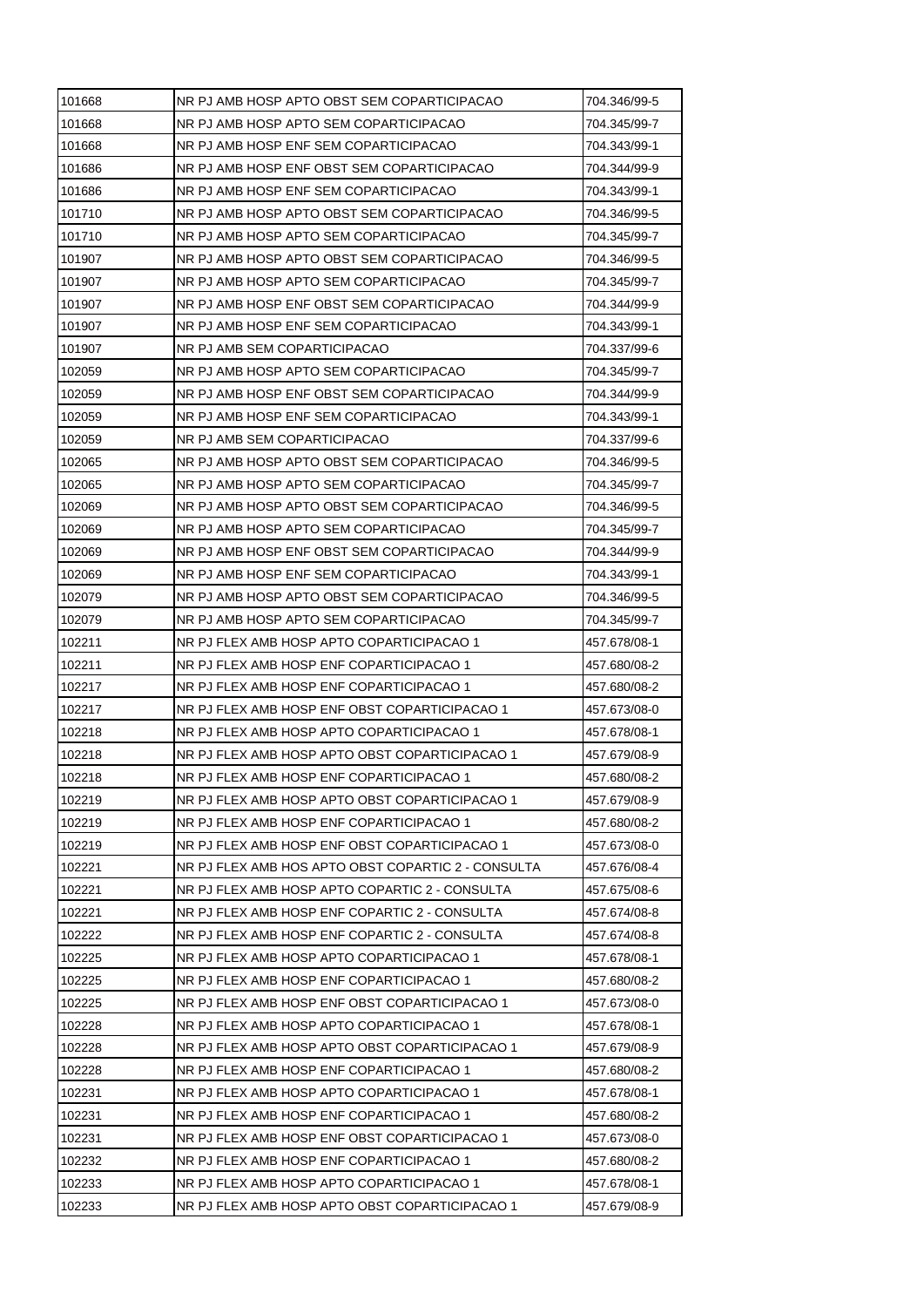| 102233 | NR PJ FLEX AMB HOSP ENF COPARTICIPACAO 1           | 457.680/08-2 |
|--------|----------------------------------------------------|--------------|
| 102233 | NR PJ FLEX AMB HOSP ENF OBST COPARTICIPACAO 1      | 457.673/08-0 |
| 102234 | NR PJ FLEX AMB HOSP ENF COPARTICIPACAO 1           | 457.680/08-2 |
| 102235 | NR PJ FLEX AMB HOSP APTO COPARTICIPACAO 1          | 457.678/08-1 |
| 102236 | NR PJ FLEX AMB HOSP ENF COPARTICIPACAO 1           | 457.680/08-2 |
| 102236 | NR PJ FLEX AMB HOSP ENF OBST COPARTICIPACAO 1      | 457.673/08-0 |
| 102239 | NR PJ FLEX AMB HOSP APTO COPARTICIPACAO 1          | 457.678/08-1 |
| 102239 | NR PJ FLEX AMB HOSP APTO OBST COPARTICIPACAO 1     | 457.679/08-9 |
| 102240 | NR PJ FLEX AMB HOSP APTO COPARTICIPACAO 1          | 457.678/08-1 |
| 102240 | NR PJ FLEX AMB HOSP ENF COPARTICIPACAO 1           | 457.680/08-2 |
| 102244 | NR PJ FLEX AMB HOSP APTO COPARTICIPACAO 1          | 457.678/08-1 |
| 102244 | NR PJ FLEX AMB HOSP ENF COPARTICIPACAO 1           | 457.680/08-2 |
| 102244 | NR PJ FLEX AMB HOSP ENF OBST COPARTICIPACAO 1      | 457.673/08-0 |
| 102248 | NR PJ FLEX AMB HOSP APTO COPARTICIPACAO 1          | 457.678/08-1 |
| 102248 | NR PJ FLEX AMB HOSP ENF COPARTICIPACAO 1           | 457.680/08-2 |
| 102248 | NR PJ FLEX AMB HOSP ENF OBST COPARTICIPACAO 1      | 457.673/08-0 |
| 102257 | NR PJ FLEX AMB HOSP ENF COPARTICIPACAO 1           | 457.680/08-2 |
| 102263 | NR PJ FLEX AMB HOSP APTO COPARTICIPACAO 1          | 457.678/08-1 |
| 102263 | NR PJ FLEX AMB HOSP ENF COPARTICIPACAO 1           | 457.680/08-2 |
| 102265 | NR PJ FLEX AMB HOSP APTO COPARTICIPACAO 1          | 457.678/08-1 |
| 102265 | NR PJ FLEX AMB HOSP ENF COPARTICIPACAO 1           | 457.680/08-2 |
| 102266 | NR PJ FLEX AMB HOSP APTO COPARTICIPACAO 1          | 457.678/08-1 |
| 102268 | NR PJ FLEX AMB HOSP ENF COPARTICIPACAO 1           | 457.680/08-2 |
| 102272 | NR PJ FLEX AMB HOSP APTO COPARTICIPACAO 1          | 457.678/08-1 |
| 102272 | NR PJ FLEX AMB HOSP APTO OBST COPARTICIPACAO 1     | 457.679/08-9 |
| 102272 | NR PJ FLEX AMB HOSP ENF COPARTICIPACAO 1           | 457.680/08-2 |
| 102274 | NR PJ FLEX AMB HOSP APTO COPARTICIPACAO 1          | 457.678/08-1 |
| 102274 | NR PJ FLEX AMB HOSP ENF COPARTICIPACAO 1           | 457.680/08-2 |
| 102275 | NR PJ FLEX AMB HOSP APTO COPARTICIPACAO 1          | 457.678/08-1 |
| 102277 | NR PJ FLEX AMB HOSP ENF COPARTICIPACAO 1           | 457.680/08-2 |
| 102278 | NR PJ FLEX AMB HOSP APTO COPARTICIPACAO 1          | 457.678/08-1 |
| 102278 | NR PJ FLEX AMB HOSP ENF COPARTICIPACAO 1           | 457.680/08-2 |
| 102286 | NR PJ FLEX AMB HOSP ENF COPARTIC 2 - CONSULTA      | 457.674/08-8 |
| 102286 | NR PJ FLEX AMB HOSP ENF OBST COPARTIC 2 - CONSULTA | 457.677/08-2 |
| 102287 | NR PJ FLEX AMB HOSP APTO COPARTICIPACAO 1          | 457.678/08-1 |
| 102287 | NR PJ FLEX AMB HOSP ENF COPARTICIPACAO 1           | 457.680/08-2 |
| 102287 | NR PJ FLEX AMB HOSP ENF OBST COPARTICIPACAO 1      | 457.673/08-0 |
| 102288 | NR PJ FLEX AMB HOSP APTO COPARTICIPACAO 1          | 457.678/08-1 |
| 102288 | NR PJ FLEX AMB HOSP ENF COPARTICIPACAO 1           | 457.680/08-2 |
| 102294 | NR PJ FLEX AMB HOSP APTO COPARTICIPACAO 1          | 457.678/08-1 |
| 102294 | NR PJ FLEX AMB HOSP APTO OBST COPARTICIPACAO 1     | 457.679/08-9 |
| 102294 | NR PJ FLEX AMB HOSP ENF COPARTICIPACAO 1           | 457.680/08-2 |
| 102294 | NR PJ FLEX AMB HOSP ENF OBST COPARTICIPACAO 1      | 457.673/08-0 |
| 102298 | NR PJ FLEX AMB HOSP APTO COPARTICIPACAO 1          | 457.678/08-1 |
| 102298 | NR PJ FLEX AMB HOSP ENF COPARTICIPACAO 1           | 457.680/08-2 |
| 102302 | NR PJ FLEX AMB HOSP APTO COPARTICIPACAO 1          | 457.678/08-1 |
| 102302 | NR PJ FLEX AMB HOSP ENF COPARTICIPACAO 1           | 457.680/08-2 |
| 102302 | NR PJ FLEX AMB HOSP ENF OBST COPARTICIPACAO 1      | 457.673/08-0 |
| 102303 | NR PJ FLEX AMB HOSP APTO COPARTICIPACAO 1          | 457.678/08-1 |
| 102303 | NR PJ FLEX AMB HOSP ENF COPARTICIPACAO 1           | 457.680/08-2 |
|        |                                                    |              |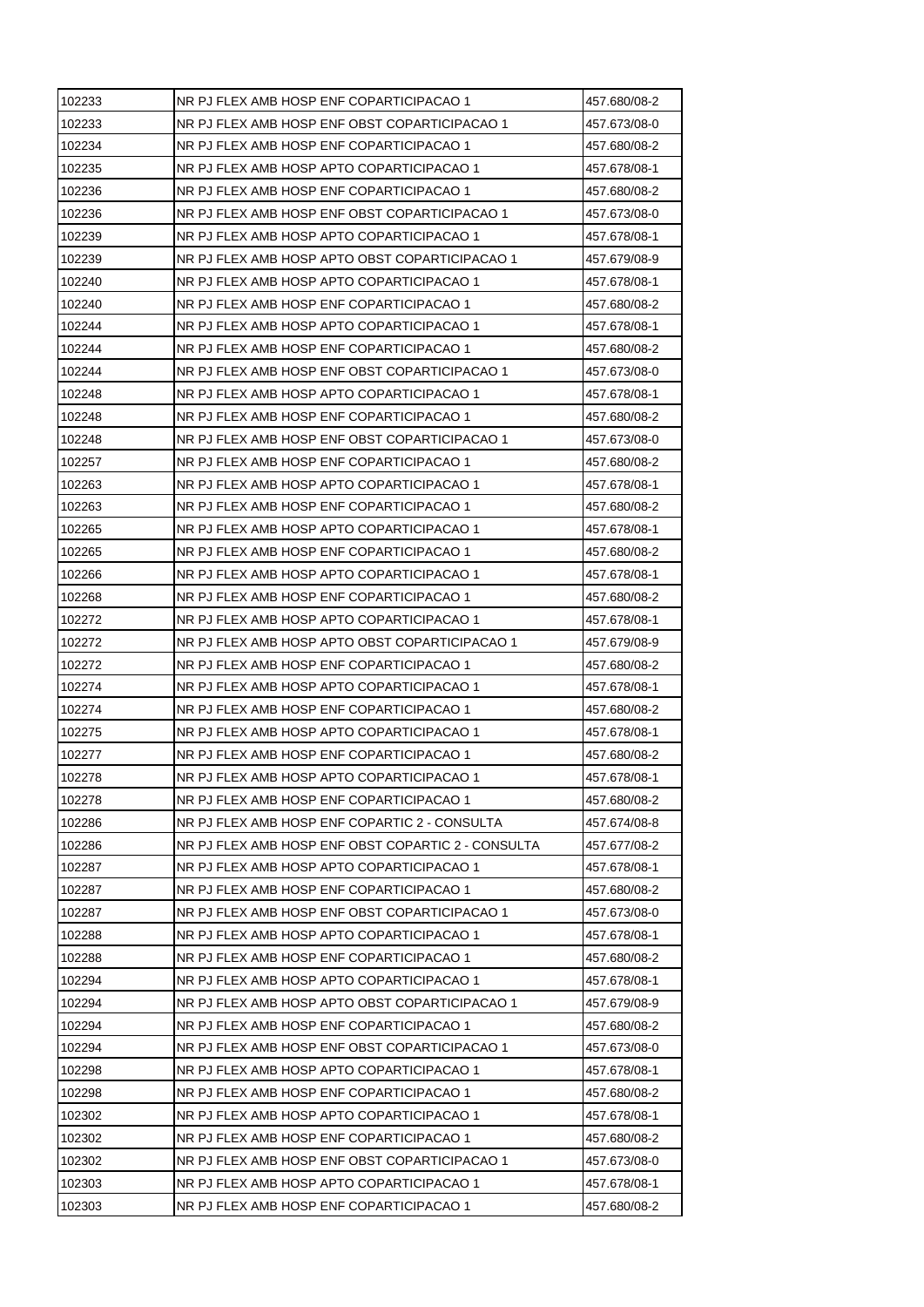| 102312 | NR PJ FLEX AMB HOSP APTO COPARTICIPACAO 1          | 457.678/08-1 |
|--------|----------------------------------------------------|--------------|
| 102312 | NR PJ FLEX AMB HOSP APTO OBST COPARTICIPACAO 1     | 457.679/08-9 |
| 102312 | NR PJ FLEX AMB HOSP ENF COPARTICIPACAO 1           | 457.680/08-2 |
| 102319 | NR PJ FLEX AMB HOS APTO OBST COPARTIC 2 - CONSULTA | 457.676/08-4 |
| 102319 | NR PJ FLEX AMB HOSP APTO COPARTIC 2 - CONSULTA     | 457.675/08-6 |
| 102321 | NR PJ FLEX AMB HOSP APTO COPARTICIPACAO 1          | 457.678/08-1 |
| 102322 | NR PJ FLEX AMB HOS APTO OBST COPARTIC 2 - CONSULTA | 457.676/08-4 |
| 102322 | NR PJ FLEX AMB HOSP APTO COPARTIC 2 - CONSULTA     | 457.675/08-6 |
| 102322 | NR PJ FLEX AMB HOSP ENF COPARTIC 2 - CONSULTA      | 457.674/08-8 |
| 102325 | NR PJ FLEX AMB HOSP APTO COPARTICIPACAO 1          | 457.678/08-1 |
| 102325 | NR PJ FLEX AMB HOSP ENF COPARTICIPACAO 1           | 457.680/08-2 |
| 102326 | NR PJ FLEX AMB HOSP ENF COPARTICIPACAO 1           | 457.680/08-2 |
| 102372 | NR PJ FLEX AMB HOSP APTO COPARTICIPACAO 1          | 457.678/08-1 |
| 102372 | NR PJ FLEX AMB HOSP APTO OBST COPARTICIPACAO 1     | 457.679/08-9 |
| 102377 | NR PJ FLEX AMB HOSP APTO COPARTICIPACAO 1          | 457.678/08-1 |
| 102377 | NR PJ FLEX AMB HOSP ENF COPARTICIPACAO 1           | 457.680/08-2 |
| 102377 | NR PJ FLEX AMB HOSP ENF OBST COPARTICIPACAO 1      | 457.673/08-0 |
| 102381 | NR PJ FLEX AMB HOSP APTO COPARTIC 2 - CONSULTA     | 457.675/08-6 |
| 102381 | NR PJ FLEX AMB HOSP ENF COPARTIC 2 - CONSULTA      | 457.674/08-8 |
| 102381 | NR PJ FLEX AMB HOSP ENF OBST COPARTIC 2 - CONSULTA | 457.677/08-2 |
| 102383 | NR PJ FLEX AMB HOSP ENF COPARTICIPACAO 1           | 457.680/08-2 |
| 102383 | NR PJ FLEX AMB HOSP ENF OBST COPARTICIPACAO 1      | 457.673/08-0 |
| 102385 | NR PJ FLEX AMB HOSP APTO COPARTICIPACAO 1          | 457.678/08-1 |
| 102385 | NR PJ FLEX AMB HOSP ENF COPARTICIPACAO 1           | 457.680/08-2 |
| 102386 | NR PJ FLEX AMB HOSP APTO COPARTICIPACAO 1          | 457.678/08-1 |
| 102386 | NR PJ FLEX AMB HOSP APTO OBST COPARTICIPACAO 1     | 457.679/08-9 |
| 102386 | NR PJ FLEX AMB HOSP ENF COPARTICIPACAO 1           | 457.680/08-2 |
| 102388 | NR PJ FLEX AMB HOSP APTO COPARTICIPACAO 1          | 457.678/08-1 |
| 102388 | NR PJ FLEX AMB HOSP APTO OBST COPARTICIPACAO 1     | 457.679/08-9 |
| 102389 | NR PJ FLEX AMB HOSP APTO OBST COPARTICIPACAO 1     | 457.679/08-9 |
| 102389 | NR PJ FLEX AMB HOSP ENF COPARTICIPACAO 1           | 457.680/08-2 |
| 102392 | NR PJ FLEX AMB HOSP APTO COPARTICIPACAO 1          | 457.678/08-1 |
| 102392 | NR PJ FLEX AMB HOSP APTO OBST COPARTICIPACAO 1     | 457.679/08-9 |
| 102392 | NR PJ FLEX AMB HOSP ENF COPARTICIPACAO 1           | 457.680/08-2 |
| 102394 | NR PJ FLEX AMB HOSP ENF COPARTICIPACAO 1           | 457.680/08-2 |
| 102394 | NR PJ FLEX AMB HOSP ENF OBST COPARTICIPACAO 1      | 457.673/08-0 |
| 102397 | NR PJ FLEX AMB HOSP APTO COPARTICIPACAO 1          | 457.678/08-1 |
| 102397 | NR PJ FLEX AMB HOSP APTO OBST COPARTICIPACAO 1     | 457.679/08-9 |
| 102397 | NR PJ FLEX AMB HOSP ENF COPARTICIPACAO 1           | 457.680/08-2 |
| 102431 | NR PJ FLEX AMB HOSP ENF COPARTICIPACAO 1           | 457.680/08-2 |
| 102470 | NR PJ FLEX AMB HOSP ENF COPARTICIPACAO 1           | 457.680/08-2 |
| 102518 | NR PJ FLEX AMB HOSP APTO COPARTICIPACAO 1          | 457.678/08-1 |
| 102518 | NR PJ FLEX AMB HOSP ENF COPARTICIPACAO 1           | 457.680/08-2 |
| 102518 | NR PJ FLEX AMB HOSP ENF OBST COPARTICIPACAO 1      | 457.673/08-0 |
| 102519 | NR PJ FLEX AMB HOSP APTO COPARTICIPACAO 1          | 457.678/08-1 |
| 102519 | NR PJ FLEX AMB HOSP ENF COPARTICIPACAO 1           | 457.680/08-2 |
| 102523 |                                                    |              |
|        | NR PJ FLEX AMB HOSP APTO COPARTICIPACAO 1          | 457.678/08-1 |
| 102523 | NR PJ FLEX AMB HOSP APTO OBST COPARTICIPACAO 1     | 457.679/08-9 |
| 102524 | NR PJ FLEX AMB HOSP ENF COPARTICIPACAO 1           | 457.680/08-2 |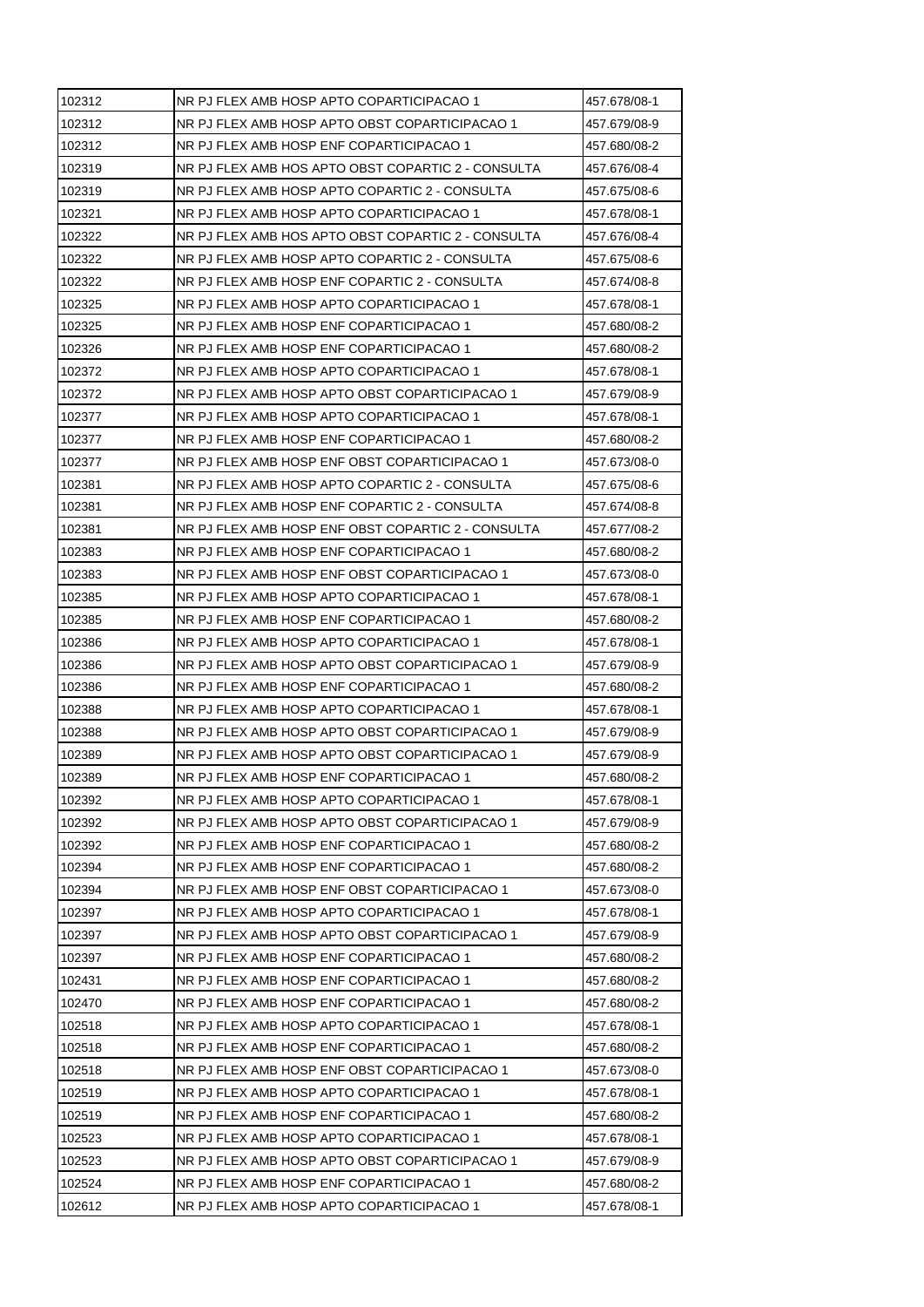| 102612 | NR PJ FLEX AMB HOSP ENF COPARTICIPACAO 1           | 457.680/08-2 |
|--------|----------------------------------------------------|--------------|
| 102612 | NR PJ FLEX AMB HOSP ENF OBST COPARTICIPACAO 1      | 457.673/08-0 |
| 102613 | NR PJ FLEX AMB HOSP APTO COPARTICIPACAO 1          | 457.678/08-1 |
| 102614 | NR PJ FLEX AMB HOSP APTO COPARTICIPACAO 1          | 457.678/08-1 |
| 102614 | NR PJ FLEX AMB HOSP ENF COPARTICIPACAO 1           | 457.680/08-2 |
| 102615 | NR PJ FLEX AMB HOSP APTO COPARTICIPACAO 1          | 457.678/08-1 |
| 102615 | NR PJ FLEX AMB HOSP ENF COPARTICIPACAO 1           | 457.680/08-2 |
| 102619 | NR PJ FLEX AMB HOSP APTO COPARTICIPACAO 1          | 457.678/08-1 |
| 102619 | NR PJ FLEX AMB HOSP APTO OBST COPARTICIPACAO 1     | 457.679/08-9 |
| 102619 | NR PJ FLEX AMB HOSP ENF COPARTICIPACAO 1           | 457.680/08-2 |
| 102620 | NR PJ FLEX AMB HOSP APTO COPARTICIPACAO 1          | 457.678/08-1 |
| 102620 | NR PJ FLEX AMB HOSP APTO OBST COPARTICIPACAO 1     | 457.679/08-9 |
| 102628 | NR PJ FLEX AMB HOSP ENF COPARTICIPACAO 1           | 457.680/08-2 |
| 102633 | NR PJ FLEX AMB HOSP APTO COPARTICIPACAO 1          | 457.678/08-1 |
| 102633 | NR PJ FLEX AMB HOSP APTO OBST COPARTICIPACAO 1     | 457.679/08-9 |
| 102634 | NR PJ FLEX AMB HOSP ENF COPARTICIPACAO 1           | 457.680/08-2 |
| 102634 | NR PJ FLEX AMB HOSP ENF OBST COPARTICIPACAO 1      | 457.673/08-0 |
| 102636 | NR PJ FLEX AMB HOSP ENF COPARTICIPACAO 1           | 457.680/08-2 |
| 102636 | NR PJ FLEX AMB HOSP ENF OBST COPARTICIPACAO 1      | 457.673/08-0 |
| 102647 | NR PJ NAC AMB HOSP ENF COPARTICIPACAO 25%          | 704.351/99-1 |
| 102647 | NR PJ NAC AMB HOSP ENF OBST COPARTICIPACAO 25%     | 704.353/99-8 |
| 102649 | NR PJ FLEX AMB HOSP APTO COPARTICIPACAO 1          | 457.678/08-1 |
| 102649 | NR PJ FLEX AMB HOSP ENF COPARTICIPACAO 1           | 457.680/08-2 |
| 102650 | NR PJ NAC AMB HOSP APTO COPARTICIPACAO 25%         | 704.355/99-4 |
| 102650 | NR PJ NAC AMB HOSP APTO OBST COPARTICIPACAO 25%    | 704.350/99-3 |
| 102652 | NR PJ FLEX AMB HOSP APTO COPARTICIPACAO 1          | 457.678/08-1 |
| 102652 | NR PJ FLEX AMB HOSP APTO OBST COPARTICIPACAO 1     | 457.679/08-9 |
| 102653 | NR PJ FLEX AMB HOSP APTO COPARTICIPACAO 1          | 457.678/08-1 |
| 102656 | NR PJ FLEX AMB HOSP APTO COPARTICIPACAO 1          | 457.678/08-1 |
| 102656 | NR PJ FLEX AMB HOSP APTO OBST COPARTICIPACAO 1     | 457.679/08-9 |
| 102656 | NR PJ FLEX AMB HOSP ENF COPARTICIPACAO 1           | 457.680/08-2 |
| 102658 | NR PJ FLEX AMB HOSP APTO COPARTICIPACAO 1          | 457.678/08-1 |
| 102658 | NR PJ FLEX AMB HOSP ENF COPARTICIPACAO 1           | 457.680/08-2 |
| 102661 | NR PJ FLEX AMB HOSP APTO COPARTICIPACAO 1          | 457.678/08-1 |
| 102661 | NR PJ FLEX AMB HOSP APTO OBST COPARTICIPACAO 1     | 457.679/08-9 |
| 102661 | NR PJ FLEX AMB HOSP ENF COPARTICIPACAO 1           | 457.680/08-2 |
| 102661 | NR PJ FLEX AMB HOSP ENF OBST COPARTICIPACAO 1      | 457.673/08-0 |
| 102672 | NR PJ FLEX AMB HOS APTO OBST COPARTIC 2 - CONSULTA | 457.676/08-4 |
| 102672 | NR PJ FLEX AMB HOSP ENF OBST COPARTIC 2 - CONSULTA | 457.677/08-2 |
| 102723 | NR PJ FLEX AMB HOSP APTO OBST COPARTICIPACAO 1     | 457.679/08-9 |
| 102723 | NR PJ FLEX AMB HOSP ENF COPARTICIPACAO 1           | 457.680/08-2 |
| 102723 | NR PJ FLEX AMB HOSP ENF OBST COPARTICIPACAO 1      | 457.673/08-0 |
| 102725 | NR PJ FLEX AMB HOSP APTO COPARTICIPACAO 1          | 457.678/08-1 |
| 102725 | NR PJ FLEX AMB HOSP APTO OBST COPARTICIPACAO 1     | 457.679/08-9 |
| 102727 | NR PJ FLEX AMB HOSP APTO COPARTICIPACAO 1          | 457.678/08-1 |
| 102727 | NR PJ FLEX AMB HOSP APTO OBST COPARTICIPACAO 1     | 457.679/08-9 |
| 102727 | NR PJ FLEX AMB HOSP ENF COPARTICIPACAO 1           | 457.680/08-2 |
| 102727 | NR PJ FLEX AMB HOSP ENF OBST COPARTICIPACAO 1      | 457.673/08-0 |
| 102731 | NR PJ FLEX AMB HOSP APTO COPARTICIPACAO 1          | 457.678/08-1 |
| 102731 | NR PJ FLEX AMB HOSP ENF COPARTICIPACAO 1           | 457.680/08-2 |
|        |                                                    |              |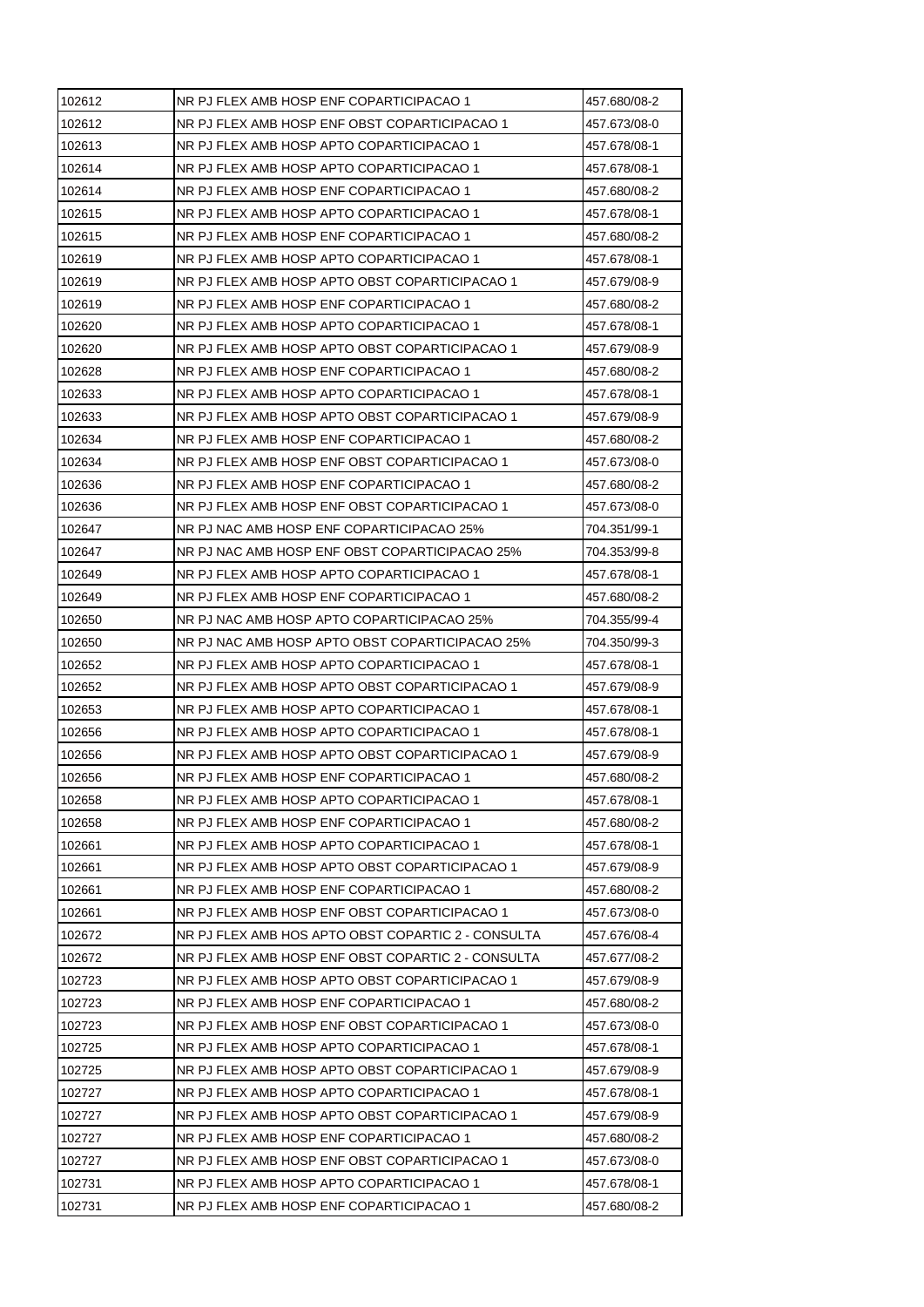| 102735<br>NR PJ FLEX AMB HOSP APTO COPARTICIPACAO 1<br>457.678/08-1<br>NR PJ FLEX AMB HOSP APTO OBST COPARTICIPACAO 1<br>457.679/08-9<br>102735<br>NR PJ FLEX AMB HOSP ENF COPARTICIPACAO 1<br>457.680/08-2<br>102738<br>NR PJ FLEX AMB HOSP APTO COPARTICIPACAO 1<br>457.678/08-1<br>102738<br>NR PJ FLEX AMB HOSP APTO OBST COPARTICIPACAO 1<br>457.679/08-9<br>102738<br>NR PJ FLEX AMB HOSP ENF COPARTICIPACAO 1<br>457.680/08-2<br>NR PJ FLEX AMB HOSP APTO COPARTICIPACAO 1<br>457.678/08-1<br>102745<br>NR PJ FLEX AMB HOSP ENF COPARTICIPACAO 1<br>457.680/08-2<br>102746<br>NR PJ NAC AMB HOSP ENF COPARTICIPACAO 25%<br>704.351/99-1<br>NR PJ FLEX AMB HOSP ENF COPARTIC 2 - CONSULTA<br>102749<br>457.674/08-8<br>NR PJ FLEX AMB HOSP APTO COPARTIC 2 - CONSULTA<br>457.675/08-6<br>102750<br>NR PJ FLEX AMB HOSP ENF COPARTIC 2 - CONSULTA<br>457.674/08-8<br>102751<br>NR PJ FLEX AMB HOSP APTO COPARTICIPACAO 1<br>457.678/08-1<br>102751<br>NR PJ FLEX AMB HOSP APTO OBST COPARTICIPACAO 1<br>457.679/08-9<br>102752<br>NR PJ FLEX AMB HOSP ENF COPARTICIPACAO 1<br>457.680/08-2<br>102753<br>NR PJ FLEX AMB HOSP APTO COPARTICIPACAO 1<br>457.678/08-1<br>102753<br>NR PJ FLEX AMB HOSP APTO OBST COPARTICIPACAO 1<br>457.679/08-9<br>102753<br>NR PJ FLEX AMB HOSP ENF COPARTICIPACAO 1<br>457.680/08-2<br>102753<br>NR PJ FLEX AMB HOSP ENF OBST COPARTICIPACAO 1<br>457.673/08-0<br>102754<br>NR PJ FLEX AMB HOSP APTO OBST COPARTICIPACAO 1<br>457.679/08-9<br>102754<br>NR PJ FLEX AMB HOSP ENF COPARTICIPACAO 1<br>457.680/08-2<br>102758<br>NR PJ FLEX AMB HOSP APTO COPARTICIPACAO 1<br>457.678/08-1<br>102758<br>NR PJ FLEX AMB HOSP ENF COPARTICIPACAO 1<br>457.680/08-2<br>102762<br>NR PJ FLEX AMB HOSP ENF COPARTICIPACAO 1<br>457.680/08-2<br>102764<br>NR PJ NAC AMB HOSP ENF COPARTICIPACAO 50%<br>704.352/99-0<br>NR PJ FLEX AMB HOSP APTO COPARTICIPACAO 1<br>457.678/08-1<br>102765<br>NR PJ FLEX AMB HOSP ENF COPARTICIPACAO 1<br>457.680/08-2<br>102767<br>NR PJ FLEX AMB HOSP APTO COPARTICIPACAO 1<br>457.678/08-1<br>102767<br>NR PJ FLEX AMB HOSP APTO OBST COPARTICIPACAO 1<br>457.679/08-9<br>NR PJ FLEX AMB HOSP ENF COPARTICIPACAO 1<br>457.680/08-2<br>102768<br>NR PJ FLEX AMB HOSP APTO COPARTICIPACAO 1<br>457.678/08-1<br>102768<br>NR PJ FLEX AMB HOSP APTO OBST COPARTICIPACAO 1<br>457.679/08-9<br>NR PJ FLEX AMB HOSP ENF COPARTICIPACAO 1<br>102768<br>457.680/08-2<br>NR PJ FLEX AMB HOSP ENF OBST COPARTICIPACAO 1<br>102768<br>457.673/08-0<br>NR PJ FLEX AMB HOSP APTO COPARTICIPACAO 1<br>102772<br>457.678/08-1<br>102772<br>NR PJ FLEX AMB HOSP APTO OBST COPARTICIPACAO 1<br>457.679/08-9<br>102772<br>NR PJ FLEX AMB HOSP ENF COPARTICIPACAO 1<br>457.680/08-2<br>NR PJ FLEX AMB HOSP APTO COPARTICIPACAO 1<br>102773<br>457.678/08-1<br>102773<br>NR PJ FLEX AMB HOSP APTO OBST COPARTICIPACAO 1<br>457.679/08-9<br>102773<br>NR PJ FLEX AMB HOSP ENF COPARTICIPACAO 1<br>457.680/08-2<br>102773<br>NR PJ FLEX AMB HOSP ENF OBST COPARTICIPACAO 1<br>457.673/08-0<br>NR PJ FLEX AMB HOSP APTO COPARTICIPACAO 1<br>102824<br>457.678/08-1<br>NR PJ FLEX AMB HOSP APTO OBST COPARTICIPACAO 1<br>102824<br>457.679/08-9<br>102825<br>NR PJ FLEX AMB HOSP APTO COPARTICIPACAO 1<br>457.678/08-1<br>102828<br>NR PJ FLEX AMB HOSP APTO COPARTICIPACAO 1<br>457.678/08-1<br>102828<br>NR PJ FLEX AMB HOSP APTO OBST COPARTICIPACAO 1<br>457.679/08-9<br>102828<br>NR PJ FLEX AMB HOSP ENF COPARTICIPACAO 1<br>457.680/08-2<br>102833<br>NR PJ FLEX AMB HOSP APTO COPARTICIPACAO 1<br>457.678/08-1<br>102833<br>NR PJ FLEX AMB HOSP ENF COPARTICIPACAO 1<br>457.680/08-2 | 102731 | NR PJ FLEX AMB HOSP ENF OBST COPARTICIPACAO 1 | 457.673/08-0 |
|------------------------------------------------------------------------------------------------------------------------------------------------------------------------------------------------------------------------------------------------------------------------------------------------------------------------------------------------------------------------------------------------------------------------------------------------------------------------------------------------------------------------------------------------------------------------------------------------------------------------------------------------------------------------------------------------------------------------------------------------------------------------------------------------------------------------------------------------------------------------------------------------------------------------------------------------------------------------------------------------------------------------------------------------------------------------------------------------------------------------------------------------------------------------------------------------------------------------------------------------------------------------------------------------------------------------------------------------------------------------------------------------------------------------------------------------------------------------------------------------------------------------------------------------------------------------------------------------------------------------------------------------------------------------------------------------------------------------------------------------------------------------------------------------------------------------------------------------------------------------------------------------------------------------------------------------------------------------------------------------------------------------------------------------------------------------------------------------------------------------------------------------------------------------------------------------------------------------------------------------------------------------------------------------------------------------------------------------------------------------------------------------------------------------------------------------------------------------------------------------------------------------------------------------------------------------------------------------------------------------------------------------------------------------------------------------------------------------------------------------------------------------------------------------------------------------------------------------------------------------------------------------------------------------------------------------------------------------------------------------------------------------------------------------------------------------------------------------------------------------------------------------------------------------------------------------------------------------------------------------------------------------------------------------------------------------------------------------------------------------------------------------------------------------------------------------------------------------------------------------------------------------------------------------------------------------------------------------------------------------------------|--------|-----------------------------------------------|--------------|
|                                                                                                                                                                                                                                                                                                                                                                                                                                                                                                                                                                                                                                                                                                                                                                                                                                                                                                                                                                                                                                                                                                                                                                                                                                                                                                                                                                                                                                                                                                                                                                                                                                                                                                                                                                                                                                                                                                                                                                                                                                                                                                                                                                                                                                                                                                                                                                                                                                                                                                                                                                                                                                                                                                                                                                                                                                                                                                                                                                                                                                                                                                                                                                                                                                                                                                                                                                                                                                                                                                                                                                                                                                    |        |                                               |              |
|                                                                                                                                                                                                                                                                                                                                                                                                                                                                                                                                                                                                                                                                                                                                                                                                                                                                                                                                                                                                                                                                                                                                                                                                                                                                                                                                                                                                                                                                                                                                                                                                                                                                                                                                                                                                                                                                                                                                                                                                                                                                                                                                                                                                                                                                                                                                                                                                                                                                                                                                                                                                                                                                                                                                                                                                                                                                                                                                                                                                                                                                                                                                                                                                                                                                                                                                                                                                                                                                                                                                                                                                                                    | 102735 |                                               |              |
|                                                                                                                                                                                                                                                                                                                                                                                                                                                                                                                                                                                                                                                                                                                                                                                                                                                                                                                                                                                                                                                                                                                                                                                                                                                                                                                                                                                                                                                                                                                                                                                                                                                                                                                                                                                                                                                                                                                                                                                                                                                                                                                                                                                                                                                                                                                                                                                                                                                                                                                                                                                                                                                                                                                                                                                                                                                                                                                                                                                                                                                                                                                                                                                                                                                                                                                                                                                                                                                                                                                                                                                                                                    |        |                                               |              |
|                                                                                                                                                                                                                                                                                                                                                                                                                                                                                                                                                                                                                                                                                                                                                                                                                                                                                                                                                                                                                                                                                                                                                                                                                                                                                                                                                                                                                                                                                                                                                                                                                                                                                                                                                                                                                                                                                                                                                                                                                                                                                                                                                                                                                                                                                                                                                                                                                                                                                                                                                                                                                                                                                                                                                                                                                                                                                                                                                                                                                                                                                                                                                                                                                                                                                                                                                                                                                                                                                                                                                                                                                                    |        |                                               |              |
|                                                                                                                                                                                                                                                                                                                                                                                                                                                                                                                                                                                                                                                                                                                                                                                                                                                                                                                                                                                                                                                                                                                                                                                                                                                                                                                                                                                                                                                                                                                                                                                                                                                                                                                                                                                                                                                                                                                                                                                                                                                                                                                                                                                                                                                                                                                                                                                                                                                                                                                                                                                                                                                                                                                                                                                                                                                                                                                                                                                                                                                                                                                                                                                                                                                                                                                                                                                                                                                                                                                                                                                                                                    |        |                                               |              |
|                                                                                                                                                                                                                                                                                                                                                                                                                                                                                                                                                                                                                                                                                                                                                                                                                                                                                                                                                                                                                                                                                                                                                                                                                                                                                                                                                                                                                                                                                                                                                                                                                                                                                                                                                                                                                                                                                                                                                                                                                                                                                                                                                                                                                                                                                                                                                                                                                                                                                                                                                                                                                                                                                                                                                                                                                                                                                                                                                                                                                                                                                                                                                                                                                                                                                                                                                                                                                                                                                                                                                                                                                                    |        |                                               |              |
|                                                                                                                                                                                                                                                                                                                                                                                                                                                                                                                                                                                                                                                                                                                                                                                                                                                                                                                                                                                                                                                                                                                                                                                                                                                                                                                                                                                                                                                                                                                                                                                                                                                                                                                                                                                                                                                                                                                                                                                                                                                                                                                                                                                                                                                                                                                                                                                                                                                                                                                                                                                                                                                                                                                                                                                                                                                                                                                                                                                                                                                                                                                                                                                                                                                                                                                                                                                                                                                                                                                                                                                                                                    | 102739 |                                               |              |
|                                                                                                                                                                                                                                                                                                                                                                                                                                                                                                                                                                                                                                                                                                                                                                                                                                                                                                                                                                                                                                                                                                                                                                                                                                                                                                                                                                                                                                                                                                                                                                                                                                                                                                                                                                                                                                                                                                                                                                                                                                                                                                                                                                                                                                                                                                                                                                                                                                                                                                                                                                                                                                                                                                                                                                                                                                                                                                                                                                                                                                                                                                                                                                                                                                                                                                                                                                                                                                                                                                                                                                                                                                    |        |                                               |              |
|                                                                                                                                                                                                                                                                                                                                                                                                                                                                                                                                                                                                                                                                                                                                                                                                                                                                                                                                                                                                                                                                                                                                                                                                                                                                                                                                                                                                                                                                                                                                                                                                                                                                                                                                                                                                                                                                                                                                                                                                                                                                                                                                                                                                                                                                                                                                                                                                                                                                                                                                                                                                                                                                                                                                                                                                                                                                                                                                                                                                                                                                                                                                                                                                                                                                                                                                                                                                                                                                                                                                                                                                                                    |        |                                               |              |
|                                                                                                                                                                                                                                                                                                                                                                                                                                                                                                                                                                                                                                                                                                                                                                                                                                                                                                                                                                                                                                                                                                                                                                                                                                                                                                                                                                                                                                                                                                                                                                                                                                                                                                                                                                                                                                                                                                                                                                                                                                                                                                                                                                                                                                                                                                                                                                                                                                                                                                                                                                                                                                                                                                                                                                                                                                                                                                                                                                                                                                                                                                                                                                                                                                                                                                                                                                                                                                                                                                                                                                                                                                    |        |                                               |              |
|                                                                                                                                                                                                                                                                                                                                                                                                                                                                                                                                                                                                                                                                                                                                                                                                                                                                                                                                                                                                                                                                                                                                                                                                                                                                                                                                                                                                                                                                                                                                                                                                                                                                                                                                                                                                                                                                                                                                                                                                                                                                                                                                                                                                                                                                                                                                                                                                                                                                                                                                                                                                                                                                                                                                                                                                                                                                                                                                                                                                                                                                                                                                                                                                                                                                                                                                                                                                                                                                                                                                                                                                                                    | 102750 |                                               |              |
|                                                                                                                                                                                                                                                                                                                                                                                                                                                                                                                                                                                                                                                                                                                                                                                                                                                                                                                                                                                                                                                                                                                                                                                                                                                                                                                                                                                                                                                                                                                                                                                                                                                                                                                                                                                                                                                                                                                                                                                                                                                                                                                                                                                                                                                                                                                                                                                                                                                                                                                                                                                                                                                                                                                                                                                                                                                                                                                                                                                                                                                                                                                                                                                                                                                                                                                                                                                                                                                                                                                                                                                                                                    |        |                                               |              |
|                                                                                                                                                                                                                                                                                                                                                                                                                                                                                                                                                                                                                                                                                                                                                                                                                                                                                                                                                                                                                                                                                                                                                                                                                                                                                                                                                                                                                                                                                                                                                                                                                                                                                                                                                                                                                                                                                                                                                                                                                                                                                                                                                                                                                                                                                                                                                                                                                                                                                                                                                                                                                                                                                                                                                                                                                                                                                                                                                                                                                                                                                                                                                                                                                                                                                                                                                                                                                                                                                                                                                                                                                                    |        |                                               |              |
|                                                                                                                                                                                                                                                                                                                                                                                                                                                                                                                                                                                                                                                                                                                                                                                                                                                                                                                                                                                                                                                                                                                                                                                                                                                                                                                                                                                                                                                                                                                                                                                                                                                                                                                                                                                                                                                                                                                                                                                                                                                                                                                                                                                                                                                                                                                                                                                                                                                                                                                                                                                                                                                                                                                                                                                                                                                                                                                                                                                                                                                                                                                                                                                                                                                                                                                                                                                                                                                                                                                                                                                                                                    |        |                                               |              |
|                                                                                                                                                                                                                                                                                                                                                                                                                                                                                                                                                                                                                                                                                                                                                                                                                                                                                                                                                                                                                                                                                                                                                                                                                                                                                                                                                                                                                                                                                                                                                                                                                                                                                                                                                                                                                                                                                                                                                                                                                                                                                                                                                                                                                                                                                                                                                                                                                                                                                                                                                                                                                                                                                                                                                                                                                                                                                                                                                                                                                                                                                                                                                                                                                                                                                                                                                                                                                                                                                                                                                                                                                                    |        |                                               |              |
|                                                                                                                                                                                                                                                                                                                                                                                                                                                                                                                                                                                                                                                                                                                                                                                                                                                                                                                                                                                                                                                                                                                                                                                                                                                                                                                                                                                                                                                                                                                                                                                                                                                                                                                                                                                                                                                                                                                                                                                                                                                                                                                                                                                                                                                                                                                                                                                                                                                                                                                                                                                                                                                                                                                                                                                                                                                                                                                                                                                                                                                                                                                                                                                                                                                                                                                                                                                                                                                                                                                                                                                                                                    |        |                                               |              |
|                                                                                                                                                                                                                                                                                                                                                                                                                                                                                                                                                                                                                                                                                                                                                                                                                                                                                                                                                                                                                                                                                                                                                                                                                                                                                                                                                                                                                                                                                                                                                                                                                                                                                                                                                                                                                                                                                                                                                                                                                                                                                                                                                                                                                                                                                                                                                                                                                                                                                                                                                                                                                                                                                                                                                                                                                                                                                                                                                                                                                                                                                                                                                                                                                                                                                                                                                                                                                                                                                                                                                                                                                                    |        |                                               |              |
|                                                                                                                                                                                                                                                                                                                                                                                                                                                                                                                                                                                                                                                                                                                                                                                                                                                                                                                                                                                                                                                                                                                                                                                                                                                                                                                                                                                                                                                                                                                                                                                                                                                                                                                                                                                                                                                                                                                                                                                                                                                                                                                                                                                                                                                                                                                                                                                                                                                                                                                                                                                                                                                                                                                                                                                                                                                                                                                                                                                                                                                                                                                                                                                                                                                                                                                                                                                                                                                                                                                                                                                                                                    |        |                                               |              |
|                                                                                                                                                                                                                                                                                                                                                                                                                                                                                                                                                                                                                                                                                                                                                                                                                                                                                                                                                                                                                                                                                                                                                                                                                                                                                                                                                                                                                                                                                                                                                                                                                                                                                                                                                                                                                                                                                                                                                                                                                                                                                                                                                                                                                                                                                                                                                                                                                                                                                                                                                                                                                                                                                                                                                                                                                                                                                                                                                                                                                                                                                                                                                                                                                                                                                                                                                                                                                                                                                                                                                                                                                                    |        |                                               |              |
|                                                                                                                                                                                                                                                                                                                                                                                                                                                                                                                                                                                                                                                                                                                                                                                                                                                                                                                                                                                                                                                                                                                                                                                                                                                                                                                                                                                                                                                                                                                                                                                                                                                                                                                                                                                                                                                                                                                                                                                                                                                                                                                                                                                                                                                                                                                                                                                                                                                                                                                                                                                                                                                                                                                                                                                                                                                                                                                                                                                                                                                                                                                                                                                                                                                                                                                                                                                                                                                                                                                                                                                                                                    |        |                                               |              |
|                                                                                                                                                                                                                                                                                                                                                                                                                                                                                                                                                                                                                                                                                                                                                                                                                                                                                                                                                                                                                                                                                                                                                                                                                                                                                                                                                                                                                                                                                                                                                                                                                                                                                                                                                                                                                                                                                                                                                                                                                                                                                                                                                                                                                                                                                                                                                                                                                                                                                                                                                                                                                                                                                                                                                                                                                                                                                                                                                                                                                                                                                                                                                                                                                                                                                                                                                                                                                                                                                                                                                                                                                                    |        |                                               |              |
|                                                                                                                                                                                                                                                                                                                                                                                                                                                                                                                                                                                                                                                                                                                                                                                                                                                                                                                                                                                                                                                                                                                                                                                                                                                                                                                                                                                                                                                                                                                                                                                                                                                                                                                                                                                                                                                                                                                                                                                                                                                                                                                                                                                                                                                                                                                                                                                                                                                                                                                                                                                                                                                                                                                                                                                                                                                                                                                                                                                                                                                                                                                                                                                                                                                                                                                                                                                                                                                                                                                                                                                                                                    |        |                                               |              |
|                                                                                                                                                                                                                                                                                                                                                                                                                                                                                                                                                                                                                                                                                                                                                                                                                                                                                                                                                                                                                                                                                                                                                                                                                                                                                                                                                                                                                                                                                                                                                                                                                                                                                                                                                                                                                                                                                                                                                                                                                                                                                                                                                                                                                                                                                                                                                                                                                                                                                                                                                                                                                                                                                                                                                                                                                                                                                                                                                                                                                                                                                                                                                                                                                                                                                                                                                                                                                                                                                                                                                                                                                                    |        |                                               |              |
|                                                                                                                                                                                                                                                                                                                                                                                                                                                                                                                                                                                                                                                                                                                                                                                                                                                                                                                                                                                                                                                                                                                                                                                                                                                                                                                                                                                                                                                                                                                                                                                                                                                                                                                                                                                                                                                                                                                                                                                                                                                                                                                                                                                                                                                                                                                                                                                                                                                                                                                                                                                                                                                                                                                                                                                                                                                                                                                                                                                                                                                                                                                                                                                                                                                                                                                                                                                                                                                                                                                                                                                                                                    |        |                                               |              |
|                                                                                                                                                                                                                                                                                                                                                                                                                                                                                                                                                                                                                                                                                                                                                                                                                                                                                                                                                                                                                                                                                                                                                                                                                                                                                                                                                                                                                                                                                                                                                                                                                                                                                                                                                                                                                                                                                                                                                                                                                                                                                                                                                                                                                                                                                                                                                                                                                                                                                                                                                                                                                                                                                                                                                                                                                                                                                                                                                                                                                                                                                                                                                                                                                                                                                                                                                                                                                                                                                                                                                                                                                                    |        |                                               |              |
|                                                                                                                                                                                                                                                                                                                                                                                                                                                                                                                                                                                                                                                                                                                                                                                                                                                                                                                                                                                                                                                                                                                                                                                                                                                                                                                                                                                                                                                                                                                                                                                                                                                                                                                                                                                                                                                                                                                                                                                                                                                                                                                                                                                                                                                                                                                                                                                                                                                                                                                                                                                                                                                                                                                                                                                                                                                                                                                                                                                                                                                                                                                                                                                                                                                                                                                                                                                                                                                                                                                                                                                                                                    | 102765 |                                               |              |
|                                                                                                                                                                                                                                                                                                                                                                                                                                                                                                                                                                                                                                                                                                                                                                                                                                                                                                                                                                                                                                                                                                                                                                                                                                                                                                                                                                                                                                                                                                                                                                                                                                                                                                                                                                                                                                                                                                                                                                                                                                                                                                                                                                                                                                                                                                                                                                                                                                                                                                                                                                                                                                                                                                                                                                                                                                                                                                                                                                                                                                                                                                                                                                                                                                                                                                                                                                                                                                                                                                                                                                                                                                    |        |                                               |              |
|                                                                                                                                                                                                                                                                                                                                                                                                                                                                                                                                                                                                                                                                                                                                                                                                                                                                                                                                                                                                                                                                                                                                                                                                                                                                                                                                                                                                                                                                                                                                                                                                                                                                                                                                                                                                                                                                                                                                                                                                                                                                                                                                                                                                                                                                                                                                                                                                                                                                                                                                                                                                                                                                                                                                                                                                                                                                                                                                                                                                                                                                                                                                                                                                                                                                                                                                                                                                                                                                                                                                                                                                                                    |        |                                               |              |
|                                                                                                                                                                                                                                                                                                                                                                                                                                                                                                                                                                                                                                                                                                                                                                                                                                                                                                                                                                                                                                                                                                                                                                                                                                                                                                                                                                                                                                                                                                                                                                                                                                                                                                                                                                                                                                                                                                                                                                                                                                                                                                                                                                                                                                                                                                                                                                                                                                                                                                                                                                                                                                                                                                                                                                                                                                                                                                                                                                                                                                                                                                                                                                                                                                                                                                                                                                                                                                                                                                                                                                                                                                    |        |                                               |              |
|                                                                                                                                                                                                                                                                                                                                                                                                                                                                                                                                                                                                                                                                                                                                                                                                                                                                                                                                                                                                                                                                                                                                                                                                                                                                                                                                                                                                                                                                                                                                                                                                                                                                                                                                                                                                                                                                                                                                                                                                                                                                                                                                                                                                                                                                                                                                                                                                                                                                                                                                                                                                                                                                                                                                                                                                                                                                                                                                                                                                                                                                                                                                                                                                                                                                                                                                                                                                                                                                                                                                                                                                                                    | 102767 |                                               |              |
|                                                                                                                                                                                                                                                                                                                                                                                                                                                                                                                                                                                                                                                                                                                                                                                                                                                                                                                                                                                                                                                                                                                                                                                                                                                                                                                                                                                                                                                                                                                                                                                                                                                                                                                                                                                                                                                                                                                                                                                                                                                                                                                                                                                                                                                                                                                                                                                                                                                                                                                                                                                                                                                                                                                                                                                                                                                                                                                                                                                                                                                                                                                                                                                                                                                                                                                                                                                                                                                                                                                                                                                                                                    |        |                                               |              |
|                                                                                                                                                                                                                                                                                                                                                                                                                                                                                                                                                                                                                                                                                                                                                                                                                                                                                                                                                                                                                                                                                                                                                                                                                                                                                                                                                                                                                                                                                                                                                                                                                                                                                                                                                                                                                                                                                                                                                                                                                                                                                                                                                                                                                                                                                                                                                                                                                                                                                                                                                                                                                                                                                                                                                                                                                                                                                                                                                                                                                                                                                                                                                                                                                                                                                                                                                                                                                                                                                                                                                                                                                                    |        |                                               |              |
|                                                                                                                                                                                                                                                                                                                                                                                                                                                                                                                                                                                                                                                                                                                                                                                                                                                                                                                                                                                                                                                                                                                                                                                                                                                                                                                                                                                                                                                                                                                                                                                                                                                                                                                                                                                                                                                                                                                                                                                                                                                                                                                                                                                                                                                                                                                                                                                                                                                                                                                                                                                                                                                                                                                                                                                                                                                                                                                                                                                                                                                                                                                                                                                                                                                                                                                                                                                                                                                                                                                                                                                                                                    |        |                                               |              |
|                                                                                                                                                                                                                                                                                                                                                                                                                                                                                                                                                                                                                                                                                                                                                                                                                                                                                                                                                                                                                                                                                                                                                                                                                                                                                                                                                                                                                                                                                                                                                                                                                                                                                                                                                                                                                                                                                                                                                                                                                                                                                                                                                                                                                                                                                                                                                                                                                                                                                                                                                                                                                                                                                                                                                                                                                                                                                                                                                                                                                                                                                                                                                                                                                                                                                                                                                                                                                                                                                                                                                                                                                                    |        |                                               |              |
|                                                                                                                                                                                                                                                                                                                                                                                                                                                                                                                                                                                                                                                                                                                                                                                                                                                                                                                                                                                                                                                                                                                                                                                                                                                                                                                                                                                                                                                                                                                                                                                                                                                                                                                                                                                                                                                                                                                                                                                                                                                                                                                                                                                                                                                                                                                                                                                                                                                                                                                                                                                                                                                                                                                                                                                                                                                                                                                                                                                                                                                                                                                                                                                                                                                                                                                                                                                                                                                                                                                                                                                                                                    |        |                                               |              |
|                                                                                                                                                                                                                                                                                                                                                                                                                                                                                                                                                                                                                                                                                                                                                                                                                                                                                                                                                                                                                                                                                                                                                                                                                                                                                                                                                                                                                                                                                                                                                                                                                                                                                                                                                                                                                                                                                                                                                                                                                                                                                                                                                                                                                                                                                                                                                                                                                                                                                                                                                                                                                                                                                                                                                                                                                                                                                                                                                                                                                                                                                                                                                                                                                                                                                                                                                                                                                                                                                                                                                                                                                                    |        |                                               |              |
|                                                                                                                                                                                                                                                                                                                                                                                                                                                                                                                                                                                                                                                                                                                                                                                                                                                                                                                                                                                                                                                                                                                                                                                                                                                                                                                                                                                                                                                                                                                                                                                                                                                                                                                                                                                                                                                                                                                                                                                                                                                                                                                                                                                                                                                                                                                                                                                                                                                                                                                                                                                                                                                                                                                                                                                                                                                                                                                                                                                                                                                                                                                                                                                                                                                                                                                                                                                                                                                                                                                                                                                                                                    |        |                                               |              |
|                                                                                                                                                                                                                                                                                                                                                                                                                                                                                                                                                                                                                                                                                                                                                                                                                                                                                                                                                                                                                                                                                                                                                                                                                                                                                                                                                                                                                                                                                                                                                                                                                                                                                                                                                                                                                                                                                                                                                                                                                                                                                                                                                                                                                                                                                                                                                                                                                                                                                                                                                                                                                                                                                                                                                                                                                                                                                                                                                                                                                                                                                                                                                                                                                                                                                                                                                                                                                                                                                                                                                                                                                                    |        |                                               |              |
|                                                                                                                                                                                                                                                                                                                                                                                                                                                                                                                                                                                                                                                                                                                                                                                                                                                                                                                                                                                                                                                                                                                                                                                                                                                                                                                                                                                                                                                                                                                                                                                                                                                                                                                                                                                                                                                                                                                                                                                                                                                                                                                                                                                                                                                                                                                                                                                                                                                                                                                                                                                                                                                                                                                                                                                                                                                                                                                                                                                                                                                                                                                                                                                                                                                                                                                                                                                                                                                                                                                                                                                                                                    |        |                                               |              |
|                                                                                                                                                                                                                                                                                                                                                                                                                                                                                                                                                                                                                                                                                                                                                                                                                                                                                                                                                                                                                                                                                                                                                                                                                                                                                                                                                                                                                                                                                                                                                                                                                                                                                                                                                                                                                                                                                                                                                                                                                                                                                                                                                                                                                                                                                                                                                                                                                                                                                                                                                                                                                                                                                                                                                                                                                                                                                                                                                                                                                                                                                                                                                                                                                                                                                                                                                                                                                                                                                                                                                                                                                                    |        |                                               |              |
|                                                                                                                                                                                                                                                                                                                                                                                                                                                                                                                                                                                                                                                                                                                                                                                                                                                                                                                                                                                                                                                                                                                                                                                                                                                                                                                                                                                                                                                                                                                                                                                                                                                                                                                                                                                                                                                                                                                                                                                                                                                                                                                                                                                                                                                                                                                                                                                                                                                                                                                                                                                                                                                                                                                                                                                                                                                                                                                                                                                                                                                                                                                                                                                                                                                                                                                                                                                                                                                                                                                                                                                                                                    |        |                                               |              |
|                                                                                                                                                                                                                                                                                                                                                                                                                                                                                                                                                                                                                                                                                                                                                                                                                                                                                                                                                                                                                                                                                                                                                                                                                                                                                                                                                                                                                                                                                                                                                                                                                                                                                                                                                                                                                                                                                                                                                                                                                                                                                                                                                                                                                                                                                                                                                                                                                                                                                                                                                                                                                                                                                                                                                                                                                                                                                                                                                                                                                                                                                                                                                                                                                                                                                                                                                                                                                                                                                                                                                                                                                                    |        |                                               |              |
|                                                                                                                                                                                                                                                                                                                                                                                                                                                                                                                                                                                                                                                                                                                                                                                                                                                                                                                                                                                                                                                                                                                                                                                                                                                                                                                                                                                                                                                                                                                                                                                                                                                                                                                                                                                                                                                                                                                                                                                                                                                                                                                                                                                                                                                                                                                                                                                                                                                                                                                                                                                                                                                                                                                                                                                                                                                                                                                                                                                                                                                                                                                                                                                                                                                                                                                                                                                                                                                                                                                                                                                                                                    |        |                                               |              |
|                                                                                                                                                                                                                                                                                                                                                                                                                                                                                                                                                                                                                                                                                                                                                                                                                                                                                                                                                                                                                                                                                                                                                                                                                                                                                                                                                                                                                                                                                                                                                                                                                                                                                                                                                                                                                                                                                                                                                                                                                                                                                                                                                                                                                                                                                                                                                                                                                                                                                                                                                                                                                                                                                                                                                                                                                                                                                                                                                                                                                                                                                                                                                                                                                                                                                                                                                                                                                                                                                                                                                                                                                                    |        |                                               |              |
|                                                                                                                                                                                                                                                                                                                                                                                                                                                                                                                                                                                                                                                                                                                                                                                                                                                                                                                                                                                                                                                                                                                                                                                                                                                                                                                                                                                                                                                                                                                                                                                                                                                                                                                                                                                                                                                                                                                                                                                                                                                                                                                                                                                                                                                                                                                                                                                                                                                                                                                                                                                                                                                                                                                                                                                                                                                                                                                                                                                                                                                                                                                                                                                                                                                                                                                                                                                                                                                                                                                                                                                                                                    |        |                                               |              |
|                                                                                                                                                                                                                                                                                                                                                                                                                                                                                                                                                                                                                                                                                                                                                                                                                                                                                                                                                                                                                                                                                                                                                                                                                                                                                                                                                                                                                                                                                                                                                                                                                                                                                                                                                                                                                                                                                                                                                                                                                                                                                                                                                                                                                                                                                                                                                                                                                                                                                                                                                                                                                                                                                                                                                                                                                                                                                                                                                                                                                                                                                                                                                                                                                                                                                                                                                                                                                                                                                                                                                                                                                                    |        |                                               |              |
|                                                                                                                                                                                                                                                                                                                                                                                                                                                                                                                                                                                                                                                                                                                                                                                                                                                                                                                                                                                                                                                                                                                                                                                                                                                                                                                                                                                                                                                                                                                                                                                                                                                                                                                                                                                                                                                                                                                                                                                                                                                                                                                                                                                                                                                                                                                                                                                                                                                                                                                                                                                                                                                                                                                                                                                                                                                                                                                                                                                                                                                                                                                                                                                                                                                                                                                                                                                                                                                                                                                                                                                                                                    |        |                                               |              |
|                                                                                                                                                                                                                                                                                                                                                                                                                                                                                                                                                                                                                                                                                                                                                                                                                                                                                                                                                                                                                                                                                                                                                                                                                                                                                                                                                                                                                                                                                                                                                                                                                                                                                                                                                                                                                                                                                                                                                                                                                                                                                                                                                                                                                                                                                                                                                                                                                                                                                                                                                                                                                                                                                                                                                                                                                                                                                                                                                                                                                                                                                                                                                                                                                                                                                                                                                                                                                                                                                                                                                                                                                                    |        |                                               |              |
|                                                                                                                                                                                                                                                                                                                                                                                                                                                                                                                                                                                                                                                                                                                                                                                                                                                                                                                                                                                                                                                                                                                                                                                                                                                                                                                                                                                                                                                                                                                                                                                                                                                                                                                                                                                                                                                                                                                                                                                                                                                                                                                                                                                                                                                                                                                                                                                                                                                                                                                                                                                                                                                                                                                                                                                                                                                                                                                                                                                                                                                                                                                                                                                                                                                                                                                                                                                                                                                                                                                                                                                                                                    |        |                                               |              |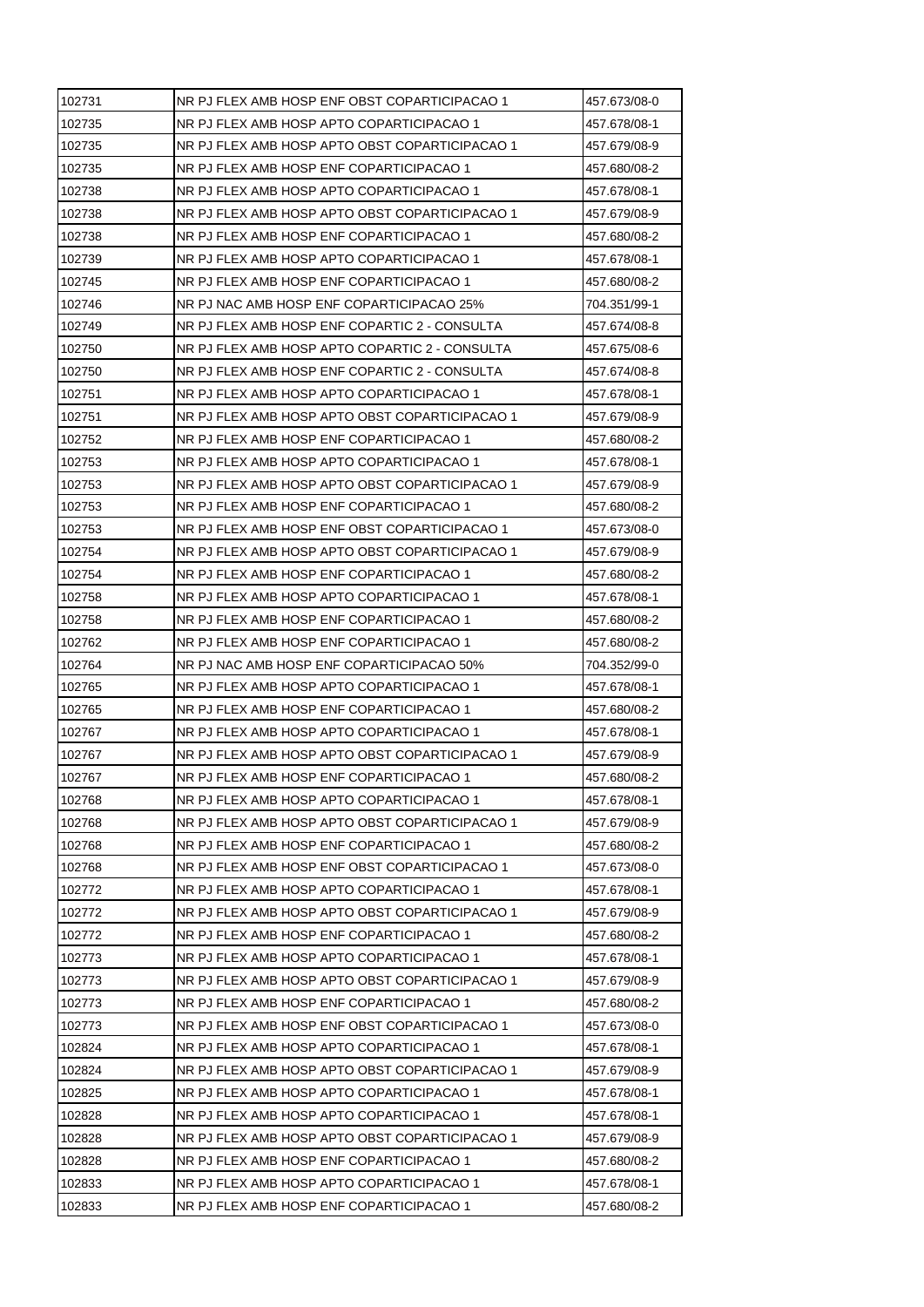| 102837 | NR PJ FLEX AMB HOSP APTO COPARTICIPACAO 1          | 457.678/08-1 |
|--------|----------------------------------------------------|--------------|
| 102837 | NR PJ FLEX AMB HOSP ENF COPARTICIPACAO 1           | 457.680/08-2 |
| 102839 | NR PJ FLEX AMB HOSP APTO COPARTICIPACAO 1          | 457.678/08-1 |
| 102839 | NR PJ FLEX AMB HOSP APTO OBST COPARTICIPACAO 1     | 457.679/08-9 |
| 102839 | NR PJ FLEX AMB HOSP ENF COPARTICIPACAO 1           | 457.680/08-2 |
| 102840 | NR PJ FLEX AMB HOSP ENF COPARTICIPACAO 1           | 457.680/08-2 |
| 102841 | NR PJ FLEX AMB HOSP APTO COPARTICIPACAO 1          | 457.678/08-1 |
| 102841 | NR PJ FLEX AMB HOSP ENF COPARTICIPACAO 1           | 457.680/08-2 |
| 102843 | NR PJ FLEX AMB HOSP ENF COPARTICIPACAO 1           | 457.680/08-2 |
| 102843 | NR PJ FLEX AMB HOSP ENF OBST COPARTICIPACAO 1      | 457.673/08-0 |
| 102845 | NR PJ FLEX AMB HOSP APTO COPARTICIPACAO 1          | 457.678/08-1 |
| 102845 | NR PJ FLEX AMB HOSP APTO OBST COPARTICIPACAO 1     | 457.679/08-9 |
| 102845 | NR PJ FLEX AMB HOSP ENF COPARTICIPACAO 1           | 457.680/08-2 |
| 102849 | NR PJ FLEX AMB HOSP ENF COPARTICIPACAO 1           | 457.680/08-2 |
| 102849 | NR PJ FLEX AMB HOSP ENF OBST COPARTICIPACAO 1      | 457.673/08-0 |
| 102850 | NR PJ NAC AMB HOSP ENF COPARTICIPACAO 25%          | 704.351/99-1 |
| 102852 | NR PJ NAC AMB HOSP APTO COPARTICIPACAO 25%         | 704.355/99-4 |
| 102852 | NR PJ NAC AMB HOSP APTO OBST COPARTICIPACAO 25%    | 704.350/99-3 |
| 102852 | NR PJ NAC AMB HOSP ENF OBST COPARTICIPACAO 25%     | 704.353/99-8 |
| 102853 | NR PJ NAC AMB HOSP APTO COPARTICIPACAO 25%         | 704.355/99-4 |
| 102853 | NR PJ NAC AMB HOSP APTO OBST COPARTICIPACAO 25%    | 704.350/99-3 |
| 102857 | NR PJ FLEX AMB HOSP APTO COPARTICIPACAO 1          | 457.678/08-1 |
| 102857 | NR PJ FLEX AMB HOSP APTO OBST COPARTICIPACAO 1     | 457.679/08-9 |
| 102858 | NR PJ FLEX AMB HOSP APTO COPARTICIPACAO 1          | 457.678/08-1 |
| 102858 | NR PJ FLEX AMB HOSP ENF COPARTICIPACAO 1           | 457.680/08-2 |
| 102859 | NR PJ FLEX AMB HOSP ENF COPARTICIPACAO 1           | 457.680/08-2 |
| 102862 | NR PJ FLEX AMB HOSP APTO COPARTICIPACAO 1          | 457.678/08-1 |
| 102862 | NR PJ FLEX AMB HOSP ENF COPARTICIPACAO 1           | 457.680/08-2 |
| 102863 | NR PJ FLEX AMB HOSP APTO COPARTIC 2 - CONSULTA     | 457.675/08-6 |
| 102863 | NR PJ FLEX AMB HOSP ENF COPARTIC 2 - CONSULTA      | 457.674/08-8 |
| 102865 | NR PJ FLEX AMB HOSP APTO COPARTICIPACAO 1          | 457.678/08-1 |
| 102865 | NR PJ FLEX AMB HOSP APTO OBST COPARTICIPACAO 1     | 457.679/08-9 |
| 102865 | NR PJ FLEX AMB HOSP ENF COPARTICIPACAO 1           | 457.680/08-2 |
| 102865 | NR PJ FLEX AMB HOSP ENF OBST COPARTICIPACAO 1      | 457.673/08-0 |
| 102866 | NR PJ NAC AMB HOSP ENF COPARTICIPACAO 25%          | 704.351/99-1 |
| 102866 | NR PJ NAC AMB HOSP ENF OBST COPARTICIPACAO 25%     | 704.353/99-8 |
| 102874 | NR PJ FLEX AMB HOSP ENF COPARTICIPACAO 1           | 457.680/08-2 |
| 102876 | NR PJ NAC AMB HOSP APTO COPARTICIPACAO 25%         | 704.355/99-4 |
| 102879 | NR PJ FLEX AMB HOSP APTO COPARTICIPACAO 1          | 457.678/08-1 |
| 102879 | NR PJ FLEX AMB HOSP APTO OBST COPARTICIPACAO 1     | 457.679/08-9 |
| 102879 | NR PJ FLEX AMB HOSP ENF COPARTICIPACAO 1           | 457.680/08-2 |
| 102880 | NR PJ FLEX AMB HOSP APTO COPARTICIPACAO 1          | 457.678/08-1 |
| 102880 | NR PJ FLEX AMB HOSP APTO OBST COPARTICIPACAO 1     | 457.679/08-9 |
| 102880 | NR PJ FLEX AMB HOSP ENF COPARTICIPACAO 1           | 457.680/08-2 |
| 102881 | NR PJ FLEX AMB HOSP APTO COPARTICIPACAO 1          | 457.678/08-1 |
| 102881 | NR PJ FLEX AMB HOSP ENF COPARTICIPACAO 1           | 457.680/08-2 |
| 102881 | NR PJ FLEX AMB HOSP ENF OBST COPARTICIPACAO 1      | 457.673/08-0 |
| 102882 | NR PJ FLEX AMB HOSP ENF COPARTIC 2 - CONSULTA      | 457.674/08-8 |
| 102882 | NR PJ FLEX AMB HOSP ENF OBST COPARTIC 2 - CONSULTA | 457.677/08-2 |
| 102935 |                                                    |              |
|        | NR PJ FLEX AMB HOSP APTO COPARTICIPACAO 1          | 457.678/08-1 |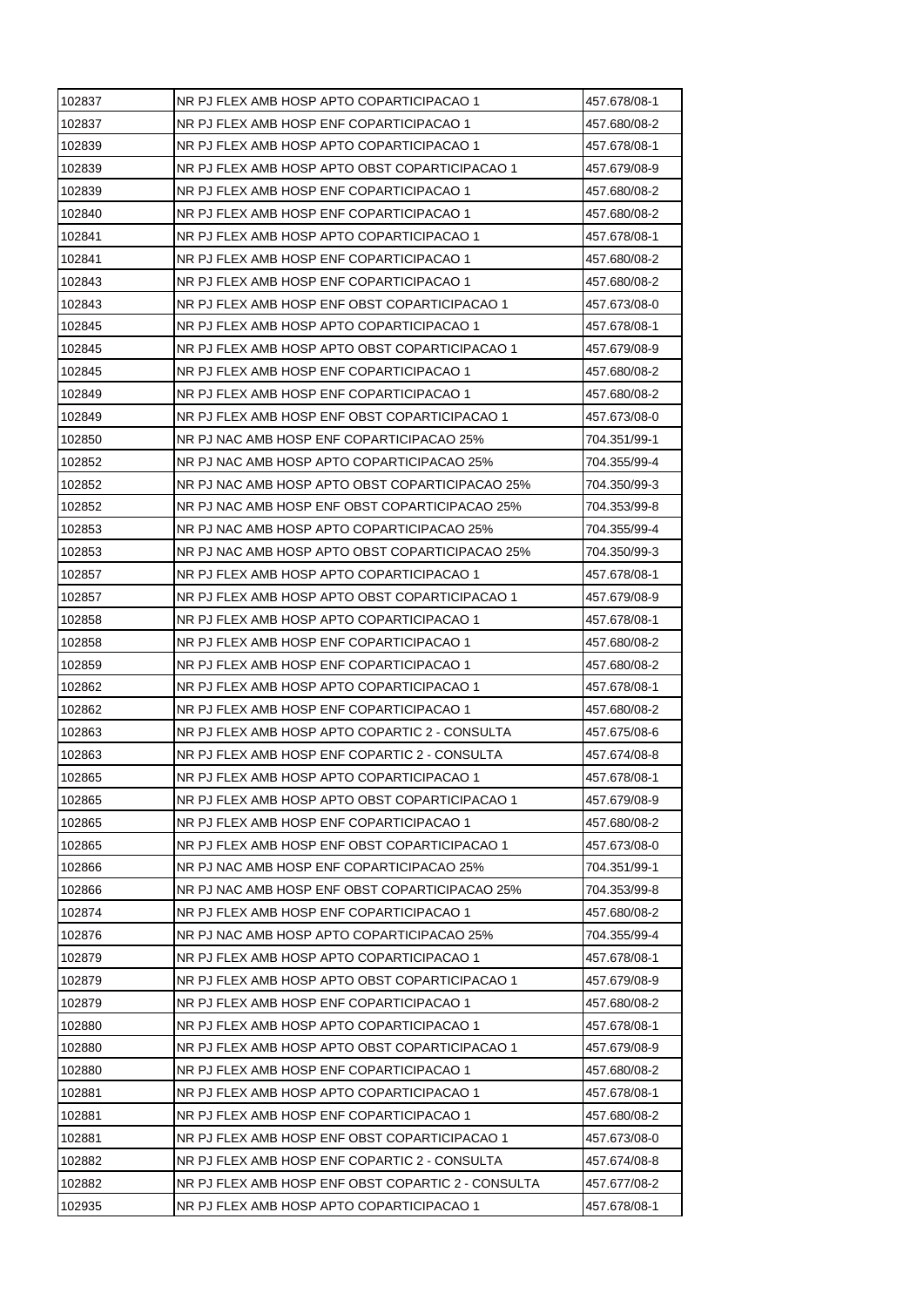| 102935 | NR PJ FLEX AMB HOSP APTO OBST COPARTICIPACAO 1     | 457.679/08-9 |
|--------|----------------------------------------------------|--------------|
| 102937 | NR PJ NAC AMB HOSP ENF COPARTICIPACAO 25%          | 704.351/99-1 |
| 102937 | NR PJ NAC AMB HOSP ENF OBST COPARTICIPACAO 25%     | 704.353/99-8 |
| 102940 | NR PJ NAC AMB HOSP ENF COPARTICIPACAO 25%          | 704.351/99-1 |
| 102940 | NR PJ NAC AMB HOSP ENF OBST COPARTICIPACAO 25%     | 704.353/99-8 |
| 102957 | NR PJ NAC AMB HOSP APTO COPARTICIPACAO 50%         | 704.356/99-2 |
| 102957 | NR PJ NAC AMB HOSP ENF COPARTICIPACAO 50%          | 704.352/99-0 |
| 102957 | NR PJ NAC AMB HOSP ENF OBST COPARTICIPACAO 50%     | 704.354/99-6 |
| 102962 | NR PJ FLEX AMB HOSP ENF COPARTICIPACAO 1           | 457.680/08-2 |
| 102963 | NR PJ FLEX AMB HOSP APTO COPARTICIPACAO 1          | 457.678/08-1 |
| 102963 | NR PJ FLEX AMB HOSP ENF COPARTICIPACAO 1           | 457.680/08-2 |
| 102963 | NR PJ FLEX AMB HOSP ENF OBST COPARTICIPACAO 1      | 457.673/08-0 |
| 102967 | NR PJ FLEX AMB HOSP ENF COPARTICIPACAO 1           | 457.680/08-2 |
| 103001 | NR PJ FLEX AMB HOSP APTO COPARTICIPACAO 1          | 457.678/08-1 |
| 103001 | NR PJ FLEX AMB HOSP ENF COPARTICIPACAO 1           | 457.680/08-2 |
| 103002 | NR PJ FLEX AMB HOSP ENF COPARTICIPACAO 1           | 457.680/08-2 |
| 103002 | NR PJ FLEX AMB HOSP ENF OBST COPARTICIPACAO 1      | 457.673/08-0 |
| 103003 | NR PJ FLEX AMB HOSP APTO COPARTICIPACAO 1          | 457.678/08-1 |
| 103003 | NR PJ FLEX AMB HOSP ENF COPARTICIPACAO 1           | 457.680/08-2 |
| 103004 | NR PJ NAC AMB HOSP ENF COPARTICIPACAO 50%          | 704.352/99-0 |
| 103005 | NR PJ FLEX AMB HOSP APTO COPARTICIPACAO 1          | 457.678/08-1 |
| 103005 | NR PJ FLEX AMB HOSP APTO OBST COPARTICIPACAO 1     | 457.679/08-9 |
| 103010 | NR PJ NAC AMB HOSP ENF COPARTICIPACAO 25%          | 704.351/99-1 |
| 103011 | NR PJ FLEX AMB HOS APTO OBST COPARTIC 2 - CONSULTA | 457.676/08-4 |
| 103011 | NR PJ FLEX AMB HOSP APTO COPARTIC 2 - CONSULTA     | 457.675/08-6 |
| 103022 | NR PJ FLEX AMB HOSP APTO COPARTICIPACAO 1          | 457.678/08-1 |
| 103022 | NR PJ FLEX AMB HOSP APTO OBST COPARTICIPACAO 1     | 457.679/08-9 |
| 103022 | NR PJ FLEX AMB HOSP ENF COPARTICIPACAO 1           | 457.680/08-2 |
| 103022 | NR PJ FLEX AMB HOSP ENF OBST COPARTICIPACAO 1      | 457.673/08-0 |
| 103026 | NR PJ FLEX AMB HOSP ENF OBST COPARTICIPACAO 1      | 457.673/08-0 |
| 103037 | NR PJ FLEX AMB HOSP APTO COPARTICIPACAO 1          | 457.678/08-1 |
| 103061 | NR PJ NAC AMB HOSP APTO COPARTICIPACAO 25%         | 704.355/99-4 |
| 103061 | NR PJ NAC AMB HOSP ENF COPARTICIPACAO 25%          | 704.351/99-1 |
| 103061 | NR PJ NAC AMB HOSP ENF OBST COPARTICIPACAO 25%     | 704.353/99-8 |
| 103064 | NR PJ FLEX AMB HOSP APTO COPARTICIPACAO 1          | 457.678/08-1 |
| 103064 | NR PJ FLEX AMB HOSP APTO OBST COPARTICIPACAO 1     | 457.679/08-9 |
| 103064 | NR PJ FLEX AMB HOSP ENF COPARTICIPACAO 1           | 457.680/08-2 |
| 103064 | NR PJ FLEX AMB HOSP ENF OBST COPARTICIPACAO 1      | 457.673/08-0 |
| 103065 | NR PJ FLEX AMB HOSP ENF COPARTICIPACAO 1           | 457.680/08-2 |
| 103065 | NR PJ FLEX AMB HOSP ENF OBST COPARTICIPACAO 1      |              |
| 103070 |                                                    | 457.673/08-0 |
| 103070 | NR PJ FLEX AMB HOSP APTO COPARTICIPACAO 1          | 457.678/08-1 |
|        | NR PJ FLEX AMB HOSP APTO OBST COPARTICIPACAO 1     | 457.679/08-9 |
| 103070 | NR PJ FLEX AMB HOSP ENF COPARTICIPACAO 1           | 457.680/08-2 |
| 103072 | NR PJ FLEX AMB HOSP APTO COPARTICIPACAO 1          | 457.678/08-1 |
| 103072 | NR PJ FLEX AMB HOSP ENF COPARTICIPACAO 1           | 457.680/08-2 |
| 103074 | NR PJ FLEX AMB HOSP ENF COPARTICIPACAO 1           | 457.680/08-2 |
| 103074 | NR PJ FLEX AMB HOSP ENF OBST COPARTICIPACAO 1      | 457.673/08-0 |
| 103076 | NR PJ FLEX AMB HOSP ENF COPARTICIPACAO 1           | 457.680/08-2 |
| 103077 | NR PJ FLEX AMB HOSP APTO COPARTICIPACAO 1          | 457.678/08-1 |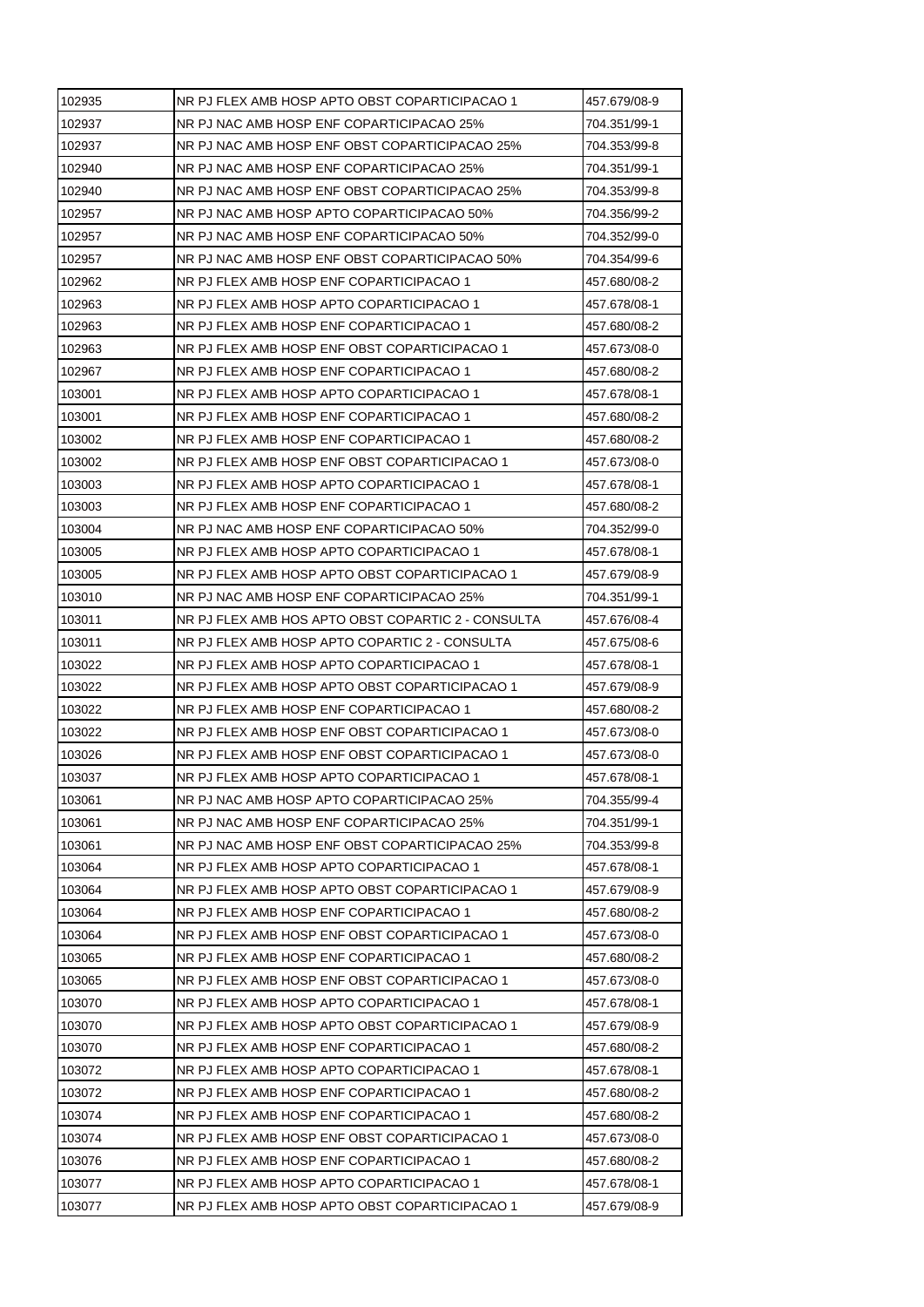| 103077 | NR PJ FLEX AMB HOSP ENF COPARTICIPACAO 1        | 457.680/08-2 |
|--------|-------------------------------------------------|--------------|
| 103077 | NR PJ FLEX AMB HOSP ENF OBST COPARTICIPACAO 1   | 457.673/08-0 |
| 103081 | NR PJ FLEX AMB HOSP ENF COPARTICIPACAO 1        | 457.680/08-2 |
| 103081 | NR PJ FLEX AMB HOSP ENF OBST COPARTICIPACAO 1   | 457.673/08-0 |
| 103082 | NR PJ FLEX AMB HOSP APTO COPARTICIPACAO 1       | 457.678/08-1 |
| 103082 | NR PJ FLEX AMB HOSP APTO OBST COPARTICIPACAO 1  | 457.679/08-9 |
| 103082 | NR PJ FLEX AMB HOSP ENF COPARTICIPACAO 1        | 457.680/08-2 |
| 103082 | NR PJ FLEX AMB HOSP ENF OBST COPARTICIPACAO 1   | 457.673/08-0 |
| 103083 | NR PJ FLEX AMB HOSP APTO OBST COPARTICIPACAO 1  | 457.679/08-9 |
| 103083 | NR PJ FLEX AMB HOSP ENF COPARTICIPACAO 1        | 457.680/08-2 |
| 103083 | NR PJ FLEX AMB HOSP ENF OBST COPARTICIPACAO 1   | 457.673/08-0 |
| 103084 | NR PJ AMB HOSP ENF SEM COPARTICIPACAO           | 704.343/99-1 |
| 103085 | NR PJ FLEX AMB HOSP ENF COPARTICIPACAO 1        | 457.680/08-2 |
| 103085 | NR PJ FLEX AMB HOSP ENF OBST COPARTICIPACAO 1   | 457.673/08-0 |
| 103086 | NR PJ FLEX AMB HOSP APTO COPARTICIPACAO 1       | 457.678/08-1 |
| 103086 | NR PJ FLEX AMB HOSP ENF COPARTICIPACAO 1        | 457.680/08-2 |
| 103086 | NR PJ FLEX AMB HOSP ENF OBST COPARTICIPACAO 1   | 457.673/08-0 |
| 103089 | NR PJ FLEX AMB HOSP ENF COPARTICIPACAO 1        | 457.680/08-2 |
| 103089 | NR PJ FLEX AMB HOSP ENF OBST COPARTICIPACAO 1   | 457.673/08-0 |
| 103302 | NR PJ FLEX AMB HOSP APTO OBST COPARTICIPACAO 1  | 457.679/08-9 |
| 103302 | NR PJ FLEX AMB HOSP ENF OBST COPARTICIPACAO 1   | 457.673/08-0 |
| 103303 | NR PJ FLEX AMB HOSP APTO OBST COPARTICIPACAO 1  | 457.679/08-9 |
| 103321 | NR PJ FLEX AMB HOSP APTO OBST COPARTICIPACAO 1  | 457.679/08-9 |
| 103321 | NR PJ FLEX AMB HOSP ENF OBST COPARTICIPACAO 1   | 457.673/08-0 |
| 103327 | NR PJ FLEX AMB HOSP APTO OBST COPARTICIPACAO 1  | 457.679/08-9 |
| 103328 | NR PJ FLEX AMB HOSP APTO OBST COPARTICIPACAO 1  | 457.679/08-9 |
| 103328 | NR PJ FLEX AMB HOSP ENF OBST COPARTICIPACAO 1   | 457.673/08-0 |
| 103329 | NR PJ FLEX AMB HOSP APTO OBST COPARTICIPACAO 1  | 457.679/08-9 |
| 103329 | NR PJ FLEX AMB HOSP ENF OBST COPARTICIPACAO 1   | 457.673/08-0 |
| 103332 | NR PJ FLEX AMB HOSP APTO OBST COPARTICIPACAO 1  | 457.679/08-9 |
| 103334 | NR PJ FLEX AMB HOSP APTO OBST COPARTICIPACAO 1  | 457.679/08-9 |
| 103334 | NR PJ FLEX AMB HOSP ENF OBST COPARTICIPACAO 1   | 457.673/08-0 |
| 103335 | NR PJ FLEX AMB HOSP APTO OBST COPARTICIPACAO 1  | 457.679/08-9 |
| 103335 | NR PJ FLEX AMB HOSP ENF OBST COPARTICIPACAO 1   | 457.673/08-0 |
| 103337 | NR PJ FLEX AMB HOSP APTO OBST COPARTICIPACAO 1  | 457.679/08-9 |
| 103337 | NR PJ FLEX AMB HOSP ENF OBST COPARTICIPACAO 1   | 457.673/08-0 |
| 103339 | NR PJ FLEX AMB HOSP APTO OBST COPARTICIPACAO 1  | 457.679/08-9 |
| 103339 | NR PJ FLEX AMB HOSP ENF OBST COPARTICIPACAO 1   | 457.673/08-0 |
| 103343 | NR PJ NAC AMB HOSP APTO OBST COPARTICIPACAO 50% | 704.358/99-9 |
| 103343 | NR PJ NAC AMB HOSP ENF OBST COPARTICIPACAO 50%  | 704.354/99-6 |
| 103345 | NR PJ FLEX AMB HOSP APTO OBST COPARTICIPACAO 1  | 457.679/08-9 |
| 103345 | NR PJ FLEX AMB HOSP ENF OBST COPARTICIPACAO 1   | 457.673/08-0 |
| 103348 | NR PJ FLEX AMB HOSP APTO OBST COPARTICIPACAO 1  | 457.679/08-9 |
| 103348 | NR PJ FLEX AMB HOSP ENF OBST COPARTICIPACAO 1   | 457.673/08-0 |
| 103349 | NR PJ FLEX AMB HOSP APTO OBST COPARTICIPACAO 1  | 457.679/08-9 |
| 103349 | NR PJ FLEX AMB HOSP ENF OBST COPARTICIPACAO 1   | 457.673/08-0 |
| 103352 | NR PJ FLEX AMB HOSP APTO OBST COPARTICIPACAO 1  | 457.679/08-9 |
| 103353 | NR PJ FLEX AMB HOSP APTO OBST COPARTICIPACAO 1  | 457.679/08-9 |
| 103353 | NR PJ FLEX AMB HOSP ENF OBST COPARTICIPACAO 1   | 457.673/08-0 |
| 103354 | NR PJ NAC AMB HOSP APTO OBST COPARTICIPACAO 25% | 704.350/99-3 |
|        |                                                 |              |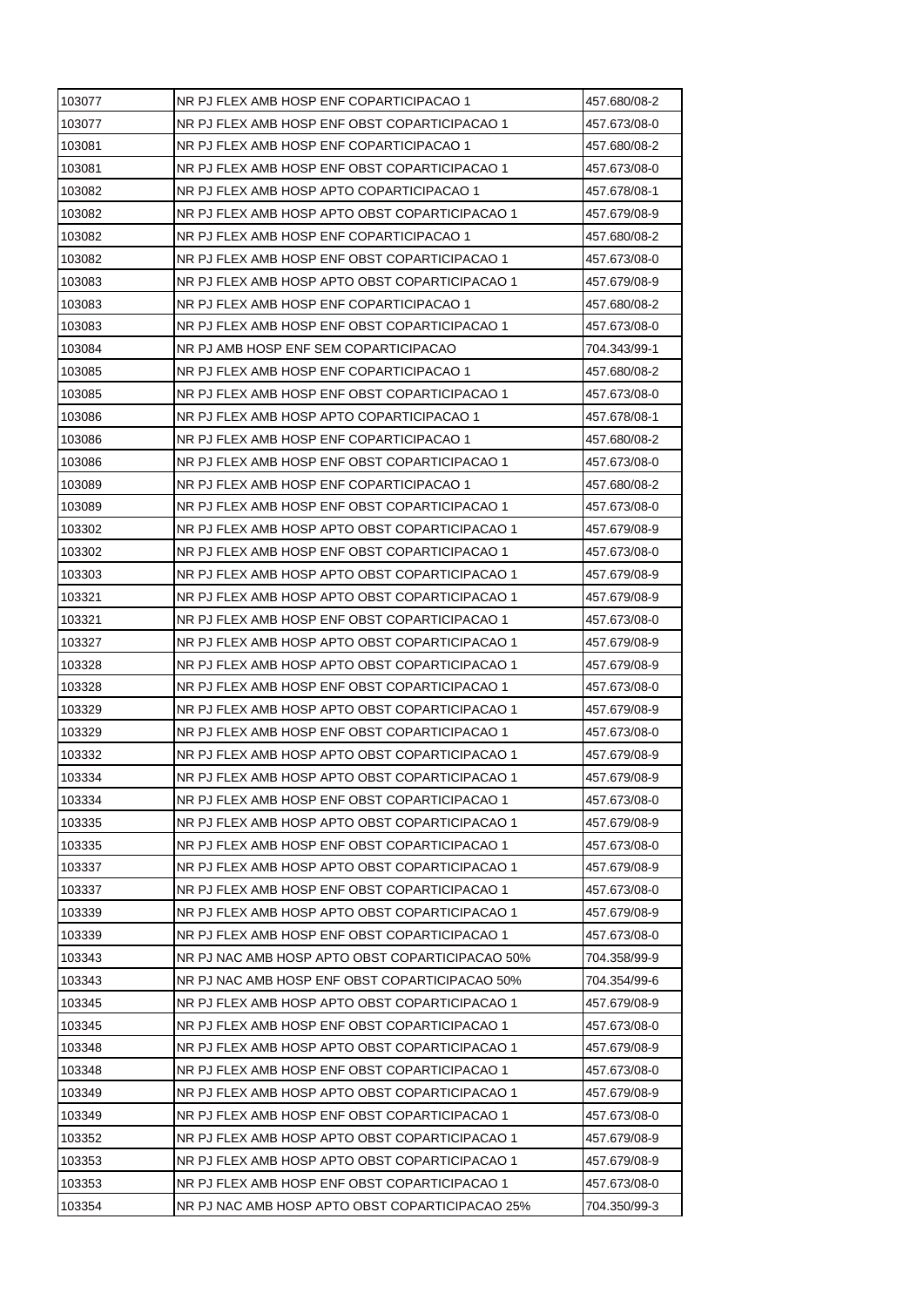| 103354 | NR PJ NAC AMB HOSP ENF OBST COPARTICIPACAO 25% | 704.353/99-8 |
|--------|------------------------------------------------|--------------|
| 103358 | NR PJ FLEX AMB HOSP ENF OBST COPARTICIPACAO 1  | 457.673/08-0 |
| 103361 | NR PJ FLEX AMB HOSP APTO OBST COPARTICIPACAO 1 | 457.679/08-9 |
| 103361 | NR PJ FLEX AMB HOSP ENF OBST COPARTICIPACAO 1  | 457.673/08-0 |
| 103364 | NR PJ FLEX AMB HOSP ENF OBST COPARTICIPACAO 1  | 457.673/08-0 |
| 103365 | NR PJ NAC AMB HOSP ENF OBST COPARTICIPACAO 25% | 704.353/99-8 |
| 103366 | NR PJ FLEX AMB HOSP ENF OBST COPARTICIPACAO 1  | 457.673/08-0 |
| 103373 | NR PJ AMB HOSP APTO OBST SEM COPARTICIPACAO    | 704.346/99-5 |
| 103374 | NR PJ FLEX AMB HOSP ENF OBST COPARTICIPACAO 1  | 457.673/08-0 |
| 103377 | NR PJ FLEX AMB HOSP ENF OBST COPARTICIPACAO 1  | 457.673/08-0 |
| 103379 | NR PJ FLEX AMB HOSP ENF OBST COPARTICIPACAO 1  | 457.673/08-0 |
| 103387 | NR PJ FLEX AMB HOSP ENF OBST COPARTICIPACAO 1  | 457.673/08-0 |
| 103390 | NR PJ NAC AMB HOSP ENF OBST COPARTICIPACAO 25% | 704.353/99-8 |
| 103394 | NR PJ FLEX AMB HOSP ENF OBST COPARTICIPACAO 1  | 457.673/08-0 |
| 103396 | NR PJ FLEX AMB HOSP APTO OBST COPARTICIPACAO 1 | 457.679/08-9 |
| 103397 | NR PJ FLEX AMB HOSP APTO OBST COPARTICIPACAO 1 | 457.679/08-9 |
| 103397 | NR PJ FLEX AMB HOSP ENF OBST COPARTICIPACAO 1  | 457.673/08-0 |
| 103399 | NR PJ FLEX AMB HOSP APTO OBST COPARTICIPACAO 1 | 457.679/08-9 |
| 103399 | NR PJ FLEX AMB HOSP ENF OBST COPARTICIPACAO 1  | 457.673/08-0 |
| 103400 | NR PJ FLEX AMB HOSP ENF OBST COPARTICIPACAO 1  | 457.673/08-0 |
| 103413 | NR PJ FLEX AMB HOSP ENF OBST COPARTICIPACAO 1  | 457.673/08-0 |
| 103422 | NR PJ FLEX AMB HOSP APTO OBST COPARTICIPACAO 1 | 457.679/08-9 |
| 103422 | NR PJ FLEX AMB HOSP ENF OBST COPARTICIPACAO 1  | 457.673/08-0 |
| 103428 | NR PJ FLEX AMB HOSP ENF OBST COPARTICIPACAO 1  | 457.673/08-0 |
| 103429 | NR PJ FLEX AMB HOSP APTO OBST COPARTICIPACAO 1 | 457.679/08-9 |
| 103429 | NR PJ FLEX AMB HOSP ENF OBST COPARTICIPACAO 1  | 457.673/08-0 |
| 103432 | NR PJ FLEX AMB HOSP APTO OBST COPARTICIPACAO 1 | 457.679/08-9 |
| 103434 | NR PJ FLEX AMB HOSP APTO OBST COPARTICIPACAO 1 | 457.679/08-9 |
| 103434 | NR PJ FLEX AMB HOSP ENF OBST COPARTICIPACAO 1  | 457.673/08-0 |
| 103437 | NR PJ FLEX AMB HOSP APTO OBST COPARTICIPACAO 1 | 457.679/08-9 |
| 103437 | NR PJ FLEX AMB HOSP ENF OBST COPARTICIPACAO 1  | 457.673/08-0 |
| 103440 | NR PJ FLEX AMB HOSP APTO OBST COPARTICIPACAO 1 | 457.679/08-9 |
| 103440 | NR PJ FLEX AMB HOSP ENF OBST COPARTICIPACAO 1  | 457.673/08-0 |
| 103442 | NR PJ FLEX AMB HOSP ENF OBST COPARTICIPACAO 1  | 457.673/08-0 |
| 103443 | NR PJ FLEX AMB HOSP APTO OBST COPARTICIPACAO 1 | 457.679/08-9 |
| 103444 | NR PJ FLEX AMB HOSP APTO OBST COPARTICIPACAO 1 | 457.679/08-9 |
| 103444 | NR PJ FLEX AMB HOSP ENF OBST COPARTICIPACAO 1  | 457.673/08-0 |
| 103446 | NR PJ FLEX AMB HOSP ENF OBST COPARTICIPACAO 1  | 457.673/08-0 |
| 103448 | NR PJ FLEX AMB HOSP APTO OBST COPARTICIPACAO 1 | 457.679/08-9 |
| 103448 | NR PJ FLEX AMB HOSP ENF OBST COPARTICIPACAO 1  | 457.673/08-0 |
| 103451 | NR PJ FLEX AMB HOSP ENF OBST COPARTICIPACAO 1  | 457.673/08-0 |
| 103453 | NR PJ FLEX AMB HOSP APTO OBST COPARTICIPACAO 1 | 457.679/08-9 |
| 103455 | NR PJ FLEX AMB HOSP ENF OBST COPARTICIPACAO 1  | 457.673/08-0 |
| 103460 |                                                |              |
| 103462 | NR PJ FLEX AMB HOSP ENF OBST COPARTICIPACAO 1  | 457.673/08-0 |
|        | NR PJ FLEX AMB HOSP ENF OBST COPARTICIPACAO 1  | 457.673/08-0 |
| 103464 | NR PJ FLEX AMB HOSP APTO OBST COPARTICIPACAO 1 | 457.679/08-9 |
| 103464 | NR PJ FLEX AMB HOSP ENF OBST COPARTICIPACAO 1  | 457.673/08-0 |
| 103469 | NR PJ FLEX AMB HOSP APTO OBST COPARTICIPACAO 1 | 457.679/08-9 |
| 103469 | NR PJ FLEX AMB HOSP ENF OBST COPARTICIPACAO 1  | 457.673/08-0 |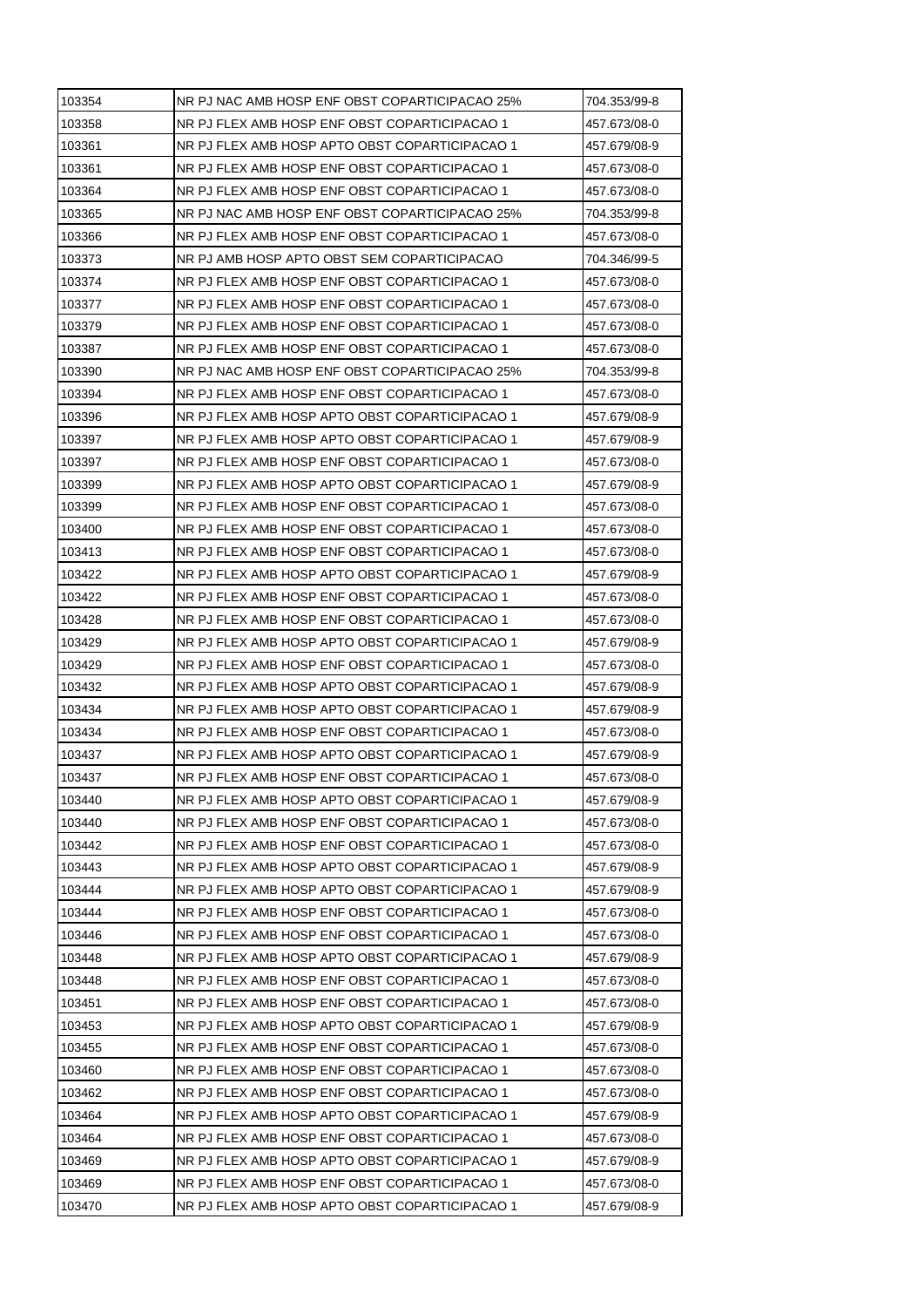| 103476 | NR PJ NAC AMB HOSP ENF OBST COPARTICIPACAO 25%  | 704.353/99-8 |
|--------|-------------------------------------------------|--------------|
| 103477 | NR PJ FLEX AMB HOSP APTO OBST COPARTICIPACAO 1  | 457.679/08-9 |
| 103479 | NR PJ FLEX AMB HOSP APTO OBST COPARTICIPACAO 1  | 457.679/08-9 |
| 103479 | NR PJ FLEX AMB HOSP ENF OBST COPARTICIPACAO 1   | 457.673/08-0 |
| 103480 | NR PJ NAC AMB HOSP ENF OBST COPARTICIPACAO 50%  | 704.354/99-6 |
| 103482 | NR PJ FLEX AMB HOSP APTO OBST COPARTICIPACAO 1  | 457.679/08-9 |
| 103482 | NR PJ FLEX AMB HOSP ENF OBST COPARTICIPACAO 1   | 457.673/08-0 |
| 103483 | NR PJ FLEX AMB HOSP APTO OBST COPARTICIPACAO 1  | 457.679/08-9 |
| 103483 | NR PJ FLEX AMB HOSP ENF OBST COPARTICIPACAO 1   | 457.673/08-0 |
| 103484 | NR PJ FLEX AMB HOSP APTO OBST COPARTICIPACAO 1  | 457.679/08-9 |
| 103484 | NR PJ FLEX AMB HOSP ENF OBST COPARTICIPACAO 1   | 457.673/08-0 |
| 103485 | NR PJ FLEX AMB HOSP APTO OBST COPARTICIPACAO 1  | 457.679/08-9 |
| 103485 | NR PJ FLEX AMB HOSP ENF OBST COPARTICIPACAO 1   | 457.673/08-0 |
| 103487 | NR PJ FLEX AMB HOSP ENF OBST COPARTICIPACAO 1   | 457.673/08-0 |
| 103488 | NR PJ FLEX AMB HOSP ENF OBST COPARTICIPACAO 1   | 457.673/08-0 |
| 103497 | NR PJ FLEX AMB HOSP APTO OBST COPARTICIPACAO 1  | 457.679/08-9 |
| 103497 | NR PJ FLEX AMB HOSP ENF OBST COPARTICIPACAO 1   | 457.673/08-0 |
| 103499 | NR PJ FLEX AMB HOSP ENF OBST COPARTICIPACAO 1   | 457.673/08-0 |
| 103501 | NR PJ FLEX AMB HOSP APTO OBST COPARTICIPACAO 1  | 457.679/08-9 |
| 103501 | NR PJ FLEX AMB HOSP ENF OBST COPARTICIPACAO 1   | 457.673/08-0 |
| 103504 | NR PJ FLEX AMB HOSP ENF OBST COPARTICIPACAO 1   | 457.673/08-0 |
| 103507 | NR PJ FLEX AMB HOSP APTO OBST COPARTICIPACAO 1  | 457.679/08-9 |
| 103507 | NR PJ FLEX AMB HOSP ENF OBST COPARTICIPACAO 1   | 457.673/08-0 |
| 103509 | NR PJ FLEX AMB HOSP ENF OBST COPARTICIPACAO 1   | 457.673/08-0 |
| 103511 | NR PJ FLEX AMB HOSP APTO OBST COPARTICIPACAO 1  | 457.679/08-9 |
| 103516 | NR PJ FLEX AMB HOSP APTO OBST COPARTICIPACAO 1  | 457.679/08-9 |
| 103519 | NR PJ FLEX AMB HOSP APTO OBST COPARTICIPACAO 1  | 457.679/08-9 |
| 103519 | NR PJ FLEX AMB HOSP ENF OBST COPARTICIPACAO 1   | 457.673/08-0 |
| 103526 | NR PJ FLEX AMB HOSP ENF OBST COPARTICIPACAO 1   | 457.673/08-0 |
| 103530 | NR PJ FLEX AMB HOSP ENF OBST COPARTICIPACAO 1   | 457.673/08-0 |
| 103532 | NR PJ FLEX AMB HOSP ENF OBST COPARTICIPACAO 1   | 457.673/08-0 |
| 103537 | NR PJ FLEX AMB HOSP APTO OBST COPARTICIPACAO 1  | 457.679/08-9 |
| 103537 | NR PJ FLEX AMB HOSP ENF OBST COPARTICIPACAO 1   | 457.673/08-0 |
| 103540 | NR PJ FLEX AMB HOSP APTO OBST COPARTICIPACAO 1  | 457.679/08-9 |
| 103540 | NR PJ FLEX AMB HOSP ENF OBST COPARTICIPACAO 1   | 457.673/08-0 |
| 103543 | NR PJ FLEX AMB HOSP ENF OBST COPARTICIPACAO 1   | 457.673/08-0 |
| 103544 | NR PJ FLEX AMB HOSP ENF OBST COPARTICIPACAO 1   | 457.673/08-0 |
| 103549 | NR PJ FLEX AMB HOSP APTO OBST COPARTICIPACAO 1  | 457.679/08-9 |
| 103549 | NR PJ FLEX AMB HOSP ENF OBST COPARTICIPACAO 1   | 457.673/08-0 |
| 103552 | NR PJ NAC AMB COPARTICIPACAO 25%                | 704.338/99-4 |
| 103552 | NR PJ NAC AMB HOSP APTO OBST COPARTICIPACAO 25% | 704.350/99-3 |
| 103552 | NR PJ NAC AMB HOSP ENF OBST COPARTICIPACAO 25%  | 704.353/99-8 |
| 103554 | NR PJ FLEX AMB HOSP APTO OBST COPARTICIPACAO 1  | 457.679/08-9 |
| 103554 | NR PJ FLEX AMB HOSP ENF OBST COPARTICIPACAO 1   | 457.673/08-0 |
| 103555 | NR PJ FLEX AMB HOSP APTO OBST COPARTICIPACAO 1  | 457.679/08-9 |
| 103556 | NR PJ FLEX AMB HOSP APTO OBST COPARTICIPACAO 1  | 457.679/08-9 |
| 103556 | NR PJ FLEX AMB HOSP ENF OBST COPARTICIPACAO 1   | 457.673/08-0 |
| 103557 | NR PJ FLEX AMB HOSP APTO OBST COPARTICIPACAO 1  | 457.679/08-9 |
| 103557 | NR PJ FLEX AMB HOSP ENF OBST COPARTICIPACAO 1   | 457.673/08-0 |
| 103562 | NR PJ FLEX AMB HOSP APTO OBST COPARTICIPACAO 1  | 457.679/08-9 |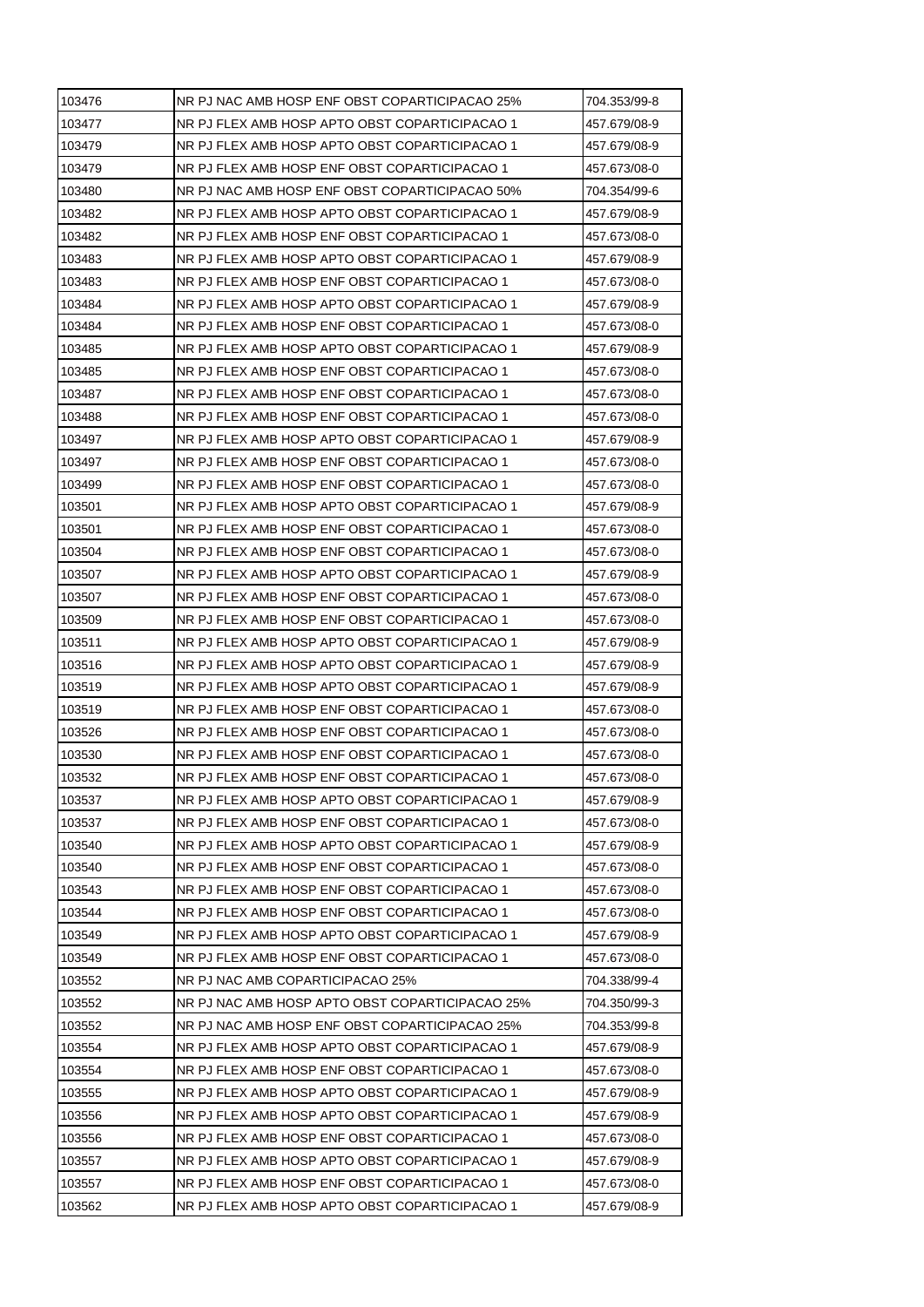| NR PJ FLEX AMB HOSP ENF OBST COPARTICIPACAO 1<br>457.673/08-0<br>NR PJ FLEX AMB HOSP APTO OBST COPARTICIPACAO 1<br>457.679/08-9<br>NR PJ FLEX AMB HOSP ENF OBST COPARTICIPACAO 1<br>457.673/08-0<br>NR PJ FLEX AMB HOSP ENF OBST COPARTICIPACAO 1<br>457.673/08-0<br>NR PJ FLEX AMB HOSP APTO OBST COPARTICIPACAO 1<br>457.679/08-9<br>NR PJ FLEX AMB HOSP ENF OBST COPARTICIPACAO 1<br>457.673/08-0<br>NR PJ FLEX AMB HOSP APTO OBST COPARTICIPACAO 1<br>457.679/08-9<br>NR PJ FLEX AMB HOSP APTO OBST COPARTICIPACAO 1<br>457.679/08-9<br>NR PJ FLEX AMB HOSP ENF OBST COPARTICIPACAO 1<br>457.673/08-0<br>NR PJ FLEX AMB HOSP ENF OBST COPARTICIPACAO 1<br>457.673/08-0<br>NR PJ FLEX AMB HOSP APTO OBST COPARTICIPACAO 1<br>457.679/08-9<br>NR PJ FLEX AMB HOSP ENF OBST COPARTICIPACAO 1<br>457.673/08-0<br>NR PJ FLEX AMB HOSP ENF OBST COPARTICIPACAO 1<br>457.673/08-0<br>NR PJ FLEX AMB HOSP APTO OBST COPARTICIPACAO 1<br>457.679/08-9<br>NR PJ FLEX AMB HOSP ENF OBST COPARTICIPACAO 1<br>457.673/08-0<br>NR PJ FLEX AMB HOSP APTO OBST COPARTICIPACAO 1<br>457.679/08-9<br>NR PJ FLEX AMB HOSP ENF OBST COPARTICIPACAO 1<br>457.673/08-0<br>NR PJ FLEX AMB HOSP ENF OBST COPARTICIPACAO 1<br>457.673/08-0<br>NR PJ FLEX AMB HOSP APTO OBST COPARTICIPACAO 1<br>457.679/08-9<br>NR PJ FLEX AMB HOSP ENF OBST COPARTICIPACAO 1<br>457.673/08-0<br>NR PJ FLEX AMB HOSP APTO OBST COPARTICIPACAO 1<br>457.679/08-9<br>NR PJ FLEX AMB HOSP ENF OBST COPARTICIPACAO 1<br>457.673/08-0<br>NR PJ FLEX AMB HOSP ENF OBST COPARTICIPACAO 1<br>457.673/08-0<br>NR PJ FLEX AMB HOSP APTO OBST COPARTICIPACAO 1<br>457.679/08-9<br>NR PJ FLEX AMB HOSP ENF OBST COPARTICIPACAO 1<br>457.673/08-0<br>NR PJ FLEX AMB HOSP APTO OBST COPARTICIPACAO 1<br>457.679/08-9<br>NR PJ FLEX AMB HOSP ENF OBST COPARTICIPACAO 1<br>457.673/08-0<br>NR PJ FLEX AMB HOSP APTO OBST COPARTICIPACAO 1<br>457.679/08-9<br>NR PJ FLEX AMB HOSP ENF OBST COPARTICIPACAO 1<br>457.673/08-0<br>NR PJ FLEX AMB HOSP ENF OBST COPARTICIPACAO 1<br>457.673/08-0<br>103605<br>NR PJ FLEX AMB HOSP APTO OBST COPARTICIPACAO 1<br>457.679/08-9<br>103608<br>NR PJ FLEX AMB HOSP APTO OBST COPARTICIPACAO 1<br>457.679/08-9<br>NR PJ FLEX AMB HOSP APTO OBST COPARTICIPACAO 1<br>457.679/08-9<br>NR PJ FLEX AMB HOSP ENF OBST COPARTICIPACAO 1<br>457.673/08-0<br>NR PJ NAC AMB HOSP APTO OBST COPARTICIPACAO 50%<br>704.358/99-9<br>NR PJ NAC AMB HOSP ENF OBST COPARTICIPACAO 50%<br>704.354/99-6<br>NR PJ FLEX AMB HOSP APTO OBST COPARTICIPACAO 1<br>457.679/08-9<br>NR PJ FLEX AMB HOSP ENF OBST COPARTICIPACAO 1<br>457.673/08-0<br>NR PJ FLEX AMB HOSP ENF OBST COPARTICIPACAO 1<br>457.673/08-0<br>NR PJ FLEX AMB HOSP ENF OBST COPARTICIPACAO 1<br>457.673/08-0<br>NR PJ FLEX AMB HOSP APTO OBST COPARTICIPACAO 1<br>457.679/08-9<br>NR PJ FLEX AMB HOSP ENF OBST COPARTICIPACAO 1<br>457.673/08-0<br>NR PJ FLEX AMB HOSP ENF OBST COPARTICIPACAO 1<br>457.673/08-0<br>NR PJ NAC AMB HOSP APTO OBST COPARTICIPACAO 25%<br>704.350/99-3<br>NR PJ NAC AMB HOSP APTO OBST COPARTICIPACAO 25%<br>704.350/99-3<br>NR PJ NAC AMB HOSP ENF OBST COPARTICIPACAO 25%<br>103652<br>704.353/99-8<br>NR PJ FLEX AMB HOSP APTO OBST COPARTICIPACAO 1<br>457.679/08-9<br>103674<br>NR PJ FLEX AMB HOSP ENF OBST COPARTICIPACAO 1<br>457.673/08-0<br>NR PJ FLEX AMB HOSP ENF OBST COPARTICIPACAO 1<br>457.673/08-0 | 103562 | NR PJ FLEX AMB HOSP ENF OBST COPARTICIPACAO 1 | 457.673/08-0 |
|---------------------------------------------------------------------------------------------------------------------------------------------------------------------------------------------------------------------------------------------------------------------------------------------------------------------------------------------------------------------------------------------------------------------------------------------------------------------------------------------------------------------------------------------------------------------------------------------------------------------------------------------------------------------------------------------------------------------------------------------------------------------------------------------------------------------------------------------------------------------------------------------------------------------------------------------------------------------------------------------------------------------------------------------------------------------------------------------------------------------------------------------------------------------------------------------------------------------------------------------------------------------------------------------------------------------------------------------------------------------------------------------------------------------------------------------------------------------------------------------------------------------------------------------------------------------------------------------------------------------------------------------------------------------------------------------------------------------------------------------------------------------------------------------------------------------------------------------------------------------------------------------------------------------------------------------------------------------------------------------------------------------------------------------------------------------------------------------------------------------------------------------------------------------------------------------------------------------------------------------------------------------------------------------------------------------------------------------------------------------------------------------------------------------------------------------------------------------------------------------------------------------------------------------------------------------------------------------------------------------------------------------------------------------------------------------------------------------------------------------------------------------------------------------------------------------------------------------------------------------------------------------------------------------------------------------------------------------------------------------------------------------------------------------------------------------------------------------------------------------------------------------------------------------------------------------------------------------------------------------------------------------------------------------------------------------------------------------------------------------------------|--------|-----------------------------------------------|--------------|
|                                                                                                                                                                                                                                                                                                                                                                                                                                                                                                                                                                                                                                                                                                                                                                                                                                                                                                                                                                                                                                                                                                                                                                                                                                                                                                                                                                                                                                                                                                                                                                                                                                                                                                                                                                                                                                                                                                                                                                                                                                                                                                                                                                                                                                                                                                                                                                                                                                                                                                                                                                                                                                                                                                                                                                                                                                                                                                                                                                                                                                                                                                                                                                                                                                                                                                                                                                                 | 103563 |                                               |              |
|                                                                                                                                                                                                                                                                                                                                                                                                                                                                                                                                                                                                                                                                                                                                                                                                                                                                                                                                                                                                                                                                                                                                                                                                                                                                                                                                                                                                                                                                                                                                                                                                                                                                                                                                                                                                                                                                                                                                                                                                                                                                                                                                                                                                                                                                                                                                                                                                                                                                                                                                                                                                                                                                                                                                                                                                                                                                                                                                                                                                                                                                                                                                                                                                                                                                                                                                                                                 | 103565 |                                               |              |
|                                                                                                                                                                                                                                                                                                                                                                                                                                                                                                                                                                                                                                                                                                                                                                                                                                                                                                                                                                                                                                                                                                                                                                                                                                                                                                                                                                                                                                                                                                                                                                                                                                                                                                                                                                                                                                                                                                                                                                                                                                                                                                                                                                                                                                                                                                                                                                                                                                                                                                                                                                                                                                                                                                                                                                                                                                                                                                                                                                                                                                                                                                                                                                                                                                                                                                                                                                                 | 103565 |                                               |              |
|                                                                                                                                                                                                                                                                                                                                                                                                                                                                                                                                                                                                                                                                                                                                                                                                                                                                                                                                                                                                                                                                                                                                                                                                                                                                                                                                                                                                                                                                                                                                                                                                                                                                                                                                                                                                                                                                                                                                                                                                                                                                                                                                                                                                                                                                                                                                                                                                                                                                                                                                                                                                                                                                                                                                                                                                                                                                                                                                                                                                                                                                                                                                                                                                                                                                                                                                                                                 | 103566 |                                               |              |
|                                                                                                                                                                                                                                                                                                                                                                                                                                                                                                                                                                                                                                                                                                                                                                                                                                                                                                                                                                                                                                                                                                                                                                                                                                                                                                                                                                                                                                                                                                                                                                                                                                                                                                                                                                                                                                                                                                                                                                                                                                                                                                                                                                                                                                                                                                                                                                                                                                                                                                                                                                                                                                                                                                                                                                                                                                                                                                                                                                                                                                                                                                                                                                                                                                                                                                                                                                                 | 103572 |                                               |              |
|                                                                                                                                                                                                                                                                                                                                                                                                                                                                                                                                                                                                                                                                                                                                                                                                                                                                                                                                                                                                                                                                                                                                                                                                                                                                                                                                                                                                                                                                                                                                                                                                                                                                                                                                                                                                                                                                                                                                                                                                                                                                                                                                                                                                                                                                                                                                                                                                                                                                                                                                                                                                                                                                                                                                                                                                                                                                                                                                                                                                                                                                                                                                                                                                                                                                                                                                                                                 | 103572 |                                               |              |
|                                                                                                                                                                                                                                                                                                                                                                                                                                                                                                                                                                                                                                                                                                                                                                                                                                                                                                                                                                                                                                                                                                                                                                                                                                                                                                                                                                                                                                                                                                                                                                                                                                                                                                                                                                                                                                                                                                                                                                                                                                                                                                                                                                                                                                                                                                                                                                                                                                                                                                                                                                                                                                                                                                                                                                                                                                                                                                                                                                                                                                                                                                                                                                                                                                                                                                                                                                                 | 103574 |                                               |              |
|                                                                                                                                                                                                                                                                                                                                                                                                                                                                                                                                                                                                                                                                                                                                                                                                                                                                                                                                                                                                                                                                                                                                                                                                                                                                                                                                                                                                                                                                                                                                                                                                                                                                                                                                                                                                                                                                                                                                                                                                                                                                                                                                                                                                                                                                                                                                                                                                                                                                                                                                                                                                                                                                                                                                                                                                                                                                                                                                                                                                                                                                                                                                                                                                                                                                                                                                                                                 | 103579 |                                               |              |
|                                                                                                                                                                                                                                                                                                                                                                                                                                                                                                                                                                                                                                                                                                                                                                                                                                                                                                                                                                                                                                                                                                                                                                                                                                                                                                                                                                                                                                                                                                                                                                                                                                                                                                                                                                                                                                                                                                                                                                                                                                                                                                                                                                                                                                                                                                                                                                                                                                                                                                                                                                                                                                                                                                                                                                                                                                                                                                                                                                                                                                                                                                                                                                                                                                                                                                                                                                                 | 103579 |                                               |              |
|                                                                                                                                                                                                                                                                                                                                                                                                                                                                                                                                                                                                                                                                                                                                                                                                                                                                                                                                                                                                                                                                                                                                                                                                                                                                                                                                                                                                                                                                                                                                                                                                                                                                                                                                                                                                                                                                                                                                                                                                                                                                                                                                                                                                                                                                                                                                                                                                                                                                                                                                                                                                                                                                                                                                                                                                                                                                                                                                                                                                                                                                                                                                                                                                                                                                                                                                                                                 | 103582 |                                               |              |
|                                                                                                                                                                                                                                                                                                                                                                                                                                                                                                                                                                                                                                                                                                                                                                                                                                                                                                                                                                                                                                                                                                                                                                                                                                                                                                                                                                                                                                                                                                                                                                                                                                                                                                                                                                                                                                                                                                                                                                                                                                                                                                                                                                                                                                                                                                                                                                                                                                                                                                                                                                                                                                                                                                                                                                                                                                                                                                                                                                                                                                                                                                                                                                                                                                                                                                                                                                                 | 103583 |                                               |              |
|                                                                                                                                                                                                                                                                                                                                                                                                                                                                                                                                                                                                                                                                                                                                                                                                                                                                                                                                                                                                                                                                                                                                                                                                                                                                                                                                                                                                                                                                                                                                                                                                                                                                                                                                                                                                                                                                                                                                                                                                                                                                                                                                                                                                                                                                                                                                                                                                                                                                                                                                                                                                                                                                                                                                                                                                                                                                                                                                                                                                                                                                                                                                                                                                                                                                                                                                                                                 | 103586 |                                               |              |
|                                                                                                                                                                                                                                                                                                                                                                                                                                                                                                                                                                                                                                                                                                                                                                                                                                                                                                                                                                                                                                                                                                                                                                                                                                                                                                                                                                                                                                                                                                                                                                                                                                                                                                                                                                                                                                                                                                                                                                                                                                                                                                                                                                                                                                                                                                                                                                                                                                                                                                                                                                                                                                                                                                                                                                                                                                                                                                                                                                                                                                                                                                                                                                                                                                                                                                                                                                                 | 103588 |                                               |              |
|                                                                                                                                                                                                                                                                                                                                                                                                                                                                                                                                                                                                                                                                                                                                                                                                                                                                                                                                                                                                                                                                                                                                                                                                                                                                                                                                                                                                                                                                                                                                                                                                                                                                                                                                                                                                                                                                                                                                                                                                                                                                                                                                                                                                                                                                                                                                                                                                                                                                                                                                                                                                                                                                                                                                                                                                                                                                                                                                                                                                                                                                                                                                                                                                                                                                                                                                                                                 | 103589 |                                               |              |
|                                                                                                                                                                                                                                                                                                                                                                                                                                                                                                                                                                                                                                                                                                                                                                                                                                                                                                                                                                                                                                                                                                                                                                                                                                                                                                                                                                                                                                                                                                                                                                                                                                                                                                                                                                                                                                                                                                                                                                                                                                                                                                                                                                                                                                                                                                                                                                                                                                                                                                                                                                                                                                                                                                                                                                                                                                                                                                                                                                                                                                                                                                                                                                                                                                                                                                                                                                                 | 103589 |                                               |              |
|                                                                                                                                                                                                                                                                                                                                                                                                                                                                                                                                                                                                                                                                                                                                                                                                                                                                                                                                                                                                                                                                                                                                                                                                                                                                                                                                                                                                                                                                                                                                                                                                                                                                                                                                                                                                                                                                                                                                                                                                                                                                                                                                                                                                                                                                                                                                                                                                                                                                                                                                                                                                                                                                                                                                                                                                                                                                                                                                                                                                                                                                                                                                                                                                                                                                                                                                                                                 | 103590 |                                               |              |
|                                                                                                                                                                                                                                                                                                                                                                                                                                                                                                                                                                                                                                                                                                                                                                                                                                                                                                                                                                                                                                                                                                                                                                                                                                                                                                                                                                                                                                                                                                                                                                                                                                                                                                                                                                                                                                                                                                                                                                                                                                                                                                                                                                                                                                                                                                                                                                                                                                                                                                                                                                                                                                                                                                                                                                                                                                                                                                                                                                                                                                                                                                                                                                                                                                                                                                                                                                                 | 103590 |                                               |              |
|                                                                                                                                                                                                                                                                                                                                                                                                                                                                                                                                                                                                                                                                                                                                                                                                                                                                                                                                                                                                                                                                                                                                                                                                                                                                                                                                                                                                                                                                                                                                                                                                                                                                                                                                                                                                                                                                                                                                                                                                                                                                                                                                                                                                                                                                                                                                                                                                                                                                                                                                                                                                                                                                                                                                                                                                                                                                                                                                                                                                                                                                                                                                                                                                                                                                                                                                                                                 | 103592 |                                               |              |
|                                                                                                                                                                                                                                                                                                                                                                                                                                                                                                                                                                                                                                                                                                                                                                                                                                                                                                                                                                                                                                                                                                                                                                                                                                                                                                                                                                                                                                                                                                                                                                                                                                                                                                                                                                                                                                                                                                                                                                                                                                                                                                                                                                                                                                                                                                                                                                                                                                                                                                                                                                                                                                                                                                                                                                                                                                                                                                                                                                                                                                                                                                                                                                                                                                                                                                                                                                                 | 103593 |                                               |              |
|                                                                                                                                                                                                                                                                                                                                                                                                                                                                                                                                                                                                                                                                                                                                                                                                                                                                                                                                                                                                                                                                                                                                                                                                                                                                                                                                                                                                                                                                                                                                                                                                                                                                                                                                                                                                                                                                                                                                                                                                                                                                                                                                                                                                                                                                                                                                                                                                                                                                                                                                                                                                                                                                                                                                                                                                                                                                                                                                                                                                                                                                                                                                                                                                                                                                                                                                                                                 | 103593 |                                               |              |
|                                                                                                                                                                                                                                                                                                                                                                                                                                                                                                                                                                                                                                                                                                                                                                                                                                                                                                                                                                                                                                                                                                                                                                                                                                                                                                                                                                                                                                                                                                                                                                                                                                                                                                                                                                                                                                                                                                                                                                                                                                                                                                                                                                                                                                                                                                                                                                                                                                                                                                                                                                                                                                                                                                                                                                                                                                                                                                                                                                                                                                                                                                                                                                                                                                                                                                                                                                                 | 103594 |                                               |              |
|                                                                                                                                                                                                                                                                                                                                                                                                                                                                                                                                                                                                                                                                                                                                                                                                                                                                                                                                                                                                                                                                                                                                                                                                                                                                                                                                                                                                                                                                                                                                                                                                                                                                                                                                                                                                                                                                                                                                                                                                                                                                                                                                                                                                                                                                                                                                                                                                                                                                                                                                                                                                                                                                                                                                                                                                                                                                                                                                                                                                                                                                                                                                                                                                                                                                                                                                                                                 | 103594 |                                               |              |
|                                                                                                                                                                                                                                                                                                                                                                                                                                                                                                                                                                                                                                                                                                                                                                                                                                                                                                                                                                                                                                                                                                                                                                                                                                                                                                                                                                                                                                                                                                                                                                                                                                                                                                                                                                                                                                                                                                                                                                                                                                                                                                                                                                                                                                                                                                                                                                                                                                                                                                                                                                                                                                                                                                                                                                                                                                                                                                                                                                                                                                                                                                                                                                                                                                                                                                                                                                                 | 103595 |                                               |              |
|                                                                                                                                                                                                                                                                                                                                                                                                                                                                                                                                                                                                                                                                                                                                                                                                                                                                                                                                                                                                                                                                                                                                                                                                                                                                                                                                                                                                                                                                                                                                                                                                                                                                                                                                                                                                                                                                                                                                                                                                                                                                                                                                                                                                                                                                                                                                                                                                                                                                                                                                                                                                                                                                                                                                                                                                                                                                                                                                                                                                                                                                                                                                                                                                                                                                                                                                                                                 | 103597 |                                               |              |
|                                                                                                                                                                                                                                                                                                                                                                                                                                                                                                                                                                                                                                                                                                                                                                                                                                                                                                                                                                                                                                                                                                                                                                                                                                                                                                                                                                                                                                                                                                                                                                                                                                                                                                                                                                                                                                                                                                                                                                                                                                                                                                                                                                                                                                                                                                                                                                                                                                                                                                                                                                                                                                                                                                                                                                                                                                                                                                                                                                                                                                                                                                                                                                                                                                                                                                                                                                                 | 103597 |                                               |              |
|                                                                                                                                                                                                                                                                                                                                                                                                                                                                                                                                                                                                                                                                                                                                                                                                                                                                                                                                                                                                                                                                                                                                                                                                                                                                                                                                                                                                                                                                                                                                                                                                                                                                                                                                                                                                                                                                                                                                                                                                                                                                                                                                                                                                                                                                                                                                                                                                                                                                                                                                                                                                                                                                                                                                                                                                                                                                                                                                                                                                                                                                                                                                                                                                                                                                                                                                                                                 | 103598 |                                               |              |
|                                                                                                                                                                                                                                                                                                                                                                                                                                                                                                                                                                                                                                                                                                                                                                                                                                                                                                                                                                                                                                                                                                                                                                                                                                                                                                                                                                                                                                                                                                                                                                                                                                                                                                                                                                                                                                                                                                                                                                                                                                                                                                                                                                                                                                                                                                                                                                                                                                                                                                                                                                                                                                                                                                                                                                                                                                                                                                                                                                                                                                                                                                                                                                                                                                                                                                                                                                                 | 103598 |                                               |              |
|                                                                                                                                                                                                                                                                                                                                                                                                                                                                                                                                                                                                                                                                                                                                                                                                                                                                                                                                                                                                                                                                                                                                                                                                                                                                                                                                                                                                                                                                                                                                                                                                                                                                                                                                                                                                                                                                                                                                                                                                                                                                                                                                                                                                                                                                                                                                                                                                                                                                                                                                                                                                                                                                                                                                                                                                                                                                                                                                                                                                                                                                                                                                                                                                                                                                                                                                                                                 | 103600 |                                               |              |
|                                                                                                                                                                                                                                                                                                                                                                                                                                                                                                                                                                                                                                                                                                                                                                                                                                                                                                                                                                                                                                                                                                                                                                                                                                                                                                                                                                                                                                                                                                                                                                                                                                                                                                                                                                                                                                                                                                                                                                                                                                                                                                                                                                                                                                                                                                                                                                                                                                                                                                                                                                                                                                                                                                                                                                                                                                                                                                                                                                                                                                                                                                                                                                                                                                                                                                                                                                                 | 103600 |                                               |              |
|                                                                                                                                                                                                                                                                                                                                                                                                                                                                                                                                                                                                                                                                                                                                                                                                                                                                                                                                                                                                                                                                                                                                                                                                                                                                                                                                                                                                                                                                                                                                                                                                                                                                                                                                                                                                                                                                                                                                                                                                                                                                                                                                                                                                                                                                                                                                                                                                                                                                                                                                                                                                                                                                                                                                                                                                                                                                                                                                                                                                                                                                                                                                                                                                                                                                                                                                                                                 | 103604 |                                               |              |
|                                                                                                                                                                                                                                                                                                                                                                                                                                                                                                                                                                                                                                                                                                                                                                                                                                                                                                                                                                                                                                                                                                                                                                                                                                                                                                                                                                                                                                                                                                                                                                                                                                                                                                                                                                                                                                                                                                                                                                                                                                                                                                                                                                                                                                                                                                                                                                                                                                                                                                                                                                                                                                                                                                                                                                                                                                                                                                                                                                                                                                                                                                                                                                                                                                                                                                                                                                                 |        |                                               |              |
|                                                                                                                                                                                                                                                                                                                                                                                                                                                                                                                                                                                                                                                                                                                                                                                                                                                                                                                                                                                                                                                                                                                                                                                                                                                                                                                                                                                                                                                                                                                                                                                                                                                                                                                                                                                                                                                                                                                                                                                                                                                                                                                                                                                                                                                                                                                                                                                                                                                                                                                                                                                                                                                                                                                                                                                                                                                                                                                                                                                                                                                                                                                                                                                                                                                                                                                                                                                 |        |                                               |              |
|                                                                                                                                                                                                                                                                                                                                                                                                                                                                                                                                                                                                                                                                                                                                                                                                                                                                                                                                                                                                                                                                                                                                                                                                                                                                                                                                                                                                                                                                                                                                                                                                                                                                                                                                                                                                                                                                                                                                                                                                                                                                                                                                                                                                                                                                                                                                                                                                                                                                                                                                                                                                                                                                                                                                                                                                                                                                                                                                                                                                                                                                                                                                                                                                                                                                                                                                                                                 | 103622 |                                               |              |
|                                                                                                                                                                                                                                                                                                                                                                                                                                                                                                                                                                                                                                                                                                                                                                                                                                                                                                                                                                                                                                                                                                                                                                                                                                                                                                                                                                                                                                                                                                                                                                                                                                                                                                                                                                                                                                                                                                                                                                                                                                                                                                                                                                                                                                                                                                                                                                                                                                                                                                                                                                                                                                                                                                                                                                                                                                                                                                                                                                                                                                                                                                                                                                                                                                                                                                                                                                                 | 103622 |                                               |              |
|                                                                                                                                                                                                                                                                                                                                                                                                                                                                                                                                                                                                                                                                                                                                                                                                                                                                                                                                                                                                                                                                                                                                                                                                                                                                                                                                                                                                                                                                                                                                                                                                                                                                                                                                                                                                                                                                                                                                                                                                                                                                                                                                                                                                                                                                                                                                                                                                                                                                                                                                                                                                                                                                                                                                                                                                                                                                                                                                                                                                                                                                                                                                                                                                                                                                                                                                                                                 | 103623 |                                               |              |
|                                                                                                                                                                                                                                                                                                                                                                                                                                                                                                                                                                                                                                                                                                                                                                                                                                                                                                                                                                                                                                                                                                                                                                                                                                                                                                                                                                                                                                                                                                                                                                                                                                                                                                                                                                                                                                                                                                                                                                                                                                                                                                                                                                                                                                                                                                                                                                                                                                                                                                                                                                                                                                                                                                                                                                                                                                                                                                                                                                                                                                                                                                                                                                                                                                                                                                                                                                                 | 103623 |                                               |              |
|                                                                                                                                                                                                                                                                                                                                                                                                                                                                                                                                                                                                                                                                                                                                                                                                                                                                                                                                                                                                                                                                                                                                                                                                                                                                                                                                                                                                                                                                                                                                                                                                                                                                                                                                                                                                                                                                                                                                                                                                                                                                                                                                                                                                                                                                                                                                                                                                                                                                                                                                                                                                                                                                                                                                                                                                                                                                                                                                                                                                                                                                                                                                                                                                                                                                                                                                                                                 | 103625 |                                               |              |
|                                                                                                                                                                                                                                                                                                                                                                                                                                                                                                                                                                                                                                                                                                                                                                                                                                                                                                                                                                                                                                                                                                                                                                                                                                                                                                                                                                                                                                                                                                                                                                                                                                                                                                                                                                                                                                                                                                                                                                                                                                                                                                                                                                                                                                                                                                                                                                                                                                                                                                                                                                                                                                                                                                                                                                                                                                                                                                                                                                                                                                                                                                                                                                                                                                                                                                                                                                                 | 103625 |                                               |              |
|                                                                                                                                                                                                                                                                                                                                                                                                                                                                                                                                                                                                                                                                                                                                                                                                                                                                                                                                                                                                                                                                                                                                                                                                                                                                                                                                                                                                                                                                                                                                                                                                                                                                                                                                                                                                                                                                                                                                                                                                                                                                                                                                                                                                                                                                                                                                                                                                                                                                                                                                                                                                                                                                                                                                                                                                                                                                                                                                                                                                                                                                                                                                                                                                                                                                                                                                                                                 | 103627 |                                               |              |
|                                                                                                                                                                                                                                                                                                                                                                                                                                                                                                                                                                                                                                                                                                                                                                                                                                                                                                                                                                                                                                                                                                                                                                                                                                                                                                                                                                                                                                                                                                                                                                                                                                                                                                                                                                                                                                                                                                                                                                                                                                                                                                                                                                                                                                                                                                                                                                                                                                                                                                                                                                                                                                                                                                                                                                                                                                                                                                                                                                                                                                                                                                                                                                                                                                                                                                                                                                                 | 103629 |                                               |              |
|                                                                                                                                                                                                                                                                                                                                                                                                                                                                                                                                                                                                                                                                                                                                                                                                                                                                                                                                                                                                                                                                                                                                                                                                                                                                                                                                                                                                                                                                                                                                                                                                                                                                                                                                                                                                                                                                                                                                                                                                                                                                                                                                                                                                                                                                                                                                                                                                                                                                                                                                                                                                                                                                                                                                                                                                                                                                                                                                                                                                                                                                                                                                                                                                                                                                                                                                                                                 | 103633 |                                               |              |
|                                                                                                                                                                                                                                                                                                                                                                                                                                                                                                                                                                                                                                                                                                                                                                                                                                                                                                                                                                                                                                                                                                                                                                                                                                                                                                                                                                                                                                                                                                                                                                                                                                                                                                                                                                                                                                                                                                                                                                                                                                                                                                                                                                                                                                                                                                                                                                                                                                                                                                                                                                                                                                                                                                                                                                                                                                                                                                                                                                                                                                                                                                                                                                                                                                                                                                                                                                                 | 103633 |                                               |              |
|                                                                                                                                                                                                                                                                                                                                                                                                                                                                                                                                                                                                                                                                                                                                                                                                                                                                                                                                                                                                                                                                                                                                                                                                                                                                                                                                                                                                                                                                                                                                                                                                                                                                                                                                                                                                                                                                                                                                                                                                                                                                                                                                                                                                                                                                                                                                                                                                                                                                                                                                                                                                                                                                                                                                                                                                                                                                                                                                                                                                                                                                                                                                                                                                                                                                                                                                                                                 | 103637 |                                               |              |
|                                                                                                                                                                                                                                                                                                                                                                                                                                                                                                                                                                                                                                                                                                                                                                                                                                                                                                                                                                                                                                                                                                                                                                                                                                                                                                                                                                                                                                                                                                                                                                                                                                                                                                                                                                                                                                                                                                                                                                                                                                                                                                                                                                                                                                                                                                                                                                                                                                                                                                                                                                                                                                                                                                                                                                                                                                                                                                                                                                                                                                                                                                                                                                                                                                                                                                                                                                                 | 103651 |                                               |              |
|                                                                                                                                                                                                                                                                                                                                                                                                                                                                                                                                                                                                                                                                                                                                                                                                                                                                                                                                                                                                                                                                                                                                                                                                                                                                                                                                                                                                                                                                                                                                                                                                                                                                                                                                                                                                                                                                                                                                                                                                                                                                                                                                                                                                                                                                                                                                                                                                                                                                                                                                                                                                                                                                                                                                                                                                                                                                                                                                                                                                                                                                                                                                                                                                                                                                                                                                                                                 | 103652 |                                               |              |
|                                                                                                                                                                                                                                                                                                                                                                                                                                                                                                                                                                                                                                                                                                                                                                                                                                                                                                                                                                                                                                                                                                                                                                                                                                                                                                                                                                                                                                                                                                                                                                                                                                                                                                                                                                                                                                                                                                                                                                                                                                                                                                                                                                                                                                                                                                                                                                                                                                                                                                                                                                                                                                                                                                                                                                                                                                                                                                                                                                                                                                                                                                                                                                                                                                                                                                                                                                                 |        |                                               |              |
|                                                                                                                                                                                                                                                                                                                                                                                                                                                                                                                                                                                                                                                                                                                                                                                                                                                                                                                                                                                                                                                                                                                                                                                                                                                                                                                                                                                                                                                                                                                                                                                                                                                                                                                                                                                                                                                                                                                                                                                                                                                                                                                                                                                                                                                                                                                                                                                                                                                                                                                                                                                                                                                                                                                                                                                                                                                                                                                                                                                                                                                                                                                                                                                                                                                                                                                                                                                 | 103674 |                                               |              |
|                                                                                                                                                                                                                                                                                                                                                                                                                                                                                                                                                                                                                                                                                                                                                                                                                                                                                                                                                                                                                                                                                                                                                                                                                                                                                                                                                                                                                                                                                                                                                                                                                                                                                                                                                                                                                                                                                                                                                                                                                                                                                                                                                                                                                                                                                                                                                                                                                                                                                                                                                                                                                                                                                                                                                                                                                                                                                                                                                                                                                                                                                                                                                                                                                                                                                                                                                                                 |        |                                               |              |
|                                                                                                                                                                                                                                                                                                                                                                                                                                                                                                                                                                                                                                                                                                                                                                                                                                                                                                                                                                                                                                                                                                                                                                                                                                                                                                                                                                                                                                                                                                                                                                                                                                                                                                                                                                                                                                                                                                                                                                                                                                                                                                                                                                                                                                                                                                                                                                                                                                                                                                                                                                                                                                                                                                                                                                                                                                                                                                                                                                                                                                                                                                                                                                                                                                                                                                                                                                                 | 103676 |                                               |              |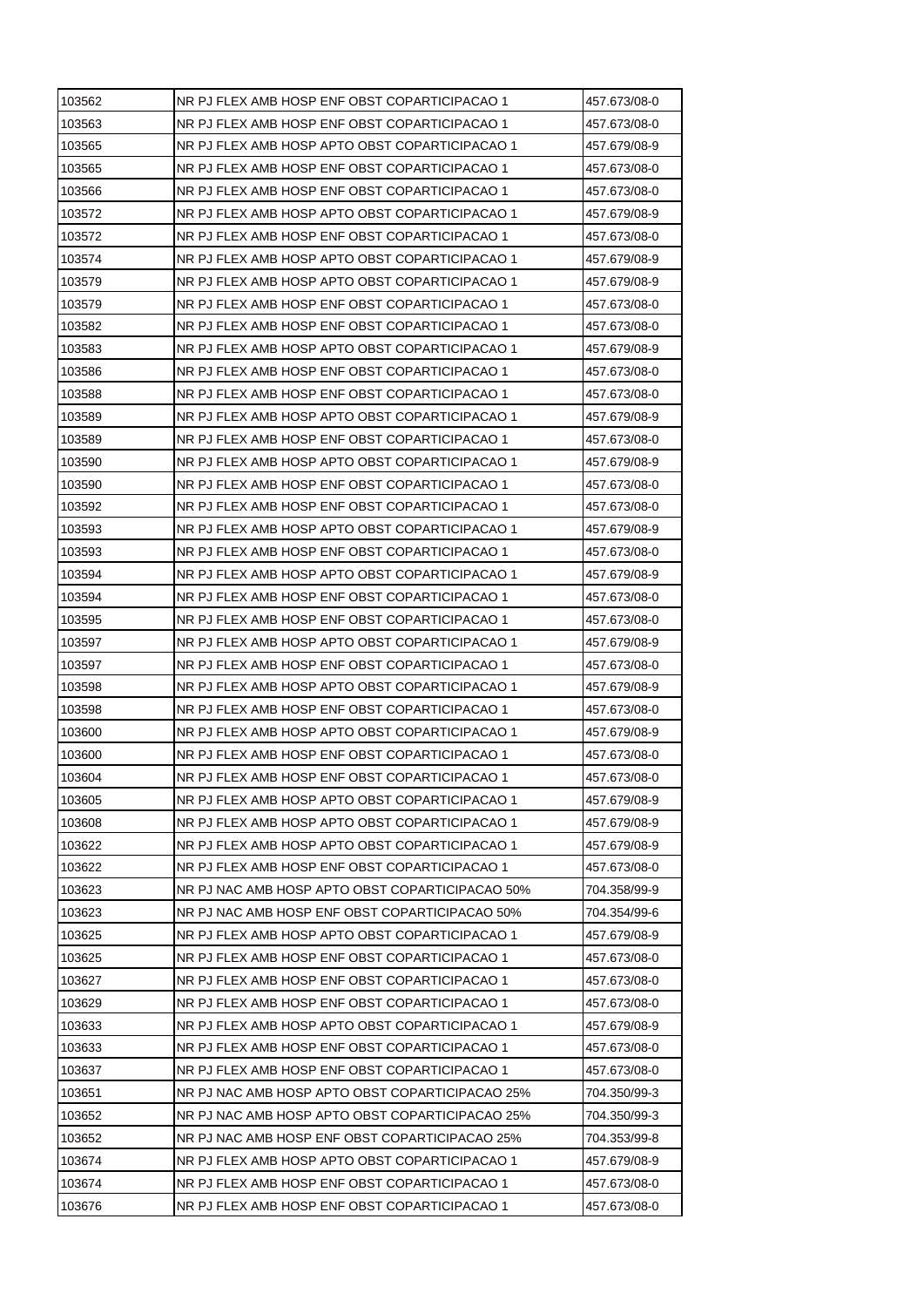| 103677 | NR PJ FLEX AMB HOSP APTO OBST COPARTICIPACAO 1  | 457.679/08-9 |
|--------|-------------------------------------------------|--------------|
| 103677 | NR PJ FLEX AMB HOSP ENF OBST COPARTICIPACAO 1   | 457.673/08-0 |
| 103682 | NR PJ FLEX AMB HOSP APTO OBST COPARTICIPACAO 1  | 457.679/08-9 |
| 103684 | NR PJ NAC AMB HOSP APTO OBST COPARTICIPACAO 50% | 704.358/99-9 |
| 103684 | NR PJ NAC AMB HOSP ENF OBST COPARTICIPACAO 50%  | 704.354/99-6 |
| 103686 | NR PJ FLEX AMB HOSP APTO OBST COPARTICIPACAO 1  | 457.679/08-9 |
| 103687 | NR PJ FLEX AMB HOSP ENF OBST COPARTICIPACAO 1   | 457.673/08-0 |
| 103688 | NR PJ FLEX AMB HOSP APTO OBST COPARTICIPACAO 1  | 457.679/08-9 |
| 103688 | NR PJ FLEX AMB HOSP ENF OBST COPARTICIPACAO 1   | 457.673/08-0 |
| 103689 | NR PJ FLEX AMB HOSP ENF OBST COPARTICIPACAO 1   | 457.673/08-0 |
| 103691 | NR PJ FLEX AMB HOSP ENF OBST COPARTICIPACAO 1   | 457.673/08-0 |
| 103694 | NR PJ FLEX AMB HOSP APTO OBST COPARTICIPACAO 1  | 457.679/08-9 |
| 103694 | NR PJ FLEX AMB HOSP ENF OBST COPARTICIPACAO 1   | 457.673/08-0 |
| 103696 | NR PJ NAC AMB HOSP APTO OBST COPARTICIPACAO 50% | 704.358/99-9 |
| 103697 | NR PJ FLEX AMB HOSP APTO OBST COPARTICIPACAO 1  | 457.679/08-9 |
| 103698 | NR PJ FLEX AMB HOSP ENF OBST COPARTICIPACAO 1   | 457.673/08-0 |
| 103699 | NR PJ FLEX AMB HOSP APTO OBST COPARTICIPACAO 1  | 457.679/08-9 |
| 103699 | NR PJ FLEX AMB HOSP ENF OBST COPARTICIPACAO 1   | 457.673/08-0 |
| 103724 | NR PJ AMB HOSP APTO OBST SEM COPARTICIPACAO     | 704.346/99-5 |
| 103727 | NR PJ FLEX AMB HOSP APTO OBST COPARTICIPACAO 1  | 457.679/08-9 |
| 103727 | NR PJ FLEX AMB HOSP ENF OBST COPARTICIPACAO 1   | 457.673/08-0 |
| 103729 | NR PJ FLEX AMB HOSP ENF OBST COPARTICIPACAO 1   | 457.673/08-0 |
| 103736 | NR PJ FLEX AMB HOSP ENF OBST COPARTICIPACAO 1   | 457.673/08-0 |
| 103739 | NR PJ FLEX AMB HOSP APTO OBST COPARTICIPACAO 1  | 457.679/08-9 |
| 103739 | NR PJ FLEX AMB HOSP ENF OBST COPARTICIPACAO 1   | 457.673/08-0 |
| 103742 | NR PJ FLEX AMB HOSP ENF OBST COPARTICIPACAO 1   | 457.673/08-0 |
| 103751 | NR PJ FLEX AMB HOSP APTO OBST COPARTICIPACAO 1  | 457.679/08-9 |
| 103752 | NR PJ FLEX AMB HOSP APTO OBST COPARTICIPACAO 1  | 457.679/08-9 |
| 103752 | NR PJ FLEX AMB HOSP ENF OBST COPARTICIPACAO 1   | 457.673/08-0 |
| 103753 | NR PJ FLEX AMB HOSP APTO OBST COPARTICIPACAO 1  | 457.679/08-9 |
| 103754 | NR PJ FLEX AMB HOSP ENF OBST COPARTICIPACAO 1   | 457.673/08-0 |
| 103759 | NR PJ FLEX AMB HOSP APTO OBST COPARTICIPACAO 1  | 457.679/08-9 |
| 103759 | NR PJ FLEX AMB HOSP ENF OBST COPARTICIPACAO 1   | 457.673/08-0 |
| 103760 | NR PJ AMB HOSP APTO OBST SEM COPARTICIPACAO     | 704.346/99-5 |
| 103762 | NR PJ FLEX AMB HOSP ENF OBST COPARTICIPACAO 1   | 457.673/08-0 |
| 103766 | NR PJ FLEX AMB HOSP APTO OBST COPARTICIPACAO 1  | 457.679/08-9 |
| 103766 | NR PJ FLEX AMB HOSP ENF OBST COPARTICIPACAO 1   | 457.673/08-0 |
| 103768 | NR PJ FLEX AMB HOSP APTO OBST COPARTICIPACAO 1  | 457.679/08-9 |
| 103768 | NR PJ FLEX AMB HOSP ENF OBST COPARTICIPACAO 1   | 457.673/08-0 |
| 103774 | NR PJ FLEX AMB HOSP ENF OBST COPARTICIPACAO 1   | 457.673/08-0 |
| 103776 | NR PJ FLEX AMB HOSP APTO OBST COPARTICIPACAO 1  | 457.679/08-9 |
| 103776 | NR PJ FLEX AMB HOSP ENF OBST COPARTICIPACAO 1   | 457.673/08-0 |
| 103777 | NR PJ FLEX AMB HOSP ENF OBST COPARTICIPACAO 1   | 457.673/08-0 |
| 103778 | NR PJ FLEX AMB HOSP APTO OBST COPARTICIPACAO 1  | 457.679/08-9 |
| 103778 | NR PJ FLEX AMB HOSP ENF OBST COPARTICIPACAO 1   | 457.673/08-0 |
| 103779 | NR PJ FLEX AMB HOSP ENF OBST COPARTICIPACAO 1   | 457.673/08-0 |
| 103802 | NR PJ FLEX AMB HOSP APTO OBST COPARTICIPACAO 1  | 457.679/08-9 |
| 103802 | NR PJ FLEX AMB HOSP ENF OBST COPARTICIPACAO 1   | 457.673/08-0 |
| 103804 | NR PJ NAC AMB HOSP APTO OBST COPARTICIPACAO 25% | 704.350/99-3 |
|        |                                                 |              |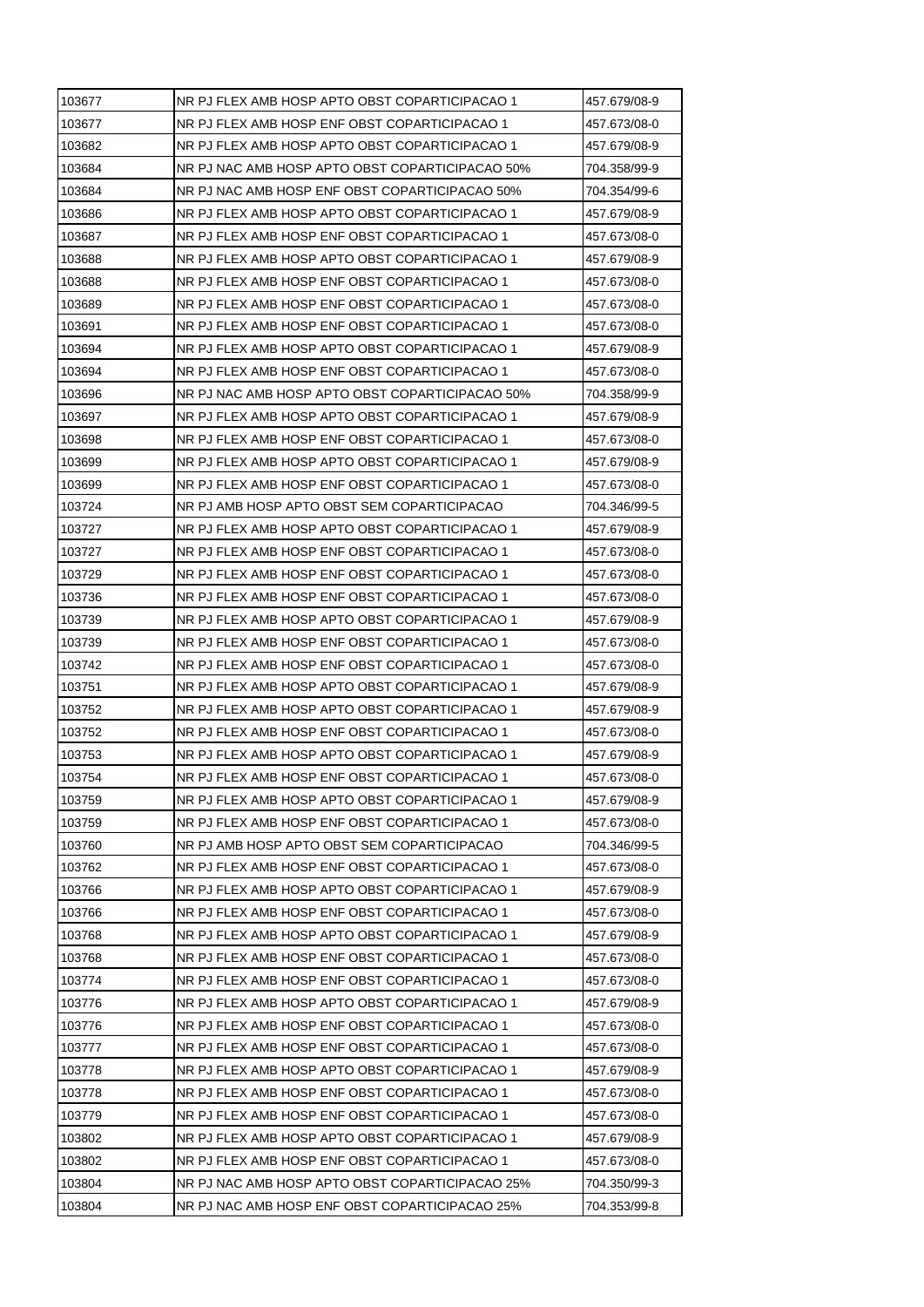| 103805 | NR PJ FLEX AMB HOSP ENF OBST COPARTICIPACAO 1   | 457.673/08-0 |
|--------|-------------------------------------------------|--------------|
| 103806 | NR PJ FLEX AMB HOSP APTO OBST COPARTICIPACAO 1  | 457.679/08-9 |
| 103806 | NR PJ FLEX AMB HOSP ENF OBST COPARTICIPACAO 1   | 457.673/08-0 |
| 103807 | NR PJ FLEX AMB HOSP APTO OBST COPARTICIPACAO 1  | 457.679/08-9 |
| 103810 | NR PJ AMB HOSP APTO OBST SEM COPARTICIPACAO     | 704.346/99-5 |
| 103810 | NR PJ AMB HOSP ENF OBST SEM COPARTICIPACAO      | 704.344/99-9 |
| 103812 | NR PJ FLEX AMB HOSP APTO OBST COPARTICIPACAO 1  | 457.679/08-9 |
| 103813 | NR PJ FLEX AMB HOSP APTO OBST COPARTICIPACAO 1  | 457.679/08-9 |
| 103813 | NR PJ FLEX AMB HOSP ENF OBST COPARTICIPACAO 1   | 457.673/08-0 |
| 103818 | NR PJ NAC AMB HOSP APTO OBST COPARTICIPACAO 50% | 704.358/99-9 |
| 103819 | NR PJ FLEX AMB HOSP APTO OBST COPARTICIPACAO 1  | 457.679/08-9 |
| 103819 | NR PJ FLEX AMB HOSP ENF OBST COPARTICIPACAO 1   | 457.673/08-0 |
| 103820 | NR PJ FLEX AMB HOSP APTO OBST COPARTICIPACAO 1  | 457.679/08-9 |
| 103821 | NR PJ NAC AMB HOSP APTO OBST COPARTICIPACAO 25% | 704.350/99-3 |
| 103822 | NR PJ NAC AMB HOSP APTO OBST COPARTICIPACAO 25% | 704.350/99-3 |
| 103823 | NR PJ NAC AMB COPARTICIPACAO 25%                | 704.338/99-4 |
| 103829 | NR PJ NAC AMB HOSP APTO OBST COPARTICIPACAO 25% | 704.350/99-3 |
| 103829 | NR PJ NAC AMB HOSP ENF OBST COPARTICIPACAO 25%  | 704.353/99-8 |
| 103833 | NR PJ FLEX AMB HOSP APTO OBST COPARTICIPACAO 1  | 457.679/08-9 |
| 103833 | NR PJ FLEX AMB HOSP ENF OBST COPARTICIPACAO 1   | 457.673/08-0 |
| 103840 | NR PJ NAC AMB HOSP ENF OBST COPARTICIPACAO 25%  | 704.353/99-8 |
| 103842 | NR PJ FLEX AMB HOSP ENF OBST COPARTICIPACAO 1   | 457.673/08-0 |
| 103843 | NR PJ FLEX AMB HOSP ENF OBST COPARTICIPACAO 1   | 457.673/08-0 |
| 103846 | NR PJ FLEX AMB HOSP ENF OBST COPARTICIPACAO 1   | 457.673/08-0 |
| 103848 | NR PJ FLEX AMB HOSP ENF OBST COPARTICIPACAO 1   | 457.673/08-0 |
| 103850 | NR PJ FLEX AMB HOSP APTO OBST COPARTICIPACAO 1  | 457.679/08-9 |
| 103850 | NR PJ FLEX AMB HOSP ENF OBST COPARTICIPACAO 1   | 457.673/08-0 |
| 103853 | NR PJ NAC AMB HOSP APTO OBST COPARTICIPACAO 25% | 704.350/99-3 |
| 103853 | NR PJ NAC AMB HOSP ENF OBST COPARTICIPACAO 25%  | 704.353/99-8 |
| 103856 | NR PJ FLEX AMB HOSP ENF OBST COPARTICIPACAO 1   | 457.673/08-0 |
| 103857 | NR PJ FLEX AMB HOSP APTO OBST COPARTICIPACAO 1  | 457.679/08-9 |
| 103857 | NR PJ FLEX AMB HOSP ENF OBST COPARTICIPACAO 1   | 457.673/08-0 |
| 103859 | NR PJ FLEX AMB HOSP APTO OBST COPARTICIPACAO 1  | 457.679/08-9 |
| 103859 | NR PJ FLEX AMB HOSP ENF OBST COPARTICIPACAO 1   | 457.673/08-0 |
| 103860 | NR PJ FLEX AMB HOSP ENF OBST COPARTICIPACAO 1   | 457.673/08-0 |
| 103861 | NR PJ FLEX AMB HOSP ENF OBST COPARTICIPACAO 1   | 457.673/08-0 |
| 103864 | NR PJ FLEX AMB HOSP APTO OBST COPARTICIPACAO 1  | 457.679/08-9 |
| 103864 | NR PJ FLEX AMB HOSP ENF OBST COPARTICIPACAO 1   | 457.673/08-0 |
| 103865 | NR PJ FLEX AMB HOSP ENF OBST COPARTICIPACAO 1   | 457.673/08-0 |
| 103866 | NR PJ FLEX AMB HOSP APTO OBST COPARTICIPACAO 1  | 457.679/08-9 |
| 103866 | NR PJ FLEX AMB HOSP ENF OBST COPARTICIPACAO 1   | 457.673/08-0 |
| 103877 | NR PJ FLEX AMB HOSP ENF OBST COPARTICIPACAO 1   | 457.673/08-0 |
| 103878 | NR PJ NAC AMB HOSP APTO OBST COPARTICIPACAO 25% | 704.350/99-3 |
| 103883 | NR PJ NAC AMB HOSP ENF OBST COPARTICIPACAO 50%  | 704.354/99-6 |
| 103884 | NR PJ FLEX AMB HOSP APTO OBST COPARTICIPACAO 1  | 457.679/08-9 |
| 103884 | NR PJ FLEX AMB HOSP ENF OBST COPARTICIPACAO 1   | 457.673/08-0 |
| 103886 | NR PJ FLEX AMB HOSP APTO OBST COPARTICIPACAO 1  | 457.679/08-9 |
| 103886 | NR PJ FLEX AMB HOSP ENF OBST COPARTICIPACAO 1   | 457.673/08-0 |
| 103892 | NR PJ FLEX AMB HOSP ENF OBST COPARTICIPACAO 1   | 457.673/08-0 |
| 103893 | NR PJ FLEX AMB HOSP APTO OBST COPARTICIPACAO 1  | 457.679/08-9 |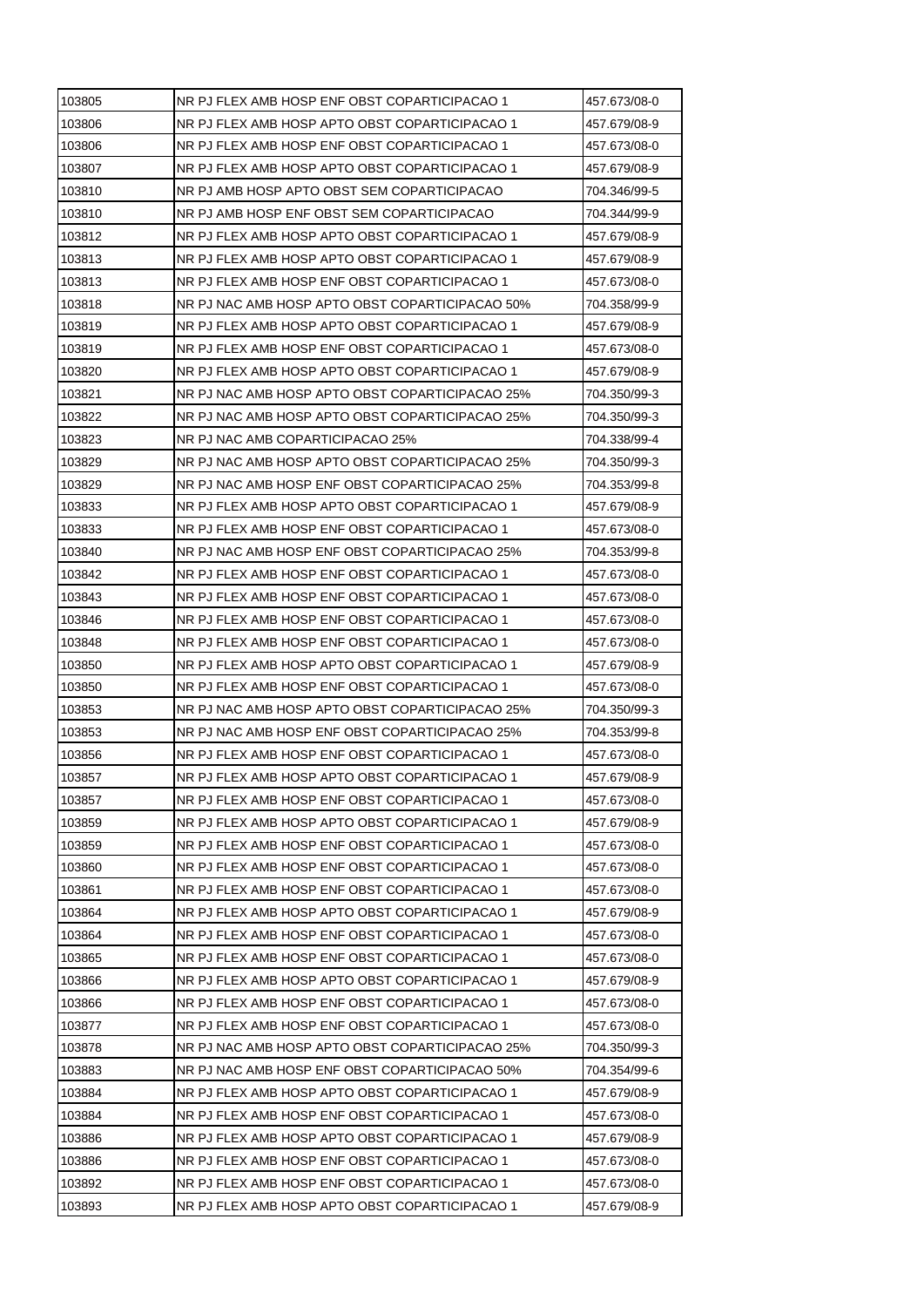| 103893 | NR PJ FLEX AMB HOSP ENF OBST COPARTICIPACAO 1   | 457.673/08-0 |
|--------|-------------------------------------------------|--------------|
| 103895 | NR PJ FLEX AMB HOSP APTO OBST COPARTICIPACAO 1  | 457.679/08-9 |
| 103895 | NR PJ FLEX AMB HOSP ENF OBST COPARTICIPACAO 1   | 457.673/08-0 |
| 103897 | NR PJ FLEX AMB HOSP ENF OBST COPARTICIPACAO 1   | 457.673/08-0 |
| 103898 | NR PJ FLEX AMB HOSP APTO OBST COPARTICIPACAO 1  | 457.679/08-9 |
| 103898 | NR PJ FLEX AMB HOSP ENF OBST COPARTICIPACAO 1   | 457.673/08-0 |
| 103902 | NR PJ AMB HOSP APTO OBST SEM COPARTICIPACAO     | 704.346/99-5 |
| 103904 | NR PJ FLEX AMB HOSP APTO OBST COPARTICIPACAO 1  | 457.679/08-9 |
| 103904 | NR PJ FLEX AMB HOSP ENF OBST COPARTICIPACAO 1   | 457.673/08-0 |
| 103912 | NR PJ NAC AMB HOSP APTO OBST COPARTICIPACAO 25% | 704.350/99-3 |
| 103912 | NR PJ NAC AMB HOSP ENF OBST COPARTICIPACAO 25%  | 704.353/99-8 |
| 103913 | NR PJ FLEX AMB HOSP APTO OBST COPARTICIPACAO 1  | 457.679/08-9 |
| 103913 | NR PJ FLEX AMB HOSP ENF OBST COPARTICIPACAO 1   | 457.673/08-0 |
| 103926 | NR PJ FLEX AMB HOSP ENF OBST COPARTICIPACAO 1   | 457.673/08-0 |
| 103934 | NR PJ FLEX AMB HOSP ENF OBST COPARTICIPACAO 1   | 457.673/08-0 |
| 103935 | NR PJ NAC AMB HOSP APTO OBST COPARTICIPACAO 50% | 704.358/99-9 |
| 103936 | NR PJ FLEX AMB HOSP ENF OBST COPARTICIPACAO 1   | 457.673/08-0 |
| 103938 | NR PJ FLEX AMB HOSP ENF OBST COPARTICIPACAO 1   | 457.673/08-0 |
| 103940 | NR PJ FLEX AMB HOSP ENF OBST COPARTICIPACAO 1   | 457.673/08-0 |
| 103941 | NR PJ FLEX AMB HOSP APTO OBST COPARTICIPACAO 1  | 457.679/08-9 |
| 103951 | NR PJ FLEX AMB HOSP APTO OBST COPARTICIPACAO 1  | 457.679/08-9 |
| 103952 | NR PJ FLEX AMB HOSP APTO OBST COPARTICIPACAO 1  | 457.679/08-9 |
| 103952 | NR PJ FLEX AMB HOSP ENF OBST COPARTICIPACAO 1   | 457.673/08-0 |
| 103953 | NR PJ FLEX AMB HOSP APTO OBST COPARTICIPACAO 1  | 457.679/08-9 |
| 103953 | NR PJ FLEX AMB HOSP ENF OBST COPARTICIPACAO 1   | 457.673/08-0 |
| 103954 | NR PJ FLEX AMB HOSP ENF OBST COPARTICIPACAO 1   | 457.673/08-0 |
| 103955 | NR PJ FLEX AMB HOSP APTO OBST COPARTICIPACAO 1  | 457.679/08-9 |
| 103955 | NR PJ FLEX AMB HOSP ENF OBST COPARTICIPACAO 1   | 457.673/08-0 |
| 103960 | NR PJ FLEX AMB HOSP ENF OBST COPARTICIPACAO 1   | 457.673/08-0 |
| 103962 | NR PJ FLEX AMB HOSP ENF OBST COPARTICIPACAO 1   | 457.673/08-0 |
| 103964 | NR PJ FLEX AMB HOSP ENF OBST COPARTICIPACAO 1   | 457.673/08-0 |
| 103976 | NR PJ AMB HOSP APTO OBST SEM COPARTICIPACAO     | 704.346/99-5 |
| 103977 | NR PJ NAC AMB HOSP ENF OBST COPARTICIPACAO 25%  | 704.353/99-8 |
| 103980 | NR PJ FLEX AMB HOSP APTO OBS PJ CO-PARTICIPACAO | 458.121/08-1 |
| 103980 | NR PJ FLEX AMB HOSP ENF OBS PJ CO-PARTICIPACAO  | 458.120/08-2 |
| 103981 | NR PJ FLEX AMB HOSP APTO OBST COPARTICIPACAO 1  | 457.679/08-9 |
| 103981 | NR PJ FLEX AMB HOSP ENF OBST COPARTICIPACAO 1   | 457.673/08-0 |
| 103983 | NR PJ FLEX AMB HOSP APTO OBST COPARTICIPACAO 1  | 457.679/08-9 |
| 103983 | NR PJ FLEX AMB HOSP ENF OBST COPARTICIPACAO 1   | 457.673/08-0 |
| 103984 | NR PJ FLEX AMB HOSP APTO OBST COPARTICIPACAO 1  | 457.679/08-9 |
| 103984 | NR PJ FLEX AMB HOSP ENF OBST COPARTICIPACAO 1   | 457.673/08-0 |
| 103987 | NR PJ FLEX AMB HOSP ENF OBST COPARTICIPACAO 1   | 457.673/08-0 |
| 103990 | NR PJ FLEX AMB HOSP APTO OBST COPARTICIPACAO 1  | 457.679/08-9 |
| 103993 | NR PJ FLEX AMB HOSP ENF OBST COPARTICIPACAO 1   | 457.673/08-0 |
| 103995 | NR PJ NAC AMB HOSP ENF OBST COPARTICIPACAO 25%  | 704.353/99-8 |
| 103998 | NR PJ FLEX AMB HOSP ENF OBST COPARTICIPACAO 1   | 457.673/08-0 |
| 104000 | NR PJ FLEX AMB HOSP ENF OBST COPARTICIPACAO 1   | 457.673/08-0 |
| 104001 | NR PJ FLEX AMB HOSP ENF OBST COPARTICIPACAO 1   | 457.673/08-0 |
| 104002 | NR PJ FLEX AMB HOSP ENF OBST COPARTICIPACAO 1   | 457.673/08-0 |
| 104003 | NR PJ FLEX AMB HOSP ENF OBST COPARTICIPACAO 1   | 457.673/08-0 |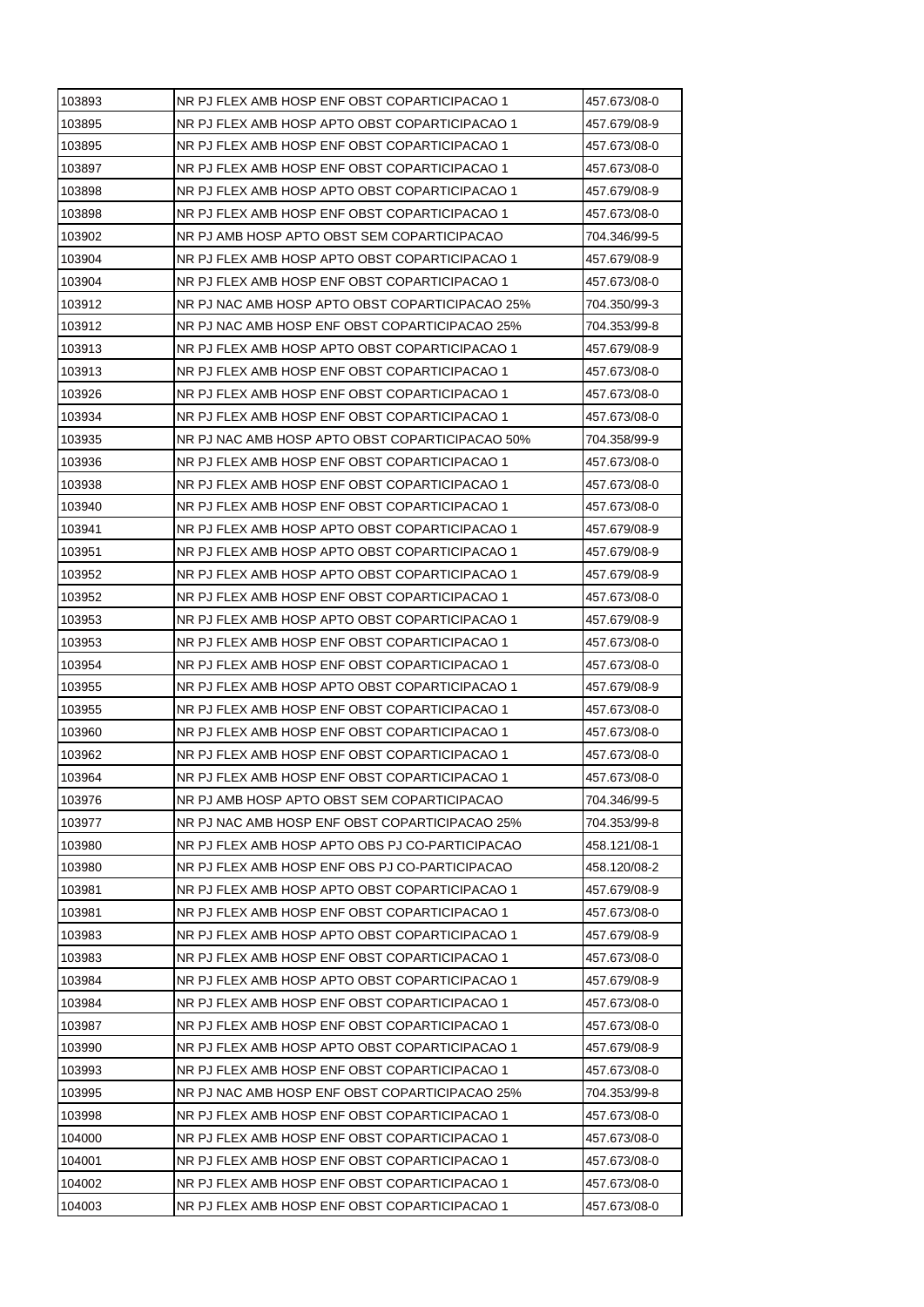| 104009 | NR PJ FLEX AMB HOSP APTO OBST COPARTICIPACAO 1 | 457.679/08-9 |
|--------|------------------------------------------------|--------------|
| 104011 | NR PJ FLEX AMB HOSP ENF OBST COPARTICIPACAO 1  | 457.673/08-0 |
| 104016 | NR PJ FLEX AMB HOSP ENF OBST COPARTICIPACAO 1  | 457.673/08-0 |
| 104018 | NR PJ FLEX AMB HOSP APTO OBST COPARTICIPACAO 1 | 457.679/08-9 |
| 104021 | NR PJ FLEX AMB HOSP APTO OBST COPARTICIPACAO 1 | 457.679/08-9 |
| 104021 | NR PJ FLEX AMB HOSP ENF OBST COPARTICIPACAO 1  | 457.673/08-0 |
| 104024 | NR PJ FLEX AMB HOSP APTO OBST COPARTICIPACAO 1 | 457.679/08-9 |
| 104024 | NR PJ FLEX AMB HOSP ENF OBST COPARTICIPACAO 1  | 457.673/08-0 |
| 104026 | NR PJ FLEX AMB HOSP APTO OBST COPARTICIPACAO 1 | 457.679/08-9 |
| 104026 | NR PJ FLEX AMB HOSP ENF OBST COPARTICIPACAO 1  | 457.673/08-0 |
| 104027 | NR PJ FLEX AMB HOSP ENF OBST COPARTICIPACAO 1  | 457.673/08-0 |
| 104028 | NR PJ FLEX AMB HOSP ENF OBST COPARTICIPACAO 1  | 457.673/08-0 |
| 104029 | NR PJ FLEX AMB HOSP APTO OBST COPARTICIPACAO 1 | 457.679/08-9 |
| 104029 | NR PJ FLEX AMB HOSP ENF OBST COPARTICIPACAO 1  | 457.673/08-0 |
| 104031 | NR PJ FLEX AMB HOSP ENF OBST COPARTICIPACAO 1  | 457.673/08-0 |
| 104033 | NR PJ FLEX AMB HOSP ENF OBST COPARTICIPACAO 1  | 457.673/08-0 |
| 104034 | NR PJ FLEX AMB HOSP APTO OBST COPARTICIPACAO 1 | 457.679/08-9 |
| 104034 | NR PJ FLEX AMB HOSP ENF OBST COPARTICIPACAO 1  | 457.673/08-0 |
| 104036 | NR PJ FLEX AMB HOSP APTO OBST COPARTICIPACAO 1 | 457.679/08-9 |
| 104036 | NR PJ FLEX AMB HOSP ENF OBST COPARTICIPACAO 1  | 457.673/08-0 |
| 104038 | NR PJ FLEX AMB HOSP ENF OBST COPARTICIPACAO 1  | 457.673/08-0 |
| 104048 | NR PJ FLEX AMB HOSP APTO OBST COPARTICIPACAO 1 | 457.679/08-9 |
| 104048 | NR PJ FLEX AMB HOSP ENF OBST COPARTICIPACAO 1  | 457.673/08-0 |
| 104052 | NR PJ FLEX AMB HOSP ENF OBST COPARTICIPACAO 1  | 457.673/08-0 |
| 104054 | NR PJ NAC AMB HOSP ENF OBST COPARTICIPACAO 50% | 704.354/99-6 |
| 104055 | NR PJ FLEX AMB HOSP ENF OBST COPARTICIPACAO 1  | 457.673/08-0 |
| 104061 | NR PJ FLEX AMB HOSP APTO OBST COPARTICIPACAO 1 | 457.679/08-9 |
| 104062 | NR PJ FLEX AMB HOSP APTO OBST COPARTICIPACAO 1 | 457.679/08-9 |
| 104062 | NR PJ FLEX AMB HOSP ENF OBST COPARTICIPACAO 1  | 457.673/08-0 |
| 104064 | NR PJ FLEX AMB HOSP ENF OBST COPARTICIPACAO 1  | 457.673/08-0 |
| 104065 | NR PJ FLEX AMB HOSP APTO OBST COPARTICIPACAO 1 | 457.679/08-9 |
| 104066 | NR PJ FLEX AMB HOSP ENF OBST COPARTICIPACAO 1  | 457.673/08-0 |
| 104068 | NR PJ FLEX AMB HOSP ENF OBST COPARTICIPACAO 1  | 457.673/08-0 |
| 104069 | NR PJ FLEX AMB HOSP APTO OBST COPARTICIPACAO 1 | 457.679/08-9 |
| 104069 | NR PJ FLEX AMB HOSP ENF OBST COPARTICIPACAO 1  | 457.673/08-0 |
| 104071 | NR PJ FLEX AMB HOSP ENF OBST COPARTICIPACAO 1  | 457.673/08-0 |
| 104076 | NR PJ FLEX AMB HOSP ENF OBST COPARTICIPACAO 1  | 457.673/08-0 |
| 104077 | NR PJ FLEX AMB HOSP APTO OBST COPARTICIPACAO 1 | 457.679/08-9 |
| 104077 | NR PJ FLEX AMB HOSP ENF OBST COPARTICIPACAO 1  | 457.673/08-0 |
| 104078 | NR PJ FLEX AMB HOSP APTO OBST COPARTICIPACAO 1 | 457.679/08-9 |
| 104080 | NR PJ FLEX AMB HOSP ENF OBST COPARTICIPACAO 1  | 457.673/08-0 |
| 104081 | NR PJ FLEX AMB HOSP ENF OBST COPARTICIPACAO 1  | 457.673/08-0 |
| 104082 | NR PJ FLEX AMB HOSP APTO OBST COPARTICIPACAO 1 | 457.679/08-9 |
| 104082 | NR PJ FLEX AMB HOSP ENF OBST COPARTICIPACAO 1  | 457.673/08-0 |
| 104083 | NR PJ FLEX AMB HOSP ENF OBST COPARTICIPACAO 1  | 457.673/08-0 |
| 104084 | NR PJ FLEX AMB HOSP APTO OBST COPARTICIPACAO 1 | 457.679/08-9 |
| 104084 |                                                |              |
|        | NR PJ FLEX AMB HOSP ENF OBST COPARTICIPACAO 1  | 457.673/08-0 |
| 104085 | NR PJ FLEX AMB HOSP ENF OBST COPARTICIPACAO 1  | 457.673/08-0 |
| 104086 | NR PJ FLEX AMB HOSP ENF OBST COPARTICIPACAO 1  | 457.673/08-0 |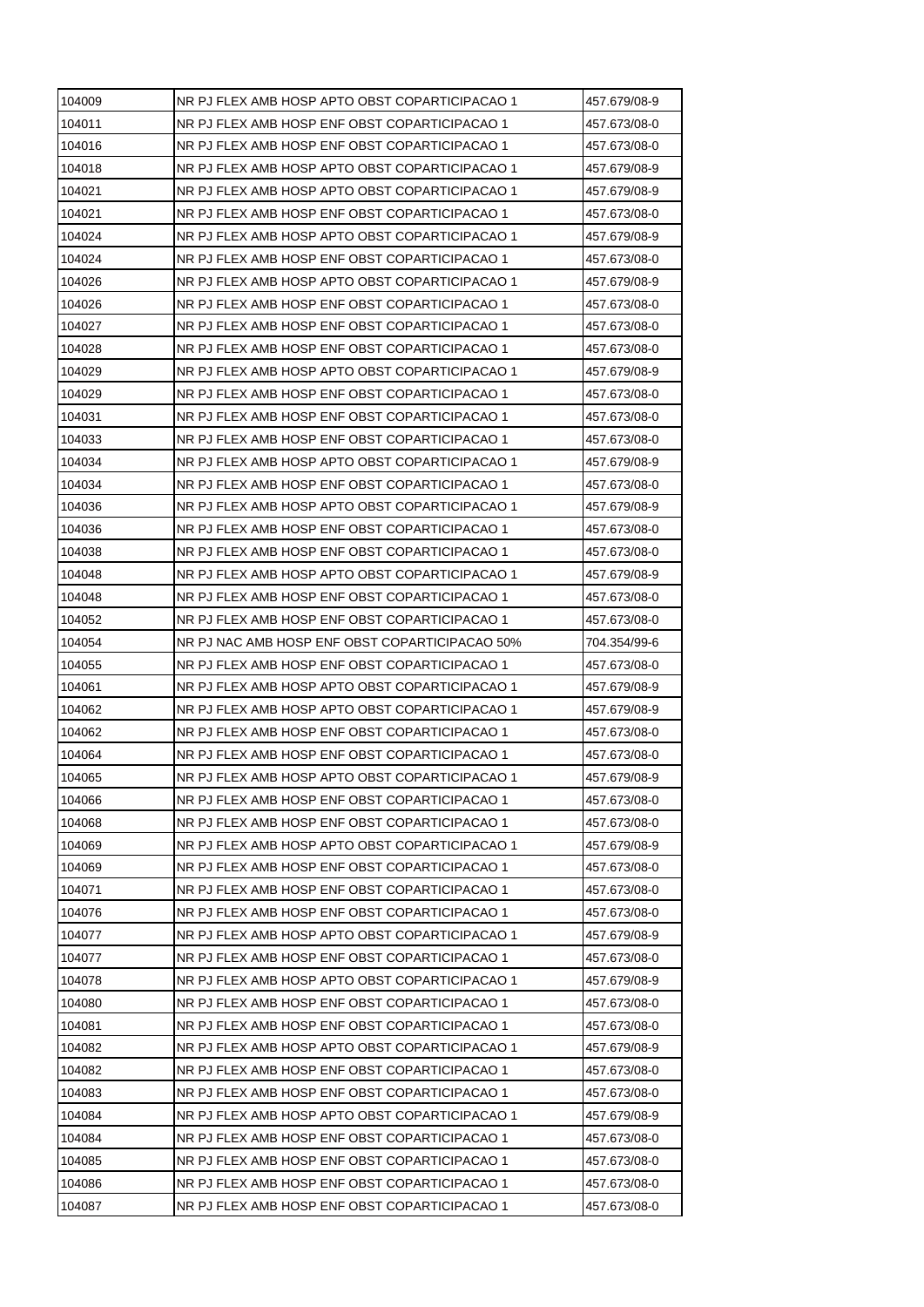| 104090 | NR PJ AMB HOSP ENF OBST SEM COPARTICIPACAO      | 704.344/99-9 |
|--------|-------------------------------------------------|--------------|
| 104092 | NR PJ AMB HOSP APTO OBST SEM COPARTICIPACAO     | 704.346/99-5 |
| 104092 | NR PJ AMB HOSP ENF OBST SEM COPARTICIPACAO      | 704.344/99-9 |
| 104094 | NR PJ FLEX AMB HOSP APTO OBST COPARTICIPACAO 1  | 457.679/08-9 |
| 104100 | NR PJ FLEX AMB HOSP APTO OBST COPARTICIPACAO 1  | 457.679/08-9 |
| 104100 | NR PJ FLEX AMB HOSP ENF OBST COPARTICIPACAO 1   | 457.673/08-0 |
| 104101 | NR PJ FLEX AMB HOSP ENF OBST COPARTICIPACAO 1   | 457.673/08-0 |
| 104103 | NR PJ NAC AMB HOSP APTO OBST COPARTICIPACAO 25% | 704.350/99-3 |
| 104103 | NR PJ NAC AMB HOSP ENF OBST COPARTICIPACAO 25%  | 704.353/99-8 |
| 104110 | NR PJ FLEX AMB HOSP APTO OBST COPARTICIPACAO 1  | 457.679/08-9 |
| 104110 | NR PJ FLEX AMB HOSP ENF OBST COPARTICIPACAO 1   | 457.673/08-0 |
| 104113 | NR PJ FLEX AMB HOSP APTO OBST COPARTICIPACAO 1  | 457.679/08-9 |
| 104113 | NR PJ FLEX AMB HOSP ENF OBST COPARTICIPACAO 1   | 457.673/08-0 |
| 104114 | NR PJ FLEX AMB HOSP ENF OBST COPARTICIPACAO 1   | 457.673/08-0 |
| 104118 | NR PJ FLEX AMB HOSP ENF OBST COPARTICIPACAO 1   | 457.673/08-0 |
| 104126 | NR PJ FLEX AMB HOSP ENF OBST COPARTICIPACAO 1   | 457.673/08-0 |
| 104131 | NR PJ FLEX AMB HOSP ENF OBST COPARTICIPACAO 1   | 457.673/08-0 |
| 104132 | NR PJ FLEX AMB HOSP ENF OBST COPARTICIPACAO 1   | 457.673/08-0 |
| 104133 | NR PJ FLEX AMB HOSP APTO OBST COPARTICIPACAO 1  | 457.679/08-9 |
| 104133 | NR PJ FLEX AMB HOSP ENF OBST COPARTICIPACAO 1   | 457.673/08-0 |
| 104137 | NR PJ FLEX AMB HOSP ENF OBST COPARTICIPACAO 1   | 457.673/08-0 |
| 104144 | NR PJ AMB HOSP APTO OBST SEM COPARTICIPACAO     | 704.346/99-5 |
| 104202 | NR PJ FLEX AMB HOSP APTO OBST COPARTICIPACAO 1  | 457.679/08-9 |
| 104202 | NR PJ FLEX AMB HOSP ENF OBST COPARTICIPACAO 1   | 457.673/08-0 |
| 104206 | NR PJ FLEX AMB HOSP APTO OBST COPARTICIPACAO 1  | 457.679/08-9 |
| 104206 | NR PJ FLEX AMB HOSP ENF OBST COPARTICIPACAO 1   | 457.673/08-0 |
| 104207 | NR PJ FLEX AMB HOSP APTO OBST COPARTICIPACAO 1  | 457.679/08-9 |
| 104207 | NR PJ FLEX AMB HOSP ENF OBST COPARTICIPACAO 1   | 457.673/08-0 |
| 104208 | NR PJ FLEX AMB HOSP APTO OBST COPARTICIPACAO 1  | 457.679/08-9 |
| 104208 | NR PJ FLEX AMB HOSP ENF OBST COPARTICIPACAO 1   | 457.673/08-0 |
| 104211 | NR PJ FLEX AMB HOSP APTO OBST COPARTICIPACAO 1  | 457.679/08-9 |
| 104211 | NR PJ FLEX AMB HOSP ENF OBST COPARTICIPACAO 1   | 457.673/08-0 |
| 104212 | NR PJ FLEX AMB HOSP APTO OBST COPARTICIPACAO 1  | 457.679/08-9 |
| 104215 | NR PJ FLEX AMB HOSP ENF OBST COPARTICIPACAO 1   | 457.673/08-0 |
| 104285 | NR PJ FLEX AMB HOSP APTO OBST COPARTICIPACAO 1  | 457.679/08-9 |
| 104285 | NR PJ FLEX AMB HOSP ENF OBST COPARTICIPACAO 1   | 457.673/08-0 |
| 104286 | NR PJ FLEX AMB HOSP ENF OBST COPARTICIPACAO 1   | 457.673/08-0 |
| 104287 | NR PJ AMB HOSP ENF OBST SEM COPARTICIPACAO      | 704.344/99-9 |
| 104301 | NR PJ FLEX AMB HOSP APTO OBST COPARTICIPACAO 1  | 457.679/08-9 |
| 104301 | NR PJ FLEX AMB HOSP ENF OBST COPARTICIPACAO 1   | 457.673/08-0 |
| 104302 | NR PJ FLEX AMB HOSP APTO OBST COPARTICIPACAO 1  | 457.679/08-9 |
| 104304 | NR PJ FLEX AMB HOSP APTO OBST COPARTICIPACAO 1  | 457.679/08-9 |
| 104311 | NR PJ FLEX AMB HOSP ENF OBST COPARTICIPACAO 1   | 457.673/08-0 |
| 104316 | NR PJ NAC AMB HOSP ENF OBST COPARTICIPACAO 25%  | 704.353/99-8 |
| 104318 | NR PJ FLEX AMB HOSP APTO OBST COPARTICIPACAO 1  | 457.679/08-9 |
| 104320 | NR PJ FLEX AMB HOSP ENF OBST COPARTICIPACAO 1   | 457.673/08-0 |
| 104322 | NR PJ NAC AMB HOSP ENF OBST COPARTICIPACAO 50%  | 704.354/99-6 |
| 104323 | NR PJ FLEX AMB HOSP APTO OBST COPARTICIPACAO 1  | 457.679/08-9 |
| 104323 | NR PJ FLEX AMB HOSP ENF OBST COPARTICIPACAO 1   | 457.673/08-0 |
| 104324 | NR PJ FLEX AMB HOSP APTO OBST COPARTICIPACAO 1  | 457.679/08-9 |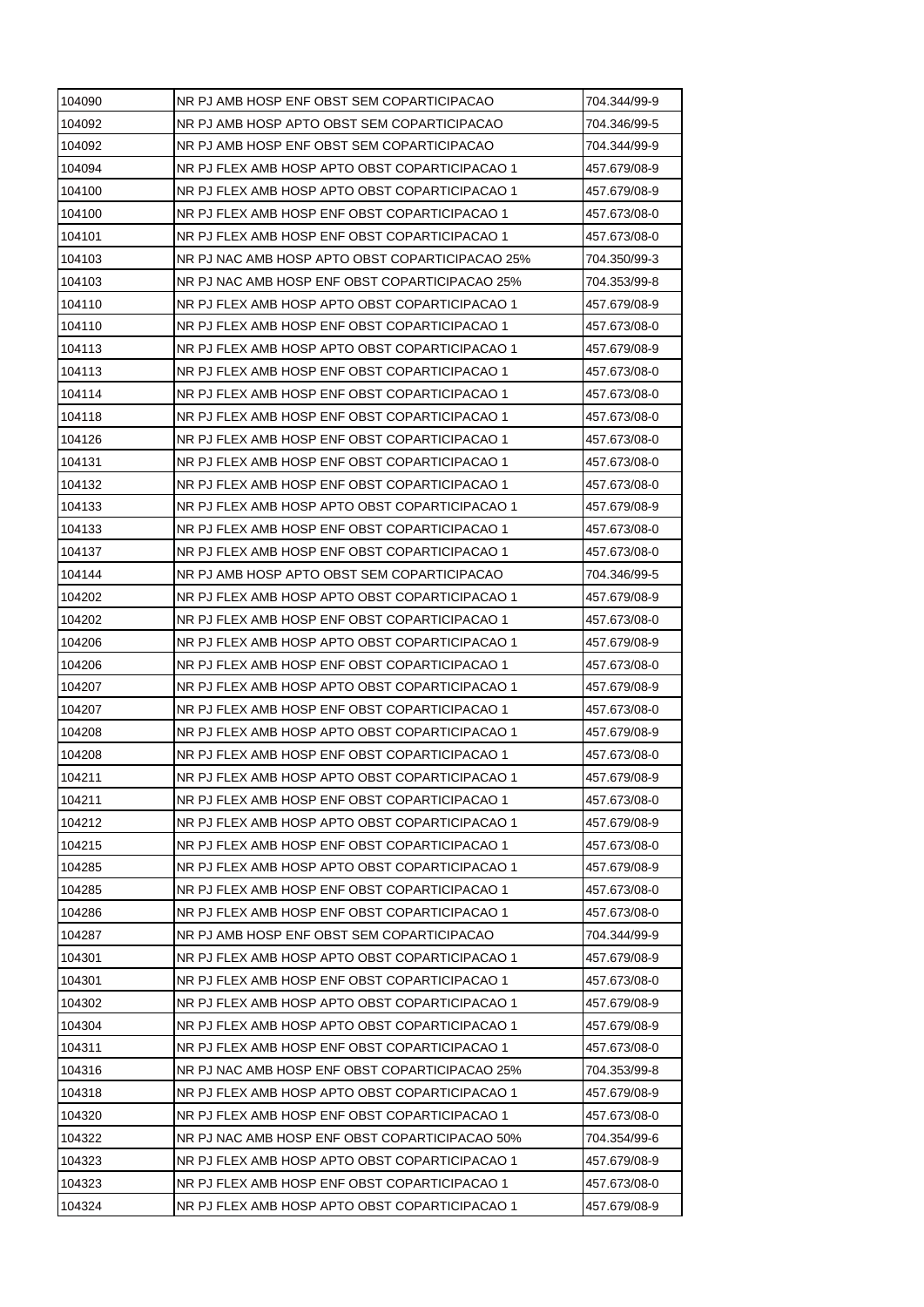| 104324 | NR PJ FLEX AMB HOSP ENF OBST COPARTICIPACAO 1   | 457.673/08-0 |
|--------|-------------------------------------------------|--------------|
| 104325 | NR PJ FLEX AMB HOSP APTO OBST COPARTICIPACAO 1  | 457.679/08-9 |
| 104325 | NR PJ FLEX AMB HOSP ENF OBST COPARTICIPACAO 1   | 457.673/08-0 |
| 104334 | NR PJ NAC AMB HOSP APTO OBST COPARTICIPACAO 25% | 704.350/99-3 |
| 104334 | NR PJ NAC AMB HOSP ENF OBST COPARTICIPACAO 25%  | 704.353/99-8 |
| 104338 | NR PJ FLEX AMB HOSP APTO OBST COPARTICIPACAO 1  | 457.679/08-9 |
| 104338 | NR PJ FLEX AMB HOSP ENF OBST COPARTICIPACAO 1   | 457.673/08-0 |
| 104340 | NR PJ NAC AMB HOSP ENF OBST COPARTICIPACAO 50%  | 704.354/99-6 |
| 104343 | NR PJ FLEX AMB HOSP APTO OBST COPARTICIPACAO 1  | 457.679/08-9 |
| 104343 | NR PJ FLEX AMB HOSP ENF OBST COPARTICIPACAO 1   | 457.673/08-0 |
| 104344 | NR PJ FLEX AMB HOSP APTO OBST COPARTICIPACAO 1  | 457.679/08-9 |
| 104344 | NR PJ FLEX AMB HOSP ENF OBST COPARTICIPACAO 1   | 457.673/08-0 |
| 104346 | NR PJ FLEX AMB HOSP ENF OBST COPARTICIPACAO 1   | 457.673/08-0 |
| 104348 | NR PJ FLEX AMB HOSP ENF OBST COPARTICIPACAO 1   | 457.673/08-0 |
| 104349 | NR PJ FLEX AMB HOSP APTO OBST COPARTICIPACAO 1  | 457.679/08-9 |
| 104352 | NR PJ FLEX AMB HOSP APTO OBST COPARTICIPACAO 1  | 457.679/08-9 |
| 104352 | NR PJ FLEX AMB HOSP ENF OBST COPARTICIPACAO 1   | 457.673/08-0 |
| 104355 | NR PJ FLEX AMB HOSP APTO OBST COPARTICIPACAO 1  | 457.679/08-9 |
| 104355 | NR PJ FLEX AMB HOSP ENF OBST COPARTICIPACAO 1   | 457.673/08-0 |
| 104357 | NR PJ AMB HOSP APTO OBST SEM COPARTICIPACAO     | 704.346/99-5 |
| 104361 | NR PJ FLEX AMB HOSP ENF OBST COPARTICIPACAO 1   | 457.673/08-0 |
| 104366 | NR PJ FLEX AMB HOSP APTO OBST COPARTICIPACAO 1  | 457.679/08-9 |
| 104371 | NR PJ FLEX AMB HOSP ENF OBST COPARTICIPACAO 1   | 457.673/08-0 |
| 104374 | NR PJ NAC AMB HOSP APTO OBST COPARTICIPACAO 50% | 704.358/99-9 |
| 104374 | NR PJ NAC AMB HOSP ENF OBST COPARTICIPACAO 50%  | 704.354/99-6 |
| 104383 | NR PJ FLEX AMB HOSP APTO OBST COPARTICIPACAO 1  | 457.679/08-9 |
| 104408 | NR PJ FLEX AMB HOSP ENF OBST COPARTICIPACAO 1   | 457.673/08-0 |
| 104409 | NR PJ NAC AMB HOSP ENF OBST COPARTICIPACAO 50%  | 704.354/99-6 |
| 104410 | NR PJ FLEX AMB HOSP APTO OBST COPARTICIPACAO 1  | 457.679/08-9 |
| 104414 | NR PJ FLEX AMB HOSP APTO OBST COPARTICIPACAO 1  | 457.679/08-9 |
| 104414 | NR PJ FLEX AMB HOSP ENF OBST COPARTICIPACAO 1   | 457.673/08-0 |
| 104417 | NR PJ FLEX AMB HOSP ENF OBST COPARTICIPACAO 1   | 457.673/08-0 |
| 104419 | NR PJ FLEX AMB HOSP ENF OBST COPARTICIPACAO 1   | 457.673/08-0 |
| 104420 | NR PJ FLEX AMB HOSP APTO OBST COPARTICIPACAO 1  | 457.679/08-9 |
| 104420 | NR PJ FLEX AMB HOSP ENF OBST COPARTICIPACAO 1   | 457.673/08-0 |
| 104422 | NR PJ FLEX AMB HOSP ENF OBST COPARTICIPACAO 1   | 457.673/08-0 |
| 104427 | NR PJ FLEX AMB HOSP APTO OBST COPARTICIPACAO 1  | 457.679/08-9 |
| 104429 | NR PJ FLEX AMB HOSP APTO OBST COPARTICIPACAO 1  | 457.679/08-9 |
| 104429 | NR PJ FLEX AMB HOSP ENF OBST COPARTICIPACAO 1   | 457.673/08-0 |
| 104430 | NR PJ FLEX AMB HOSP APTO OBST COPARTICIPACAO 1  | 457.679/08-9 |
| 104430 | NR PJ FLEX AMB HOSP ENF OBST COPARTICIPACAO 1   | 457.673/08-0 |
| 104431 | NR PJ FLEX AMB HOSP APTO OBST COPARTICIPACAO 1  | 457.679/08-9 |
| 104436 | NR PJ FLEX AMB HOSP APTO OBST COPARTICIPACAO 1  | 457.679/08-9 |
| 104436 | NR PJ FLEX AMB HOSP ENF OBST COPARTICIPACAO 1   | 457.673/08-0 |
| 104441 | NR PJ FLEX AMB HOSP APTO OBST COPARTICIPACAO 1  | 457.679/08-9 |
| 104441 | NR PJ FLEX AMB HOSP ENF OBST COPARTICIPACAO 1   | 457.673/08-0 |
| 104445 | NR PJ FLEX AMB HOSP APTO OBST COPARTICIPACAO 1  | 457.679/08-9 |
| 104445 | NR PJ FLEX AMB HOSP ENF OBST COPARTICIPACAO 1   | 457.673/08-0 |
| 104544 | NR PJ FLEX AMB HOSP APTO OBST COPARTICIPACAO 1  | 457.679/08-9 |
| 104544 | NR PJ FLEX AMB HOSP ENF OBST COPARTICIPACAO 1   | 457.673/08-0 |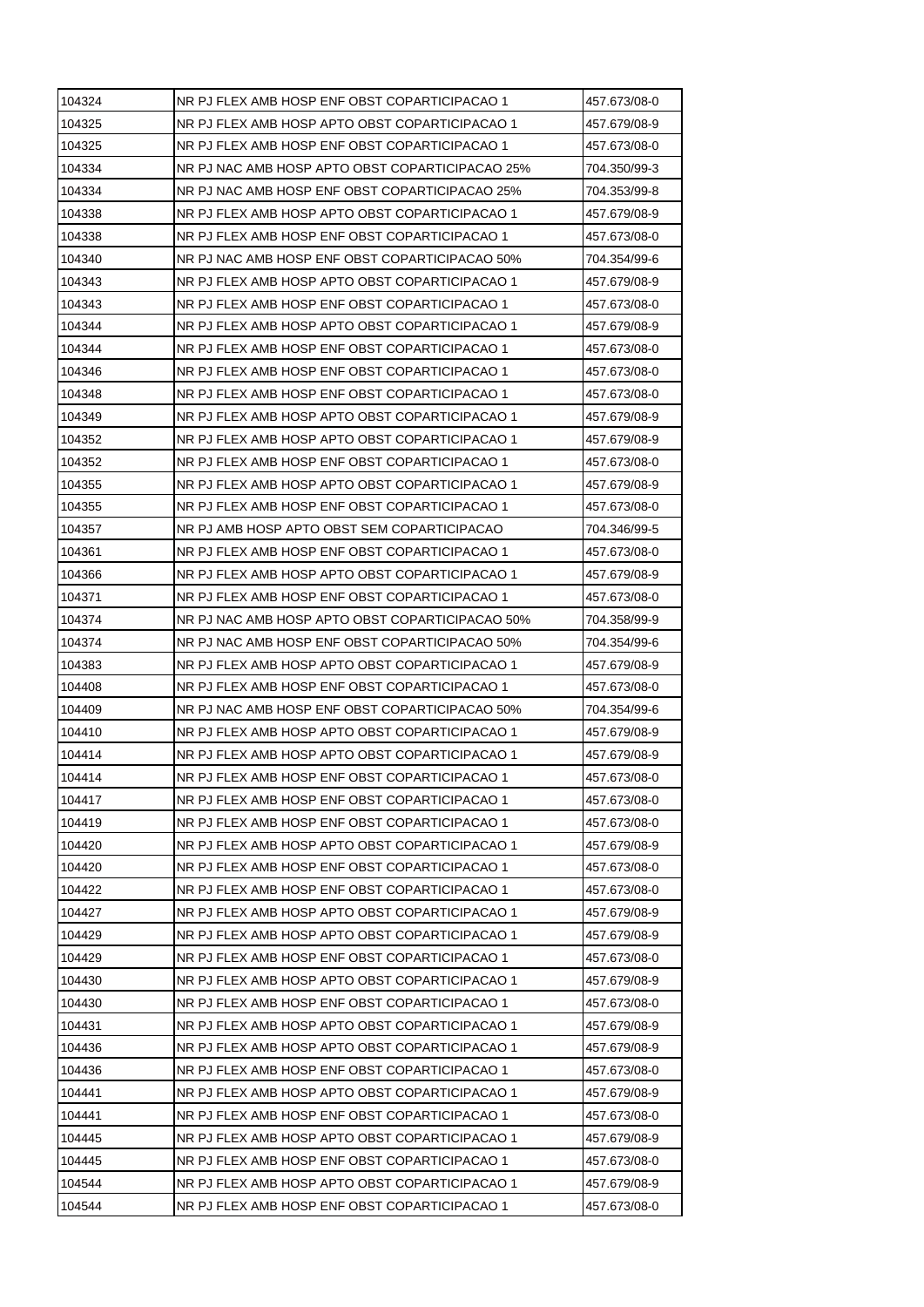| 104548 | NR PJ NAC AMB HOSP ENF OBST COPARTICIPACAO 50%     | 704.354/99-6 |
|--------|----------------------------------------------------|--------------|
| 104551 | NR PJ NAC AMB HOSP APTO OBST COPARTICIPACAO 25%    | 704.350/99-3 |
| 104551 | NR PJ NAC AMB HOSP ENF OBST COPARTICIPACAO 25%     | 704.353/99-8 |
| 104556 | NR PJ FLEX AMB HOS APTO OBST COPARTIC 2 - CONSULTA | 457.676/08-4 |
| 104556 | NR PJ FLEX AMB HOSP ENF OBST COPARTIC 2 - CONSULTA | 457.677/08-2 |
| 001/10 | NR PJ NAC AMB HOSP APTO COPARTICIPACAO 25%         | 704.355/99-4 |
| 001/10 | NR PJ NAC AMB HOSP ENF COPARTICIPACAO 25%          | 704.351/99-1 |
| 001/10 | NR PJ NAC AMB HOSP ENF OBST COPARTICIPACAO 25%     | 704.353/99-8 |
| 003/06 | NR PJ NAC AMB HOSP APTO OBST COPARTICIPACAO 25%    | 704.350/99-3 |
| 003/06 | NR PJ NAC AMB HOSP ENF COPARTICIPACAO 25%          | 704.351/99-1 |
| 003/06 | NR PJ NAC AMB HOSP ENF OBST COPARTICIPACAO 25%     | 704.353/99-8 |
| 003/07 | NR PJ NAC AMB HOSP APTO COPARTICIPACAO 25%         | 704.355/99-4 |
| 003/07 | NR PJ NAC AMB HOSP ENF COPARTICIPACAO 25%          | 704.351/99-1 |
| 003/07 | NR PJ NAC AMB HOSP ENF OBST COPARTICIPACAO 25%     | 704.353/99-8 |
| 003/09 | NR PJ FLEX AMB HOSP APTO COPARTICIPACAO 1          | 457.678/08-1 |
| 003/09 | NR PJ FLEX AMB HOSP APTO OBST COPARTICIPACAO 1     | 457.679/08-9 |
| 004/03 | NR PJ AMB HOSP APTO SEM COPARTICIPACAO             | 704.345/99-7 |
| 004/03 | NR PJ AMB HOSP ENF SEM COPARTICIPACAO              | 704.343/99-1 |
| 004/04 | NR PJ NAC AMB HOSP APTO COPARTICIPACAO 25%         | 704.355/99-4 |
| 004/04 | NR PJ NAC AMB HOSP ENF COPARTICIPACAO 25%          | 704.351/99-1 |
| 004/05 | NR PJ AMB HOSP APTO SEM COPARTICIPACAO             | 704.345/99-7 |
| 004/05 | NR PJ AMB HOSP ENF SEM COPARTICIPACAO              | 704.343/99-1 |
| 007/04 | NR PJ NAC AMB HOSP APTO COPARTICIPACAO 50%         | 704.356/99-2 |
| 007/04 | NR PJ NAC AMB HOSP ENF COPARTICIPACAO 50%          | 704.352/99-0 |
| 007/04 | NR PJ NAC AMB HOSP ENF OBST COPARTICIPACAO 50%     | 704.354/99-6 |
| 007/05 | NR PJ NAC AMB HOSP ENF COPARTICIPACAO 50%          | 704.352/99-0 |
| 008/09 | NR PJ FLEX AMB HOSP APTO COPARTICIPACAO 1          | 457.678/08-1 |
| 008/09 | NR PJ FLEX AMB HOSP ENF COPARTICIPACAO 1           | 457.680/08-2 |
| 009/09 | NR PJ FLEX AMB HOSP APTO COPARTICIPACAO 1          | 457.678/08-1 |
| 009/09 | NR PJ FLEX AMB HOSP APTO OBST COPARTICIPACAO 1     | 457.679/08-9 |
| 009/09 | NR PJ FLEX AMB HOSP ENF COPARTICIPACAO 1           | 457.680/08-2 |
| 009/09 | NR PJ FLEX AMB HOSP ENF OBST COPARTICIPACAO 1      | 457.673/08-0 |
| 010/01 | NR PJ AMB HOSP APTO SEM COPARTICIPACAO             | 704.345/99-7 |
| 010/01 | NR PJ AMB HOSP ENF SEM COPARTICIPACAO              | 704.343/99-1 |
| 011/04 | NR PJ AMB HOSP ENF OBST SEM COPARTICIPACAO         | 704.344/99-9 |
| 011/04 | NR PJ AMB HOSP ENF SEM COPARTICIPACAO              | 704.343/99-1 |
| 011/05 | NR PJ AMB HOSP APTO OBST SEM COPARTICIPACAO        | 704.346/99-5 |
| 011/05 | NR PJ AMB HOSP APTO SEM COPARTICIPACAO             | 704.345/99-7 |
| 011/05 | NR PJ AMB SEM COPARTICIPACAO                       | 704.337/99-6 |
| 013/09 | NR PJ NAC AMB HOSP APTO COPARTICIPACAO 25%         | 704.355/99-4 |
| 015/06 | NR PJ NAC AMB COPARTICIPACAO 25%                   | 704.338/99-4 |
| 015/06 | NR PJ NAC AMB HOSP ENF COPARTICIPACAO 25%          | 704.351/99-1 |
| 015/09 | NR PJ FLEX AMB HOSP ENF COPARTICIPACAO 1           | 457.680/08-2 |
| 015/09 | NR PJ FLEX AMB HOSP ENF OBST COPARTICIPACAO 1      | 457.673/08-0 |
| 016/03 | NR PJ AMB HOSP APTO SEM COPARTICIPACAO             | 704.345/99-7 |
| 016/03 | NR PJ AMB HOSP ENF SEM COPARTICIPACAO              | 704.343/99-1 |
| 017/09 | NR PJ FLEX AMB HOSP ENF COPARTICIPACAO 1           | 457.680/08-2 |
| 018/04 | NR PJ NAC AMB HOSP APTO COPARTICIPACAO 25%         | 704.355/99-4 |
| 018/04 | NR PJ NAC AMB HOSP ENF COPARTICIPACAO 25%          | 704.351/99-1 |
| 018/04 | NR PJ NAC AMB HOSP ENF OBST COPARTICIPACAO 25%     | 704.353/99-8 |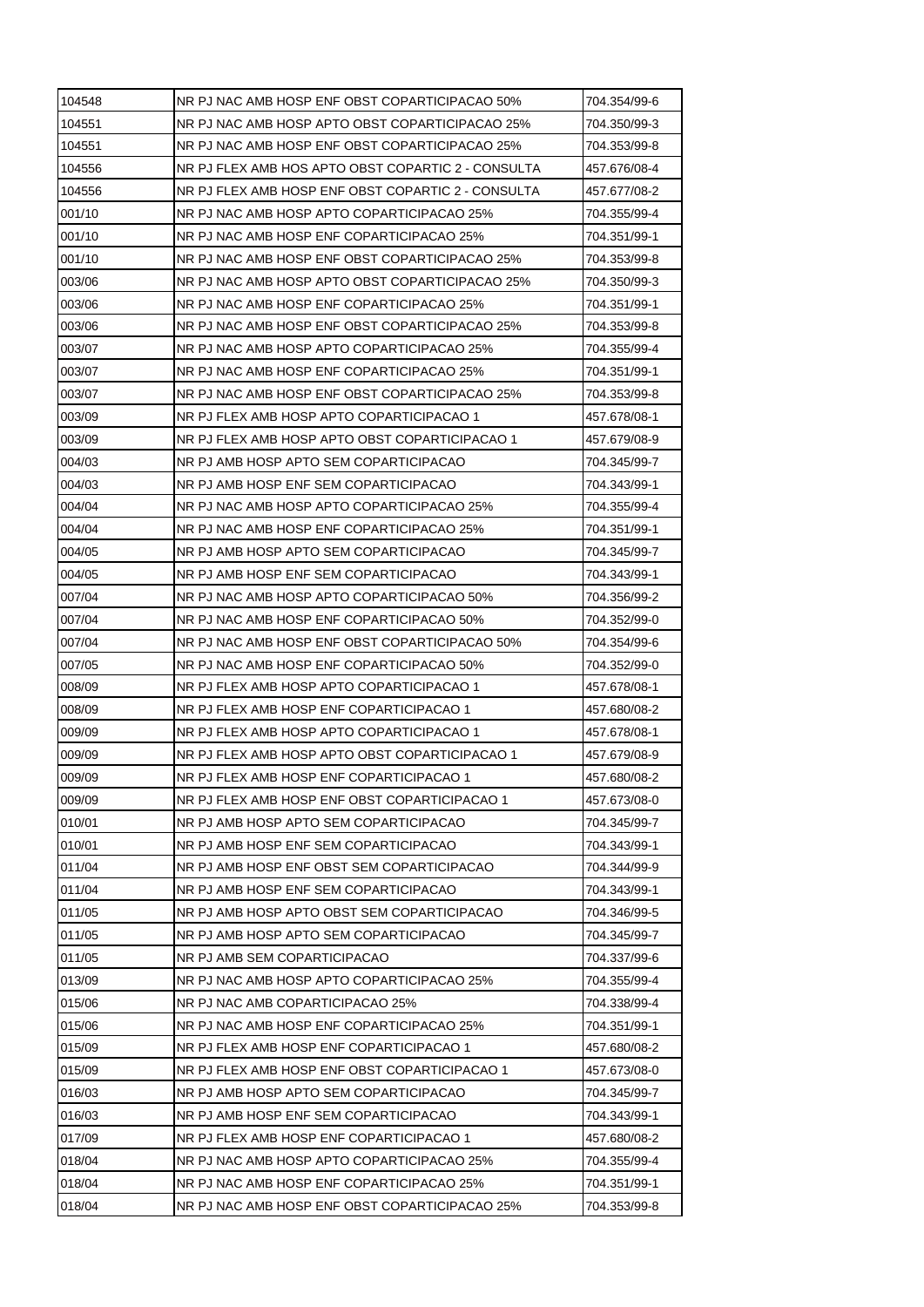| 018/05 | NR PJ NAC AMB HOSP ENF COPARTICIPACAO 50%        | 704.352/99-0 |
|--------|--------------------------------------------------|--------------|
| 018/05 | NR PJ NAC AMB HOSP ENF OBST COPARTICIPACAO 50%   | 704.354/99-6 |
| 018/07 | NR PJ NAC AMB HOSP ENF COPARTICIPACAO 50%        | 704.352/99-0 |
| 020/07 | NR PJ NAC AMB HOSP ENF COPARTICIPACAO 50%        | 704.352/99-0 |
| 021/06 | NR PJ NAC AMB HOSP ENF COPARTICIPACAO 25%        | 704.351/99-1 |
| 021/06 | NR PJ NAC AMB HOSP ENF OBST COPARTICIPACAO 25%   | 704.353/99-8 |
| 022/06 | NR PJ NAC AMB COPARTICIPACAO 25%                 | 704.338/99-4 |
| 022/06 | NR PJ NAC AMB HOSP ENF COPARTICIPACAO 25%        | 704.351/99-1 |
| 022/07 | NR PJ NAC AMB HOSP ENF COPARTICIPACAO 25%        | 704.351/99-1 |
| 022/07 | NR PJ NAC AMB HOSP ENF OBST COPARTICIPACAO 25%   | 704.353/99-8 |
| 022/09 | NR PJ FLEX AMB HOSP APTO COPARTICIPACAO 1        | 457.678/08-1 |
| 022/09 | NR PJ FLEX AMB HOSP ENF COPARTICIPACAO 1         | 457.680/08-2 |
| 023/07 | NR PJ ADESAO NAC AMB HOSP ENF COPARTICIPACAO 25% | 704.379/99-1 |
| 023/07 | NR PJ ADESAO NAC AMB HOSP ENF OBST COPARTIC 25%  | 704.381/99-3 |
| 024/07 | NR PJ NAC AMB HOSP APTO COPARTICIPACAO 25%       | 704.355/99-4 |
| 024/07 | NR PJ NAC AMB HOSP APTO OBST COPARTICIPACAO 25%  | 704.350/99-3 |
| 024/07 | NR PJ NAC AMB HOSP ENF COPARTICIPACAO 25%        | 704.351/99-1 |
| 024/07 | NR PJ NAC AMB HOSP ENF OBST COPARTICIPACAO 25%   | 704.353/99-8 |
| 026/06 | NR PJ NAC AMB COPARTICIPACAO 25%                 | 704.338/99-4 |
| 026/06 | NR PJ NAC AMB HOSP APTO OBST COPARTICIPACAO 25%  | 704.350/99-3 |
| 026/06 | NR PJ NAC AMB HOSP ENF COPARTICIPACAO 25%        | 704.351/99-1 |
| 026/06 | NR PJ NAC AMB HOSP ENF OBST COPARTICIPACAO 25%   | 704.353/99-8 |
| 026/08 | NR PJ NAC AMB HOSP APTO COPARTICIPACAO 50%       | 704.356/99-2 |
| 026/08 | NR PJ NAC AMB HOSP ENF COPARTICIPACAO 50%        | 704.352/99-0 |
| 026/09 | NR PJ FLEX AMB HOSP ENF COPARTICIPACAO 1         | 457.680/08-2 |
| 026/09 | NR PJ FLEX AMB HOSP ENF OBST COPARTICIPACAO 1    | 457.673/08-0 |
| 029/07 | NR PJ NAC AMB HOSP ENF COPARTICIPACAO 50%        | 704.352/99-0 |
| 029/99 | NR PJ AMB HOSP APTO SEM COPARTICIPACAO           | 704.345/99-7 |
| 029/99 | NR PJ AMB HOSP ENF SEM COPARTICIPACAO            | 704.343/99-1 |
| 031/07 | NR PJ NAC AMB HOSP APTO COPARTICIPACAO 25%       | 704.355/99-4 |
| 031/07 | NR PJ NAC AMB HOSP ENF COPARTICIPACAO 25%        | 704.351/99-1 |
| 031/07 | NR PJ NAC AMB HOSP ENF OBST COPARTICIPACAO 25%   | 704.353/99-8 |
| 031/09 | NR PJ FLEX AMB HOSP APTO PJ CO-PARTICIPACAO      | 458.119/08-9 |
| 031/09 | NR PJ FLEX AMB HOSP ENF PJ CO-PARTICIPACAO       | 458.118/08-1 |
| 032/10 | NR PJ NAC AMB HOSP APTO COPARTICIPACAO 25%       | 704.355/99-4 |
| 033/05 | NR PJ AMB HOSP ENF SEM COPARTICIPACAO            | 704.343/99-1 |
| 034/07 | NR PJ NAC AMB HOSP APTO COPARTICIPACAO 25%       | 704.355/99-4 |
| 034/07 | NR PJ NAC AMB HOSP ENF COPARTICIPACAO 25%        | 704.351/99-1 |
| 035/07 | NR PJ NAC AMB HOSP ENF COPARTICIPACAO 25%        | 704.351/99-1 |
| 035/07 | NR PJ NAC AMB HOSP ENF OBST COPARTICIPACAO 25%   | 704.353/99-8 |
| 036/08 | NR PJ NAC AMB HOSP ENF COPARTICIPACAO 25%        | 704.351/99-1 |
| 036/08 | NR PJ NAC AMB HOSP ENF OBST COPARTICIPACAO 25%   | 704.353/99-8 |
| 037/08 | NR PJ NAC AMB HOSP ENF COPARTICIPACAO 25%        | 704.351/99-1 |
| 039/08 | NR PJ AMB HOSP ENF SEM COPARTICIPACAO            | 704.343/99-1 |
| 040/07 | NR PJ NAC AMB HOSP APTO COPARTICIPACAO 25%       | 704.355/99-4 |
|        |                                                  |              |
| 040/07 | NR PJ NAC AMB HOSP APTO OBST COPARTICIPACAO 25%  | 704.350/99-3 |
| 040/07 | NR PJ NAC AMB HOSP ENF COPARTICIPACAO 25%        | 704.351/99-1 |
| 040/07 | NR PJ NAC AMB HOSP ENF OBST COPARTICIPACAO 25%   | 704.353/99-8 |
| 041/04 | NR PJ AMB HOSP ENF SEM COPARTICIPACAO            | 704.343/99-1 |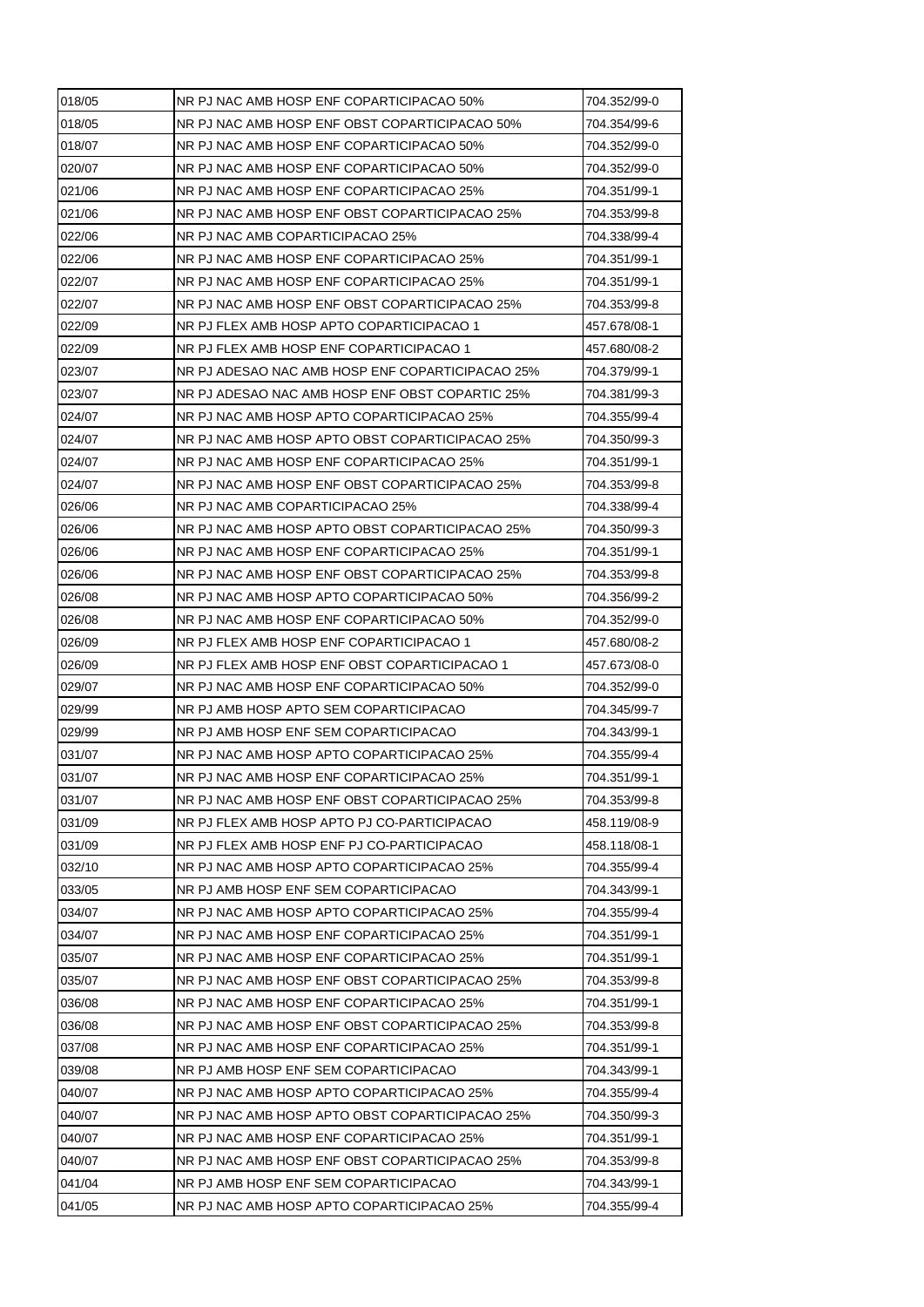| 041/06 | NR PJ NAC AMB HOSP APTO COPARTICIPACAO 50%      | 704.356/99-2 |
|--------|-------------------------------------------------|--------------|
| 041/06 | NR PJ NAC AMB HOSP APTO OBST COPARTICIPACAO 50% | 704.358/99-9 |
| 041/10 | NR PJ NAC AMB HOSP APTO COPARTICIPACAO 25%      | 704.355/99-4 |
| 041/10 | NR PJ NAC AMB HOSP APTO OBST COPARTICIPACAO 25% | 704.350/99-3 |
| 042/06 | NR PJ NAC AMB HOSP ENF COPARTICIPACAO 25%       | 704.351/99-1 |
| 043/09 | NR PJ FLEX ADESAO AMB HOSP ENF COPART 2 CONS    | 458.299/08-3 |
| 045/08 | NR PJ NAC AMB COPARTICIPACAO 25%                | 704.338/99-4 |
| 045/08 | NR PJ NAC AMB HOSP APTO COPARTICIPACAO 25%      | 704.355/99-4 |
| 045/08 | NR PJ NAC AMB HOSP APTO OBST COPARTICIPACAO 25% | 704.350/99-3 |
| 045/08 | NR PJ NAC AMB HOSP ENF COPARTICIPACAO 25%       | 704.351/99-1 |
| 045/08 | NR PJ NAC AMB HOSP ENF OBST COPARTICIPACAO 25%  | 704.353/99-8 |
| 046/02 | NR PJ AMB HOSP APTO OBST SEM COPARTICIPACAO     | 704.346/99-5 |
| 046/02 | NR PJ AMB HOSP APTO SEM COPARTICIPACAO          | 704.345/99-7 |
| 046/02 | NR PJ AMB HOSP ENF OBST SEM COPARTICIPACAO      | 704.344/99-9 |
| 046/02 | NR PJ AMB HOSP ENF SEM COPARTICIPACAO           | 704.343/99-1 |
| 046/99 | NR PJ AMB HOSP APTO OBST SEM COPARTICIPACAO     | 704.346/99-5 |
| 046/99 | NR PJ AMB HOSP APTO SEM COPARTICIPACAO          | 704.345/99-7 |
| 046/99 | NR PJ AMB HOSP ENF SEM COPARTICIPACAO           | 704.343/99-1 |
| 048/08 | NR PJ AMB HOSP APTO OBST SEM COPARTICIPACAO     | 704.346/99-5 |
| 048/08 | NR PJ AMB HOSP APTO SEM COPARTICIPACAO          | 704.345/99-7 |
| 048/08 | NR PJ AMB HOSP ENF OBST SEM COPARTICIPACAO      | 704.344/99-9 |
| 048/08 | NR PJ AMB HOSP ENF SEM COPARTICIPACAO           | 704.343/99-1 |
| 049/04 | NR PJ AMB HOSP APTO OBST SEM COPARTICIPACAO     | 704.346/99-5 |
| 049/04 | NR PJ AMB HOSP APTO SEM COPARTICIPACAO          | 704.345/99-7 |
| 049/04 | NR PJ AMB HOSP ENF SEM COPARTICIPACAO           | 704.343/99-1 |
| 050/09 | NR PJ FLEX AMB HOSP APTO COPARTICIPACAO 1       | 457.678/08-1 |
| 050/09 | NR PJ FLEX AMB HOSP APTO OBST COPARTICIPACAO 1  | 457.679/08-9 |
| 051/08 | NR PJ NAC AMB HOSP APTO COPARTICIPACAO 50%      | 704.356/99-2 |
| 051/08 | NR PJ NAC AMB HOSP APTO OBST COPARTICIPACAO 50% | 704.358/99-9 |
| 051/08 | NR PJ NAC AMB HOSP ENF COPARTICIPACAO 50%       | 704.352/99-0 |
| 052/02 | NR PJ AMB HOSP APTO OBST SEM COPARTICIPACAO     | 704.346/99-5 |
| 052/02 | NR PJ AMB HOSP APTO SEM COPARTICIPACAO          | 704.345/99-7 |
| 052/09 | NR PJ NAC AMB HOSP APTO COPARTICIPACAO 25%      | 704.355/99-4 |
| 052/09 | NR PJ NAC AMB HOSP APTO OBST COPARTICIPACAO 25% | 704.350/99-3 |
| 053/09 | NR PJ FLEX AMB HOSP ENF COPARTICIPACAO 1        | 457.680/08-2 |
| 054/03 | NR PJ AMB HOSP APTO SEM COPARTICIPACAO          | 704.345/99-7 |
| 054/06 | NR PJ NAC AMB HOSP APTO COPARTICIPACAO 50%      | 704.356/99-2 |
| 054/06 | NR PJ NAC AMB HOSP APTO OBST COPARTICIPACAO 50% | 704.358/99-9 |
| 054/06 | NR PJ NAC AMB HOSP ENF COPARTICIPACAO 50%       | 704.352/99-0 |
| 054/06 | NR PJ NAC AMB HOSP ENF OBST COPARTICIPACAO 50%  | 704.354/99-6 |
| 055/02 | NR PJ AMB HOSP APTO OBST SEM COPARTICIPACAO     | 704.346/99-5 |
| 055/02 | NR PJ AMB HOSP APTO SEM COPARTICIPACAO          | 704.345/99-7 |
| 055/05 | NR PJ NAC AMB HOSP APTO COPARTICIPACAO 25%      | 704.355/99-4 |
| 055/06 | NR PJ NAC AMB HOSP APTO COPARTICIPACAO 25%      | 704.355/99-4 |
| 055/06 | NR PJ NAC AMB HOSP ENF COPARTICIPACAO 25%       | 704.351/99-1 |
| 055/08 | NR PJ NAC AMB HOSP APTO COPARTICIPACAO 50%      | 704.356/99-2 |
| 055/08 | NR PJ NAC AMB HOSP APTO OBST COPARTICIPACAO 50% | 704.358/99-9 |
| 055/08 | NR PJ NAC AMB HOSP ENF COPARTICIPACAO 50%       | 704.352/99-0 |
| 055/08 | NR PJ NAC AMB HOSP ENF OBST COPARTICIPACAO 50%  | 704.354/99-6 |
| 057/01 | NR PJ AMB HOSP ENF SEM COPARTICIPACAO           | 704.343/99-1 |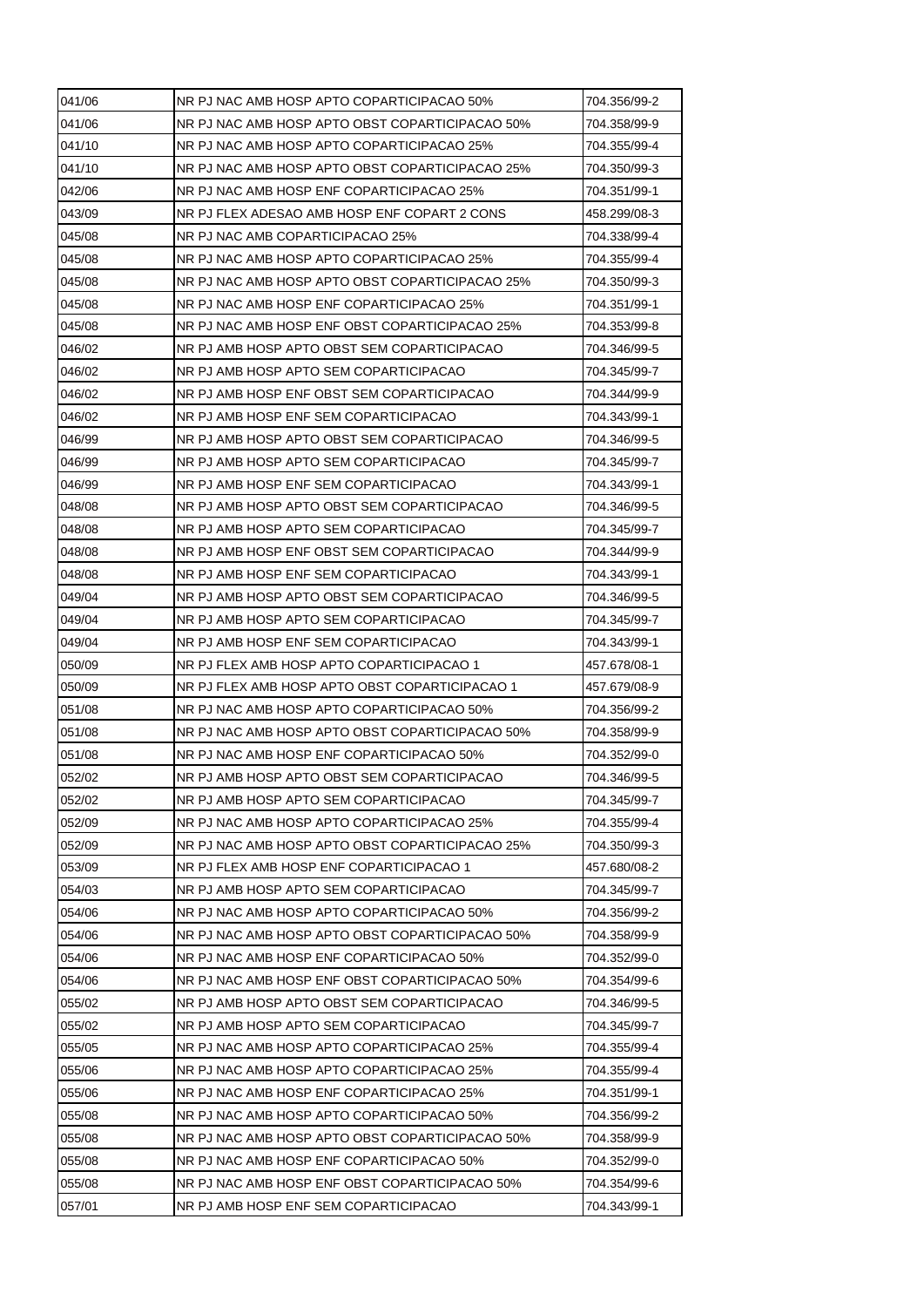| 057/06 | NR PJ NAC AMB HOSP ENF COPARTICIPACAO 50%          | 704.352/99-0 |
|--------|----------------------------------------------------|--------------|
| 057/99 | NR PJ AMB HOSP APTO SEM COPARTICIPACAO             | 704.345/99-7 |
| 057/99 | NR PJ AMB SEM COPARTICIPACAO                       | 704.337/99-6 |
| 058/04 | NR PJ AMB HOSP APTO SEM COPARTICIPACAO             | 704.345/99-7 |
| 058/09 | NR PJ FLEX AMB HOSP ENF COPARTICIPACAO 1           | 457.680/08-2 |
| 059/04 | NR PJ NAC AMB HOSP ENF COPARTICIPACAO 50%          | 704.352/99-0 |
| 059/09 | NR PJ FLEX AMB HOSP APTO COPARTICIPACAO 1          | 457.678/08-1 |
| 059/09 | NR PJ FLEX AMB HOSP APTO OBST COPARTICIPACAO 1     | 457.679/08-9 |
| 060/09 | NR PJ FLEX AMB HOSP APTO COPARTICIPACAO 1          | 457.678/08-1 |
| 060/09 | NR PJ FLEX AMB HOSP ENF COPARTICIPACAO 1           | 457.680/08-2 |
| 060/10 | NR PJ NAC AMB HOSP APTO COPARTICIPACAO 50%         | 704.356/99-2 |
| 060/10 | NR PJ NAC AMB HOSP APTO OBST COPARTICIPACAO 50%    | 704.358/99-9 |
| 060/10 | NR PJ NAC AMB HOSP ENF COPARTICIPACAO 50%          | 704.352/99-0 |
| 062/03 | NR PJ AMB HOSP APTO SEM COPARTICIPACAO             | 704.345/99-7 |
| 062/03 | NR PJ AMB HOSP ENF OBST SEM COPARTICIPACAO         | 704.344/99-9 |
| 062/03 | NR PJ AMB HOSP ENF SEM COPARTICIPACAO              | 704.343/99-1 |
| 064/07 | NR PJ NAC AMB HOSP APTO COPARTICIPACAO 25%         | 704.355/99-4 |
| 064/07 | NR PJ NAC AMB HOSP APTO OBST COPARTICIPACAO 25%    | 704.350/99-3 |
| 064/07 | NR PJ NAC AMB HOSP ENF COPARTICIPACAO 25%          | 704.351/99-1 |
| 064/07 | NR PJ NAC AMB HOSP ENF OBST COPARTICIPACAO 25%     | 704.353/99-8 |
| 064/10 | NR PJ NAC AMB HOSP APTO COPARTICIPACAO 25%         | 704.355/99-4 |
| 064/10 | NR PJ NAC AMB HOSP ENF COPARTICIPACAO 25%          | 704.351/99-1 |
| 064/10 | NR PJ NAC AMB HOSP ENF OBST COPARTICIPACAO 25%     | 704.353/99-8 |
| 065/08 | NR PJ AMB HOSP APTO SEM COPARTICIPACAO             | 704.345/99-7 |
| 065/08 | NR PJ AMB HOSP ENF OBST SEM COPARTICIPACAO         | 704.344/99-9 |
| 065/08 | NR PJ AMB HOSP ENF SEM COPARTICIPACAO              | 704.343/99-1 |
| 066/05 | NR PJ AMB HOSP APTO SEM COPARTICIPACAO             | 704.345/99-7 |
| 066/09 | NR PJ FLEX AMB HOSP ENF COPARTICIPACAO 1           | 457.680/08-2 |
| 067/02 | NR PJ AMB HOSP APTO OBST SEM COPARTICIPACAO        | 704.346/99-5 |
| 067/02 | NR PJ AMB HOSP APTO SEM COPARTICIPACAO             | 704.345/99-7 |
| 067/02 | NR PJ AMB HOSP ENF OBST SEM COPARTICIPACAO         | 704.344/99-9 |
| 067/02 | NR PJ AMB HOSP ENF SEM COPARTICIPACAO              | 704.343/99-1 |
| 067/04 | NR PJ AMB HOSP APTO OBST SEM COPARTICIPACAO        | 704.346/99-5 |
| 067/04 | NR PJ AMB HOSP APTO SEM COPARTICIPACAO             | 704.345/99-7 |
| 067/04 | NR PJ AMB HOSP ENF OBST SEM COPARTICIPACAO         | 704.344/99-9 |
|        |                                                    |              |
| 067/04 | NR PJ AMB HOSP ENF SEM COPARTICIPACAO              | 704.343/99-1 |
| 067/04 | NR PJ AMB SEM COPARTICIPACAO                       | 704.337/99-6 |
| 067/08 | NR PJ NAC AMB HOSP APTO COPARTICIPACAO 50%         | 704.356/99-2 |
| 067/08 | NR PJ NAC AMB HOSP APTO OBST COPARTICIPACAO 50%    | 704.358/99-9 |
| 067/08 | NR PJ NAC AMB HOSP ENF COPARTICIPACAO 50%          | 704.352/99-0 |
| 067/08 | NR PJ NAC AMB HOSP ENF OBST COPARTICIPACAO 50%     | 704.354/99-6 |
| 067/09 | NR PJ FLEX AMB HOSP APTO COPARTIC 2 - CONSULTA     | 457.675/08-6 |
| 067/09 | NR PJ FLEX AMB HOSP ENF COPARTIC 2 - CONSULTA      | 457.674/08-8 |
| 067/09 | NR PJ FLEX AMB HOSP ENF OBST COPARTIC 2 - CONSULTA | 457.677/08-2 |
| 068/07 | NR PJ NAC AMB HOSP ENF COPARTICIPACAO 25%          | 704.351/99-1 |
| 068/07 | NR PJ NAC AMB HOSP ENF OBST COPARTICIPACAO 25%     | 704.353/99-8 |
| 068/09 | NR PJ FLEX AMB HOS APTO OBST COPARTIC 2 - CONSULTA | 457.676/08-4 |
| 068/09 | NR PJ FLEX AMB HOSP APTO COPARTIC 2 - CONSULTA     | 457.675/08-6 |
| 069/07 | NR PJ NAC AMB HOSP APTO OBST COPARTICIPACAO 25%    | 704.350/99-3 |
| 069/07 | NR PJ NAC AMB HOSP ENF COPARTICIPACAO 25%          | 704.351/99-1 |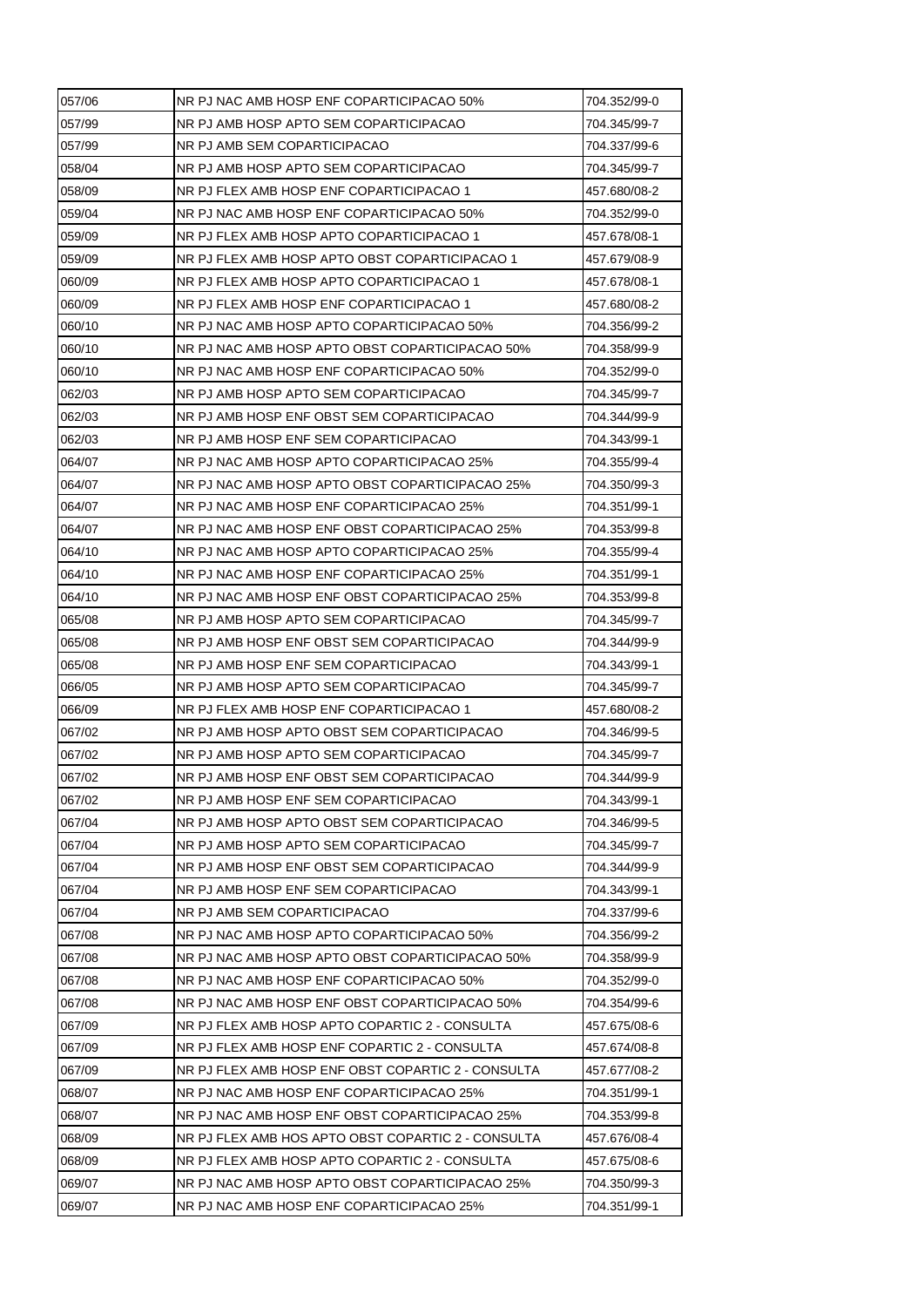| 069/07 | NR PJ NAC AMB HOSP ENF OBST COPARTICIPACAO 25%     | 704.353/99-8 |
|--------|----------------------------------------------------|--------------|
| 071/07 | NR PJ NAC AMB COPARTICIPACAO 25%                   | 704.338/99-4 |
| 071/07 | NR PJ NAC AMB HOSP ENF COPARTICIPACAO 25%          | 704.351/99-1 |
| 072/03 | NR PJ AMB HOSP APTO OBST SEM COPARTICIPACAO        | 704.346/99-5 |
| 072/03 | NR PJ AMB HOSP APTO SEM COPARTICIPACAO             | 704.345/99-7 |
| 072/03 | NR PJ AMB HOSP ENF OBST SEM COPARTICIPACAO         | 704.344/99-9 |
| 072/03 | NR PJ AMB HOSP ENF SEM COPARTICIPACAO              | 704.343/99-1 |
| 072/07 | NR PJ NAC AMB HOSP APTO COPARTICIPACAO 25%         | 704.355/99-4 |
| 072/07 | NR PJ NAC AMB HOSP ENF COPARTICIPACAO 25%          | 704.351/99-1 |
| 073/09 | NR PJ FLEX AMB HOSP ENF COPARTICIPACAO 1           | 457.680/08-2 |
| 074/02 | NR PJ AMB HOSP ENF SEM COPARTICIPACAO              | 704.343/99-1 |
| 076/05 | NR PJ NAC AMB HOSP APTO COPARTICIPACAO 25%         | 704.355/99-4 |
| 076/05 | NR PJ NAC AMB HOSP ENF COPARTICIPACAO 25%          | 704.351/99-1 |
| 076/05 | NR PJ NAC AMB HOSP ENF OBST COPARTICIPACAO 25%     | 704.353/99-8 |
| 077/03 | NR PJ NAC AMB HOSP ENF COPARTICIPACAO 25%          | 704.351/99-1 |
| 077/06 | NR PJ NAC AMB HOSP ENF COPARTICIPACAO 25%          | 704.351/99-1 |
| 077/09 | NR PJ FLEX AMB HOSP APTO COPARTICIPACAO 1          | 457.678/08-1 |
| 077/09 | NR PJ FLEX AMB HOSP APTO OBST COPARTICIPACAO 1     | 457.679/08-9 |
| 077/09 | NR PJ FLEX AMB HOSP ENF COPARTICIPACAO 1           | 457.680/08-2 |
| 077/09 | NR PJ FLEX AMB HOSP ENF OBST COPARTICIPACAO 1      | 457.673/08-0 |
| 078/07 | NR PJ NAC AMB HOSP ENF COPARTICIPACAO 50%          | 704.352/99-0 |
| 079/08 | NR PJ NAC AMB HOSP APTO COPARTICIPACAO 25%         | 704.355/99-4 |
| 079/08 | NR PJ NAC AMB HOSP APTO OBST COPARTICIPACAO 25%    | 704.350/99-3 |
| 079/08 | NR PJ NAC AMB HOSP ENF COPARTICIPACAO 25%          | 704.351/99-1 |
| 079/08 | NR PJ NAC AMB HOSP ENF OBST COPARTICIPACAO 25%     | 704.353/99-8 |
| 080/06 | NR PJ NAC AMB HOSP ENF COPARTICIPACAO 50%          | 704.352/99-0 |
| 080/06 | NR PJ NAC AMB HOSP ENF OBST COPARTICIPACAO 50%     | 704.354/99-6 |
| 081/04 | NR PJ AMB HOSP ENF SEM COPARTICIPACAO              | 704.343/99-1 |
| 081/09 | NR PJ FLEX AMB HOS APTO OBST COPARTIC 2 - CONSULTA | 457.676/08-4 |
| 081/09 | NR PJ FLEX AMB HOSP APTO COPARTIC 2 - CONSULTA     | 457.675/08-6 |
| 081/09 | NR PJ FLEX AMB HOSP ENF COPARTIC 2 - CONSULTA      | 457.674/08-8 |
| 082/07 | NR PJ NAC AMB HOSP ENF COPARTICIPACAO 25%          | 704.351/99-1 |
| 082/09 | NR PJ FLEX AMB HOSP APTO COPARTICIPACAO 1          | 457.678/08-1 |
| 082/09 | NR PJ FLEX AMB HOSP ENF COPARTICIPACAO 1           | 457.680/08-2 |
| 083/04 | NR PJ NAC AMB HOSP ENF COPARTICIPACAO 50%          | 704.352/99-0 |
| 083/07 | NR PJ NAC AMB HOSP APTO COPARTICIPACAO 25%         | 704.355/99-4 |
| 083/07 | NR PJ NAC AMB HOSP ENF COPARTICIPACAO 25%          | 704.351/99-1 |
| 083/07 | NR PJ NAC AMB HOSP ENF OBST COPARTICIPACAO 25%     | 704.353/99-8 |
| 084/05 | NR PJ AMB HOSP ENF SEM COPARTICIPACAO              | 704.343/99-1 |
| 084/09 | NR PJ FLEX AMB HOSP APTO COPARTICIPACAO 1          | 457.678/08-1 |
| 084/09 | NR PJ FLEX AMB HOSP ENF COPARTICIPACAO 1           | 457.680/08-2 |
| 084/09 | NR PJ FLEX AMB HOSP ENF OBST COPARTICIPACAO 1      | 457.673/08-0 |
| 085/03 | NR PJ AMB HOSP ENF OBST SEM COPARTICIPACAO         | 704.344/99-9 |
| 085/03 | NR PJ AMB HOSP ENF SEM COPARTICIPACAO              | 704.343/99-1 |
| 085/05 | NR PJ AMB HOSP APTO OBST SEM COPARTICIPACAO        | 704.346/99-5 |
| 085/05 | NR PJ AMB HOSP APTO SEM COPARTICIPACAO             | 704.345/99-7 |
| 085/05 | NR PJ AMB HOSP ENF OBST SEM COPARTICIPACAO         | 704.344/99-9 |
| 085/05 | NR PJ AMB HOSP ENF SEM COPARTICIPACAO              | 704.343/99-1 |
| 088/05 | NR PJ AMB HOSP APTO SEM COPARTICIPACAO             | 704.345/99-7 |
| 088/05 | NR PJ AMB HOSP ENF OBST SEM COPARTICIPACAO         | 704.344/99-9 |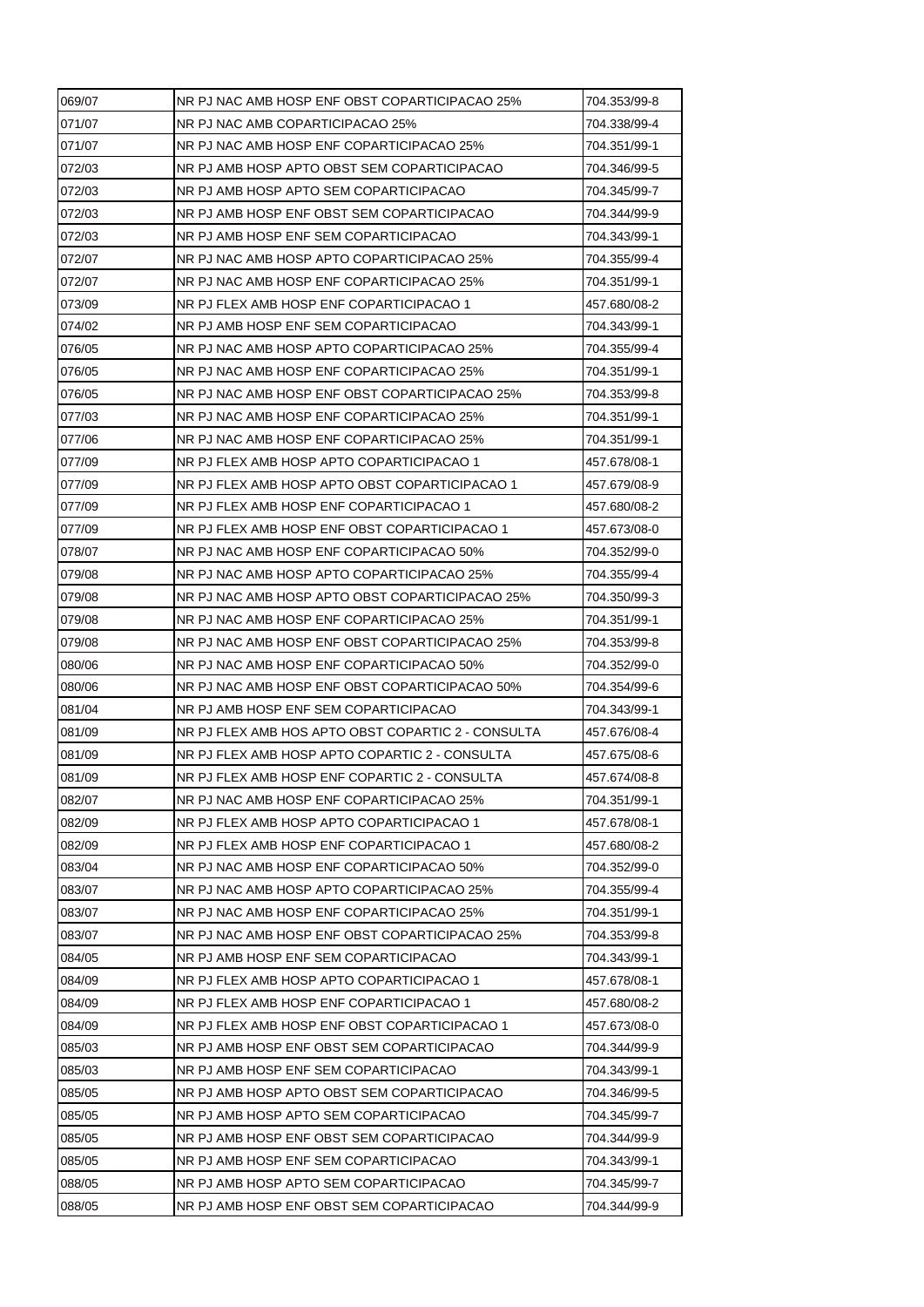| 088/05 | NR PJ AMB HOSP ENF SEM COPARTICIPACAO           | 704.343/99-1 |
|--------|-------------------------------------------------|--------------|
| 088/07 | NR PJ NAC AMB COPARTICIPACAO 50%                | 704.339/99-2 |
| 088/07 | NR PJ NAC AMB HOSP APTO COPARTICIPACAO 50%      | 704.356/99-2 |
| 088/07 | NR PJ NAC AMB HOSP ENF COPARTICIPACAO 50%       | 704.352/99-0 |
| 088/07 | NR PJ NAC AMB HOSP ENF OBST COPARTICIPACAO 50%  | 704.354/99-6 |
| 089/06 | NR PJ NAC AMB HOSP ENF COPARTICIPACAO 25%       | 704.351/99-1 |
| 089/06 | NR PJ NAC AMB HOSP ENF OBST COPARTICIPACAO 25%  | 704.353/99-8 |
| 089/07 | NR PJ NAC AMB HOSP APTO COPARTICIPACAO 25%      | 704.355/99-4 |
| 089/07 | NR PJ NAC AMB HOSP ENF COPARTICIPACAO 25%       | 704.351/99-1 |
| 089/07 | NR PJ NAC AMB HOSP ENF OBST COPARTICIPACAO 25%  | 704.353/99-8 |
| 090/08 | NR PJ NAC AMB HOSP APTO COPARTICIPACAO 25%      | 704.355/99-4 |
| 090/08 | NR PJ NAC AMB HOSP ENF COPARTICIPACAO 25%       | 704.351/99-1 |
| 090/08 | NR PJ NAC AMB HOSP ENF OBST COPARTICIPACAO 25%  | 704.353/99-8 |
| 090/09 | NR PJ FLEX AMB HOSP APTO COPARTICIPACAO 1       | 457.678/08-1 |
| 090/09 | NR PJ FLEX AMB HOSP APTO OBST COPARTICIPACAO 1  | 457.679/08-9 |
| 090/09 | NR PJ FLEX AMB HOSP ENF COPARTICIPACAO 1        | 457.680/08-2 |
| 090/09 | NR PJ FLEX AMB HOSP ENF OBST COPARTICIPACAO 1   | 457.673/08-0 |
| 091/05 | NR PJ NAC AMB COPARTICIPACAO 25%                | 704.338/99-4 |
| 091/05 | NR PJ NAC AMB HOSP APTO COPARTICIPACAO 25%      | 704.355/99-4 |
| 091/05 | NR PJ NAC AMB HOSP APTO OBST COPARTICIPACAO 25% | 704.350/99-3 |
| 091/05 | NR PJ NAC AMB HOSP ENF COPARTICIPACAO 25%       | 704.351/99-1 |
| 091/05 | NR PJ NAC AMB HOSP ENF OBST COPARTICIPACAO 25%  | 704.353/99-8 |
| 091/06 | NR PJ AMB HOSP APTO OBST SEM COPARTICIPACAO     | 704.346/99-5 |
| 091/06 | NR PJ AMB HOSP APTO SEM COPARTICIPACAO          | 704.345/99-7 |
| 091/07 | NR PJ NAC AMB HOSP APTO COPARTICIPACAO 25%      | 704.355/99-4 |
| 091/07 | NR PJ NAC AMB HOSP APTO OBST COPARTICIPACAO 25% | 704.350/99-3 |
| 091/07 | NR PJ NAC AMB HOSP ENF COPARTICIPACAO 25%       | 704.351/99-1 |
| 091/07 | NR PJ NAC AMB HOSP ENF OBST COPARTICIPACAO 25%  | 704.353/99-8 |
| 091/09 | NR PJ FLEX AMB HOSP APTO COPARTICIPACAO 1       | 457.678/08-1 |
| 091/09 | NR PJ FLEX AMB HOSP APTO OBST COPARTICIPACAO 1  | 457.679/08-9 |
| 092/07 | NR PJ NAC AMB HOSP APTO COPARTICIPACAO 50%      | 704.356/99-2 |
| 092/07 | NR PJ NAC AMB HOSP ENF COPARTICIPACAO 50%       | 704.352/99-0 |
| 092/07 | NR PJ NAC AMB HOSP ENF OBST COPARTICIPACAO 50%  | 704.354/99-6 |
| 092/09 | NR PJ FLEX AMB HOSP ENF COPARTICIPACAO 1        | 457.680/08-2 |
| 093/03 | NR PJ AMB HOSP ENF SEM COPARTICIPACAO           | 704.343/99-1 |
| 093/08 | NR PJ AMB HOSP ENF SEM COPARTICIPACAO           | 704.343/99-1 |
| 094/09 | NR PJ AMB HOSP APTO SEM COPARTICIPACAO          | 704.345/99-7 |
| 094/09 | NR PJ AMB HOSP ENF OBST SEM COPARTICIPACAO      | 704.344/99-9 |
| 094/09 | NR PJ AMB HOSP ENF SEM COPARTICIPACAO           | 704.343/99-1 |
| 095/03 | NR PJ AMB HOSP ENF SEM COPARTICIPACAO           | 704.343/99-1 |
| 095/05 | NR PJ AMB HOSP APTO SEM COPARTICIPACAO          | 704.345/99-7 |
| 095/05 | NR PJ AMB HOSP ENF OBST SEM COPARTICIPACAO      | 704.344/99-9 |
| 095/05 | NR PJ AMB HOSP ENF SEM COPARTICIPACAO           | 704.343/99-1 |
| 095/06 | NR PJ NAC AMB HOSP APTO COPARTICIPACAO 25%      | 704.355/99-4 |
| 095/06 | NR PJ NAC AMB HOSP APTO OBST COPARTICIPACAO 25% | 704.350/99-3 |
| 095/06 | NR PJ NAC AMB HOSP ENF OBST COPARTICIPACAO 25%  | 704.353/99-8 |
| 096/03 | NR PJ AMB HOSP APTO SEM COPARTICIPACAO          | 704.345/99-7 |
| 096/03 | NR PJ AMB HOSP ENF OBST SEM COPARTICIPACAO      | 704.344/99-9 |
| 096/03 | NR PJ AMB HOSP ENF SEM COPARTICIPACAO           | 704.343/99-1 |
| 096/04 | NR PJ NAC AMB HOSP APTO COPARTICIPACAO 25%      | 704.355/99-4 |
|        |                                                 |              |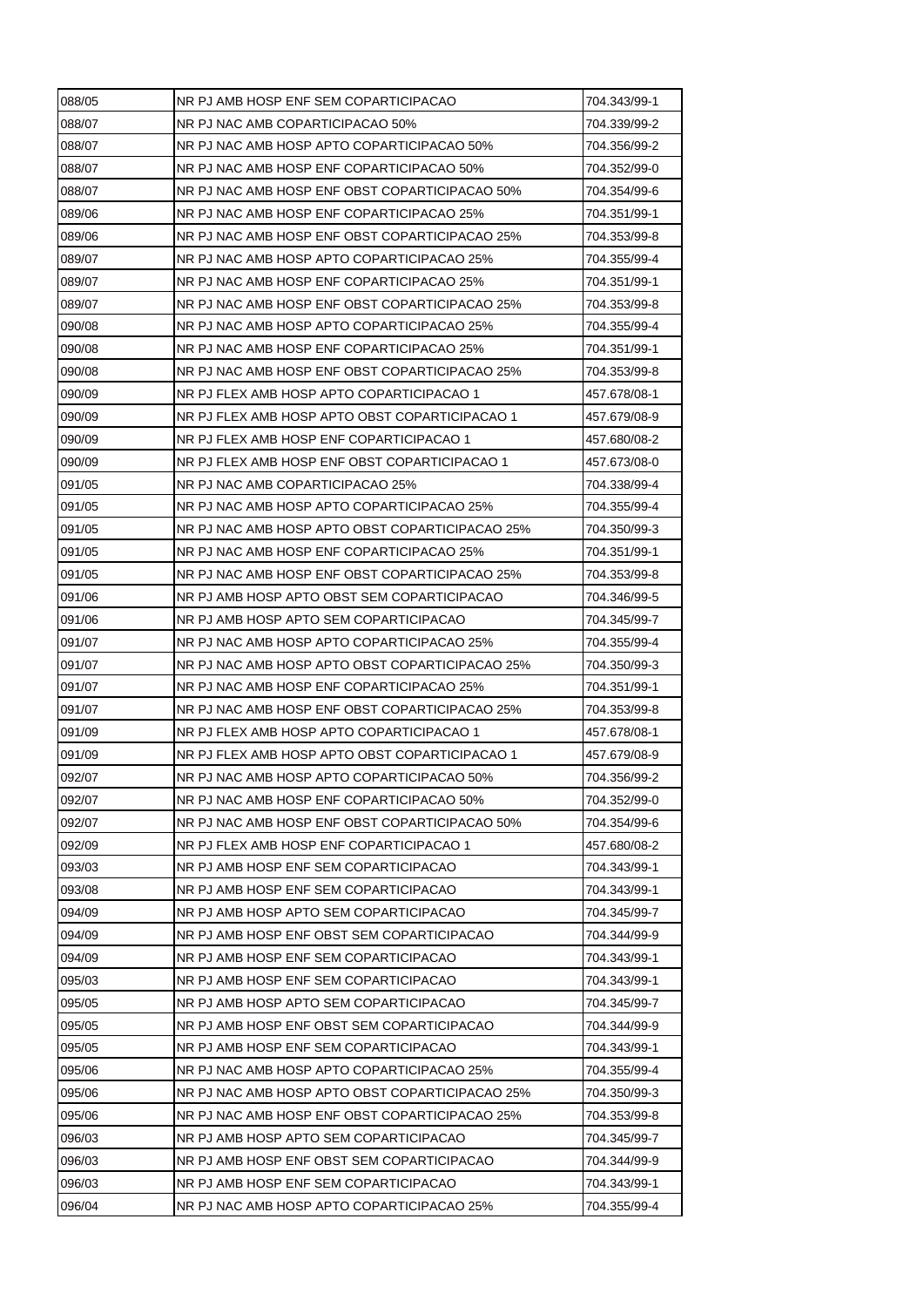| 096/04  | NR PJ NAC AMB HOSP ENF COPARTICIPACAO 25%          | 704.351/99-1 |
|---------|----------------------------------------------------|--------------|
| 097/00  | NR PJ AMB HOSP APTO SEM COPARTICIPACAO             | 704.345/99-7 |
| 097/00  | NR PJ AMB HOSP ENF OBST SEM COPARTICIPACAO         | 704.344/99-9 |
| 097/00  | NR PJ AMB HOSP ENF SEM COPARTICIPACAO              | 704.343/99-1 |
| 097/09  | NR PJ FLEX AMB HOSP APTO COPARTICIPACAO 1          | 457.678/08-1 |
| 097/09  | NR PJ FLEX AMB HOSP APTO OBST COPARTICIPACAO 1     | 457.679/08-9 |
| 097/09  | NR PJ FLEX AMB HOSP ENF COPARTICIPACAO 1           | 457.680/08-2 |
| 097/09  | NR PJ FLEX AMB HOSP ENF OBST COPARTICIPACAO 1      | 457.673/08-0 |
| 099/05  | NR PJ NAC AMB HOSP APTO COPARTICIPACAO 25%         | 704.355/99-4 |
| 099/05  | NR PJ NAC AMB HOSP ENF COPARTICIPACAO 25%          | 704.351/99-1 |
| 099/05  | NR PJ NAC AMB HOSP ENF OBST COPARTICIPACAO 25%     | 704.353/99-8 |
| 099/07  | NR PJ NAC AMB HOSP ENF COPARTICIPACAO 50%          | 704.352/99-0 |
| 099/07  | NR PJ NAC AMB HOSP ENF OBST COPARTICIPACAO 50%     | 704.354/99-6 |
| 100/06  | NR PJ NAC AMB HOSP ENF COPARTICIPACAO 25%          | 704.351/99-1 |
| 100/06  | NR PJ NAC AMB HOSP ENF OBST COPARTICIPACAO 25%     | 704.353/99-8 |
| 100/07  | NR PJ NAC AMB HOSP APTO COPARTICIPACAO 25%         | 704.355/99-4 |
| 100/07  | NR PJ NAC AMB HOSP ENF COPARTICIPACAO 25%          | 704.351/99-1 |
| 100/07  | NR PJ NAC AMB HOSP ENF OBST COPARTICIPACAO 25%     | 704.353/99-8 |
| 1000/09 | NR PJ FLEX AMB HOSP ENF COPARTIC 2 - CONSULTA      | 457.674/08-8 |
| 1000/09 | NR PJ FLEX AMB HOSP ENF OBST COPARTIC 2 - CONSULTA | 457.677/08-2 |
| 1003/09 | NR PJ FLEX AMB HOSP APTO COPARTICIPACAO 1          | 457.678/08-1 |
| 1003/09 | NR PJ FLEX AMB HOSP APTO OBST COPARTICIPACAO 1     | 457.679/08-9 |
| 1009/09 | NR PJ FLEX AMB HOSP APTO COPARTICIPACAO 1          | 457.678/08-1 |
| 1009/09 | NR PJ FLEX AMB HOSP APTO OBST COPARTICIPACAO 1     | 457.679/08-9 |
| 1009/09 | NR PJ FLEX AMB HOSP ENF COPARTICIPACAO 1           | 457.680/08-2 |
| 1009/09 | NR PJ FLEX AMB HOSP ENF OBST COPARTICIPACAO 1      | 457.673/08-0 |
| 101/08  | NR PJ NAC AMB HOSP ENF COPARTICIPACAO 50%          | 704.352/99-0 |
| 1010/09 | NR PJ FLEX AMB HOSP APTO OBST COPARTICIPACAO 1     | 457.679/08-9 |
| 1010/09 | NR PJ FLEX AMB HOSP ENF COPARTICIPACAO 1           | 457.680/08-2 |
| 1010/09 | NR PJ FLEX AMB HOSP ENF OBST COPARTICIPACAO 1      | 457.673/08-0 |
| 1014/09 | NR PJ NAC AMB HOSP APTO COPARTICIPACAO 25%         | 704.355/99-4 |
| 102/05  | NR PJ NAC AMB HOSP ENF COPARTICIPACAO 25%          | 704.351/99-1 |
| 102/05  | NR PJ NAC AMB HOSP ENF OBST COPARTICIPACAO 25%     | 704.353/99-8 |
| 104/03  | NR PJ AMB HOSP APTO OBST SEM COPARTICIPACAO        | 704.346/99-5 |
| 104/03  | NR PJ AMB HOSP APTO SEM COPARTICIPACAO             | 704.345/99-7 |
| 104/03  | NR PJ AMB HOSP ENF OBST SEM COPARTICIPACAO         | 704.344/99-9 |
| 104/03  | NR PJ AMB HOSP ENF SEM COPARTICIPACAO              | 704.343/99-1 |
| 104/04  | NR PJ NAC AMB HOSP APTO COPARTICIPACAO 25%         | 704.355/99-4 |
| 104/04  | NR PJ NAC AMB HOSP ENF COPARTICIPACAO 25%          | 704.351/99-1 |
| 104/07  | NR PJ AMB HOSP APTO OBST SEM COPARTICIPACAO        | 704.346/99-5 |
| 104/07  | NR PJ AMB HOSP APTO SEM COPARTICIPACAO             | 704.345/99-7 |
| 104/07  | NR PJ AMB HOSP ENF OBST SEM COPARTICIPACAO         | 704.344/99-9 |
| 104/07  | NR PJ AMB HOSP ENF SEM COPARTICIPACAO              | 704.343/99-1 |
| 104/07  | NR PJ AMB SEM COPARTICIPACAO                       | 704.337/99-6 |
| 105/02  | NR PJ AMB HOSP APTO OBST SEM COPARTICIPACAO        | 704.346/99-5 |
|         |                                                    |              |
| 105/02  | NR PJ AMB HOSP APTO SEM COPARTICIPACAO             | 704.345/99-7 |
| 105/02  | NR PJ AMB HOSP ENF OBST SEM COPARTICIPACAO         | 704.344/99-9 |
| 105/02  | NR PJ AMB HOSP ENF SEM COPARTICIPACAO              | 704.343/99-1 |
| 105/03  | NR PJ AMB HOSP APTO SEM COPARTICIPACAO             | 704.345/99-7 |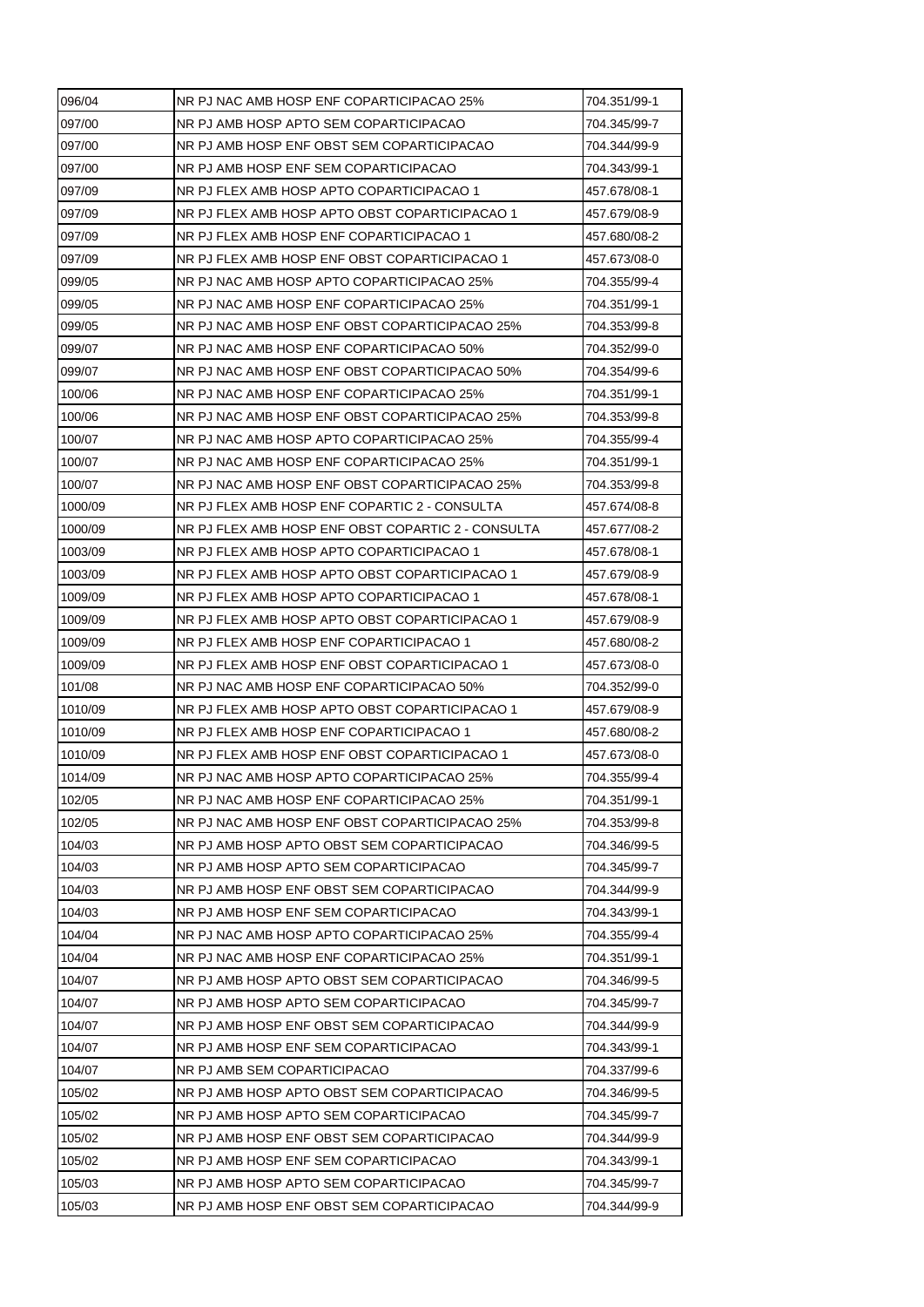| 105/03 | NR PJ AMB HOSP ENF SEM COPARTICIPACAO              | 704.343/99-1 |
|--------|----------------------------------------------------|--------------|
| 105/07 | NR PJ NAC AMB HOSP APTO COPARTICIPACAO 25%         | 704.355/99-4 |
| 105/07 | NR PJ NAC AMB HOSP APTO OBST COPARTICIPACAO 25%    | 704.350/99-3 |
| 105/08 | NR PJ NAC AMB COPARTICIPACAO 50%                   | 704.339/99-2 |
| 105/08 | NR PJ NAC AMB HOSP ENF COPARTICIPACAO 50%          | 704.352/99-0 |
| 105/08 | NR PJ NAC AMB HOSP ENF OBST COPARTICIPACAO 50%     | 704.354/99-6 |
| 106/07 | NR PJ NAC AMB HOSP APTO COPARTICIPACAO 50%         | 704.356/99-2 |
| 106/07 | NR PJ NAC AMB HOSP ENF COPARTICIPACAO 50%          | 704.352/99-0 |
| 106/07 | NR PJ NAC AMB HOSP ENF OBST COPARTICIPACAO 50%     | 704.354/99-6 |
| 109/07 | NR PJ NAC AMB COPARTICIPACAO 25%                   | 704.338/99-4 |
| 109/07 | NR PJ NAC AMB HOSP APTO COPARTICIPACAO 25%         | 704.355/99-4 |
| 109/07 | NR PJ NAC AMB HOSP APTO OBST COPARTICIPACAO 25%    | 704.350/99-3 |
| 109/07 | NR PJ NAC AMB HOSP ENF COPARTICIPACAO 25%          | 704.351/99-1 |
| 109/07 | NR PJ NAC AMB HOSP ENF OBST COPARTICIPACAO 25%     | 704.353/99-8 |
| 109/09 | NR PJ FLEX AMB HOSP ENF COPARTIC 2 - CONSULTA      | 457.674/08-8 |
| 109/09 | NR PJ FLEX AMB HOSP ENF OBST COPARTIC 2 - CONSULTA | 457.677/08-2 |
| 110/08 | NR PJ NAC AMB HOSP ENF COPARTICIPACAO 25%          | 704.351/99-1 |
| 110/08 | NR PJ NAC AMB HOSP ENF OBST COPARTICIPACAO 25%     | 704.353/99-8 |
| 111/03 | NR PJ AMB HOSP ENF OBST SEM COPARTICIPACAO         | 704.344/99-9 |
| 111/03 | NR PJ AMB HOSP ENF SEM COPARTICIPACAO              | 704.343/99-1 |
| 111/03 | NR PJ AMB SEM COPARTICIPACAO                       | 704.337/99-6 |
| 111/07 | NR PJ NAC AMB HOSP APTO COPARTICIPACAO 25%         | 704.355/99-4 |
| 111/07 | NR PJ NAC AMB HOSP ENF COPARTICIPACAO 25%          | 704.351/99-1 |
| 111/07 | NR PJ NAC AMB HOSP ENF OBST COPARTICIPACAO 25%     | 704.353/99-8 |
| 112/07 | NR PJ NAC AMB HOSP APTO COPARTICIPACAO 50%         | 704.356/99-2 |
| 112/07 | NR PJ NAC AMB HOSP APTO OBST COPARTICIPACAO 50%    | 704.358/99-9 |
| 112/07 | NR PJ NAC AMB HOSP ENF COPARTICIPACAO 50%          | 704.352/99-0 |
| 113/08 | NR PJ NAC AMB HOSP ENF COPARTICIPACAO 25%          | 704.351/99-1 |
| 113/08 | NR PJ NAC AMB HOSP ENF OBST COPARTICIPACAO 25%     | 704.353/99-8 |
| 114/03 | NR PJ NAC AMB HOSP APTO COPARTICIPACAO 25%         | 704.355/99-4 |
| 114/03 | NR PJ NAC AMB HOSP APTO OBST COPARTICIPACAO 25%    | 704.350/99-3 |
| 114/03 | NR PJ NAC AMB HOSP ENF COPARTICIPACAO 25%          | 704.351/99-1 |
| 114/03 | NR PJ NAC AMB HOSP ENF OBST COPARTICIPACAO 25%     | 704.353/99-8 |
| 115/04 | NR PJ AMB HOSP APTO OBST SEM COPARTICIPACAO        | 704.346/99-5 |
| 115/04 | NR PJ AMB HOSP APTO SEM COPARTICIPACAO             | 704.345/99-7 |
| 115/06 | NR PJ NAC AMB HOSP APTO COPARTICIPACAO 25%         | 704.355/99-4 |
| 115/06 | NR PJ NAC AMB HOSP ENF COPARTICIPACAO 25%          | 704.351/99-1 |
| 116/03 | NR PJ AMB HOSP APTO OBST SEM COPARTICIPACAO        | 704.346/99-5 |
| 116/03 | NR PJ AMB HOSP APTO SEM COPARTICIPACAO             | 704.345/99-7 |
| 116/03 | NR PJ AMB HOSP ENF OBST SEM COPARTICIPACAO         | 704.344/99-9 |
| 116/03 | NR PJ AMB HOSP ENF SEM COPARTICIPACAO              | 704.343/99-1 |
| 116/06 | NR PJ AMB HOSP APTO OBST SEM COPARTICIPACAO        | 704.346/99-5 |
| 116/06 | NR PJ AMB HOSP APTO SEM COPARTICIPACAO             | 704.345/99-7 |
| 116/06 | NR PJ AMB HOSP ENF SEM COPARTICIPACAO              | 704.343/99-1 |
| 116/08 | NR PJ NAC AMB HOSP ENF COPARTICIPACAO 25%          | 704.351/99-1 |
| 116/08 | NR PJ NAC AMB HOSP ENF OBST COPARTICIPACAO 25%     | 704.353/99-8 |
| 118/03 | NR PJ AMB HOSP APTO OBST SEM COPARTICIPACAO        | 704.346/99-5 |
| 118/03 | NR PJ AMB HOSP APTO SEM COPARTICIPACAO             | 704.345/99-7 |
| 118/03 | NR PJ AMB HOSP ENF SEM COPARTICIPACAO              | 704.343/99-1 |
| 118/03 | NR PJ AMB SEM COPARTICIPACAO                       |              |
|        |                                                    | 704.337/99-6 |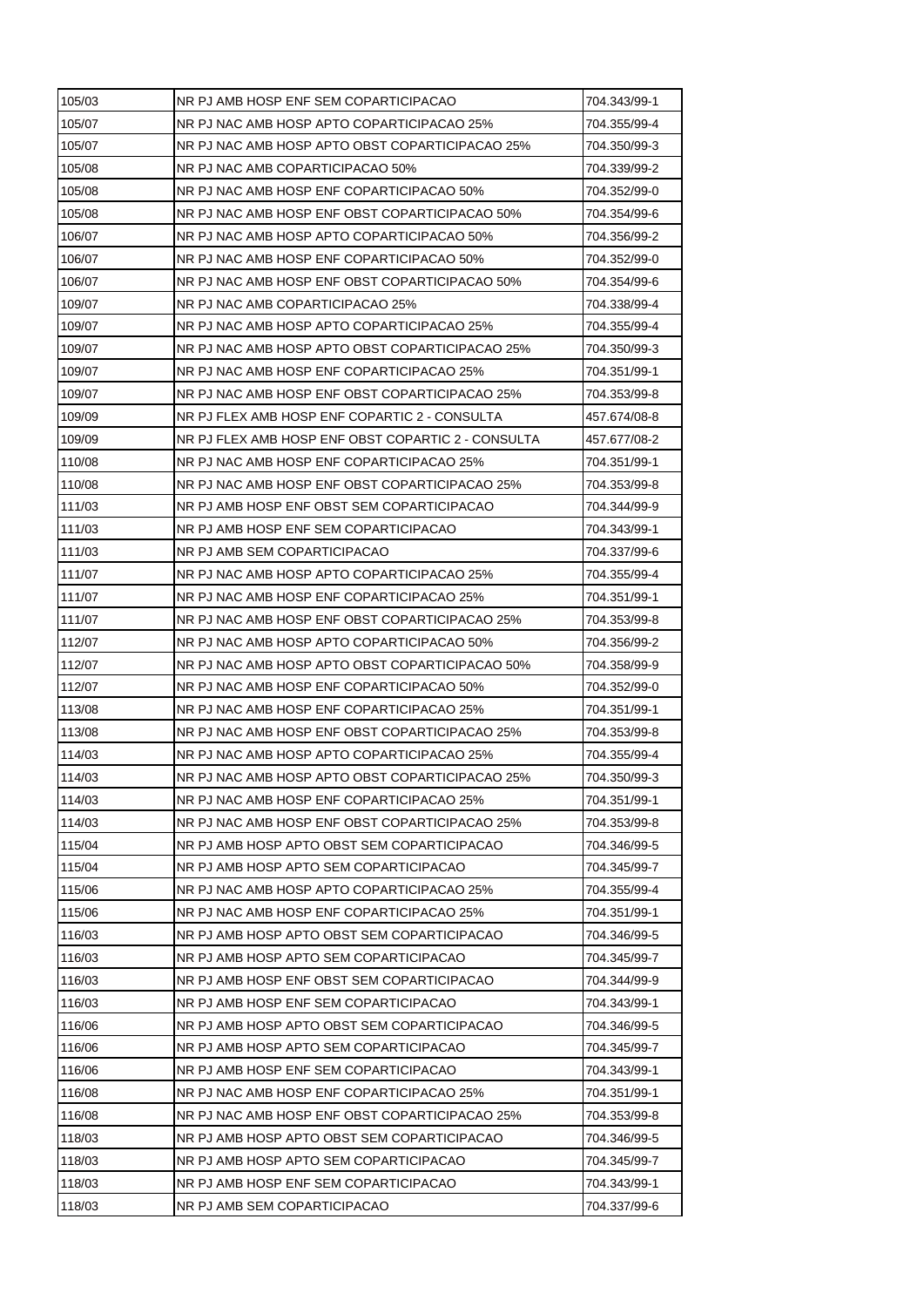| 118/07 | NR PJ NAC AMB HOSP APTO COPARTICIPACAO 50%      | 704.356/99-2 |
|--------|-------------------------------------------------|--------------|
| 118/07 | NR PJ NAC AMB HOSP ENF COPARTICIPACAO 50%       | 704.352/99-0 |
| 118/07 | NR PJ NAC AMB HOSP ENF OBST COPARTICIPACAO 50%  | 704.354/99-6 |
| 119/03 | NR PJ AMB HOSP APTO OBST SEM COPARTICIPACAO     | 704.346/99-5 |
| 119/03 | NR PJ AMB HOSP APTO SEM COPARTICIPACAO          | 704.345/99-7 |
| 119/03 | NR PJ AMB HOSP ENF OBST SEM COPARTICIPACAO      | 704.344/99-9 |
| 119/03 | NR PJ AMB HOSP ENF SEM COPARTICIPACAO           | 704.343/99-1 |
| 119/06 | NR PJ NAC AMB HOSP APTO COPARTICIPACAO 50%      | 704.356/99-2 |
| 119/06 | NR PJ NAC AMB HOSP APTO OBST COPARTICIPACAO 50% | 704.358/99-9 |
| 119/06 | NR PJ NAC AMB HOSP ENF COPARTICIPACAO 50%       | 704.352/99-0 |
| 120/03 | NR PJ AMB HOSP APTO OBST SEM COPARTICIPACAO     | 704.346/99-5 |
| 120/03 | NR PJ AMB HOSP APTO SEM COPARTICIPACAO          | 704.345/99-7 |
| 120/04 | NR PJ AMB HOSP APTO SEM COPARTICIPACAO          | 704.345/99-7 |
| 120/04 | NR PJ AMB HOSP ENF SEM COPARTICIPACAO           | 704.343/99-1 |
| 120/05 | NR PJ AMB HOSP APTO SEM COPARTICIPACAO          | 704.345/99-7 |
| 120/05 | NR PJ AMB HOSP ENF OBST SEM COPARTICIPACAO      | 704.344/99-9 |
| 120/05 | NR PJ AMB HOSP ENF SEM COPARTICIPACAO           | 704.343/99-1 |
| 120/08 | NR PJ NAC AMB HOSP APTO OBST COPARTICIPACAO 25% | 704.350/99-3 |
| 120/08 | NR PJ NAC AMB HOSP ENF COPARTICIPACAO 25%       | 704.351/99-1 |
| 120/08 | NR PJ NAC AMB HOSP ENF OBST COPARTICIPACAO 25%  | 704.353/99-8 |
| 121/03 | NR PJ AMB HOSP ENF SEM COPARTICIPACAO           | 704.343/99-1 |
| 122/09 | NR PJ NAC AMB HOSP APTO COPARTICIPACAO 25%      | 704.355/99-4 |
| 123/03 | NR PJ AMB HOSP APTO OBST SEM COPARTICIPACAO     | 704.346/99-5 |
| 123/03 | NR PJ AMB HOSP APTO SEM COPARTICIPACAO          | 704.345/99-7 |
| 123/03 | NR PJ AMB HOSP ENF OBST SEM COPARTICIPACAO      | 704.344/99-9 |
| 123/03 | NR PJ AMB HOSP ENF SEM COPARTICIPACAO           | 704.343/99-1 |
| 123/03 | NR PJ AMB SEM COPARTICIPACAO                    | 704.337/99-6 |
| 123/08 | NR PJ NAC AMB COPARTICIPACAO 50%                | 704.339/99-2 |
| 123/08 | NR PJ NAC AMB HOSP APTO COPARTICIPACAO 50%      | 704.356/99-2 |
| 124/04 | NR PJ AMB HOSP APTO OBST SEM COPARTICIPACAO     | 704.346/99-5 |
| 124/04 | NR PJ AMB HOSP APTO SEM COPARTICIPACAO          | 704.345/99-7 |
| 124/04 | NR PJ AMB HOSP ENF OBST SEM COPARTICIPACAO      | 704.344/99-9 |
| 124/04 | NR PJ AMB HOSP ENF SEM COPARTICIPACAO           | 704.343/99-1 |
| 124/06 | NR PJ NAC AMB HOSP ENF COPARTICIPACAO 25%       | 704.351/99-1 |
| 124/07 | NR PJ NAC AMB HOSP APTO COPARTICIPACAO 25%      | 704.355/99-4 |
| 124/07 | NR PJ NAC AMB HOSP APTO OBST COPARTICIPACAO 25% | 704.350/99-3 |
| 124/07 | NR PJ NAC AMB HOSP ENF COPARTICIPACAO 25%       | 704.351/99-1 |
| 124/07 | NR PJ NAC AMB HOSP ENF OBST COPARTICIPACAO 25%  | 704.353/99-8 |
| 125/08 | NR PJ NAC AMB HOSP APTO COPARTICIPACAO 25%      | 704.355/99-4 |
| 125/08 | NR PJ NAC AMB HOSP ENF COPARTICIPACAO 25%       | 704.351/99-1 |
| 125/08 | NR PJ NAC AMB HOSP ENF OBST COPARTICIPACAO 25%  | 704.353/99-8 |
| 126/04 | NR PJ NAC AMB HOSP APTO COPARTICIPACAO 25%      | 704.355/99-4 |
| 126/04 | NR PJ NAC AMB HOSP APTO OBST COPARTICIPACAO 25% | 704.350/99-3 |
| 126/04 | NR PJ NAC AMB HOSP ENF COPARTICIPACAO 25%       | 704.351/99-1 |
| 126/04 | NR PJ NAC AMB HOSP ENF OBST COPARTICIPACAO 25%  | 704.353/99-8 |
| 126/05 | NR PJ NAC AMB HOSP ENF COPARTICIPACAO 25%       | 704.351/99-1 |
| 127/04 | NR PJ AMB HOSP ENF SEM COPARTICIPACAO           | 704.343/99-1 |
| 129/07 | NR PJ NAC AMB HOSP ENF COPARTICIPACAO 50%       | 704.352/99-0 |
| 130/09 | NR PJ FLEX AMB HOSP APTO COPARTICIPACAO 1       | 457.678/08-1 |
| 130/09 | NR PJ FLEX AMB HOSP APTO OBST COPARTICIPACAO 1  | 457.679/08-9 |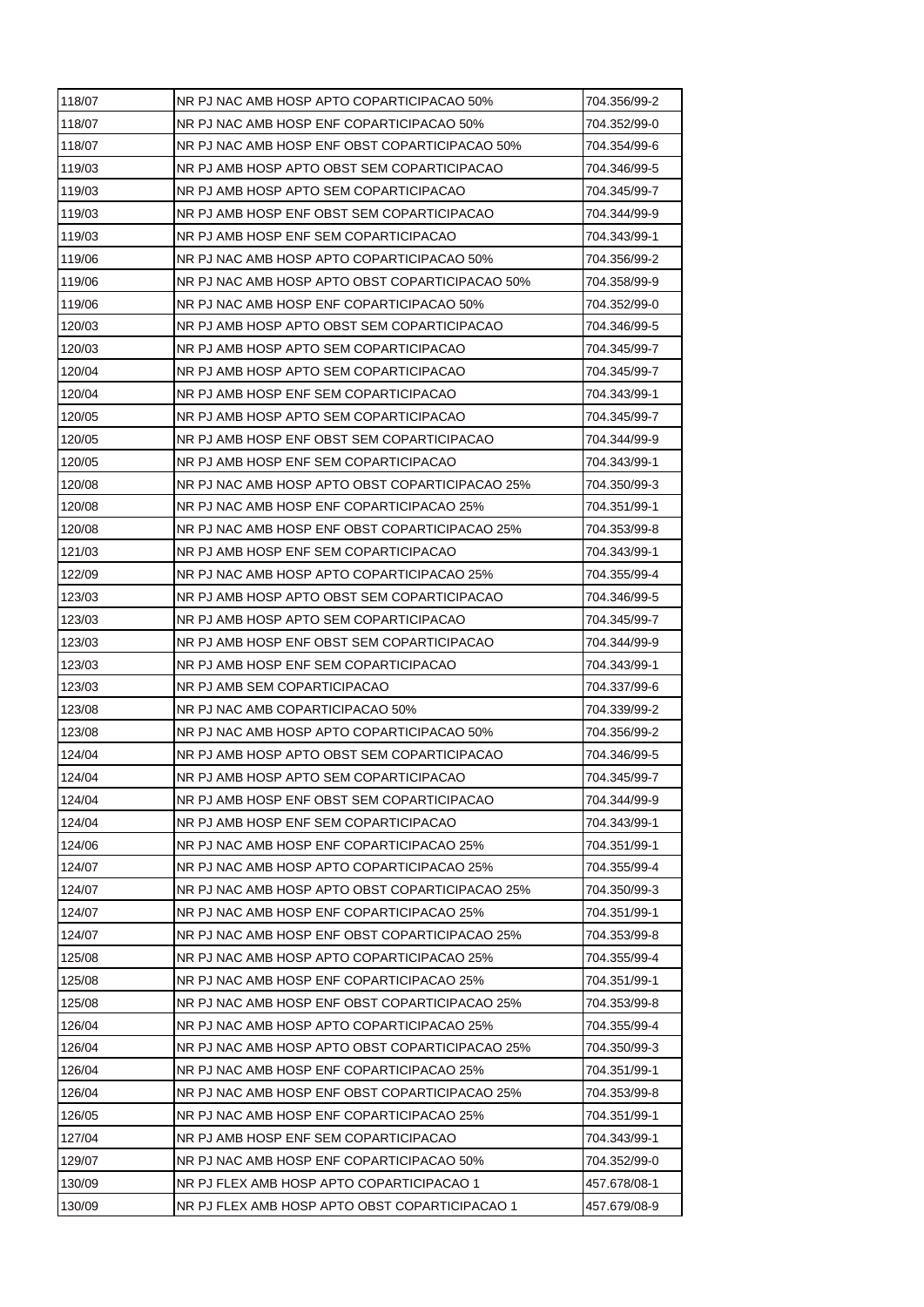| 130/09<br>NR PJ FLEX AMB HOSP ENF OBST COPARTICIPACAO 1<br>457.673/08-0<br>131/08<br>NR PJ NAC AMB HOSP APTO COPARTICIPACAO 25%<br>704.355/99-4<br>131/08<br>NR PJ NAC AMB HOSP APTO OBST COPARTICIPACAO 25%<br>704.350/99-3<br>131/08<br>NR PJ NAC AMB HOSP ENF COPARTICIPACAO 25%<br>704.351/99-1<br>133/04<br>NR PJ AMB HOSP ENF OBST SEM COPARTICIPACAO<br>704.344/99-9<br>133/04<br>NR PJ AMB HOSP ENF SEM COPARTICIPACAO<br>704.343/99-1<br>133/09<br>NR PJ NAC AMB HOSP APTO COPARTICIPACAO 25%<br>704.355/99-4<br>134/06<br>NR PJ NAC AMB HOSP APTO COPARTICIPACAO 25%<br>704.355/99-4<br>134/06<br>NR PJ NAC AMB HOSP APTO OBST COPARTICIPACAO 25%<br>704.350/99-3<br>134/06<br>NR PJ NAC AMB HOSP ENF COPARTICIPACAO 25%<br>704.351/99-1 |
|----------------------------------------------------------------------------------------------------------------------------------------------------------------------------------------------------------------------------------------------------------------------------------------------------------------------------------------------------------------------------------------------------------------------------------------------------------------------------------------------------------------------------------------------------------------------------------------------------------------------------------------------------------------------------------------------------------------------------------------------------|
|                                                                                                                                                                                                                                                                                                                                                                                                                                                                                                                                                                                                                                                                                                                                                    |
|                                                                                                                                                                                                                                                                                                                                                                                                                                                                                                                                                                                                                                                                                                                                                    |
|                                                                                                                                                                                                                                                                                                                                                                                                                                                                                                                                                                                                                                                                                                                                                    |
|                                                                                                                                                                                                                                                                                                                                                                                                                                                                                                                                                                                                                                                                                                                                                    |
|                                                                                                                                                                                                                                                                                                                                                                                                                                                                                                                                                                                                                                                                                                                                                    |
|                                                                                                                                                                                                                                                                                                                                                                                                                                                                                                                                                                                                                                                                                                                                                    |
|                                                                                                                                                                                                                                                                                                                                                                                                                                                                                                                                                                                                                                                                                                                                                    |
|                                                                                                                                                                                                                                                                                                                                                                                                                                                                                                                                                                                                                                                                                                                                                    |
|                                                                                                                                                                                                                                                                                                                                                                                                                                                                                                                                                                                                                                                                                                                                                    |
|                                                                                                                                                                                                                                                                                                                                                                                                                                                                                                                                                                                                                                                                                                                                                    |
| 134/08<br>NR PJ NAC AMB HOSP APTO COPARTICIPACAO 25%<br>704.355/99-4                                                                                                                                                                                                                                                                                                                                                                                                                                                                                                                                                                                                                                                                               |
| 134/08<br>NR PJ NAC AMB HOSP ENF COPARTICIPACAO 25%<br>704.351/99-1                                                                                                                                                                                                                                                                                                                                                                                                                                                                                                                                                                                                                                                                                |
| 134/08<br>NR PJ NAC AMB HOSP ENF OBST COPARTICIPACAO 25%<br>704.353/99-8                                                                                                                                                                                                                                                                                                                                                                                                                                                                                                                                                                                                                                                                           |
| 135/07<br>NR PJ NAC AMB COPARTICIPACAO 50%<br>704.339/99-2                                                                                                                                                                                                                                                                                                                                                                                                                                                                                                                                                                                                                                                                                         |
| 135/07<br>NR PJ NAC AMB HOSP APTO OBST COPARTICIPACAO 50%<br>704.358/99-9                                                                                                                                                                                                                                                                                                                                                                                                                                                                                                                                                                                                                                                                          |
| 135/07<br>NR PJ NAC AMB HOSP ENF COPARTICIPACAO 50%<br>704.352/99-0                                                                                                                                                                                                                                                                                                                                                                                                                                                                                                                                                                                                                                                                                |
| 136/05<br>NR PJ AMB HOSP APTO OBST SEM COPARTICIPACAO<br>704.346/99-5                                                                                                                                                                                                                                                                                                                                                                                                                                                                                                                                                                                                                                                                              |
| 136/05<br>NR PJ AMB HOSP APTO SEM COPARTICIPACAO<br>704.345/99-7                                                                                                                                                                                                                                                                                                                                                                                                                                                                                                                                                                                                                                                                                   |
| 136/05<br>NR PJ AMB HOSP ENF OBST SEM COPARTICIPACAO<br>704.344/99-9                                                                                                                                                                                                                                                                                                                                                                                                                                                                                                                                                                                                                                                                               |
| 136/05<br>NR PJ AMB HOSP ENF SEM COPARTICIPACAO<br>704.343/99-1                                                                                                                                                                                                                                                                                                                                                                                                                                                                                                                                                                                                                                                                                    |
| 136/05<br>NR PJ AMB SEM COPARTICIPACAO<br>704.337/99-6                                                                                                                                                                                                                                                                                                                                                                                                                                                                                                                                                                                                                                                                                             |
| 136/08<br>NR PJ NAC AMB HOSP APTO OBST COPARTICIPACAO 25%<br>704.350/99-3                                                                                                                                                                                                                                                                                                                                                                                                                                                                                                                                                                                                                                                                          |
| 136/08<br>NR PJ NAC AMB HOSP ENF COPARTICIPACAO 25%<br>704.351/99-1                                                                                                                                                                                                                                                                                                                                                                                                                                                                                                                                                                                                                                                                                |
| NR PJ FLEX AMB HOSP APTO PJ CO-PARTICIPACAO<br>136/09<br>458.119/08-9                                                                                                                                                                                                                                                                                                                                                                                                                                                                                                                                                                                                                                                                              |
| 136/09<br>NR PJ FLEX AMB HOSP ENF PJ CO-PARTICIPACAO<br>458.118/08-1                                                                                                                                                                                                                                                                                                                                                                                                                                                                                                                                                                                                                                                                               |
| 137/08<br>NR PJ NAC AMB HOSP APTO COPARTICIPACAO 50%<br>704.356/99-2                                                                                                                                                                                                                                                                                                                                                                                                                                                                                                                                                                                                                                                                               |
| NR PJ NAC AMB HOSP ENF COPARTICIPACAO 50%<br>137/08<br>704.352/99-0                                                                                                                                                                                                                                                                                                                                                                                                                                                                                                                                                                                                                                                                                |
| 137/08<br>NR PJ NAC AMB HOSP ENF OBST COPARTICIPACAO 50%<br>704.354/99-6                                                                                                                                                                                                                                                                                                                                                                                                                                                                                                                                                                                                                                                                           |
| 138/07<br>NR PJ NAC AMB HOSP APTO COPARTICIPACAO 25%<br>704.355/99-4                                                                                                                                                                                                                                                                                                                                                                                                                                                                                                                                                                                                                                                                               |
| 138/07<br>NR PJ NAC AMB HOSP APTO OBST COPARTICIPACAO 25%<br>704.350/99-3                                                                                                                                                                                                                                                                                                                                                                                                                                                                                                                                                                                                                                                                          |
| NR PJ NAC AMB HOSP ENF COPARTICIPACAO 25%<br>138/07<br>704.351/99-1                                                                                                                                                                                                                                                                                                                                                                                                                                                                                                                                                                                                                                                                                |
| 138/07<br>NR PJ NAC AMB HOSP ENF OBST COPARTICIPACAO 25%<br>704.353/99-8                                                                                                                                                                                                                                                                                                                                                                                                                                                                                                                                                                                                                                                                           |
| 138/08<br>NR PJ NAC AMB HOSP ENF COPARTICIPACAO 25%<br>704.351/99-1                                                                                                                                                                                                                                                                                                                                                                                                                                                                                                                                                                                                                                                                                |
| 138/08<br>NR PJ NAC AMB HOSP ENF OBST COPARTICIPACAO 25%<br>704.353/99-8                                                                                                                                                                                                                                                                                                                                                                                                                                                                                                                                                                                                                                                                           |
| 138/09<br>NR PJ FLEX AMB HOSP APTO COPARTICIPACAO 1<br>457.678/08-1                                                                                                                                                                                                                                                                                                                                                                                                                                                                                                                                                                                                                                                                                |
| 138/09<br>NR PJ FLEX AMB HOSP ENF COPARTICIPACAO 1<br>457.680/08-2                                                                                                                                                                                                                                                                                                                                                                                                                                                                                                                                                                                                                                                                                 |
| 139/04<br>NR PJ NAC AMB HOSP APTO COPARTICIPACAO 25%<br>704.355/99-4                                                                                                                                                                                                                                                                                                                                                                                                                                                                                                                                                                                                                                                                               |
| 139/04<br>NR PJ NAC AMB HOSP APTO OBST COPARTICIPACAO 25%<br>704.350/99-3                                                                                                                                                                                                                                                                                                                                                                                                                                                                                                                                                                                                                                                                          |
| 139/04<br>NR PJ NAC AMB HOSP ENF COPARTICIPACAO 25%<br>704.351/99-1                                                                                                                                                                                                                                                                                                                                                                                                                                                                                                                                                                                                                                                                                |
| 139/09<br>NR PJ FLEX AMB HOSP ENF COPARTICIPACAO 1<br>457.680/08-2                                                                                                                                                                                                                                                                                                                                                                                                                                                                                                                                                                                                                                                                                 |
| 140/06<br>NR PJ AMB HOSP APTO OBST SEM COPARTICIPACAO<br>704.346/99-5                                                                                                                                                                                                                                                                                                                                                                                                                                                                                                                                                                                                                                                                              |
| 140/06<br>NR PJ AMB HOSP APTO SEM COPARTICIPACAO<br>704.345/99-7                                                                                                                                                                                                                                                                                                                                                                                                                                                                                                                                                                                                                                                                                   |
| 140/07<br>NR PJ NAC AMB COPARTICIPACAO 25%<br>704.338/99-4                                                                                                                                                                                                                                                                                                                                                                                                                                                                                                                                                                                                                                                                                         |
| 140/07<br>NR PJ NAC AMB HOSP APTO COPARTICIPACAO 25%<br>704.355/99-4                                                                                                                                                                                                                                                                                                                                                                                                                                                                                                                                                                                                                                                                               |
| 140/07<br>NR PJ NAC AMB HOSP ENF COPARTICIPACAO 25%<br>704.351/99-1                                                                                                                                                                                                                                                                                                                                                                                                                                                                                                                                                                                                                                                                                |
| 141/08<br>NR PJ NAC AMB HOSP ENF COPARTICIPACAO 25%<br>704.351/99-1                                                                                                                                                                                                                                                                                                                                                                                                                                                                                                                                                                                                                                                                                |
| 141/08<br>NR PJ NAC AMB HOSP ENF OBST COPARTICIPACAO 25%<br>704.353/99-8                                                                                                                                                                                                                                                                                                                                                                                                                                                                                                                                                                                                                                                                           |
| 142/03<br>NR PJ AMB HOSP ENF SEM COPARTICIPACAO<br>704.343/99-1                                                                                                                                                                                                                                                                                                                                                                                                                                                                                                                                                                                                                                                                                    |
| 142/06<br>NR PJ NAC AMB HOSP APTO COPARTICIPACAO 25%<br>704.355/99-4                                                                                                                                                                                                                                                                                                                                                                                                                                                                                                                                                                                                                                                                               |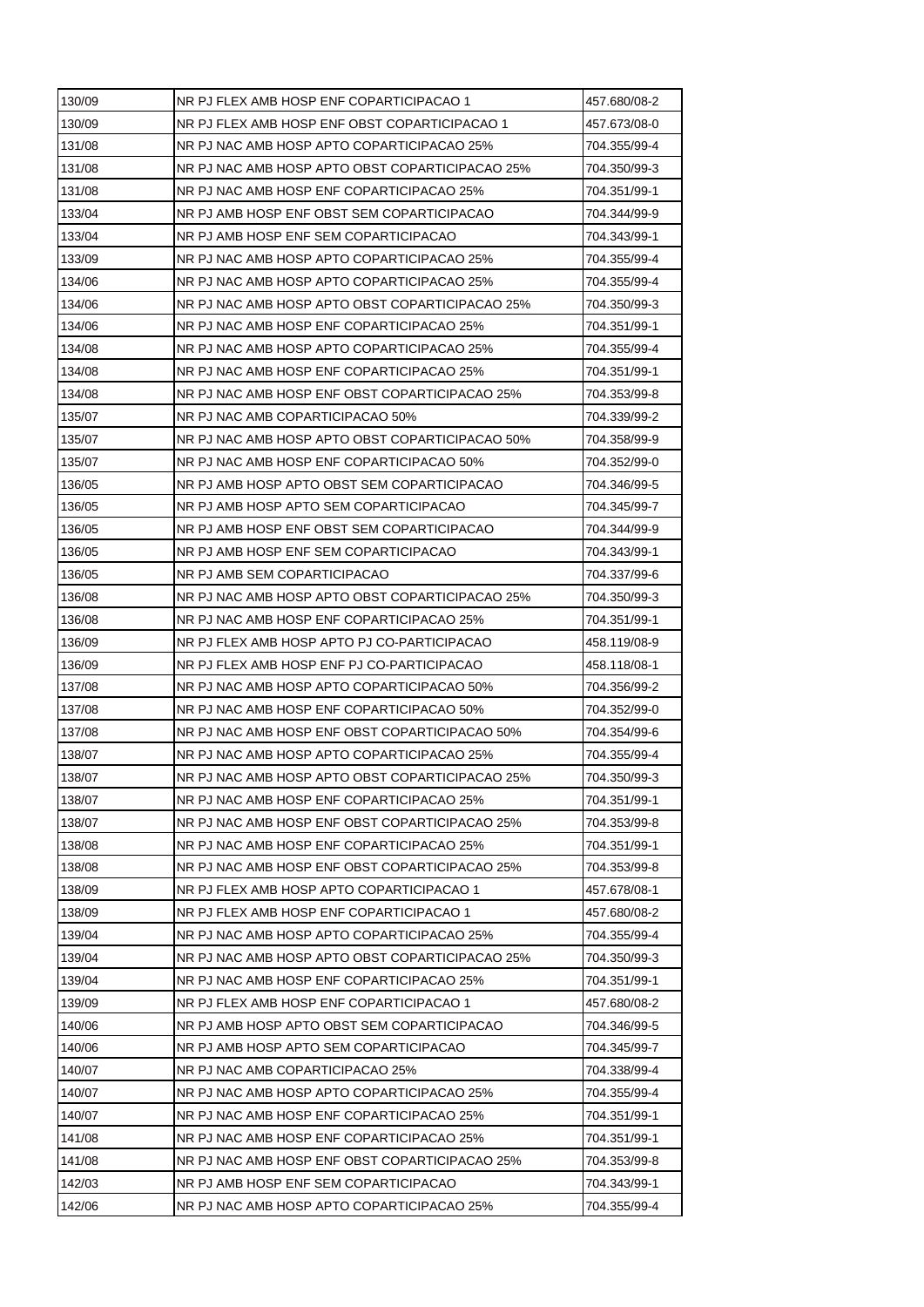| 142/06   | NR PJ NAC AMB HOSP ENF COPARTICIPACAO 25%       | 704.351/99-1 |
|----------|-------------------------------------------------|--------------|
| 142/06   | NR PJ NAC AMB HOSP ENF OBST COPARTICIPACAO 25%  | 704.353/99-8 |
| 143/08   | NR PJ AMB HOSP ENF OBST SEM COPARTICIPACAO      | 704.344/99-9 |
| 143/08   | NR PJ AMB HOSP ENF SEM COPARTICIPACAO           | 704.343/99-1 |
| 144/05   | NR PJ NAC AMB HOSP ENF COPARTICIPACAO 25%       | 704.351/99-1 |
| 144/05   | NR PJ NAC AMB HOSP ENF OBST COPARTICIPACAO 25%  | 704.353/99-8 |
| 147/06   | NR PJ NAC AMB HOSP APTO COPARTICIPACAO 25%      | 704.355/99-4 |
| 147/06   | NR PJ NAC AMB HOSP ENF COPARTICIPACAO 25%       | 704.351/99-1 |
| 147/06   | NR PJ NAC AMB HOSP ENF OBST COPARTICIPACAO 25%  | 704.353/99-8 |
| 147/08   | NR PJ NAC AMB HOSP ENF COPARTICIPACAO 50%       | 704.352/99-0 |
| 147/08   | NR PJ NAC AMB HOSP ENF OBST COPARTICIPACAO 50%  | 704.354/99-6 |
| 148/03   | NR PJ AMB HOSP APTO SEM COPARTICIPACAO          | 704.345/99-7 |
| 148/03   | NR PJ AMB HOSP ENF SEM COPARTICIPACAO           | 704.343/99-1 |
| 148/04   | NR PJ AMB HOSP ENF SEM COPARTICIPACAO           | 704.343/99-1 |
| 149/04   | NR PJ AMB HOSP APTO OBST SEM COPARTICIPACAO     | 704.346/99-5 |
| 149/04   | NR PJ AMB HOSP APTO SEM COPARTICIPACAO          | 704.345/99-7 |
| 149/04   | NR PJ AMB HOSP ENF SEM COPARTICIPACAO           | 704.343/99-1 |
| 149/08   | NR PJ NAC AMB HOSP APTO OBST COPARTICIPACAO 25% | 704.350/99-3 |
| 149/08   | NR PJ NAC AMB HOSP ENF COPARTICIPACAO 25%       | 704.351/99-1 |
| 149/08   | NR PJ NAC AMB HOSP ENF OBST COPARTICIPACAO 25%  | 704.353/99-8 |
| 151/06   | NR PJ NAC AMB HOSP APTO COPARTICIPACAO 25%      | 704.355/99-4 |
| 151/06   | NR PJ NAC AMB HOSP APTO OBST COPARTICIPACAO 25% | 704.350/99-3 |
| 151/06   | NR PJ NAC AMB HOSP ENF COPARTICIPACAO 25%       | 704.351/99-1 |
| 151/06   | NR PJ NAC AMB HOSP ENF OBST COPARTICIPACAO 25%  | 704.353/99-8 |
| 152/08   | NR PJ NAC AMB HOSP ENF COPARTICIPACAO 25%       | 704.351/99-1 |
| 154/05   | NR PJ NAC AMB HOSP APTO COPARTICIPACAO 25%      | 704.355/99-4 |
| 154/05   | NR PJ NAC AMB HOSP APTO OBST COPARTICIPACAO 25% | 704.350/99-3 |
| 154/05   | NR PJ NAC AMB HOSP ENF COPARTICIPACAO 25%       | 704.351/99-1 |
| 154/05   | NR PJ NAC AMB HOSP ENF OBST COPARTICIPACAO 25%  | 704.353/99-8 |
| 155/09   | NR PJ FLEX AMB HOSP APTO COPARTICIPACAO 1       | 457.678/08-1 |
| 155/09   | NR PJ FLEX AMB HOSP ENF COPARTICIPACAO 1        | 457.680/08-2 |
| 155/09   | NR PJ FLEX AMB HOSP ENF OBST COPARTICIPACAO 1   | 457.673/08-0 |
| 156/08   | NR PJ NAC AMB HOSP APTO COPARTICIPACAO 25%      | 704.355/99-4 |
| 156/08   | NR PJ NAC AMB HOSP ENF COPARTICIPACAO 25%       | 704.351/99-1 |
| 156/08   | NR PJ NAC AMB HOSP ENF OBST COPARTICIPACAO 25%  | 704.353/99-8 |
| 1567/971 | UNIPLAN PJ BAS + OPC $1 + 2 + 3$                | 147.147/14-7 |
| 1567/971 | UNIPLAN PJ BAS + OPC 2                          | 142.142/14-2 |
| 1567/971 | UNIPLAN PJ BAS + OPC $2 + 3$                    | 145.145/14-5 |
| 1567/971 | UNIPLAN PJ BASICO                               | 140.140/14-0 |
| 157/04   | NR PJ NAC AMB HOSP APTO COPARTICIPACAO 25%      | 704.355/99-4 |
| 159/09   | NR PJ FLEX AMB HOSP APTO COPARTICIPACAO 1       | 457.678/08-1 |
| 159/09   | NR PJ FLEX AMB HOSP APTO OBST COPARTICIPACAO 1  | 457.679/08-9 |
| 159/09   | NR PJ FLEX AMB HOSP ENF COPARTICIPACAO 1        | 457.680/08-2 |
| 161/06   | NR PJ NAC AMB HOSP ENF COPARTICIPACAO 25%       | 704.351/99-1 |
| 162/04   | NR PJ NAC AMB HOSP APTO COPARTICIPACAO 25%      | 704.355/99-4 |
| 162/04   | NR PJ NAC AMB HOSP ENF COPARTICIPACAO 25%       | 704.351/99-1 |
| 162/04   | NR PJ NAC AMB HOSP ENF OBST COPARTICIPACAO 25%  | 704.353/99-8 |
| 162/07   | NR PJ NAC AMB HOSP APTO COPARTICIPACAO 25%      | 704.355/99-4 |
| 162/07   | NR PJ NAC AMB HOSP APTO OBST COPARTICIPACAO 25% | 704.350/99-3 |
| 162/07   | NR PJ NAC AMB HOSP ENF COPARTICIPACAO 25%       | 704.351/99-1 |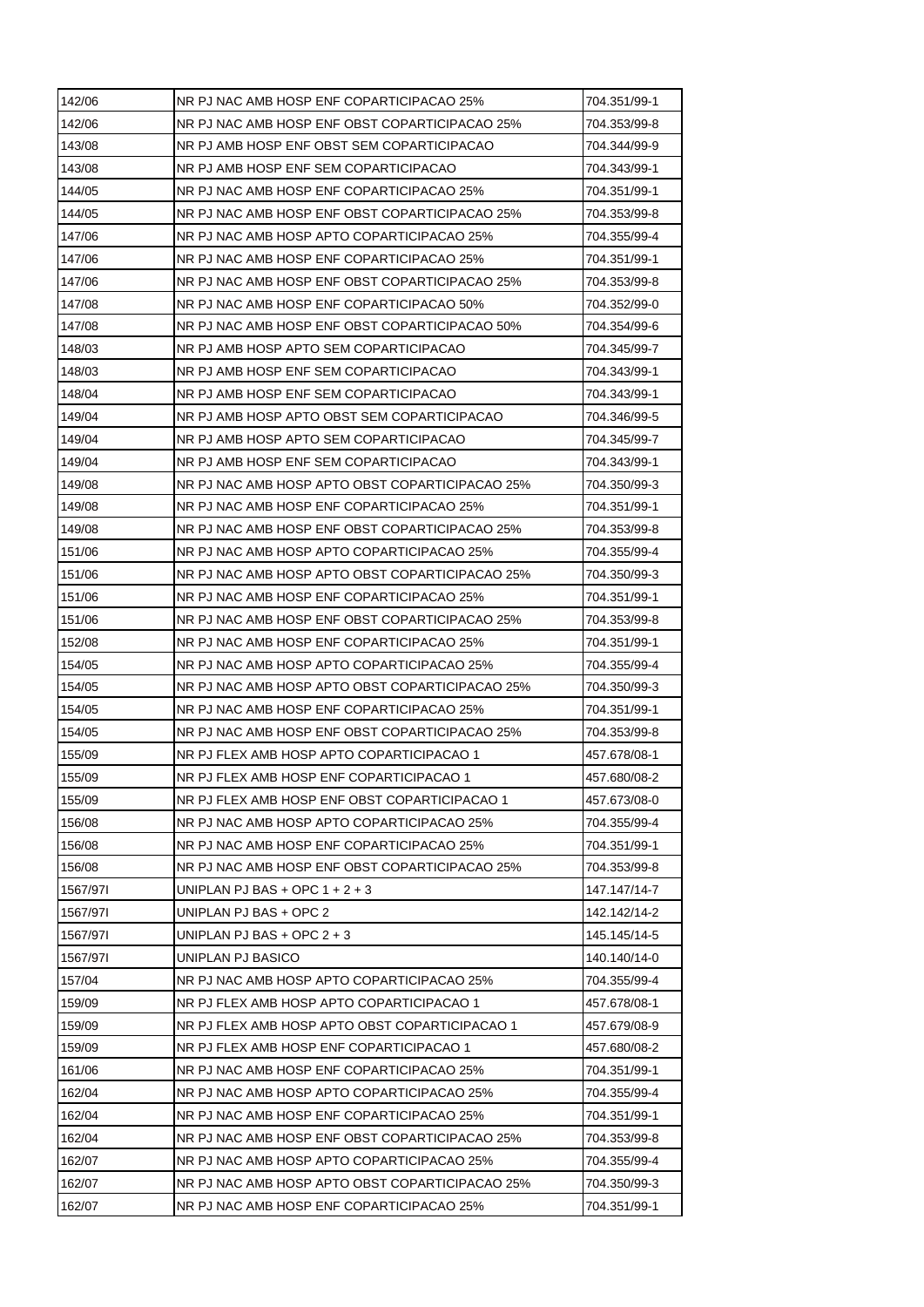| 162/07 | NR PJ NAC AMB HOSP ENF OBST COPARTICIPACAO 25%  | 704.353/99-8 |
|--------|-------------------------------------------------|--------------|
| 162/08 | NR PJ NAC AMB HOSP ENF COPARTICIPACAO 50%       | 704.352/99-0 |
| 163/03 | NR PJ AMB HOSP APTO SEM COPARTICIPACAO          | 704.345/99-7 |
| 163/03 | NR PJ AMB HOSP ENF SEM COPARTICIPACAO           | 704.343/99-1 |
| 165/06 | NR PJ NAC AMB HOSP APTO COPARTICIPACAO 25%      | 704.355/99-4 |
| 165/06 | NR PJ NAC AMB HOSP ENF COPARTICIPACAO 25%       | 704.351/99-1 |
| 165/06 | NR PJ NAC AMB HOSP ENF OBST COPARTICIPACAO 25%  | 704.353/99-8 |
| 166/03 | NR PJ AMB HOSP APTO SEM COPARTICIPACAO          | 704.345/99-7 |
| 166/03 | NR PJ AMB HOSP ENF OBST SEM COPARTICIPACAO      | 704.344/99-9 |
| 166/03 | NR PJ AMB HOSP ENF SEM COPARTICIPACAO           | 704.343/99-1 |
| 167/05 | NR PJ AMB HOSP APTO OBST SEM COPARTICIPACAO     | 704.346/99-5 |
| 167/05 | NR PJ AMB HOSP APTO SEM COPARTICIPACAO          | 704.345/99-7 |
| 167/05 | NR PJ AMB HOSP ENF OBST SEM COPARTICIPACAO      | 704.344/99-9 |
| 167/05 | NR PJ AMB HOSP ENF SEM COPARTICIPACAO           | 704.343/99-1 |
| 168/05 | NR PJ AMB HOSP APTO SEM COPARTICIPACAO          | 704.345/99-7 |
| 168/05 | NR PJ AMB HOSP ENF OBST SEM COPARTICIPACAO      | 704.344/99-9 |
| 168/05 | NR PJ AMB HOSP ENF SEM COPARTICIPACAO           | 704.343/99-1 |
| 170/03 | NR PJ AMB HOSP ENF SEM COPARTICIPACAO           | 704.343/99-1 |
| 171/06 | NR PJ AMB HOSP APTO SEM COPARTICIPACAO          | 704.345/99-7 |
| 171/06 | NR PJ AMB HOSP ENF SEM COPARTICIPACAO           | 704.343/99-1 |
| 171/08 | NR PJ NAC AMB HOSP APTO COPARTICIPACAO 25%      | 704.355/99-4 |
| 171/08 | NR PJ NAC AMB HOSP ENF COPARTICIPACAO 25%       | 704.351/99-1 |
| 171/08 | NR PJ NAC AMB HOSP ENF OBST COPARTICIPACAO 25%  | 704.353/99-8 |
| 172/03 | NR PJ AMB HOSP ENF OBST SEM COPARTICIPACAO      | 704.344/99-9 |
| 172/03 | NR PJ AMB HOSP ENF SEM COPARTICIPACAO           | 704.343/99-1 |
| 172/05 | NR PJ AMB HOSP APTO OBST SEM COPARTICIPACAO     | 704.346/99-5 |
| 172/05 | NR PJ AMB HOSP APTO SEM COPARTICIPACAO          | 704.345/99-7 |
| 172/05 | NR PJ AMB HOSP ENF SEM COPARTICIPACAO           | 704.343/99-1 |
| 172/09 | NR PJ FLEX AMB HOSP APTO COPARTICIPACAO 1       | 457.678/08-1 |
| 172/09 | NR PJ FLEX AMB HOSP APTO OBST COPARTICIPACAO 1  | 457.679/08-9 |
| 172/09 | NR PJ FLEX AMB HOSP ENF COPARTICIPACAO 1        | 457.680/08-2 |
| 172/09 | NR PJ FLEX AMB HOSP ENF OBST COPARTICIPACAO 1   | 457.673/08-0 |
| 173/07 | NR PJ NAC AMB HOSP APTO COPARTICIPACAO 50%      | 704.356/99-2 |
| 173/07 | NR PJ NAC AMB HOSP ENF COPARTICIPACAO 50%       | 704.352/99-0 |
| 173/07 | NR PJ NAC AMB HOSP ENF OBST COPARTICIPACAO 50%  | 704.354/99-6 |
| 174/03 | NR PJ AMB HOSP APTO OBST SEM COPARTICIPACAO     | 704.346/99-5 |
| 174/03 | NR PJ AMB HOSP APTO SEM COPARTICIPACAO          | 704.345/99-7 |
| 174/03 | NR PJ AMB HOSP ENF OBST SEM COPARTICIPACAO      | 704.344/99-9 |
| 174/03 | NR PJ AMB HOSP ENF SEM COPARTICIPACAO           | 704.343/99-1 |
| 174/04 | NR PJ AMB HOSP APTO OBST SEM COPARTICIPACAO     | 704.346/99-5 |
| 174/04 | NR PJ AMB HOSP APTO SEM COPARTICIPACAO          | 704.345/99-7 |
| 174/04 | NR PJ AMB HOSP ENF OBST SEM COPARTICIPACAO      | 704.344/99-9 |
| 174/04 | NR PJ AMB HOSP ENF SEM COPARTICIPACAO           | 704.343/99-1 |
| 175/03 | NR PJ AMB HOSP ENF OBST SEM COPARTICIPACAO      | 704.344/99-9 |
| 175/03 | NR PJ AMB HOSP ENF SEM COPARTICIPACAO           | 704.343/99-1 |
| 175/03 | NR PJ AMB SEM COPARTICIPACAO                    | 704.337/99-6 |
| 175/05 | NR PJ NAC AMB HOSP APTO COPARTICIPACAO 25%      | 704.355/99-4 |
| 175/05 | NR PJ NAC AMB HOSP APTO OBST COPARTICIPACAO 25% | 704.350/99-3 |
| 175/06 | NR PJ NAC AMB HOSP APTO COPARTICIPACAO 50%      | 704.356/99-2 |
| 175/06 | NR PJ NAC AMB HOSP ENF COPARTICIPACAO 50%       | 704.352/99-0 |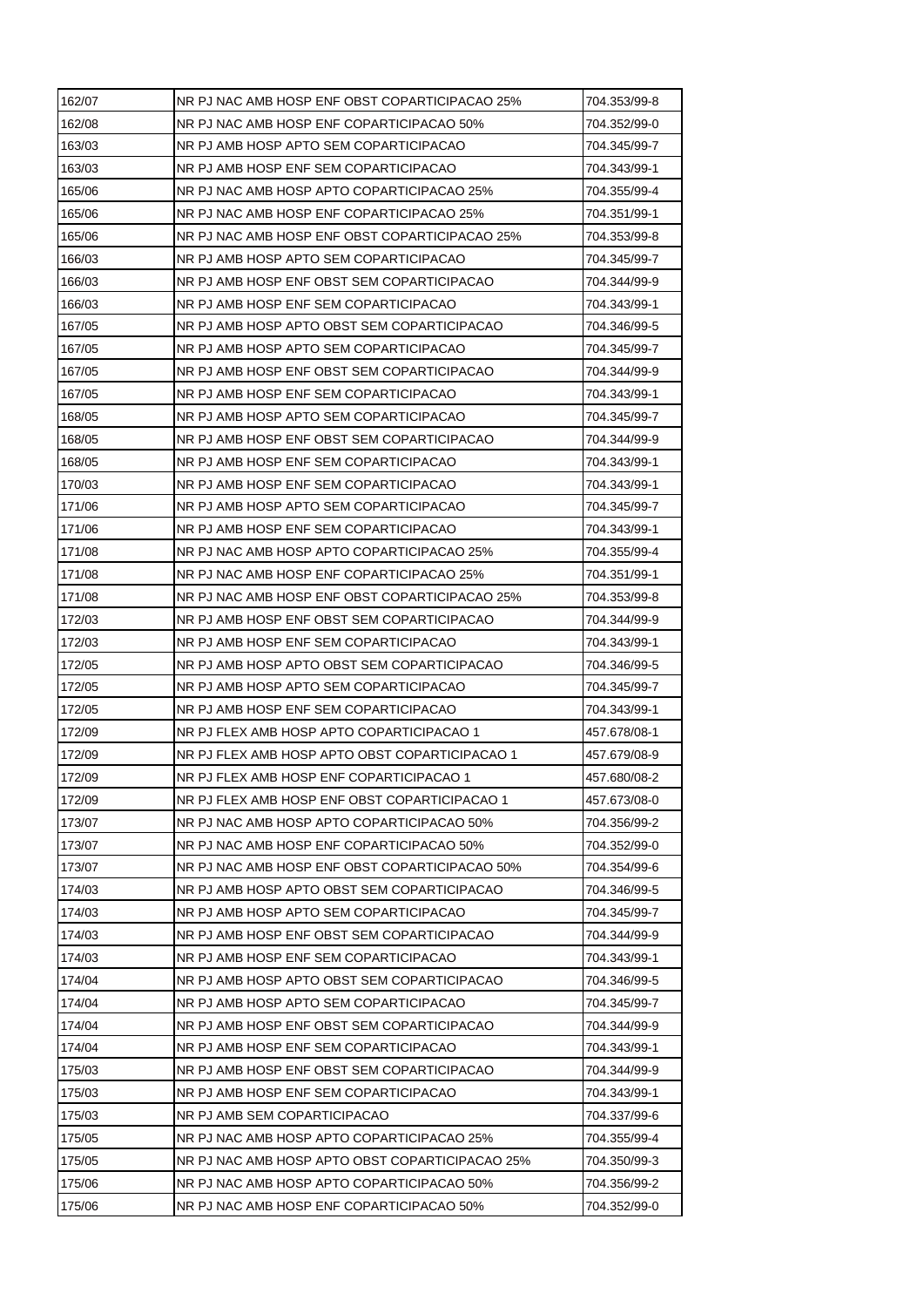| 176/03 | NR PJ AMB HOSP ENF OBST SEM COPARTICIPACAO      | 704.344/99-9 |
|--------|-------------------------------------------------|--------------|
| 176/03 | NR PJ AMB HOSP ENF SEM COPARTICIPACAO           | 704.343/99-1 |
| 176/03 | NR PJ AMB SEM COPARTICIPACAO                    | 704.337/99-6 |
| 177/05 | NR PJ NAC AMB HOSP APTO COPARTICIPACAO 25%      | 704.355/99-4 |
| 177/05 | NR PJ NAC AMB HOSP ENF COPARTICIPACAO 25%       | 704.351/99-1 |
| 177/07 | NR PJ NAC AMB HOSP ENF COPARTICIPACAO 50%       | 704.352/99-0 |
| 177/07 | NR PJ NAC AMB HOSP ENF OBST COPARTICIPACAO 50%  | 704.354/99-6 |
| 179/03 | NR PJ AMB HOSP APTO SEM COPARTICIPACAO          | 704.345/99-7 |
| 179/03 | NR PJ AMB HOSP ENF OBST SEM COPARTICIPACAO      | 704.344/99-9 |
| 179/03 | NR PJ AMB HOSP ENF SEM COPARTICIPACAO           | 704.343/99-1 |
| 180/08 | NR PJ NAC AMB HOSP APTO COPARTICIPACAO 25%      | 704.355/99-4 |
| 180/08 | NR PJ NAC AMB HOSP ENF COPARTICIPACAO 25%       | 704.351/99-1 |
| 181/06 | NR PJ NAC AMB HOSP APTO COPARTICIPACAO 25%      | 704.355/99-4 |
| 181/06 | NR PJ NAC AMB HOSP ENF COPARTICIPACAO 25%       | 704.351/99-1 |
| 181/09 | NR PJ FLEX AMB HOSP ENF COPARTICIPACAO 1        | 457.680/08-2 |
| 183/08 | NR PJ NAC AMB HOSP APTO COPARTICIPACAO 50%      | 704.356/99-2 |
| 183/08 | NR PJ NAC AMB HOSP ENF OBST COPARTICIPACAO 50%  | 704.354/99-6 |
| 184/03 | NR PJ AMB HOSP APTO OBST SEM COPARTICIPACAO     | 704.346/99-5 |
| 184/03 | NR PJ AMB HOSP APTO SEM COPARTICIPACAO          | 704.345/99-7 |
| 184/03 | NR PJ AMB HOSP ENF SEM COPARTICIPACAO           | 704.343/99-1 |
| 184/06 | NR PJ NAC AMB HOSP APTO COPARTICIPACAO 25%      | 704.355/99-4 |
| 184/06 | NR PJ NAC AMB HOSP ENF COPARTICIPACAO 25%       | 704.351/99-1 |
| 184/06 | NR PJ NAC AMB HOSP ENF OBST COPARTICIPACAO 25%  | 704.353/99-8 |
| 185/06 | NR PJ NAC AMB HOSP APTO OBST COPARTICIPACAO 50% | 704.358/99-9 |
| 185/06 | NR PJ NAC AMB HOSP ENF COPARTICIPACAO 50%       | 704.352/99-0 |
| 186/03 | NR PJ AMB HOSP ENF OBST SEM COPARTICIPACAO      | 704.344/99-9 |
| 186/03 | NR PJ AMB HOSP ENF SEM COPARTICIPACAO           | 704.343/99-1 |
| 186/03 | NR PJ AMB SEM COPARTICIPACAO                    | 704.337/99-6 |
| 186/09 | NR PJ NAC AMB HOSP APTO COPARTICIPACAO 25%      | 704.355/99-4 |
| 186/09 | NR PJ NAC AMB HOSP ENF COPARTICIPACAO 25%       | 704.351/99-1 |
| 186/09 | NR PJ NAC AMB HOSP ENF OBST COPARTICIPACAO 25%  | 704.353/99-8 |
| 187/06 | NR PJ AMB HOSP APTO SEM COPARTICIPACAO          | 704.345/99-7 |
| 187/06 | NR PJ AMB HOSP ENF SEM COPARTICIPACAO           | 704.343/99-1 |
| 187/07 | NR PJ NAC AMB HOSP ENF COPARTICIPACAO 50%       | 704.352/99-0 |
| 187/09 | NR PJ FLEX AMB HOSP APTO COPARTICIPACAO 1       | 457.678/08-1 |
| 187/09 | NR PJ FLEX AMB HOSP ENF COPARTICIPACAO 1        | 457.680/08-2 |
| 188/07 | NR PJ NAC AMB COPARTICIPACAO 25%                | 704.338/99-4 |
| 188/07 | NR PJ NAC AMB HOSP APTO COPARTICIPACAO 25%      | 704.355/99-4 |
| 188/07 | NR PJ NAC AMB HOSP ENF COPARTICIPACAO 25%       | 704.351/99-1 |
| 188/08 | NR PJ NAC AMB HOSP APTO COPARTICIPACAO 25%      | 704.355/99-4 |
| 188/08 | NR PJ NAC AMB HOSP APTO OBST COPARTICIPACAO 25% | 704.350/99-3 |
| 188/08 | NR PJ NAC AMB HOSP ENF COPARTICIPACAO 25%       | 704.351/99-1 |
| 188/08 | NR PJ NAC AMB HOSP ENF OBST COPARTICIPACAO 25%  | 704.353/99-8 |
| 188/09 | NR PJ FLEX AMB HOSP ENF COPARTICIPACAO 1        | 457.680/08-2 |
| 189/06 | NR PJ NAC AMB HOSP APTO COPARTICIPACAO 25%      | 704.355/99-4 |
| 189/06 | NR PJ NAC AMB HOSP APTO OBST COPARTICIPACAO 25% | 704.350/99-3 |
| 189/06 | NR PJ NAC AMB HOSP ENF COPARTICIPACAO 25%       | 704.351/99-1 |
| 189/07 | NR PJ NAC AMB HOSP APTO OBST COPARTICIPACAO 25% | 704.350/99-3 |
| 189/07 | NR PJ NAC AMB HOSP ENF COPARTICIPACAO 25%       | 704.351/99-1 |
| 189/07 | NR PJ NAC AMB HOSP ENF OBST COPARTICIPACAO 25%  | 704.353/99-8 |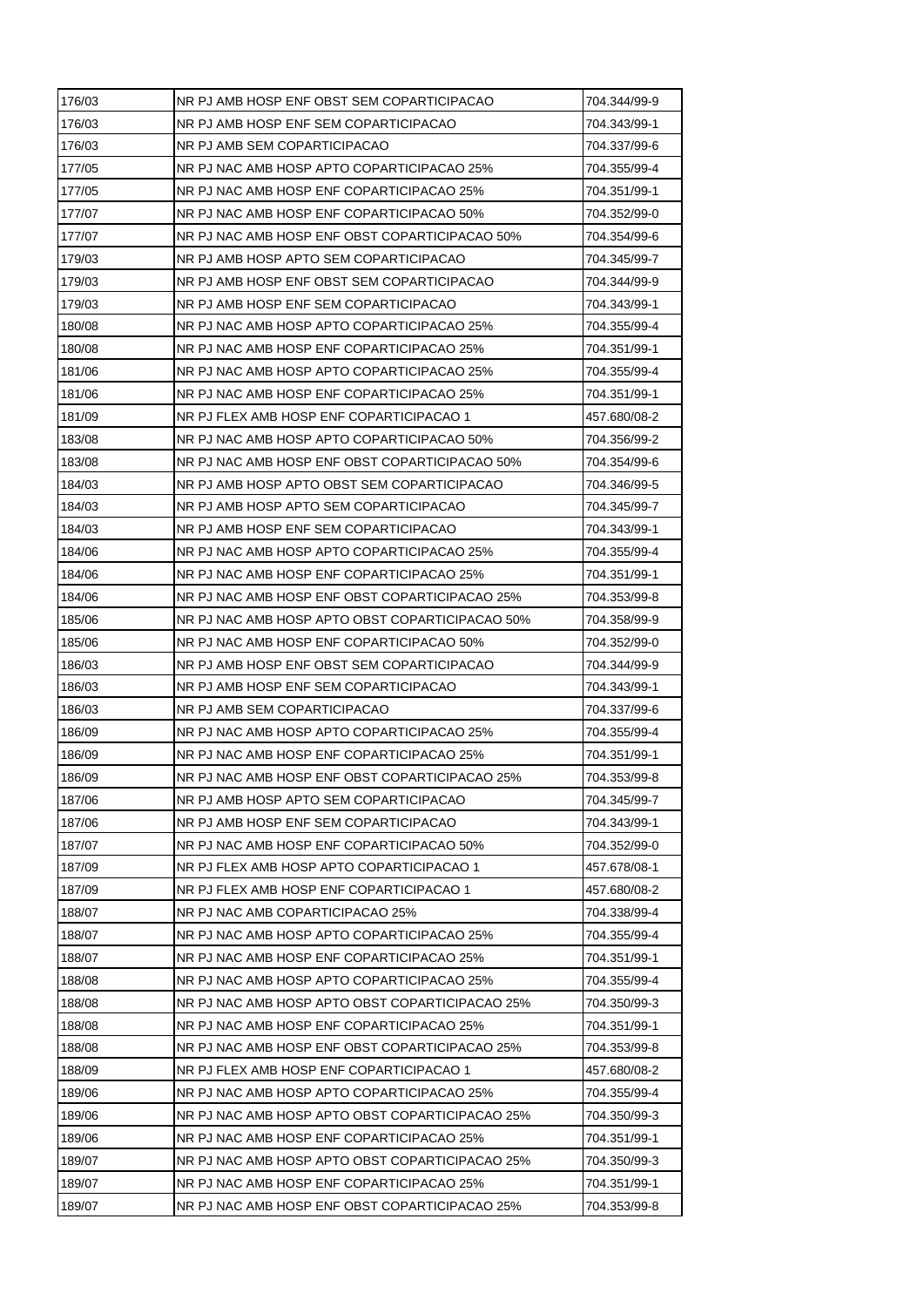| 190/06 | NR PJ NAC AMB HOSP APTO COPARTICIPACAO 25%      | 704.355/99-4 |
|--------|-------------------------------------------------|--------------|
| 190/06 | NR PJ NAC AMB HOSP APTO OBST COPARTICIPACAO 25% | 704.350/99-3 |
| 190/06 | NR PJ NAC AMB HOSP ENF COPARTICIPACAO 25%       | 704.351/99-1 |
| 190/07 | NR PJ NAC AMB HOSP ENF COPARTICIPACAO 25%       | 704.351/99-1 |
| 191/06 | NR PJ NAC AMB HOSP APTO COPARTICIPACAO 25%      | 704.355/99-4 |
| 191/06 | NR PJ NAC AMB HOSP ENF COPARTICIPACAO 25%       | 704.351/99-1 |
| 191/07 | NR PJ AMB HOSP APTO OBST SEM COPARTICIPACAO     | 704.346/99-5 |
| 191/07 | NR PJ AMB HOSP APTO SEM COPARTICIPACAO          | 704.345/99-7 |
| 191/07 | NR PJ AMB HOSP ENF OBST SEM COPARTICIPACAO      | 704.344/99-9 |
| 191/07 | NR PJ AMB HOSP ENF SEM COPARTICIPACAO           | 704.343/99-1 |
| 191/09 | NR PJ FLEX AMB HOSP ENF PJ CO-PARTICIPACAO      | 458.118/08-1 |
| 193/03 | NR PJ AMB HOSP APTO SEM COPARTICIPACAO          | 704.345/99-7 |
| 193/03 | NR PJ AMB HOSP ENF SEM COPARTICIPACAO           | 704.343/99-1 |
| 193/08 | NR PJ NAC AMB HOSP ENF COPARTICIPACAO 50%       | 704.352/99-0 |
| 195/06 | NR PJ NAC AMB HOSP ENF COPARTICIPACAO 25%       | 704.351/99-1 |
| 195/07 | NR PJ NAC AMB HOSP APTO COPARTICIPACAO 25%      | 704.355/99-4 |
| 195/07 | NR PJ NAC AMB HOSP ENF COPARTICIPACAO 25%       | 704.351/99-1 |
| 195/07 | NR PJ NAC AMB HOSP ENF OBST COPARTICIPACAO 25%  | 704.353/99-8 |
| 196/09 | NR PJ FLEX AMB HOSP APTO COPARTICIPACAO 1       | 457.678/08-1 |
| 196/09 | NR PJ FLEX AMB HOSP ENF COPARTICIPACAO 1        | 457.680/08-2 |
| 198/06 | NR PJ AMB HOSP ENF SEM COPARTICIPACAO           | 704.343/99-1 |
| 199/09 | NR PJ FLEX AMB HOSP APTO OBS PJ CO-PARTICIPACAO | 458.121/08-1 |
| 199/09 | NR PJ FLEX AMB HOSP APTO PJ CO-PARTICIPACAO     | 458.119/08-9 |
| 200/07 | NR PJ NAC AMB COPARTICIPACAO 25%                | 704.338/99-4 |
| 200/07 | NR PJ NAC AMB HOSP APTO COPARTICIPACAO 25%      | 704.355/99-4 |
| 200/07 | NR PJ NAC AMB HOSP APTO OBST COPARTICIPACAO 25% | 704.350/99-3 |
| 200/07 | NR PJ NAC AMB HOSP ENF COPARTICIPACAO 25%       | 704.351/99-1 |
| 200/07 | NR PJ NAC AMB HOSP ENF OBST COPARTICIPACAO 25%  | 704.353/99-8 |
| 200/08 | NR PJ AMB HOSP APTO SEM COPARTICIPACAO          | 704.345/99-7 |
| 200/08 | NR PJ AMB HOSP ENF SEM COPARTICIPACAO           | 704.343/99-1 |
| 201/08 | NR PJ NAC AMB HOSP APTO COPARTICIPACAO 50%      | 704.356/99-2 |
| 202/08 | NR PJ NAC AMB HOSP APTO COPARTICIPACAO 25%      | 704.355/99-4 |
| 202/08 | NR PJ NAC AMB HOSP ENF COPARTICIPACAO 25%       | 704.351/99-1 |
| 202/08 | NR PJ NAC AMB HOSP ENF OBST COPARTICIPACAO 25%  | 704.353/99-8 |
| 203/06 | NR PJ NAC AMB COPARTICIPACAO 25%                | 704.338/99-4 |
| 203/06 | NR PJ NAC AMB HOSP ENF COPARTICIPACAO 25%       | 704.351/99-1 |
| 203/08 | NR PJ NAC AMB HOSP ENF COPARTICIPACAO 25%       | 704.351/99-1 |
| 203/08 | NR PJ NAC AMB HOSP ENF OBST COPARTICIPACAO 25%  | 704.353/99-8 |
| 203/09 | NR PJ FLEX AMB HOSP APTO COPARTICIPACAO 1       | 457.678/08-1 |
| 203/09 | NR PJ FLEX AMB HOSP ENF COPARTICIPACAO 1        | 457.680/08-2 |
| 204/04 | NR PJ AMB HOSP ENF SEM COPARTICIPACAO           | 704.343/99-1 |
| 204/06 | NR PJ NAC AMB HOSP ENF COPARTICIPACAO 25%       | 704.351/99-1 |
| 204/06 | NR PJ NAC AMB HOSP ENF OBST COPARTICIPACAO 25%  | 704.353/99-8 |
| 204/07 | NR PJ NAC AMB HOSP ENF COPARTICIPACAO 25%       | 704.351/99-1 |
| 204/08 | NR PJ NAC AMB COPARTICIPACAO 50%                | 704.339/99-2 |
| 204/08 | NR PJ NAC AMB HOSP ENF COPARTICIPACAO 50%       | 704.352/99-0 |
| 204/08 | NR PJ NAC AMB HOSP ENF OBST COPARTICIPACAO 50%  | 704.354/99-6 |
| 205/06 | NR PJ NAC AMB HOSP APTO COPARTICIPACAO 25%      | 704.355/99-4 |
| 205/06 | NR PJ NAC AMB HOSP APTO OBST COPARTICIPACAO 25% | 704.350/99-3 |
| 205/06 | NR PJ NAC AMB HOSP ENF COPARTICIPACAO 25%       | 704.351/99-1 |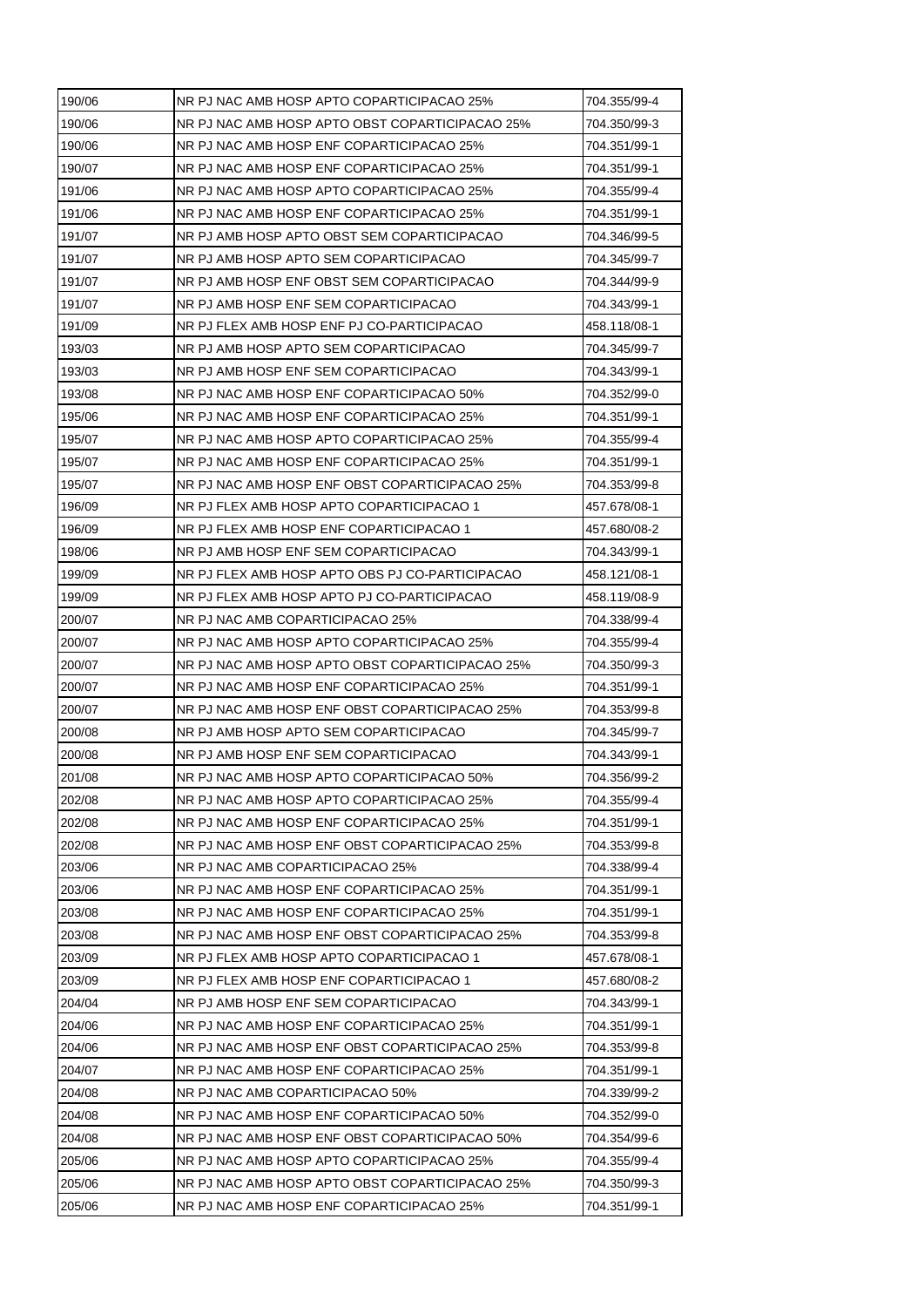| 206/07 | NR PJ NAC AMB COPARTICIPACAO 25%                | 704.338/99-4 |
|--------|-------------------------------------------------|--------------|
| 206/07 | NR PJ NAC AMB HOSP APTO COPARTICIPACAO 25%      | 704.355/99-4 |
| 206/07 | NR PJ NAC AMB HOSP APTO OBST COPARTICIPACAO 25% | 704.350/99-3 |
| 206/07 | NR PJ NAC AMB HOSP ENF COPARTICIPACAO 25%       | 704.351/99-1 |
| 206/07 | NR PJ NAC AMB HOSP ENF OBST COPARTICIPACAO 25%  | 704.353/99-8 |
| 206/09 | NR PJ FLEX AMB HOSP APTO COPARTICIPACAO 1       | 457.678/08-1 |
| 206/09 | NR PJ FLEX AMB HOSP APTO OBST COPARTICIPACAO 1  | 457.679/08-9 |
| 206/09 | NR PJ FLEX AMB HOSP ENF COPARTICIPACAO 1        | 457.680/08-2 |
| 207/05 | NR PJ NAC AMB HOSP ENF COPARTICIPACAO 25%       | 704.351/99-1 |
| 207/05 | NR PJ NAC AMB HOSP ENF OBST COPARTICIPACAO 25%  | 704.353/99-8 |
| 207/09 | NR PJ FLEX AMB HOSP ENF COPARTICIPACAO 1        | 457.680/08-2 |
| 207/09 | NR PJ FLEX AMB HOSP ENF OBST COPARTICIPACAO 1   | 457.673/08-0 |
| 208/05 | NR PJ NAC AMB HOSP APTO COPARTICIPACAO 25%      | 704.355/99-4 |
| 209/03 | NR PJ AMB HOSP APTO SEM COPARTICIPACAO          | 704.345/99-7 |
| 209/03 | NR PJ AMB HOSP ENF SEM COPARTICIPACAO           | 704.343/99-1 |
| 210/03 | NR PJ AMB HOSP ENF OBST SEM COPARTICIPACAO      | 704.344/99-9 |
| 210/03 | NR PJ AMB HOSP ENF SEM COPARTICIPACAO           | 704.343/99-1 |
| 210/03 | NR PJ AMB SEM COPARTICIPACAO                    | 704.337/99-6 |
| 210/05 | NR PJ NAC AMB HOSP ENF COPARTICIPACAO 50%       | 704.352/99-0 |
| 210/05 | NR PJ NAC AMB HOSP ENF OBST COPARTICIPACAO 50%  | 704.354/99-6 |
| 211/03 | NR PJ AMB HOSP APTO OBST SEM COPARTICIPACAO     | 704.346/99-5 |
| 211/03 | NR PJ AMB HOSP APTO SEM COPARTICIPACAO          | 704.345/99-7 |
| 213/03 | NR PJ AMB HOSP APTO SEM COPARTICIPACAO          | 704.345/99-7 |
| 213/03 | NR PJ AMB HOSP ENF SEM COPARTICIPACAO           | 704.343/99-1 |
| 213/03 | NR PJ AMB SEM COPARTICIPACAO                    | 704.337/99-6 |
| 213/08 | NR PJ NAC AMB HOSP ENF COPARTICIPACAO 25%       | 704.351/99-1 |
| 214/08 | NR PJ NAC AMB HOSP ENF COPARTICIPACAO 25%       | 704.351/99-1 |
| 214/09 | NR PJ FLEX AMB HOSP APTO COPARTICIPACAO 1       | 457.678/08-1 |
| 214/09 | NR PJ FLEX AMB HOSP APTO OBST COPARTICIPACAO 1  | 457.679/08-9 |
| 214/09 | NR PJ FLEX AMB HOSP ENF COPARTICIPACAO 1        | 457.680/08-2 |
| 216/06 | NR PJ AMB HOSP APTO SEM COPARTICIPACAO          | 704.345/99-7 |
| 216/06 | NR PJ AMB HOSP ENF OBST SEM COPARTICIPACAO      | 704.344/99-9 |
| 216/06 | NR PJ AMB HOSP ENF SEM COPARTICIPACAO           | 704.343/99-1 |
| 216/07 | NR PJ NAC AMB HOSP ENF COPARTICIPACAO 25%       | 704.351/99-1 |
| 217/05 | NR PJ AMB HOSP ENF SEM COPARTICIPACAO           | 704.343/99-1 |
| 217/06 | NR PJ NAC AMB HOSP ENF COPARTICIPACAO 25%       | 704.351/99-1 |
| 218/09 | NR PJ FLEX AMB HOSP ENF COPARTICIPACAO 1        | 457.680/08-2 |
| 219/04 | NR PJ AMB HOSP APTO OBST SEM COPARTICIPACAO     | 704.346/99-5 |
| 219/04 | NR PJ AMB HOSP APTO SEM COPARTICIPACAO          | 704.345/99-7 |
| 219/04 | NR PJ AMB HOSP ENF OBST SEM COPARTICIPACAO      | 704.344/99-9 |
| 219/04 | NR PJ AMB HOSP ENF SEM COPARTICIPACAO           | 704.343/99-1 |
| 220/03 | NR PJ AMB HOSP APTO SEM COPARTICIPACAO          | 704.345/99-7 |
| 220/03 | NR PJ AMB HOSP ENF SEM COPARTICIPACAO           | 704.343/99-1 |
| 220/03 | NR PJ AMB SEM COPARTICIPACAO                    | 704.337/99-6 |
| 222/03 | NR PJ AMB HOSP APTO SEM COPARTICIPACAO          | 704.345/99-7 |
| 222/03 | NR PJ AMB HOSP ENF SEM COPARTICIPACAO           | 704.343/99-1 |
| 224/03 | NR PJ AMB HOSP APTO SEM COPARTICIPACAO          | 704.345/99-7 |
| 224/05 | NR PJ NAC AMB HOSP ENF COPARTICIPACAO 25%       | 704.351/99-1 |
| 224/05 | NR PJ NAC AMB HOSP ENF OBST COPARTICIPACAO 25%  | 704.353/99-8 |
| 224/07 | NR PJ NAC AMB COPARTICIPACAO 25%                | 704.338/99-4 |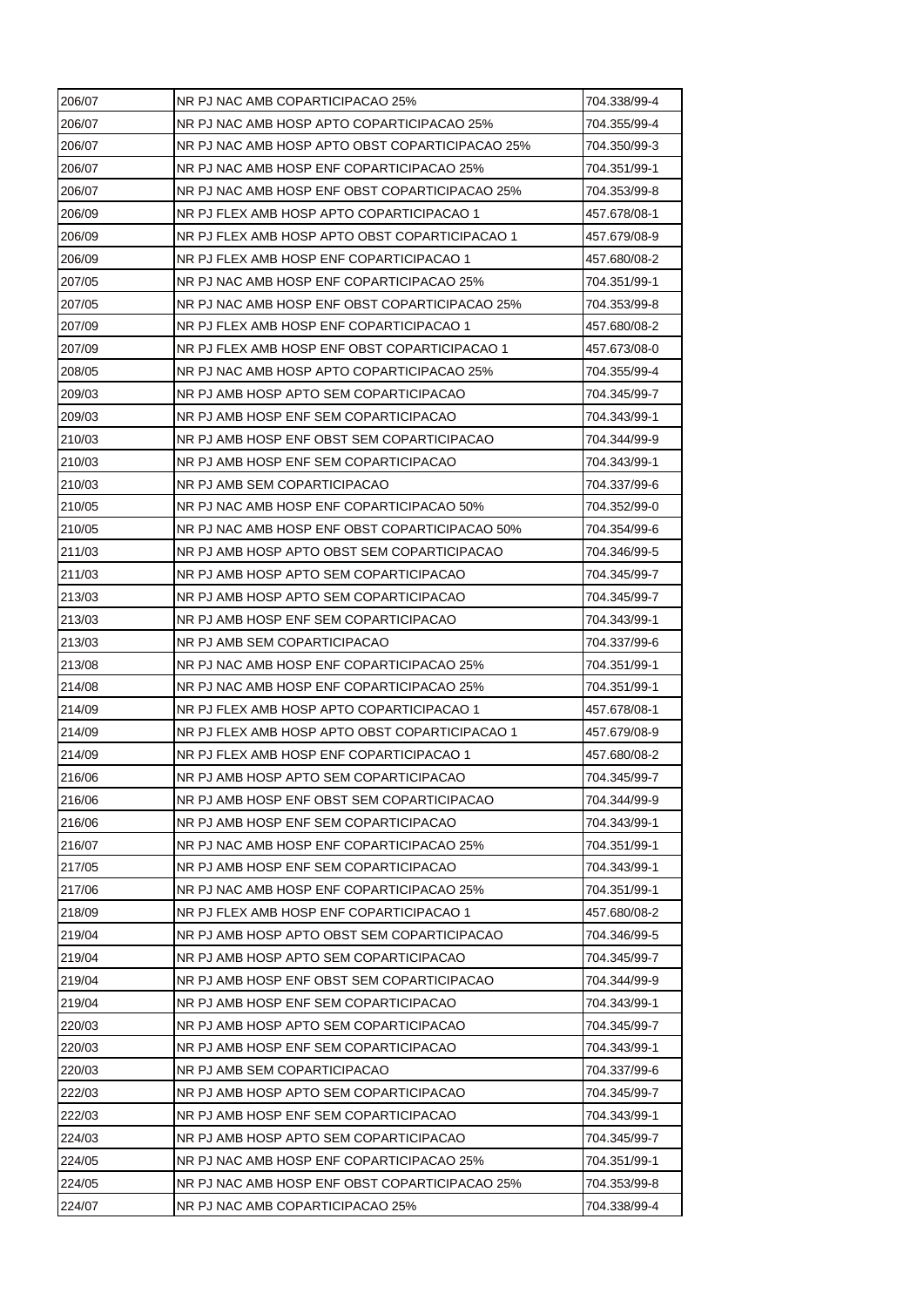| NR PJ NAC AMB HOSP ENF COPARTICIPACAO 25%<br>704.351/99-1<br>NR PJ NAC AMB HOSP ENF COPARTICIPACAO 25%<br>704.351/99-1<br>NR PJ NAC AMB HOSP ENF OBST COPARTICIPACAO 25%<br>704.353/99-8<br>NR PJ NAC AMB HOSP APTO COPARTICIPACAO 25%<br>704.355/99-4<br>NR PJ NAC AMB HOSP APTO OBST COPARTICIPACAO 25%<br>704.350/99-3<br>NR PJ NAC AMB HOSP ENF COPARTICIPACAO 25%<br>704.351/99-1<br>NR PJ NAC AMB COPARTICIPACAO 50%<br>704.339/99-2<br>NR PJ NAC AMB HOSP ENF COPARTICIPACAO 50%<br>704.352/99-0<br>NR PJ NAC AMB HOSP ENF OBST COPARTICIPACAO 50%<br>704.354/99-6<br>NR PJ AMB HOSP APTO SEM COPARTICIPACAO<br>704.345/99-7<br>704.343/99-1<br>NR PJ AMB HOSP ENF SEM COPARTICIPACAO<br>NR PJ ADESAO NAC AMB HOSP ENF COPARTICIPACAO 25%<br>704.379/99-1<br>NR PJ ADESAO NAC AMB HOSP ENF OBST COPARTIC 25%<br>704.381/99-3<br>NR PJ AMB HOSP APTO SEM COPARTICIPACAO<br>704.345/99-7<br>NR PJ AMB HOSP ENF OBST SEM COPARTICIPACAO<br>704.344/99-9<br>NR PJ AMB HOSP ENF SEM COPARTICIPACAO<br>704.343/99-1<br>NR PJ AMB HOSP ENF SEM COPARTICIPACAO<br>704.343/99-1<br>NR PJ FLEX AMB HOSP APTO COPARTICIPACAO 1<br>457.678/08-1<br>NR PJ FLEX AMB HOSP ENF COPARTICIPACAO 1<br>457.680/08-2<br>NR PJ AMB HOSP APTO SEM COPARTICIPACAO<br>704.345/99-7<br>231/06<br>NR PJ NAC AMB HOSP ENF COPARTICIPACAO 25%<br>704.351/99-1<br>231/07<br>NR PJ NAC AMB HOSP ENF COPARTICIPACAO 25%<br>704.351/99-1<br>231/07<br>NR PJ NAC AMB HOSP ENF OBST COPARTICIPACAO 25%<br>704.353/99-8<br>232/09<br>NR PJ FLEX AMB HOSP APTO COPARTICIPACAO 1<br>457.678/08-1<br>NR PJ FLEX AMB HOSP APTO OBST COPARTICIPACAO 1<br>457.679/08-9<br>NR PJ AMB HOSP APTO OBST SEM COPARTICIPACAO<br>704.346/99-5<br>NR PJ AMB HOSP APTO SEM COPARTICIPACAO<br>704.345/99-7<br>NR PJ AMB HOSP ENF SEM COPARTICIPACAO<br>704.343/99-1<br>NR PJ AMB HOSP APTO SEM COPARTICIPACAO<br>704.345/99-7<br>NR PJ AMB HOSP ENF OBST SEM COPARTICIPACAO<br>704.344/99-9<br>234/04<br>NR PJ AMB HOSP ENF SEM COPARTICIPACAO<br>704.343/99-1<br>NR PJ AMB HOSP APTO SEM COPARTICIPACAO<br>704.345/99-7<br>NR PJ NAC AMB HOSP ENF COPARTICIPACAO 25%<br>234/09<br>704.351/99-1<br>NR PJ AMB HOSP APTO OBST SEM COPARTICIPACAO<br>704.346/99-5<br>235/03<br>NR PJ AMB HOSP APTO SEM COPARTICIPACAO<br>704.345/99-7<br>NR PJ AMB HOSP ENF SEM COPARTICIPACAO<br>704.343/99-1<br>NR PJ AMB SEM COPARTICIPACAO<br>704.337/99-6<br>NR PJ NAC AMB HOSP ENF COPARTICIPACAO 25%<br>704.351/99-1<br>NR PJ AMB HOSP APTO OBST SEM COPARTICIPACAO<br>704.346/99-5<br>NR PJ AMB HOSP APTO SEM COPARTICIPACAO<br>704.345/99-7<br>NR PJ AMB HOSP ENF OBST SEM COPARTICIPACAO<br>704.344/99-9<br>NR PJ AMB HOSP ENF SEM COPARTICIPACAO<br>704.343/99-1<br>NR PJ AMB HOSP APTO SEM COPARTICIPACAO<br>704.345/99-7<br>NR PJ AMB HOSP ENF SEM COPARTICIPACAO<br>704.343/99-1<br>NR PJ NAC AMB HOSP ENF COPARTICIPACAO 25%<br>704.351/99-1<br>NR PJ NAC AMB HOSP ENF OBST COPARTICIPACAO 25%<br>704.353/99-8<br>NR PJ NAC AMB HOSP ENF COPARTICIPACAO 25%<br>704.351/99-1<br>NR PJ NAC AMB HOSP ENF OBST COPARTICIPACAO 25%<br>704.353/99-8<br>NR PJ NAC AMB HOSP APTO COPARTICIPACAO 25%<br>704.355/99-4 | 224/07 | NR PJ NAC AMB HOSP APTO COPARTICIPACAO 25% | 704.355/99-4 |
|-----------------------------------------------------------------------------------------------------------------------------------------------------------------------------------------------------------------------------------------------------------------------------------------------------------------------------------------------------------------------------------------------------------------------------------------------------------------------------------------------------------------------------------------------------------------------------------------------------------------------------------------------------------------------------------------------------------------------------------------------------------------------------------------------------------------------------------------------------------------------------------------------------------------------------------------------------------------------------------------------------------------------------------------------------------------------------------------------------------------------------------------------------------------------------------------------------------------------------------------------------------------------------------------------------------------------------------------------------------------------------------------------------------------------------------------------------------------------------------------------------------------------------------------------------------------------------------------------------------------------------------------------------------------------------------------------------------------------------------------------------------------------------------------------------------------------------------------------------------------------------------------------------------------------------------------------------------------------------------------------------------------------------------------------------------------------------------------------------------------------------------------------------------------------------------------------------------------------------------------------------------------------------------------------------------------------------------------------------------------------------------------------------------------------------------------------------------------------------------------------------------------------------------------------------------------------------------------------------------------------------------------------------------------------------------------------------------------------------------------------------------------------------------------------------------------------------------------------------------------------------------------------------------------------------------------------------------------------------------------------------------------------------------------------------------------------------------------------------------------------------------------------------------|--------|--------------------------------------------|--------------|
|                                                                                                                                                                                                                                                                                                                                                                                                                                                                                                                                                                                                                                                                                                                                                                                                                                                                                                                                                                                                                                                                                                                                                                                                                                                                                                                                                                                                                                                                                                                                                                                                                                                                                                                                                                                                                                                                                                                                                                                                                                                                                                                                                                                                                                                                                                                                                                                                                                                                                                                                                                                                                                                                                                                                                                                                                                                                                                                                                                                                                                                                                                                                                           | 224/07 |                                            |              |
|                                                                                                                                                                                                                                                                                                                                                                                                                                                                                                                                                                                                                                                                                                                                                                                                                                                                                                                                                                                                                                                                                                                                                                                                                                                                                                                                                                                                                                                                                                                                                                                                                                                                                                                                                                                                                                                                                                                                                                                                                                                                                                                                                                                                                                                                                                                                                                                                                                                                                                                                                                                                                                                                                                                                                                                                                                                                                                                                                                                                                                                                                                                                                           | 224/07 |                                            |              |
|                                                                                                                                                                                                                                                                                                                                                                                                                                                                                                                                                                                                                                                                                                                                                                                                                                                                                                                                                                                                                                                                                                                                                                                                                                                                                                                                                                                                                                                                                                                                                                                                                                                                                                                                                                                                                                                                                                                                                                                                                                                                                                                                                                                                                                                                                                                                                                                                                                                                                                                                                                                                                                                                                                                                                                                                                                                                                                                                                                                                                                                                                                                                                           | 224/07 |                                            |              |
|                                                                                                                                                                                                                                                                                                                                                                                                                                                                                                                                                                                                                                                                                                                                                                                                                                                                                                                                                                                                                                                                                                                                                                                                                                                                                                                                                                                                                                                                                                                                                                                                                                                                                                                                                                                                                                                                                                                                                                                                                                                                                                                                                                                                                                                                                                                                                                                                                                                                                                                                                                                                                                                                                                                                                                                                                                                                                                                                                                                                                                                                                                                                                           | 225/05 |                                            |              |
|                                                                                                                                                                                                                                                                                                                                                                                                                                                                                                                                                                                                                                                                                                                                                                                                                                                                                                                                                                                                                                                                                                                                                                                                                                                                                                                                                                                                                                                                                                                                                                                                                                                                                                                                                                                                                                                                                                                                                                                                                                                                                                                                                                                                                                                                                                                                                                                                                                                                                                                                                                                                                                                                                                                                                                                                                                                                                                                                                                                                                                                                                                                                                           | 225/05 |                                            |              |
|                                                                                                                                                                                                                                                                                                                                                                                                                                                                                                                                                                                                                                                                                                                                                                                                                                                                                                                                                                                                                                                                                                                                                                                                                                                                                                                                                                                                                                                                                                                                                                                                                                                                                                                                                                                                                                                                                                                                                                                                                                                                                                                                                                                                                                                                                                                                                                                                                                                                                                                                                                                                                                                                                                                                                                                                                                                                                                                                                                                                                                                                                                                                                           | 225/05 |                                            |              |
|                                                                                                                                                                                                                                                                                                                                                                                                                                                                                                                                                                                                                                                                                                                                                                                                                                                                                                                                                                                                                                                                                                                                                                                                                                                                                                                                                                                                                                                                                                                                                                                                                                                                                                                                                                                                                                                                                                                                                                                                                                                                                                                                                                                                                                                                                                                                                                                                                                                                                                                                                                                                                                                                                                                                                                                                                                                                                                                                                                                                                                                                                                                                                           | 225/07 |                                            |              |
|                                                                                                                                                                                                                                                                                                                                                                                                                                                                                                                                                                                                                                                                                                                                                                                                                                                                                                                                                                                                                                                                                                                                                                                                                                                                                                                                                                                                                                                                                                                                                                                                                                                                                                                                                                                                                                                                                                                                                                                                                                                                                                                                                                                                                                                                                                                                                                                                                                                                                                                                                                                                                                                                                                                                                                                                                                                                                                                                                                                                                                                                                                                                                           | 225/07 |                                            |              |
|                                                                                                                                                                                                                                                                                                                                                                                                                                                                                                                                                                                                                                                                                                                                                                                                                                                                                                                                                                                                                                                                                                                                                                                                                                                                                                                                                                                                                                                                                                                                                                                                                                                                                                                                                                                                                                                                                                                                                                                                                                                                                                                                                                                                                                                                                                                                                                                                                                                                                                                                                                                                                                                                                                                                                                                                                                                                                                                                                                                                                                                                                                                                                           | 225/07 |                                            |              |
|                                                                                                                                                                                                                                                                                                                                                                                                                                                                                                                                                                                                                                                                                                                                                                                                                                                                                                                                                                                                                                                                                                                                                                                                                                                                                                                                                                                                                                                                                                                                                                                                                                                                                                                                                                                                                                                                                                                                                                                                                                                                                                                                                                                                                                                                                                                                                                                                                                                                                                                                                                                                                                                                                                                                                                                                                                                                                                                                                                                                                                                                                                                                                           | 226/04 |                                            |              |
|                                                                                                                                                                                                                                                                                                                                                                                                                                                                                                                                                                                                                                                                                                                                                                                                                                                                                                                                                                                                                                                                                                                                                                                                                                                                                                                                                                                                                                                                                                                                                                                                                                                                                                                                                                                                                                                                                                                                                                                                                                                                                                                                                                                                                                                                                                                                                                                                                                                                                                                                                                                                                                                                                                                                                                                                                                                                                                                                                                                                                                                                                                                                                           | 226/04 |                                            |              |
|                                                                                                                                                                                                                                                                                                                                                                                                                                                                                                                                                                                                                                                                                                                                                                                                                                                                                                                                                                                                                                                                                                                                                                                                                                                                                                                                                                                                                                                                                                                                                                                                                                                                                                                                                                                                                                                                                                                                                                                                                                                                                                                                                                                                                                                                                                                                                                                                                                                                                                                                                                                                                                                                                                                                                                                                                                                                                                                                                                                                                                                                                                                                                           | 228/08 |                                            |              |
|                                                                                                                                                                                                                                                                                                                                                                                                                                                                                                                                                                                                                                                                                                                                                                                                                                                                                                                                                                                                                                                                                                                                                                                                                                                                                                                                                                                                                                                                                                                                                                                                                                                                                                                                                                                                                                                                                                                                                                                                                                                                                                                                                                                                                                                                                                                                                                                                                                                                                                                                                                                                                                                                                                                                                                                                                                                                                                                                                                                                                                                                                                                                                           | 228/08 |                                            |              |
|                                                                                                                                                                                                                                                                                                                                                                                                                                                                                                                                                                                                                                                                                                                                                                                                                                                                                                                                                                                                                                                                                                                                                                                                                                                                                                                                                                                                                                                                                                                                                                                                                                                                                                                                                                                                                                                                                                                                                                                                                                                                                                                                                                                                                                                                                                                                                                                                                                                                                                                                                                                                                                                                                                                                                                                                                                                                                                                                                                                                                                                                                                                                                           | 229/03 |                                            |              |
|                                                                                                                                                                                                                                                                                                                                                                                                                                                                                                                                                                                                                                                                                                                                                                                                                                                                                                                                                                                                                                                                                                                                                                                                                                                                                                                                                                                                                                                                                                                                                                                                                                                                                                                                                                                                                                                                                                                                                                                                                                                                                                                                                                                                                                                                                                                                                                                                                                                                                                                                                                                                                                                                                                                                                                                                                                                                                                                                                                                                                                                                                                                                                           | 229/03 |                                            |              |
|                                                                                                                                                                                                                                                                                                                                                                                                                                                                                                                                                                                                                                                                                                                                                                                                                                                                                                                                                                                                                                                                                                                                                                                                                                                                                                                                                                                                                                                                                                                                                                                                                                                                                                                                                                                                                                                                                                                                                                                                                                                                                                                                                                                                                                                                                                                                                                                                                                                                                                                                                                                                                                                                                                                                                                                                                                                                                                                                                                                                                                                                                                                                                           | 229/03 |                                            |              |
|                                                                                                                                                                                                                                                                                                                                                                                                                                                                                                                                                                                                                                                                                                                                                                                                                                                                                                                                                                                                                                                                                                                                                                                                                                                                                                                                                                                                                                                                                                                                                                                                                                                                                                                                                                                                                                                                                                                                                                                                                                                                                                                                                                                                                                                                                                                                                                                                                                                                                                                                                                                                                                                                                                                                                                                                                                                                                                                                                                                                                                                                                                                                                           | 230/03 |                                            |              |
|                                                                                                                                                                                                                                                                                                                                                                                                                                                                                                                                                                                                                                                                                                                                                                                                                                                                                                                                                                                                                                                                                                                                                                                                                                                                                                                                                                                                                                                                                                                                                                                                                                                                                                                                                                                                                                                                                                                                                                                                                                                                                                                                                                                                                                                                                                                                                                                                                                                                                                                                                                                                                                                                                                                                                                                                                                                                                                                                                                                                                                                                                                                                                           | 230/09 |                                            |              |
|                                                                                                                                                                                                                                                                                                                                                                                                                                                                                                                                                                                                                                                                                                                                                                                                                                                                                                                                                                                                                                                                                                                                                                                                                                                                                                                                                                                                                                                                                                                                                                                                                                                                                                                                                                                                                                                                                                                                                                                                                                                                                                                                                                                                                                                                                                                                                                                                                                                                                                                                                                                                                                                                                                                                                                                                                                                                                                                                                                                                                                                                                                                                                           | 230/09 |                                            |              |
|                                                                                                                                                                                                                                                                                                                                                                                                                                                                                                                                                                                                                                                                                                                                                                                                                                                                                                                                                                                                                                                                                                                                                                                                                                                                                                                                                                                                                                                                                                                                                                                                                                                                                                                                                                                                                                                                                                                                                                                                                                                                                                                                                                                                                                                                                                                                                                                                                                                                                                                                                                                                                                                                                                                                                                                                                                                                                                                                                                                                                                                                                                                                                           | 231/03 |                                            |              |
|                                                                                                                                                                                                                                                                                                                                                                                                                                                                                                                                                                                                                                                                                                                                                                                                                                                                                                                                                                                                                                                                                                                                                                                                                                                                                                                                                                                                                                                                                                                                                                                                                                                                                                                                                                                                                                                                                                                                                                                                                                                                                                                                                                                                                                                                                                                                                                                                                                                                                                                                                                                                                                                                                                                                                                                                                                                                                                                                                                                                                                                                                                                                                           |        |                                            |              |
|                                                                                                                                                                                                                                                                                                                                                                                                                                                                                                                                                                                                                                                                                                                                                                                                                                                                                                                                                                                                                                                                                                                                                                                                                                                                                                                                                                                                                                                                                                                                                                                                                                                                                                                                                                                                                                                                                                                                                                                                                                                                                                                                                                                                                                                                                                                                                                                                                                                                                                                                                                                                                                                                                                                                                                                                                                                                                                                                                                                                                                                                                                                                                           |        |                                            |              |
|                                                                                                                                                                                                                                                                                                                                                                                                                                                                                                                                                                                                                                                                                                                                                                                                                                                                                                                                                                                                                                                                                                                                                                                                                                                                                                                                                                                                                                                                                                                                                                                                                                                                                                                                                                                                                                                                                                                                                                                                                                                                                                                                                                                                                                                                                                                                                                                                                                                                                                                                                                                                                                                                                                                                                                                                                                                                                                                                                                                                                                                                                                                                                           |        |                                            |              |
|                                                                                                                                                                                                                                                                                                                                                                                                                                                                                                                                                                                                                                                                                                                                                                                                                                                                                                                                                                                                                                                                                                                                                                                                                                                                                                                                                                                                                                                                                                                                                                                                                                                                                                                                                                                                                                                                                                                                                                                                                                                                                                                                                                                                                                                                                                                                                                                                                                                                                                                                                                                                                                                                                                                                                                                                                                                                                                                                                                                                                                                                                                                                                           |        |                                            |              |
|                                                                                                                                                                                                                                                                                                                                                                                                                                                                                                                                                                                                                                                                                                                                                                                                                                                                                                                                                                                                                                                                                                                                                                                                                                                                                                                                                                                                                                                                                                                                                                                                                                                                                                                                                                                                                                                                                                                                                                                                                                                                                                                                                                                                                                                                                                                                                                                                                                                                                                                                                                                                                                                                                                                                                                                                                                                                                                                                                                                                                                                                                                                                                           | 232/09 |                                            |              |
|                                                                                                                                                                                                                                                                                                                                                                                                                                                                                                                                                                                                                                                                                                                                                                                                                                                                                                                                                                                                                                                                                                                                                                                                                                                                                                                                                                                                                                                                                                                                                                                                                                                                                                                                                                                                                                                                                                                                                                                                                                                                                                                                                                                                                                                                                                                                                                                                                                                                                                                                                                                                                                                                                                                                                                                                                                                                                                                                                                                                                                                                                                                                                           | 234/03 |                                            |              |
|                                                                                                                                                                                                                                                                                                                                                                                                                                                                                                                                                                                                                                                                                                                                                                                                                                                                                                                                                                                                                                                                                                                                                                                                                                                                                                                                                                                                                                                                                                                                                                                                                                                                                                                                                                                                                                                                                                                                                                                                                                                                                                                                                                                                                                                                                                                                                                                                                                                                                                                                                                                                                                                                                                                                                                                                                                                                                                                                                                                                                                                                                                                                                           | 234/03 |                                            |              |
|                                                                                                                                                                                                                                                                                                                                                                                                                                                                                                                                                                                                                                                                                                                                                                                                                                                                                                                                                                                                                                                                                                                                                                                                                                                                                                                                                                                                                                                                                                                                                                                                                                                                                                                                                                                                                                                                                                                                                                                                                                                                                                                                                                                                                                                                                                                                                                                                                                                                                                                                                                                                                                                                                                                                                                                                                                                                                                                                                                                                                                                                                                                                                           | 234/03 |                                            |              |
|                                                                                                                                                                                                                                                                                                                                                                                                                                                                                                                                                                                                                                                                                                                                                                                                                                                                                                                                                                                                                                                                                                                                                                                                                                                                                                                                                                                                                                                                                                                                                                                                                                                                                                                                                                                                                                                                                                                                                                                                                                                                                                                                                                                                                                                                                                                                                                                                                                                                                                                                                                                                                                                                                                                                                                                                                                                                                                                                                                                                                                                                                                                                                           | 234/04 |                                            |              |
|                                                                                                                                                                                                                                                                                                                                                                                                                                                                                                                                                                                                                                                                                                                                                                                                                                                                                                                                                                                                                                                                                                                                                                                                                                                                                                                                                                                                                                                                                                                                                                                                                                                                                                                                                                                                                                                                                                                                                                                                                                                                                                                                                                                                                                                                                                                                                                                                                                                                                                                                                                                                                                                                                                                                                                                                                                                                                                                                                                                                                                                                                                                                                           | 234/04 |                                            |              |
|                                                                                                                                                                                                                                                                                                                                                                                                                                                                                                                                                                                                                                                                                                                                                                                                                                                                                                                                                                                                                                                                                                                                                                                                                                                                                                                                                                                                                                                                                                                                                                                                                                                                                                                                                                                                                                                                                                                                                                                                                                                                                                                                                                                                                                                                                                                                                                                                                                                                                                                                                                                                                                                                                                                                                                                                                                                                                                                                                                                                                                                                                                                                                           |        |                                            |              |
|                                                                                                                                                                                                                                                                                                                                                                                                                                                                                                                                                                                                                                                                                                                                                                                                                                                                                                                                                                                                                                                                                                                                                                                                                                                                                                                                                                                                                                                                                                                                                                                                                                                                                                                                                                                                                                                                                                                                                                                                                                                                                                                                                                                                                                                                                                                                                                                                                                                                                                                                                                                                                                                                                                                                                                                                                                                                                                                                                                                                                                                                                                                                                           | 234/05 |                                            |              |
|                                                                                                                                                                                                                                                                                                                                                                                                                                                                                                                                                                                                                                                                                                                                                                                                                                                                                                                                                                                                                                                                                                                                                                                                                                                                                                                                                                                                                                                                                                                                                                                                                                                                                                                                                                                                                                                                                                                                                                                                                                                                                                                                                                                                                                                                                                                                                                                                                                                                                                                                                                                                                                                                                                                                                                                                                                                                                                                                                                                                                                                                                                                                                           |        |                                            |              |
|                                                                                                                                                                                                                                                                                                                                                                                                                                                                                                                                                                                                                                                                                                                                                                                                                                                                                                                                                                                                                                                                                                                                                                                                                                                                                                                                                                                                                                                                                                                                                                                                                                                                                                                                                                                                                                                                                                                                                                                                                                                                                                                                                                                                                                                                                                                                                                                                                                                                                                                                                                                                                                                                                                                                                                                                                                                                                                                                                                                                                                                                                                                                                           | 235/03 |                                            |              |
|                                                                                                                                                                                                                                                                                                                                                                                                                                                                                                                                                                                                                                                                                                                                                                                                                                                                                                                                                                                                                                                                                                                                                                                                                                                                                                                                                                                                                                                                                                                                                                                                                                                                                                                                                                                                                                                                                                                                                                                                                                                                                                                                                                                                                                                                                                                                                                                                                                                                                                                                                                                                                                                                                                                                                                                                                                                                                                                                                                                                                                                                                                                                                           |        |                                            |              |
|                                                                                                                                                                                                                                                                                                                                                                                                                                                                                                                                                                                                                                                                                                                                                                                                                                                                                                                                                                                                                                                                                                                                                                                                                                                                                                                                                                                                                                                                                                                                                                                                                                                                                                                                                                                                                                                                                                                                                                                                                                                                                                                                                                                                                                                                                                                                                                                                                                                                                                                                                                                                                                                                                                                                                                                                                                                                                                                                                                                                                                                                                                                                                           | 235/03 |                                            |              |
|                                                                                                                                                                                                                                                                                                                                                                                                                                                                                                                                                                                                                                                                                                                                                                                                                                                                                                                                                                                                                                                                                                                                                                                                                                                                                                                                                                                                                                                                                                                                                                                                                                                                                                                                                                                                                                                                                                                                                                                                                                                                                                                                                                                                                                                                                                                                                                                                                                                                                                                                                                                                                                                                                                                                                                                                                                                                                                                                                                                                                                                                                                                                                           | 235/03 |                                            |              |
|                                                                                                                                                                                                                                                                                                                                                                                                                                                                                                                                                                                                                                                                                                                                                                                                                                                                                                                                                                                                                                                                                                                                                                                                                                                                                                                                                                                                                                                                                                                                                                                                                                                                                                                                                                                                                                                                                                                                                                                                                                                                                                                                                                                                                                                                                                                                                                                                                                                                                                                                                                                                                                                                                                                                                                                                                                                                                                                                                                                                                                                                                                                                                           | 235/07 |                                            |              |
|                                                                                                                                                                                                                                                                                                                                                                                                                                                                                                                                                                                                                                                                                                                                                                                                                                                                                                                                                                                                                                                                                                                                                                                                                                                                                                                                                                                                                                                                                                                                                                                                                                                                                                                                                                                                                                                                                                                                                                                                                                                                                                                                                                                                                                                                                                                                                                                                                                                                                                                                                                                                                                                                                                                                                                                                                                                                                                                                                                                                                                                                                                                                                           | 237/03 |                                            |              |
|                                                                                                                                                                                                                                                                                                                                                                                                                                                                                                                                                                                                                                                                                                                                                                                                                                                                                                                                                                                                                                                                                                                                                                                                                                                                                                                                                                                                                                                                                                                                                                                                                                                                                                                                                                                                                                                                                                                                                                                                                                                                                                                                                                                                                                                                                                                                                                                                                                                                                                                                                                                                                                                                                                                                                                                                                                                                                                                                                                                                                                                                                                                                                           | 237/03 |                                            |              |
|                                                                                                                                                                                                                                                                                                                                                                                                                                                                                                                                                                                                                                                                                                                                                                                                                                                                                                                                                                                                                                                                                                                                                                                                                                                                                                                                                                                                                                                                                                                                                                                                                                                                                                                                                                                                                                                                                                                                                                                                                                                                                                                                                                                                                                                                                                                                                                                                                                                                                                                                                                                                                                                                                                                                                                                                                                                                                                                                                                                                                                                                                                                                                           | 237/03 |                                            |              |
|                                                                                                                                                                                                                                                                                                                                                                                                                                                                                                                                                                                                                                                                                                                                                                                                                                                                                                                                                                                                                                                                                                                                                                                                                                                                                                                                                                                                                                                                                                                                                                                                                                                                                                                                                                                                                                                                                                                                                                                                                                                                                                                                                                                                                                                                                                                                                                                                                                                                                                                                                                                                                                                                                                                                                                                                                                                                                                                                                                                                                                                                                                                                                           | 237/03 |                                            |              |
|                                                                                                                                                                                                                                                                                                                                                                                                                                                                                                                                                                                                                                                                                                                                                                                                                                                                                                                                                                                                                                                                                                                                                                                                                                                                                                                                                                                                                                                                                                                                                                                                                                                                                                                                                                                                                                                                                                                                                                                                                                                                                                                                                                                                                                                                                                                                                                                                                                                                                                                                                                                                                                                                                                                                                                                                                                                                                                                                                                                                                                                                                                                                                           | 237/05 |                                            |              |
|                                                                                                                                                                                                                                                                                                                                                                                                                                                                                                                                                                                                                                                                                                                                                                                                                                                                                                                                                                                                                                                                                                                                                                                                                                                                                                                                                                                                                                                                                                                                                                                                                                                                                                                                                                                                                                                                                                                                                                                                                                                                                                                                                                                                                                                                                                                                                                                                                                                                                                                                                                                                                                                                                                                                                                                                                                                                                                                                                                                                                                                                                                                                                           | 237/05 |                                            |              |
|                                                                                                                                                                                                                                                                                                                                                                                                                                                                                                                                                                                                                                                                                                                                                                                                                                                                                                                                                                                                                                                                                                                                                                                                                                                                                                                                                                                                                                                                                                                                                                                                                                                                                                                                                                                                                                                                                                                                                                                                                                                                                                                                                                                                                                                                                                                                                                                                                                                                                                                                                                                                                                                                                                                                                                                                                                                                                                                                                                                                                                                                                                                                                           | 238/05 |                                            |              |
|                                                                                                                                                                                                                                                                                                                                                                                                                                                                                                                                                                                                                                                                                                                                                                                                                                                                                                                                                                                                                                                                                                                                                                                                                                                                                                                                                                                                                                                                                                                                                                                                                                                                                                                                                                                                                                                                                                                                                                                                                                                                                                                                                                                                                                                                                                                                                                                                                                                                                                                                                                                                                                                                                                                                                                                                                                                                                                                                                                                                                                                                                                                                                           | 238/05 |                                            |              |
|                                                                                                                                                                                                                                                                                                                                                                                                                                                                                                                                                                                                                                                                                                                                                                                                                                                                                                                                                                                                                                                                                                                                                                                                                                                                                                                                                                                                                                                                                                                                                                                                                                                                                                                                                                                                                                                                                                                                                                                                                                                                                                                                                                                                                                                                                                                                                                                                                                                                                                                                                                                                                                                                                                                                                                                                                                                                                                                                                                                                                                                                                                                                                           | 238/07 |                                            |              |
|                                                                                                                                                                                                                                                                                                                                                                                                                                                                                                                                                                                                                                                                                                                                                                                                                                                                                                                                                                                                                                                                                                                                                                                                                                                                                                                                                                                                                                                                                                                                                                                                                                                                                                                                                                                                                                                                                                                                                                                                                                                                                                                                                                                                                                                                                                                                                                                                                                                                                                                                                                                                                                                                                                                                                                                                                                                                                                                                                                                                                                                                                                                                                           | 238/07 |                                            |              |
|                                                                                                                                                                                                                                                                                                                                                                                                                                                                                                                                                                                                                                                                                                                                                                                                                                                                                                                                                                                                                                                                                                                                                                                                                                                                                                                                                                                                                                                                                                                                                                                                                                                                                                                                                                                                                                                                                                                                                                                                                                                                                                                                                                                                                                                                                                                                                                                                                                                                                                                                                                                                                                                                                                                                                                                                                                                                                                                                                                                                                                                                                                                                                           | 239/07 |                                            |              |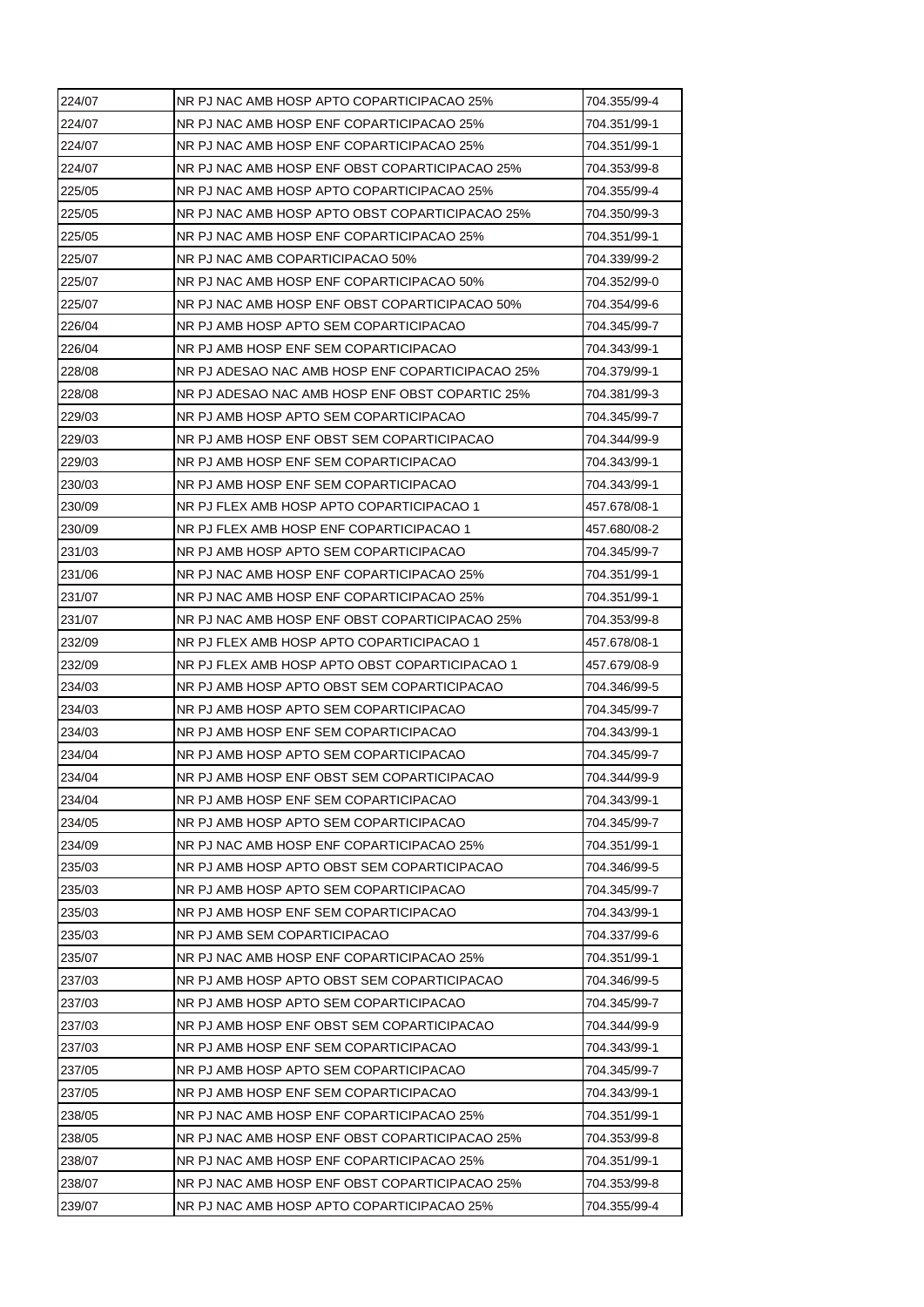| NR PJ NAC AMB HOSP APTO COPARTICIPACAO 25%<br>704.355/99-4<br>NR PJ NAC AMB HOSP APTO OBST COPARTICIPACAO 25%<br>704.350/99-3<br>NR PJ NAC AMB HOSP ENF COPARTICIPACAO 25%<br>704.351/99-1<br>NR PJ NAC AMB HOSP ENF OBST COPARTICIPACAO 25%<br>704.353/99-8<br>NR PJ AMB HOSP APTO OBST SEM COPARTICIPACAO<br>704.346/99-5<br>NR PJ AMB HOSP APTO SEM COPARTICIPACAO<br>704.345/99-7<br>NR PJ AMB HOSP ENF OBST SEM COPARTICIPACAO<br>704.344/99-9<br>NR PJ AMB HOSP ENF SEM COPARTICIPACAO<br>704.343/99-1<br>NR PJ NAC AMB HOSP APTO COPARTICIPACAO 25%<br>704.355/99-4<br>NR PJ NAC AMB HOSP APTO OBST COPARTICIPACAO 25%<br>704.350/99-3<br>NR PJ NAC AMB HOSP ENF COPARTICIPACAO 25%<br>704.351/99-1<br>NR PJ NAC AMB HOSP ENF OBST COPARTICIPACAO 25%<br>704.353/99-8<br>NR PJ NAC AMB HOSP ENF COPARTICIPACAO 25%<br>704.351/99-1<br>NR PJ NAC AMB HOSP APTO COPARTICIPACAO 25%<br>243/05<br>704.355/99-4<br>NR PJ NAC AMB HOSP APTO OBST COPARTICIPACAO 25%<br>704.350/99-3<br>NR PJ NAC AMB HOSP ENF COPARTICIPACAO 25%<br>704.351/99-1<br>NR PJ NAC AMB HOSP ENF OBST COPARTICIPACAO 25%<br>704.353/99-8<br>NR PJ NAC AMB COPARTICIPACAO 50%<br>704.339/99-2<br>NR PJ NAC AMB HOSP ENF COPARTICIPACAO 50%<br>704.352/99-0<br>NR PJ NAC AMB HOSP ENF OBST COPARTICIPACAO 50%<br>704.354/99-6<br>243/09<br>NR PJ FLEX AMB HOSP ENF COPARTICIPACAO 1<br>457.680/08-2<br>243/09<br>NR PJ FLEX AMB HOSP ENF OBST COPARTICIPACAO 1<br>457.673/08-0<br>244/09<br>NR PJ FLEX AMB HOS APTO OBST COPARTIC 2 - CONSULTA<br>457.676/08-4<br>244/09<br>NR PJ FLEX AMB HOSP APTO COPARTIC 2 - CONSULTA<br>457.675/08-6<br>244/09<br>NR PJ FLEX AMB HOSP ENF COPARTIC 2 - CONSULTA<br>457.674/08-8<br>NR PJ FLEX AMB HOSP APTO COPARTICIPACAO 1<br>457.678/08-1<br>NR PJ FLEX AMB HOSP ENF COPARTICIPACAO 1<br>457.680/08-2<br>246/03<br>NR PJ AMB HOSP APTO OBST SEM COPARTICIPACAO<br>704.346/99-5<br>NR PJ AMB HOSP APTO SEM COPARTICIPACAO<br>704.345/99-7<br>246/04<br>NR PJ NAC AMB HOSP APTO COPARTICIPACAO 25%<br>704.355/99-4<br>NR PJ NAC AMB HOSP ENF COPARTICIPACAO 25%<br>246/04<br>704.351/99-1<br>246/04<br>NR PJ NAC AMB HOSP ENF OBST COPARTICIPACAO 25%<br>704.353/99-8<br>246/06<br>NR PJ NAC AMB HOSP APTO COPARTICIPACAO 25%<br>704.355/99-4<br>246/06<br>NR PJ NAC AMB HOSP ENF COPARTICIPACAO 25%<br>704.351/99-1<br>246/08<br>NR PJ NAC AMB HOSP ENF COPARTICIPACAO 50%<br>704.352/99-0<br>246/09<br>NR PJ FLEX AMB HOSP APTO OBST COPARTICIPACAO 1<br>457.679/08-9<br>246/09<br>NR PJ FLEX AMB HOSP ENF COPARTICIPACAO 1<br>457.680/08-2<br>NR PJ FLEX AMB HOSP ENF OBST COPARTICIPACAO 1<br>246/09<br>457.673/08-0<br>248/06<br>NR PJ NAC AMB HOSP APTO COPARTICIPACAO 25%<br>704.355/99-4<br>248/06<br>NR PJ NAC AMB HOSP APTO OBST COPARTICIPACAO 25%<br>704.350/99-3<br>NR PJ NAC AMB HOSP ENF COPARTICIPACAO 25%<br>704.351/99-1<br>248/06<br>NR PJ NAC AMB HOSP ENF OBST COPARTICIPACAO 25%<br>704.353/99-8<br>249/06<br>NR PJ NAC AMB HOSP APTO COPARTICIPACAO 25%<br>704.355/99-4<br>NR PJ NAC AMB HOSP APTO OBST COPARTICIPACAO 25%<br>704.350/99-3<br>249/06<br>NR PJ NAC AMB HOSP ENF COPARTICIPACAO 25%<br>704.351/99-1<br>NR PJ NAC AMB HOSP ENF OBST COPARTICIPACAO 25%<br>249/06<br>704.353/99-8<br>252/08<br>NR PJ NAC AMB HOSP APTO COPARTICIPACAO 50%<br>704.356/99-2<br>252/08<br>NR PJ NAC AMB HOSP APTO OBST COPARTICIPACAO 50%<br>704.358/99-9<br>NR PJ NAC AMB HOSP ENF OBST COPARTICIPACAO 50%<br>704.354/99-6 | 240/05 | NR PJ NAC AMB COPARTICIPACAO 25% | 704.338/99-4 |
|-------------------------------------------------------------------------------------------------------------------------------------------------------------------------------------------------------------------------------------------------------------------------------------------------------------------------------------------------------------------------------------------------------------------------------------------------------------------------------------------------------------------------------------------------------------------------------------------------------------------------------------------------------------------------------------------------------------------------------------------------------------------------------------------------------------------------------------------------------------------------------------------------------------------------------------------------------------------------------------------------------------------------------------------------------------------------------------------------------------------------------------------------------------------------------------------------------------------------------------------------------------------------------------------------------------------------------------------------------------------------------------------------------------------------------------------------------------------------------------------------------------------------------------------------------------------------------------------------------------------------------------------------------------------------------------------------------------------------------------------------------------------------------------------------------------------------------------------------------------------------------------------------------------------------------------------------------------------------------------------------------------------------------------------------------------------------------------------------------------------------------------------------------------------------------------------------------------------------------------------------------------------------------------------------------------------------------------------------------------------------------------------------------------------------------------------------------------------------------------------------------------------------------------------------------------------------------------------------------------------------------------------------------------------------------------------------------------------------------------------------------------------------------------------------------------------------------------------------------------------------------------------------------------------------------------------------------------------------------------------------------------------------------------------------------------------------------------------------------------------------------------------------------------------------------------------------------------------------------------------------------------------------------------------------------------------------------------------------------------------------------------------------------------------------------------------------------------|--------|----------------------------------|--------------|
|                                                                                                                                                                                                                                                                                                                                                                                                                                                                                                                                                                                                                                                                                                                                                                                                                                                                                                                                                                                                                                                                                                                                                                                                                                                                                                                                                                                                                                                                                                                                                                                                                                                                                                                                                                                                                                                                                                                                                                                                                                                                                                                                                                                                                                                                                                                                                                                                                                                                                                                                                                                                                                                                                                                                                                                                                                                                                                                                                                                                                                                                                                                                                                                                                                                                                                                                                                                                                                                             | 240/05 |                                  |              |
|                                                                                                                                                                                                                                                                                                                                                                                                                                                                                                                                                                                                                                                                                                                                                                                                                                                                                                                                                                                                                                                                                                                                                                                                                                                                                                                                                                                                                                                                                                                                                                                                                                                                                                                                                                                                                                                                                                                                                                                                                                                                                                                                                                                                                                                                                                                                                                                                                                                                                                                                                                                                                                                                                                                                                                                                                                                                                                                                                                                                                                                                                                                                                                                                                                                                                                                                                                                                                                                             | 240/05 |                                  |              |
|                                                                                                                                                                                                                                                                                                                                                                                                                                                                                                                                                                                                                                                                                                                                                                                                                                                                                                                                                                                                                                                                                                                                                                                                                                                                                                                                                                                                                                                                                                                                                                                                                                                                                                                                                                                                                                                                                                                                                                                                                                                                                                                                                                                                                                                                                                                                                                                                                                                                                                                                                                                                                                                                                                                                                                                                                                                                                                                                                                                                                                                                                                                                                                                                                                                                                                                                                                                                                                                             | 240/05 |                                  |              |
|                                                                                                                                                                                                                                                                                                                                                                                                                                                                                                                                                                                                                                                                                                                                                                                                                                                                                                                                                                                                                                                                                                                                                                                                                                                                                                                                                                                                                                                                                                                                                                                                                                                                                                                                                                                                                                                                                                                                                                                                                                                                                                                                                                                                                                                                                                                                                                                                                                                                                                                                                                                                                                                                                                                                                                                                                                                                                                                                                                                                                                                                                                                                                                                                                                                                                                                                                                                                                                                             | 240/05 |                                  |              |
|                                                                                                                                                                                                                                                                                                                                                                                                                                                                                                                                                                                                                                                                                                                                                                                                                                                                                                                                                                                                                                                                                                                                                                                                                                                                                                                                                                                                                                                                                                                                                                                                                                                                                                                                                                                                                                                                                                                                                                                                                                                                                                                                                                                                                                                                                                                                                                                                                                                                                                                                                                                                                                                                                                                                                                                                                                                                                                                                                                                                                                                                                                                                                                                                                                                                                                                                                                                                                                                             | 241/05 |                                  |              |
|                                                                                                                                                                                                                                                                                                                                                                                                                                                                                                                                                                                                                                                                                                                                                                                                                                                                                                                                                                                                                                                                                                                                                                                                                                                                                                                                                                                                                                                                                                                                                                                                                                                                                                                                                                                                                                                                                                                                                                                                                                                                                                                                                                                                                                                                                                                                                                                                                                                                                                                                                                                                                                                                                                                                                                                                                                                                                                                                                                                                                                                                                                                                                                                                                                                                                                                                                                                                                                                             | 241/05 |                                  |              |
|                                                                                                                                                                                                                                                                                                                                                                                                                                                                                                                                                                                                                                                                                                                                                                                                                                                                                                                                                                                                                                                                                                                                                                                                                                                                                                                                                                                                                                                                                                                                                                                                                                                                                                                                                                                                                                                                                                                                                                                                                                                                                                                                                                                                                                                                                                                                                                                                                                                                                                                                                                                                                                                                                                                                                                                                                                                                                                                                                                                                                                                                                                                                                                                                                                                                                                                                                                                                                                                             | 241/05 |                                  |              |
|                                                                                                                                                                                                                                                                                                                                                                                                                                                                                                                                                                                                                                                                                                                                                                                                                                                                                                                                                                                                                                                                                                                                                                                                                                                                                                                                                                                                                                                                                                                                                                                                                                                                                                                                                                                                                                                                                                                                                                                                                                                                                                                                                                                                                                                                                                                                                                                                                                                                                                                                                                                                                                                                                                                                                                                                                                                                                                                                                                                                                                                                                                                                                                                                                                                                                                                                                                                                                                                             | 241/05 |                                  |              |
|                                                                                                                                                                                                                                                                                                                                                                                                                                                                                                                                                                                                                                                                                                                                                                                                                                                                                                                                                                                                                                                                                                                                                                                                                                                                                                                                                                                                                                                                                                                                                                                                                                                                                                                                                                                                                                                                                                                                                                                                                                                                                                                                                                                                                                                                                                                                                                                                                                                                                                                                                                                                                                                                                                                                                                                                                                                                                                                                                                                                                                                                                                                                                                                                                                                                                                                                                                                                                                                             | 241/06 |                                  |              |
|                                                                                                                                                                                                                                                                                                                                                                                                                                                                                                                                                                                                                                                                                                                                                                                                                                                                                                                                                                                                                                                                                                                                                                                                                                                                                                                                                                                                                                                                                                                                                                                                                                                                                                                                                                                                                                                                                                                                                                                                                                                                                                                                                                                                                                                                                                                                                                                                                                                                                                                                                                                                                                                                                                                                                                                                                                                                                                                                                                                                                                                                                                                                                                                                                                                                                                                                                                                                                                                             | 241/06 |                                  |              |
|                                                                                                                                                                                                                                                                                                                                                                                                                                                                                                                                                                                                                                                                                                                                                                                                                                                                                                                                                                                                                                                                                                                                                                                                                                                                                                                                                                                                                                                                                                                                                                                                                                                                                                                                                                                                                                                                                                                                                                                                                                                                                                                                                                                                                                                                                                                                                                                                                                                                                                                                                                                                                                                                                                                                                                                                                                                                                                                                                                                                                                                                                                                                                                                                                                                                                                                                                                                                                                                             | 241/06 |                                  |              |
|                                                                                                                                                                                                                                                                                                                                                                                                                                                                                                                                                                                                                                                                                                                                                                                                                                                                                                                                                                                                                                                                                                                                                                                                                                                                                                                                                                                                                                                                                                                                                                                                                                                                                                                                                                                                                                                                                                                                                                                                                                                                                                                                                                                                                                                                                                                                                                                                                                                                                                                                                                                                                                                                                                                                                                                                                                                                                                                                                                                                                                                                                                                                                                                                                                                                                                                                                                                                                                                             | 241/06 |                                  |              |
|                                                                                                                                                                                                                                                                                                                                                                                                                                                                                                                                                                                                                                                                                                                                                                                                                                                                                                                                                                                                                                                                                                                                                                                                                                                                                                                                                                                                                                                                                                                                                                                                                                                                                                                                                                                                                                                                                                                                                                                                                                                                                                                                                                                                                                                                                                                                                                                                                                                                                                                                                                                                                                                                                                                                                                                                                                                                                                                                                                                                                                                                                                                                                                                                                                                                                                                                                                                                                                                             | 241/07 |                                  |              |
|                                                                                                                                                                                                                                                                                                                                                                                                                                                                                                                                                                                                                                                                                                                                                                                                                                                                                                                                                                                                                                                                                                                                                                                                                                                                                                                                                                                                                                                                                                                                                                                                                                                                                                                                                                                                                                                                                                                                                                                                                                                                                                                                                                                                                                                                                                                                                                                                                                                                                                                                                                                                                                                                                                                                                                                                                                                                                                                                                                                                                                                                                                                                                                                                                                                                                                                                                                                                                                                             |        |                                  |              |
|                                                                                                                                                                                                                                                                                                                                                                                                                                                                                                                                                                                                                                                                                                                                                                                                                                                                                                                                                                                                                                                                                                                                                                                                                                                                                                                                                                                                                                                                                                                                                                                                                                                                                                                                                                                                                                                                                                                                                                                                                                                                                                                                                                                                                                                                                                                                                                                                                                                                                                                                                                                                                                                                                                                                                                                                                                                                                                                                                                                                                                                                                                                                                                                                                                                                                                                                                                                                                                                             | 243/05 |                                  |              |
|                                                                                                                                                                                                                                                                                                                                                                                                                                                                                                                                                                                                                                                                                                                                                                                                                                                                                                                                                                                                                                                                                                                                                                                                                                                                                                                                                                                                                                                                                                                                                                                                                                                                                                                                                                                                                                                                                                                                                                                                                                                                                                                                                                                                                                                                                                                                                                                                                                                                                                                                                                                                                                                                                                                                                                                                                                                                                                                                                                                                                                                                                                                                                                                                                                                                                                                                                                                                                                                             | 243/05 |                                  |              |
|                                                                                                                                                                                                                                                                                                                                                                                                                                                                                                                                                                                                                                                                                                                                                                                                                                                                                                                                                                                                                                                                                                                                                                                                                                                                                                                                                                                                                                                                                                                                                                                                                                                                                                                                                                                                                                                                                                                                                                                                                                                                                                                                                                                                                                                                                                                                                                                                                                                                                                                                                                                                                                                                                                                                                                                                                                                                                                                                                                                                                                                                                                                                                                                                                                                                                                                                                                                                                                                             | 243/05 |                                  |              |
|                                                                                                                                                                                                                                                                                                                                                                                                                                                                                                                                                                                                                                                                                                                                                                                                                                                                                                                                                                                                                                                                                                                                                                                                                                                                                                                                                                                                                                                                                                                                                                                                                                                                                                                                                                                                                                                                                                                                                                                                                                                                                                                                                                                                                                                                                                                                                                                                                                                                                                                                                                                                                                                                                                                                                                                                                                                                                                                                                                                                                                                                                                                                                                                                                                                                                                                                                                                                                                                             | 243/08 |                                  |              |
|                                                                                                                                                                                                                                                                                                                                                                                                                                                                                                                                                                                                                                                                                                                                                                                                                                                                                                                                                                                                                                                                                                                                                                                                                                                                                                                                                                                                                                                                                                                                                                                                                                                                                                                                                                                                                                                                                                                                                                                                                                                                                                                                                                                                                                                                                                                                                                                                                                                                                                                                                                                                                                                                                                                                                                                                                                                                                                                                                                                                                                                                                                                                                                                                                                                                                                                                                                                                                                                             | 243/08 |                                  |              |
|                                                                                                                                                                                                                                                                                                                                                                                                                                                                                                                                                                                                                                                                                                                                                                                                                                                                                                                                                                                                                                                                                                                                                                                                                                                                                                                                                                                                                                                                                                                                                                                                                                                                                                                                                                                                                                                                                                                                                                                                                                                                                                                                                                                                                                                                                                                                                                                                                                                                                                                                                                                                                                                                                                                                                                                                                                                                                                                                                                                                                                                                                                                                                                                                                                                                                                                                                                                                                                                             | 243/08 |                                  |              |
|                                                                                                                                                                                                                                                                                                                                                                                                                                                                                                                                                                                                                                                                                                                                                                                                                                                                                                                                                                                                                                                                                                                                                                                                                                                                                                                                                                                                                                                                                                                                                                                                                                                                                                                                                                                                                                                                                                                                                                                                                                                                                                                                                                                                                                                                                                                                                                                                                                                                                                                                                                                                                                                                                                                                                                                                                                                                                                                                                                                                                                                                                                                                                                                                                                                                                                                                                                                                                                                             |        |                                  |              |
|                                                                                                                                                                                                                                                                                                                                                                                                                                                                                                                                                                                                                                                                                                                                                                                                                                                                                                                                                                                                                                                                                                                                                                                                                                                                                                                                                                                                                                                                                                                                                                                                                                                                                                                                                                                                                                                                                                                                                                                                                                                                                                                                                                                                                                                                                                                                                                                                                                                                                                                                                                                                                                                                                                                                                                                                                                                                                                                                                                                                                                                                                                                                                                                                                                                                                                                                                                                                                                                             |        |                                  |              |
|                                                                                                                                                                                                                                                                                                                                                                                                                                                                                                                                                                                                                                                                                                                                                                                                                                                                                                                                                                                                                                                                                                                                                                                                                                                                                                                                                                                                                                                                                                                                                                                                                                                                                                                                                                                                                                                                                                                                                                                                                                                                                                                                                                                                                                                                                                                                                                                                                                                                                                                                                                                                                                                                                                                                                                                                                                                                                                                                                                                                                                                                                                                                                                                                                                                                                                                                                                                                                                                             |        |                                  |              |
|                                                                                                                                                                                                                                                                                                                                                                                                                                                                                                                                                                                                                                                                                                                                                                                                                                                                                                                                                                                                                                                                                                                                                                                                                                                                                                                                                                                                                                                                                                                                                                                                                                                                                                                                                                                                                                                                                                                                                                                                                                                                                                                                                                                                                                                                                                                                                                                                                                                                                                                                                                                                                                                                                                                                                                                                                                                                                                                                                                                                                                                                                                                                                                                                                                                                                                                                                                                                                                                             |        |                                  |              |
|                                                                                                                                                                                                                                                                                                                                                                                                                                                                                                                                                                                                                                                                                                                                                                                                                                                                                                                                                                                                                                                                                                                                                                                                                                                                                                                                                                                                                                                                                                                                                                                                                                                                                                                                                                                                                                                                                                                                                                                                                                                                                                                                                                                                                                                                                                                                                                                                                                                                                                                                                                                                                                                                                                                                                                                                                                                                                                                                                                                                                                                                                                                                                                                                                                                                                                                                                                                                                                                             |        |                                  |              |
|                                                                                                                                                                                                                                                                                                                                                                                                                                                                                                                                                                                                                                                                                                                                                                                                                                                                                                                                                                                                                                                                                                                                                                                                                                                                                                                                                                                                                                                                                                                                                                                                                                                                                                                                                                                                                                                                                                                                                                                                                                                                                                                                                                                                                                                                                                                                                                                                                                                                                                                                                                                                                                                                                                                                                                                                                                                                                                                                                                                                                                                                                                                                                                                                                                                                                                                                                                                                                                                             | 245/09 |                                  |              |
|                                                                                                                                                                                                                                                                                                                                                                                                                                                                                                                                                                                                                                                                                                                                                                                                                                                                                                                                                                                                                                                                                                                                                                                                                                                                                                                                                                                                                                                                                                                                                                                                                                                                                                                                                                                                                                                                                                                                                                                                                                                                                                                                                                                                                                                                                                                                                                                                                                                                                                                                                                                                                                                                                                                                                                                                                                                                                                                                                                                                                                                                                                                                                                                                                                                                                                                                                                                                                                                             | 245/09 |                                  |              |
|                                                                                                                                                                                                                                                                                                                                                                                                                                                                                                                                                                                                                                                                                                                                                                                                                                                                                                                                                                                                                                                                                                                                                                                                                                                                                                                                                                                                                                                                                                                                                                                                                                                                                                                                                                                                                                                                                                                                                                                                                                                                                                                                                                                                                                                                                                                                                                                                                                                                                                                                                                                                                                                                                                                                                                                                                                                                                                                                                                                                                                                                                                                                                                                                                                                                                                                                                                                                                                                             |        |                                  |              |
|                                                                                                                                                                                                                                                                                                                                                                                                                                                                                                                                                                                                                                                                                                                                                                                                                                                                                                                                                                                                                                                                                                                                                                                                                                                                                                                                                                                                                                                                                                                                                                                                                                                                                                                                                                                                                                                                                                                                                                                                                                                                                                                                                                                                                                                                                                                                                                                                                                                                                                                                                                                                                                                                                                                                                                                                                                                                                                                                                                                                                                                                                                                                                                                                                                                                                                                                                                                                                                                             | 246/03 |                                  |              |
|                                                                                                                                                                                                                                                                                                                                                                                                                                                                                                                                                                                                                                                                                                                                                                                                                                                                                                                                                                                                                                                                                                                                                                                                                                                                                                                                                                                                                                                                                                                                                                                                                                                                                                                                                                                                                                                                                                                                                                                                                                                                                                                                                                                                                                                                                                                                                                                                                                                                                                                                                                                                                                                                                                                                                                                                                                                                                                                                                                                                                                                                                                                                                                                                                                                                                                                                                                                                                                                             |        |                                  |              |
|                                                                                                                                                                                                                                                                                                                                                                                                                                                                                                                                                                                                                                                                                                                                                                                                                                                                                                                                                                                                                                                                                                                                                                                                                                                                                                                                                                                                                                                                                                                                                                                                                                                                                                                                                                                                                                                                                                                                                                                                                                                                                                                                                                                                                                                                                                                                                                                                                                                                                                                                                                                                                                                                                                                                                                                                                                                                                                                                                                                                                                                                                                                                                                                                                                                                                                                                                                                                                                                             |        |                                  |              |
|                                                                                                                                                                                                                                                                                                                                                                                                                                                                                                                                                                                                                                                                                                                                                                                                                                                                                                                                                                                                                                                                                                                                                                                                                                                                                                                                                                                                                                                                                                                                                                                                                                                                                                                                                                                                                                                                                                                                                                                                                                                                                                                                                                                                                                                                                                                                                                                                                                                                                                                                                                                                                                                                                                                                                                                                                                                                                                                                                                                                                                                                                                                                                                                                                                                                                                                                                                                                                                                             |        |                                  |              |
|                                                                                                                                                                                                                                                                                                                                                                                                                                                                                                                                                                                                                                                                                                                                                                                                                                                                                                                                                                                                                                                                                                                                                                                                                                                                                                                                                                                                                                                                                                                                                                                                                                                                                                                                                                                                                                                                                                                                                                                                                                                                                                                                                                                                                                                                                                                                                                                                                                                                                                                                                                                                                                                                                                                                                                                                                                                                                                                                                                                                                                                                                                                                                                                                                                                                                                                                                                                                                                                             |        |                                  |              |
|                                                                                                                                                                                                                                                                                                                                                                                                                                                                                                                                                                                                                                                                                                                                                                                                                                                                                                                                                                                                                                                                                                                                                                                                                                                                                                                                                                                                                                                                                                                                                                                                                                                                                                                                                                                                                                                                                                                                                                                                                                                                                                                                                                                                                                                                                                                                                                                                                                                                                                                                                                                                                                                                                                                                                                                                                                                                                                                                                                                                                                                                                                                                                                                                                                                                                                                                                                                                                                                             |        |                                  |              |
|                                                                                                                                                                                                                                                                                                                                                                                                                                                                                                                                                                                                                                                                                                                                                                                                                                                                                                                                                                                                                                                                                                                                                                                                                                                                                                                                                                                                                                                                                                                                                                                                                                                                                                                                                                                                                                                                                                                                                                                                                                                                                                                                                                                                                                                                                                                                                                                                                                                                                                                                                                                                                                                                                                                                                                                                                                                                                                                                                                                                                                                                                                                                                                                                                                                                                                                                                                                                                                                             |        |                                  |              |
|                                                                                                                                                                                                                                                                                                                                                                                                                                                                                                                                                                                                                                                                                                                                                                                                                                                                                                                                                                                                                                                                                                                                                                                                                                                                                                                                                                                                                                                                                                                                                                                                                                                                                                                                                                                                                                                                                                                                                                                                                                                                                                                                                                                                                                                                                                                                                                                                                                                                                                                                                                                                                                                                                                                                                                                                                                                                                                                                                                                                                                                                                                                                                                                                                                                                                                                                                                                                                                                             |        |                                  |              |
|                                                                                                                                                                                                                                                                                                                                                                                                                                                                                                                                                                                                                                                                                                                                                                                                                                                                                                                                                                                                                                                                                                                                                                                                                                                                                                                                                                                                                                                                                                                                                                                                                                                                                                                                                                                                                                                                                                                                                                                                                                                                                                                                                                                                                                                                                                                                                                                                                                                                                                                                                                                                                                                                                                                                                                                                                                                                                                                                                                                                                                                                                                                                                                                                                                                                                                                                                                                                                                                             |        |                                  |              |
|                                                                                                                                                                                                                                                                                                                                                                                                                                                                                                                                                                                                                                                                                                                                                                                                                                                                                                                                                                                                                                                                                                                                                                                                                                                                                                                                                                                                                                                                                                                                                                                                                                                                                                                                                                                                                                                                                                                                                                                                                                                                                                                                                                                                                                                                                                                                                                                                                                                                                                                                                                                                                                                                                                                                                                                                                                                                                                                                                                                                                                                                                                                                                                                                                                                                                                                                                                                                                                                             |        |                                  |              |
|                                                                                                                                                                                                                                                                                                                                                                                                                                                                                                                                                                                                                                                                                                                                                                                                                                                                                                                                                                                                                                                                                                                                                                                                                                                                                                                                                                                                                                                                                                                                                                                                                                                                                                                                                                                                                                                                                                                                                                                                                                                                                                                                                                                                                                                                                                                                                                                                                                                                                                                                                                                                                                                                                                                                                                                                                                                                                                                                                                                                                                                                                                                                                                                                                                                                                                                                                                                                                                                             |        |                                  |              |
|                                                                                                                                                                                                                                                                                                                                                                                                                                                                                                                                                                                                                                                                                                                                                                                                                                                                                                                                                                                                                                                                                                                                                                                                                                                                                                                                                                                                                                                                                                                                                                                                                                                                                                                                                                                                                                                                                                                                                                                                                                                                                                                                                                                                                                                                                                                                                                                                                                                                                                                                                                                                                                                                                                                                                                                                                                                                                                                                                                                                                                                                                                                                                                                                                                                                                                                                                                                                                                                             |        |                                  |              |
|                                                                                                                                                                                                                                                                                                                                                                                                                                                                                                                                                                                                                                                                                                                                                                                                                                                                                                                                                                                                                                                                                                                                                                                                                                                                                                                                                                                                                                                                                                                                                                                                                                                                                                                                                                                                                                                                                                                                                                                                                                                                                                                                                                                                                                                                                                                                                                                                                                                                                                                                                                                                                                                                                                                                                                                                                                                                                                                                                                                                                                                                                                                                                                                                                                                                                                                                                                                                                                                             | 248/06 |                                  |              |
|                                                                                                                                                                                                                                                                                                                                                                                                                                                                                                                                                                                                                                                                                                                                                                                                                                                                                                                                                                                                                                                                                                                                                                                                                                                                                                                                                                                                                                                                                                                                                                                                                                                                                                                                                                                                                                                                                                                                                                                                                                                                                                                                                                                                                                                                                                                                                                                                                                                                                                                                                                                                                                                                                                                                                                                                                                                                                                                                                                                                                                                                                                                                                                                                                                                                                                                                                                                                                                                             |        |                                  |              |
|                                                                                                                                                                                                                                                                                                                                                                                                                                                                                                                                                                                                                                                                                                                                                                                                                                                                                                                                                                                                                                                                                                                                                                                                                                                                                                                                                                                                                                                                                                                                                                                                                                                                                                                                                                                                                                                                                                                                                                                                                                                                                                                                                                                                                                                                                                                                                                                                                                                                                                                                                                                                                                                                                                                                                                                                                                                                                                                                                                                                                                                                                                                                                                                                                                                                                                                                                                                                                                                             |        |                                  |              |
|                                                                                                                                                                                                                                                                                                                                                                                                                                                                                                                                                                                                                                                                                                                                                                                                                                                                                                                                                                                                                                                                                                                                                                                                                                                                                                                                                                                                                                                                                                                                                                                                                                                                                                                                                                                                                                                                                                                                                                                                                                                                                                                                                                                                                                                                                                                                                                                                                                                                                                                                                                                                                                                                                                                                                                                                                                                                                                                                                                                                                                                                                                                                                                                                                                                                                                                                                                                                                                                             | 249/06 |                                  |              |
|                                                                                                                                                                                                                                                                                                                                                                                                                                                                                                                                                                                                                                                                                                                                                                                                                                                                                                                                                                                                                                                                                                                                                                                                                                                                                                                                                                                                                                                                                                                                                                                                                                                                                                                                                                                                                                                                                                                                                                                                                                                                                                                                                                                                                                                                                                                                                                                                                                                                                                                                                                                                                                                                                                                                                                                                                                                                                                                                                                                                                                                                                                                                                                                                                                                                                                                                                                                                                                                             |        |                                  |              |
|                                                                                                                                                                                                                                                                                                                                                                                                                                                                                                                                                                                                                                                                                                                                                                                                                                                                                                                                                                                                                                                                                                                                                                                                                                                                                                                                                                                                                                                                                                                                                                                                                                                                                                                                                                                                                                                                                                                                                                                                                                                                                                                                                                                                                                                                                                                                                                                                                                                                                                                                                                                                                                                                                                                                                                                                                                                                                                                                                                                                                                                                                                                                                                                                                                                                                                                                                                                                                                                             |        |                                  |              |
|                                                                                                                                                                                                                                                                                                                                                                                                                                                                                                                                                                                                                                                                                                                                                                                                                                                                                                                                                                                                                                                                                                                                                                                                                                                                                                                                                                                                                                                                                                                                                                                                                                                                                                                                                                                                                                                                                                                                                                                                                                                                                                                                                                                                                                                                                                                                                                                                                                                                                                                                                                                                                                                                                                                                                                                                                                                                                                                                                                                                                                                                                                                                                                                                                                                                                                                                                                                                                                                             |        |                                  |              |
|                                                                                                                                                                                                                                                                                                                                                                                                                                                                                                                                                                                                                                                                                                                                                                                                                                                                                                                                                                                                                                                                                                                                                                                                                                                                                                                                                                                                                                                                                                                                                                                                                                                                                                                                                                                                                                                                                                                                                                                                                                                                                                                                                                                                                                                                                                                                                                                                                                                                                                                                                                                                                                                                                                                                                                                                                                                                                                                                                                                                                                                                                                                                                                                                                                                                                                                                                                                                                                                             |        |                                  |              |
|                                                                                                                                                                                                                                                                                                                                                                                                                                                                                                                                                                                                                                                                                                                                                                                                                                                                                                                                                                                                                                                                                                                                                                                                                                                                                                                                                                                                                                                                                                                                                                                                                                                                                                                                                                                                                                                                                                                                                                                                                                                                                                                                                                                                                                                                                                                                                                                                                                                                                                                                                                                                                                                                                                                                                                                                                                                                                                                                                                                                                                                                                                                                                                                                                                                                                                                                                                                                                                                             | 252/08 |                                  |              |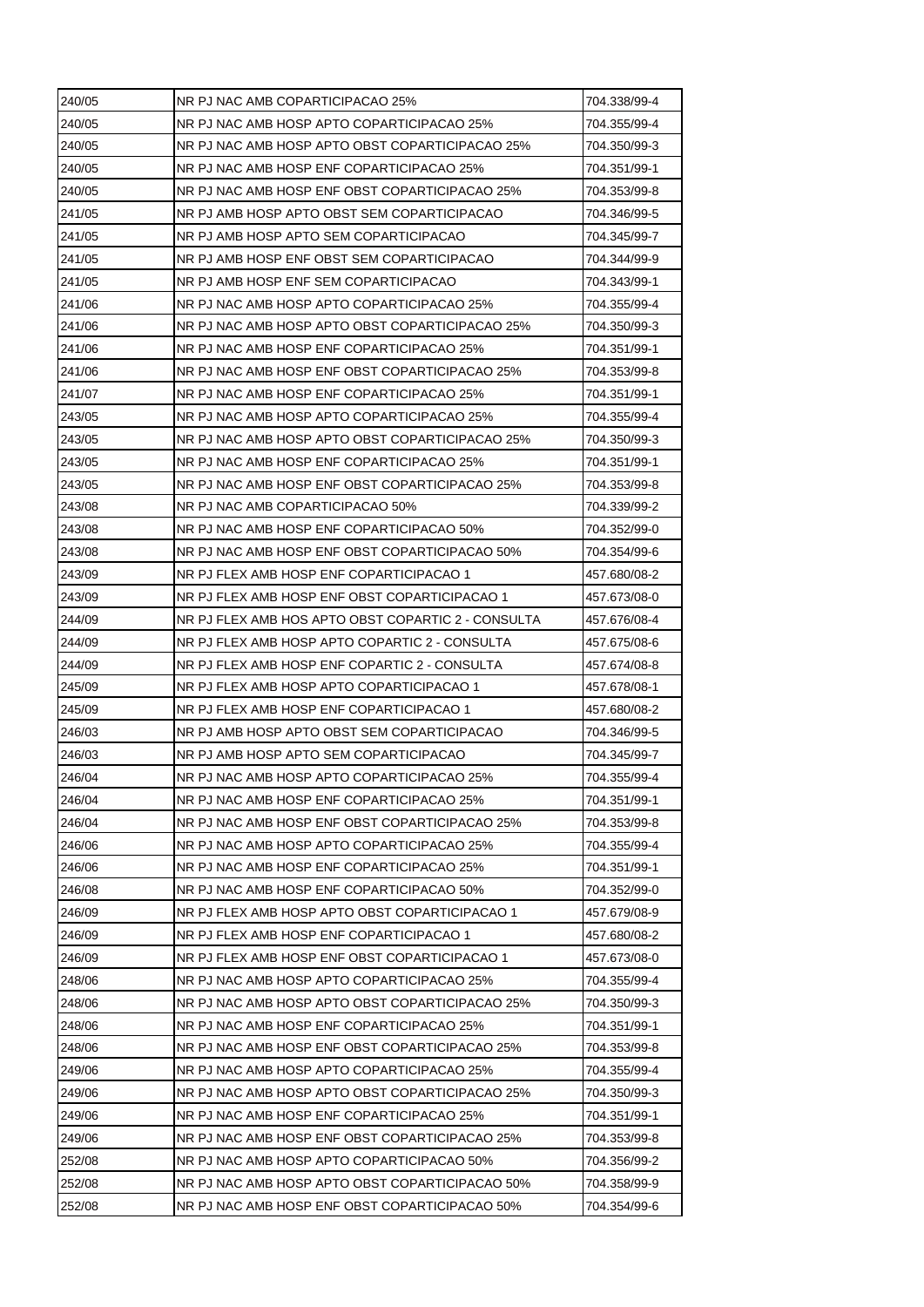| 254/09 | NR PJ FLEX AMB HOSP APTO OBS PJ CO-PARTICIPACAO | 458.121/08-1 |
|--------|-------------------------------------------------|--------------|
| 254/09 | NR PJ FLEX AMB HOSP APTO PJ CO-PARTICIPACAO     | 458.119/08-9 |
| 255/05 | NR PJ NAC AMB HOSP ENF COPARTICIPACAO 25%       | 704.351/99-1 |
| 255/06 | NR PJ NAC AMB COPARTICIPACAO 25%                | 704.338/99-4 |
| 255/06 | NR PJ NAC AMB HOSP ENF COPARTICIPACAO 25%       | 704.351/99-1 |
| 255/06 | NR PJ NAC AMB HOSP ENF OBST COPARTICIPACAO 25%  | 704.353/99-8 |
| 256/03 | NR PJ AMB HOSP APTO SEM COPARTICIPACAO          | 704.345/99-7 |
| 256/03 | NR PJ AMB HOSP ENF OBST SEM COPARTICIPACAO      | 704.344/99-9 |
| 256/03 | NR PJ AMB HOSP ENF SEM COPARTICIPACAO           | 704.343/99-1 |
| 257/07 | NR PJ NAC AMB HOSP APTO COPARTICIPACAO 25%      | 704.355/99-4 |
| 257/07 | NR PJ NAC AMB HOSP ENF COPARTICIPACAO 25%       | 704.351/99-1 |
| 257/08 | NR PJ NAC AMB HOSP ENF COPARTICIPACAO 25%       | 704.351/99-1 |
| 258/03 | NR PJ AMB HOSP APTO OBST SEM COPARTICIPACAO     | 704.346/99-5 |
| 258/03 | NR PJ AMB HOSP APTO SEM COPARTICIPACAO          | 704.345/99-7 |
| 258/03 | NR PJ AMB HOSP ENF SEM COPARTICIPACAO           | 704.343/99-1 |
| 258/07 | NR PJ NAC AMB HOSP APTO COPARTICIPACAO 25%      | 704.355/99-4 |
| 258/07 | NR PJ NAC AMB HOSP ENF COPARTICIPACAO 25%       | 704.351/99-1 |
| 258/07 | NR PJ NAC AMB HOSP ENF OBST COPARTICIPACAO 25%  | 704.353/99-8 |
| 259/03 | NR PJ AMB HOSP ENF SEM COPARTICIPACAO           | 704.343/99-1 |
| 260/07 | NR PJ NAC AMB HOSP APTO COPARTICIPACAO 50%      | 704.356/99-2 |
| 260/07 | NR PJ NAC AMB HOSP APTO OBST COPARTICIPACAO 50% | 704.358/99-9 |
| 261/09 | NR PJ FLEX AMB HOSP APTO COPARTICIPACAO 1       | 457.678/08-1 |
| 261/09 | NR PJ FLEX AMB HOSP ENF OBST COPARTICIPACAO 1   | 457.673/08-0 |
| 262/08 | NR PJ NAC AMB HOSP ENF COPARTICIPACAO 50%       | 704.352/99-0 |
| 262/08 | NR PJ NAC AMB HOSP ENF OBST COPARTICIPACAO 50%  | 704.354/99-6 |
| 262/09 | NR PJ FLEX AMB HOSP ENF COPARTICIPACAO 1        | 457.680/08-2 |
| 262/09 | NR PJ FLEX AMB HOSP ENF OBST COPARTICIPACAO 1   | 457.673/08-0 |
| 263/03 | NR PJ AMB HOSP APTO SEM COPARTICIPACAO          | 704.345/99-7 |
| 263/03 | NR PJ AMB HOSP ENF SEM COPARTICIPACAO           | 704.343/99-1 |
| 263/05 | NR PJ NAC AMB HOSP ENF COPARTICIPACAO 50%       | 704.352/99-0 |
| 263/05 | NR PJ NAC AMB HOSP ENF OBST COPARTICIPACAO 50%  | 704.354/99-6 |
| 263/09 | NR PJ NAC AMB HOSP APTO COPARTICIPACAO 25%      | 704.355/99-4 |
| 263/09 | NR PJ NAC AMB HOSP ENF COPARTICIPACAO 25%       | 704.351/99-1 |
| 264/06 | NR PJ NAC AMB HOSP APTO COPARTICIPACAO 25%      | 704.355/99-4 |
| 264/06 | NR PJ NAC AMB HOSP ENF COPARTICIPACAO 25%       | 704.351/99-1 |
| 264/06 | NR PJ NAC AMB HOSP ENF OBST COPARTICIPACAO 25%  | 704.353/99-8 |
| 264/07 | NR PJ AMB HOSP APTO OBST SEM COPARTICIPACAO     | 704.346/99-5 |
| 264/07 | NR PJ AMB HOSP APTO SEM COPARTICIPACAO          | 704.345/99-7 |
| 265/07 | NR PJ NAC AMB HOSP APTO COPARTICIPACAO 25%      | 704.355/99-4 |
| 265/07 | NR PJ NAC AMB HOSP ENF COPARTICIPACAO 25%       | 704.351/99-1 |
| 265/07 | NR PJ NAC AMB HOSP ENF OBST COPARTICIPACAO 25%  | 704.353/99-8 |
| 265/08 | NR PJ NAC AMB HOSP APTO COPARTICIPACAO 25%      | 704.355/99-4 |
| 265/08 | NR PJ NAC AMB HOSP ENF COPARTICIPACAO 25%       | 704.351/99-1 |
| 266/06 | NR PJ NAC AMB HOSP APTO COPARTICIPACAO 25%      | 704.355/99-4 |
| 267/09 | NR PJ FLEX AMB HOSP ENF COPARTICIPACAO 1        | 457.680/08-2 |
| 268/03 | NR PJ AMB HOSP APTO OBST SEM COPARTICIPACAO     | 704.346/99-5 |
| 268/03 | NR PJ AMB HOSP APTO SEM COPARTICIPACAO          | 704.345/99-7 |
| 268/06 | NR PJ NAC AMB COPARTICIPACAO 25%                | 704.338/99-4 |
| 268/06 | NR PJ NAC AMB HOSP APTO COPARTICIPACAO 25%      | 704.355/99-4 |
| 268/06 | NR PJ NAC AMB HOSP APTO OBST COPARTICIPACAO 25% | 704.350/99-3 |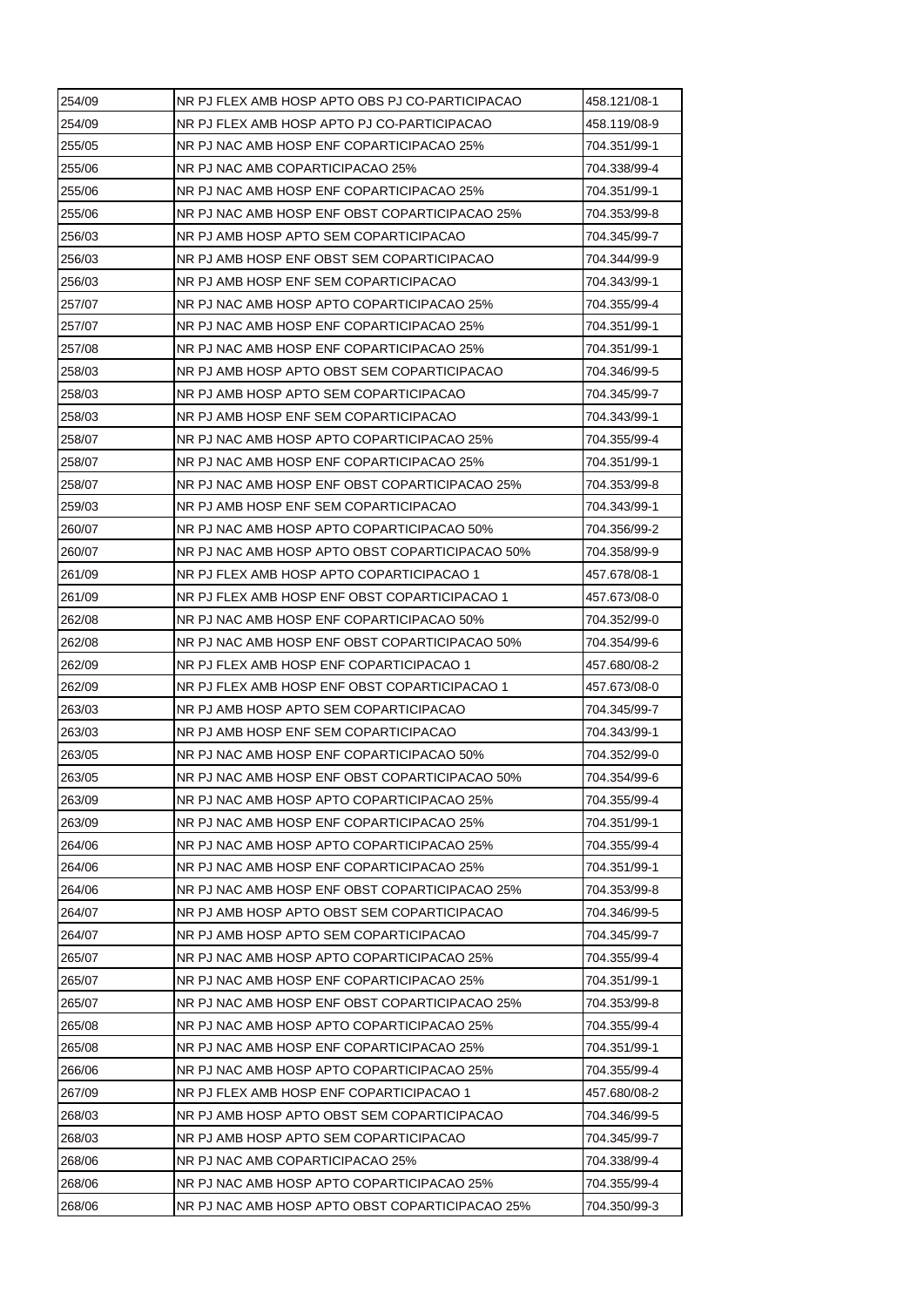| 268/06 | NR PJ NAC AMB HOSP ENF COPARTICIPACAO 25%       | 704.351/99-1 |
|--------|-------------------------------------------------|--------------|
| 268/07 | NR PJ NAC AMB COPARTICIPACAO 50%                | 704.339/99-2 |
| 268/07 | NR PJ NAC AMB HOSP ENF COPARTICIPACAO 50%       | 704.352/99-0 |
| 268/07 | NR PJ NAC AMB HOSP ENF OBST COPARTICIPACAO 50%  | 704.354/99-6 |
| 270/03 | NR PJ AMB HOSP APTO SEM COPARTICIPACAO          | 704.345/99-7 |
| 270/03 | NR PJ AMB HOSP ENF OBST SEM COPARTICIPACAO      | 704.344/99-9 |
| 270/03 | NR PJ AMB HOSP ENF SEM COPARTICIPACAO           | 704.343/99-1 |
| 270/06 | NR PJ NAC AMB HOSP APTO COPARTICIPACAO 25%      | 704.355/99-4 |
| 270/06 | NR PJ NAC AMB HOSP ENF COPARTICIPACAO 25%       | 704.351/99-1 |
| 272/07 | NR PJ NAC AMB COPARTICIPACAO 50%                | 704.339/99-2 |
| 272/07 | NR PJ NAC AMB HOSP APTO COPARTICIPACAO 50%      | 704.356/99-2 |
| 272/07 | NR PJ NAC AMB HOSP ENF COPARTICIPACAO 50%       | 704.352/99-0 |
| 273/03 | NR PJ AMB HOSP ENF OBST SEM COPARTICIPACAO      | 704.344/99-9 |
| 273/03 | NR PJ AMB HOSP ENF SEM COPARTICIPACAO           | 704.343/99-1 |
| 275/03 | NR PJ AMB HOSP APTO OBST SEM COPARTICIPACAO     | 704.346/99-5 |
| 275/03 | NR PJ AMB HOSP APTO SEM COPARTICIPACAO          | 704.345/99-7 |
| 275/03 | NR PJ AMB HOSP ENF SEM COPARTICIPACAO           | 704.343/99-1 |
| 275/06 | NR PJ NAC AMB COPARTICIPACAO 25%                | 704.338/99-4 |
| 275/06 | NR PJ NAC AMB HOSP APTO COPARTICIPACAO 25%      | 704.355/99-4 |
| 275/06 | NR PJ NAC AMB HOSP APTO OBST COPARTICIPACAO 25% | 704.350/99-3 |
| 275/06 | NR PJ NAC AMB HOSP ENF COPARTICIPACAO 25%       | 704.351/99-1 |
| 275/06 | NR PJ NAC AMB HOSP ENF OBST COPARTICIPACAO 25%  | 704.353/99-8 |
| 275/07 | NR PJ NAC AMB HOSP APTO COPARTICIPACAO 50%      | 704.356/99-2 |
| 275/07 | NR PJ NAC AMB HOSP ENF COPARTICIPACAO 50%       | 704.352/99-0 |
| 277/09 | NR PJ NAC AMB HOSP APTO COPARTICIPACAO 50%      | 704.356/99-2 |
| 277/09 | NR PJ NAC AMB HOSP APTO OBST COPARTICIPACAO 50% | 704.358/99-9 |
| 277/09 | NR PJ NAC AMB HOSP ENF COPARTICIPACAO 50%       | 704.352/99-0 |
| 277/09 | NR PJ NAC AMB HOSP ENF OBST COPARTICIPACAO 50%  | 704.354/99-6 |
| 278/06 | NR PJ NAC AMB HOSP ENF COPARTICIPACAO 25%       | 704.351/99-1 |
| 278/06 | NR PJ NAC AMB HOSP ENF OBST COPARTICIPACAO 25%  | 704.353/99-8 |
| 278/07 | NR PJ NAC AMB HOSP APTO COPARTICIPACAO 25%      | 704.355/99-4 |
| 278/07 | NR PJ NAC AMB HOSP APTO OBST COPARTICIPACAO 25% | 704.350/99-3 |
| 278/07 | NR PJ NAC AMB HOSP ENF COPARTICIPACAO 25%       | 704.351/99-1 |
| 278/09 | NR PJ FLEX AMB HOSP APTO COPARTICIPACAO 1       | 457.678/08-1 |
| 278/09 | NR PJ FLEX AMB HOSP APTO OBST COPARTICIPACAO 1  | 457.679/08-9 |
| 278/09 | NR PJ FLEX AMB HOSP ENF COPARTICIPACAO 1        | 457.680/08-2 |
| 278/09 | NR PJ FLEX AMB HOSP ENF OBST COPARTICIPACAO 1   | 457.673/08-0 |
| 279/06 | NR PJ NAC AMB HOSP ENF COPARTICIPACAO 25%       | 704.351/99-1 |
| 279/07 | NR PJ NAC AMB HOSP ENF COPARTICIPACAO 50%       | 704.352/99-0 |
| 279/08 | NR PJ NAC AMB HOSP APTO OBST COPARTICIPACAO 25% | 704.350/99-3 |
| 279/08 | NR PJ NAC AMB HOSP ENF COPARTICIPACAO 25%       | 704.351/99-1 |
| 285/05 | NR PJ NAC AMB HOSP APTO COPARTICIPACAO 25%      | 704.355/99-4 |
|        |                                                 |              |
| 285/05 | NR PJ NAC AMB HOSP APTO OBST COPARTICIPACAO 25% | 704.350/99-3 |
| 285/05 | NR PJ NAC AMB HOSP ENF COPARTICIPACAO 25%       | 704.351/99-1 |
| 285/05 | NR PJ NAC AMB HOSP ENF OBST COPARTICIPACAO 25%  | 704.353/99-8 |
| 285/08 | NR PJ NAC AMB HOSP APTO COPARTICIPACAO 25%      | 704.355/99-4 |
| 285/08 | NR PJ NAC AMB HOSP APTO OBST COPARTICIPACAO 25% | 704.350/99-3 |
| 285/08 | NR PJ NAC AMB HOSP ENF COPARTICIPACAO 25%       | 704.351/99-1 |
| 285/08 | NR PJ NAC AMB HOSP ENF OBST COPARTICIPACAO 25%  | 704.353/99-8 |
| 287/03 | NR PJ AMB HOSP APTO SEM COPARTICIPACAO          | 704.345/99-7 |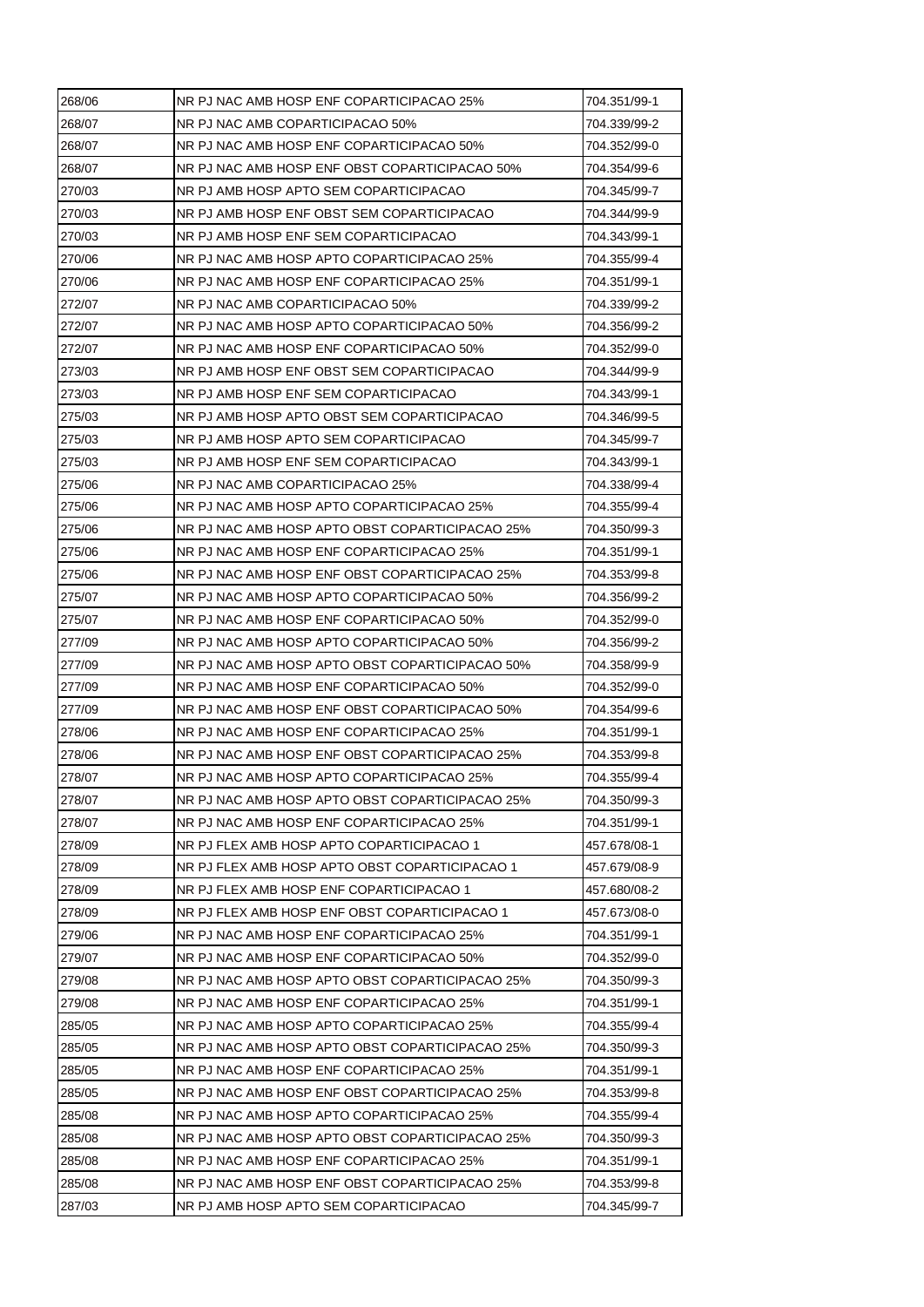| 287/03 | NR PJ AMB HOSP ENF SEM COPARTICIPACAO              | 704.343/99-1 |
|--------|----------------------------------------------------|--------------|
| 288/03 | NR PJ NAC AMB HOSP ENF COPARTICIPACAO 50%          | 704.352/99-0 |
| 288/03 | NR PJ NAC AMB HOSP ENF OBST COPARTICIPACAO 50%     | 704.354/99-6 |
| 288/09 | NR PJ FLEX AMB HOSP APTO COPARTICIPACAO 1          | 457.678/08-1 |
| 288/09 | NR PJ FLEX AMB HOSP APTO OBST COPARTICIPACAO 1     | 457.679/08-9 |
| 288/09 | NR PJ FLEX AMB HOSP ENF COPARTICIPACAO 1           | 457.680/08-2 |
| 288/09 | NR PJ FLEX AMB HOSP ENF OBST COPARTICIPACAO 1      | 457.673/08-0 |
| 290/08 | NR PJ FLEX AMB HOSP ENF COPARTICIPACAO 1           | 457.680/08-2 |
| 290/08 | NR PJ FLEX AMB HOSP ENF OBST COPARTICIPACAO 1      | 457.673/08-0 |
| 292/08 | NR PJ NAC AMB HOSP APTO COPARTICIPACAO 25%         | 704.355/99-4 |
| 292/08 | NR PJ NAC AMB HOSP ENF COPARTICIPACAO 25%          | 704.351/99-1 |
| 293/09 | NR PJ FLEX AMB HOSP ENF COPARTICIPACAO 1           | 457.680/08-2 |
| 294/08 | NR PJ NAC AMB HOSP APTO COPARTICIPACAO 25%         | 704.355/99-4 |
| 294/08 | NR PJ NAC AMB HOSP ENF COPARTICIPACAO 25%          | 704.351/99-1 |
| 294/09 | NR PJ FLEX AMB HOSP ENF COPARTIC 2 - CONSULTA      | 457.674/08-8 |
| 295/08 | NR PJ AMB HOSP APTO OBST SEM COPARTICIPACAO        | 704.346/99-5 |
| 295/08 | NR PJ AMB HOSP APTO SEM COPARTICIPACAO             | 704.345/99-7 |
| 295/09 | NR PJ FLEX AMB HOSP ENF COPARTICIPACAO 1           | 457.680/08-2 |
| 295/09 | NR PJ FLEX AMB HOSP ENF OBST COPARTICIPACAO 1      | 457.673/08-0 |
| 296/03 | NR PJ AMB HOSP APTO OBST SEM COPARTICIPACAO        | 704.346/99-5 |
| 296/03 | NR PJ AMB HOSP APTO SEM COPARTICIPACAO             | 704.345/99-7 |
| 296/03 | NR PJ AMB HOSP ENF OBST SEM COPARTICIPACAO         | 704.344/99-9 |
| 296/03 | NR PJ AMB HOSP ENF SEM COPARTICIPACAO              | 704.343/99-1 |
| 296/03 | NR PJ AMB SEM COPARTICIPACAO                       | 704.337/99-6 |
| 296/08 | NR PJ NAC AMB HOSP APTO COPARTICIPACAO 50%         | 704.356/99-2 |
| 296/08 | NR PJ NAC AMB HOSP ENF COPARTICIPACAO 50%          | 704.352/99-0 |
| 296/09 | NR PJ NAC AMB HOSP ENF COPARTICIPACAO 50%          | 704.352/99-0 |
| 297/03 | NR PJ AMB HOSP ENF OBST SEM COPARTICIPACAO         | 704.344/99-9 |
| 297/03 | NR PJ AMB HOSP ENF SEM COPARTICIPACAO              | 704.343/99-1 |
| 297/05 | NR PJ NAC AMB HOSP ENF COPARTICIPACAO 25%          | 704.351/99-1 |
| 298/09 | NR PJ FLEX AMB HOSP APTO COPARTICIPACAO 1          | 457.678/08-1 |
| 298/09 | NR PJ FLEX AMB HOSP APTO OBST COPARTICIPACAO 1     | 457.679/08-9 |
| 300/09 | NR PJ FLEX ADESAO AMB HOSP ENF COPART 2 CONS       | 458.299/08-3 |
| 300/09 | NR PJ FLEX AMB HOS APTO OBST COPARTIC 2 - CONSULTA | 457.676/08-4 |
| 300/09 | NR PJ FLEX AMB HOSP APTO COPARTIC 2 - CONSULTA     | 457.675/08-6 |
| 300/09 | NR PJ FLEX AMB HOSP ENF COPARTIC 2 - CONSULTA      | 457.674/08-8 |
| 300/09 | NR PJ FLEX AMB HOSP ENF OBST COPARTIC 2 - CONSULTA | 457.677/08-2 |
| 302/07 | NR PJ NAC AMB HOSP APTO COPARTICIPACAO 25%         | 704.355/99-4 |
| 302/07 | NR PJ NAC AMB HOSP ENF COPARTICIPACAO 25%          | 704.351/99-1 |
| 302/07 | NR PJ NAC AMB HOSP ENF OBST COPARTICIPACAO 25%     | 704.353/99-8 |
| 302/08 | NR PJ NAC AMB HOSP APTO COPARTICIPACAO 25%         | 704.355/99-4 |
| 302/08 | NR PJ NAC AMB HOSP APTO OBST COPARTICIPACAO 25%    | 704.350/99-3 |
| 302/08 | NR PJ NAC AMB HOSP ENF COPARTICIPACAO 25%          | 704.351/99-1 |
| 302/08 | NR PJ NAC AMB HOSP ENF OBST COPARTICIPACAO 25%     | 704.353/99-8 |
| 303/03 | NR PJ AMB HOSP APTO SEM COPARTICIPACAO             | 704.345/99-7 |
|        |                                                    |              |
| 303/03 | NR PJ AMB HOSP ENF OBST SEM COPARTICIPACAO         | 704.344/99-9 |
| 303/03 | NR PJ AMB HOSP ENF SEM COPARTICIPACAO              | 704.343/99-1 |
| 305/07 | NR PJ NAC AMB HOSP ENF COPARTICIPACAO 25%          | 704.351/99-1 |
| 305/07 | NR PJ NAC AMB HOSP ENF OBST COPARTICIPACAO 25%     | 704.353/99-8 |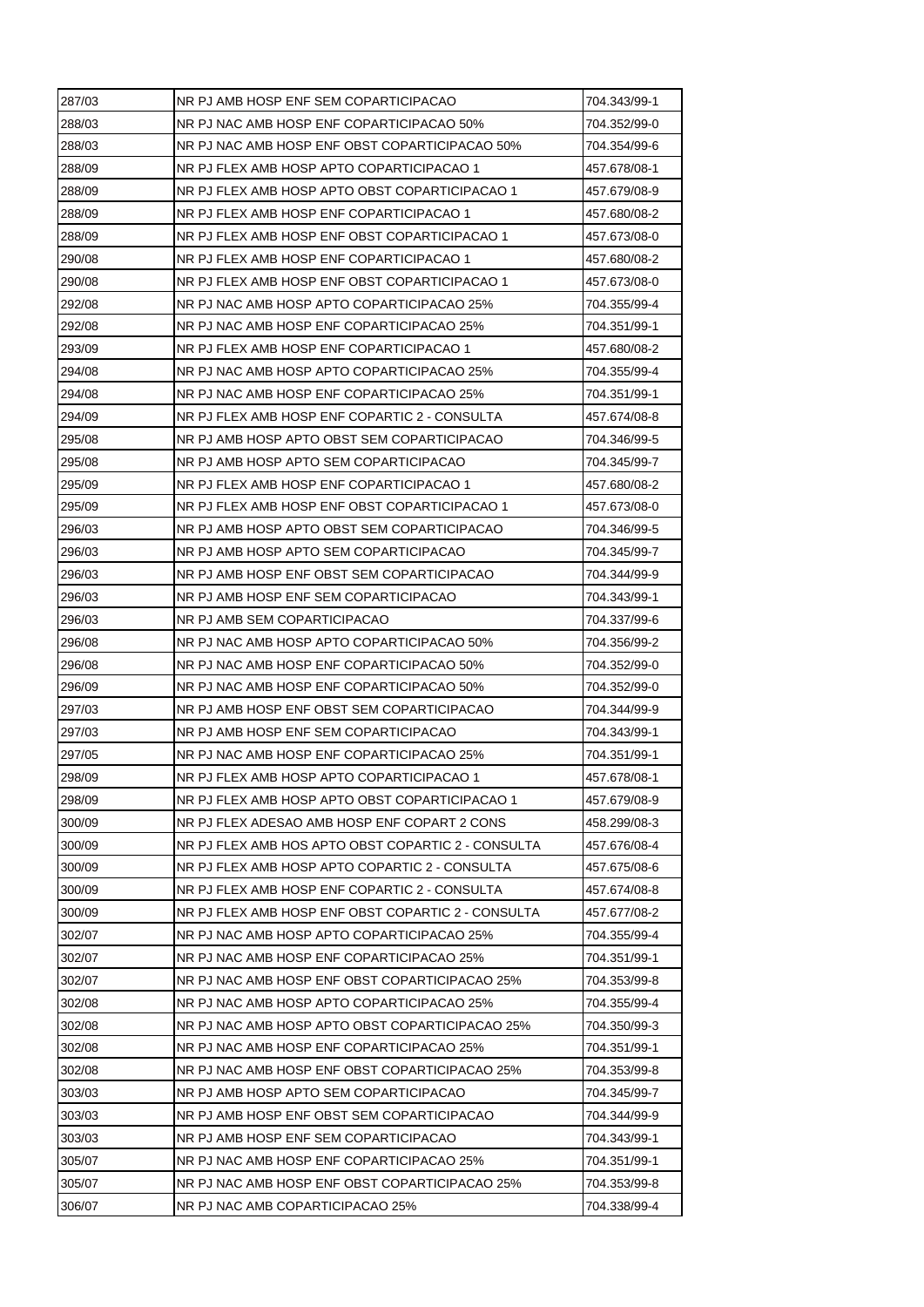| 306/07<br>NR PJ NAC AMB HOSP APTO OBST COPARTICIPACAO 25%<br>704.350/99-3<br>306/07<br>NR PJ NAC AMB HOSP ENF COPARTICIPACAO 25%<br>704.351/99-1<br>306/07<br>NR PJ NAC AMB HOSP ENF OBST COPARTICIPACAO 25%<br>704.353/99-8<br>308/05<br>NR PJ NAC AMB HOSP APTO COPARTICIPACAO 25%<br>704.355/99-4<br>308/05<br>NR PJ NAC AMB HOSP ENF COPARTICIPACAO 25%<br>704.351/99-1<br>308/08<br>NR PJ NAC AMB HOSP APTO COPARTICIPACAO 25%<br>704.355/99-4 |  |
|-----------------------------------------------------------------------------------------------------------------------------------------------------------------------------------------------------------------------------------------------------------------------------------------------------------------------------------------------------------------------------------------------------------------------------------------------------|--|
|                                                                                                                                                                                                                                                                                                                                                                                                                                                     |  |
|                                                                                                                                                                                                                                                                                                                                                                                                                                                     |  |
|                                                                                                                                                                                                                                                                                                                                                                                                                                                     |  |
|                                                                                                                                                                                                                                                                                                                                                                                                                                                     |  |
|                                                                                                                                                                                                                                                                                                                                                                                                                                                     |  |
|                                                                                                                                                                                                                                                                                                                                                                                                                                                     |  |
| 308/08<br>NR PJ NAC AMB HOSP ENF COPARTICIPACAO 25%<br>704.351/99-1                                                                                                                                                                                                                                                                                                                                                                                 |  |
| 311/05<br>NR PJ NAC AMB HOSP ENF COPARTICIPACAO 25%<br>704.351/99-1                                                                                                                                                                                                                                                                                                                                                                                 |  |
| 311/05<br>NR PJ NAC AMB HOSP ENF OBST COPARTICIPACAO 25%<br>704.353/99-8                                                                                                                                                                                                                                                                                                                                                                            |  |
| 311/08<br>NR PJ NAC AMB HOSP ENF COPARTICIPACAO 25%<br>704.351/99-1                                                                                                                                                                                                                                                                                                                                                                                 |  |
| 311/08<br>NR PJ NAC AMB HOSP ENF OBST COPARTICIPACAO 25%<br>704.353/99-8                                                                                                                                                                                                                                                                                                                                                                            |  |
| 311/09<br>NR PJ FLEX AMB HOS APTO OBST COPARTIC 2 - CONSULTA<br>457.676/08-4                                                                                                                                                                                                                                                                                                                                                                        |  |
| 311/09<br>NR PJ FLEX AMB HOSP ENF COPARTIC 2 - CONSULTA<br>457.674/08-8                                                                                                                                                                                                                                                                                                                                                                             |  |
| 313/09<br>NR PJ FLEX AMB HOSP APTO COPARTICIPACAO 1<br>457.678/08-1                                                                                                                                                                                                                                                                                                                                                                                 |  |
| 313/09<br>NR PJ FLEX AMB HOSP APTO OBST COPARTICIPACAO 1<br>457.679/08-9                                                                                                                                                                                                                                                                                                                                                                            |  |
| 313/09<br>NR PJ FLEX AMB HOSP ENF COPARTICIPACAO 1<br>457.680/08-2                                                                                                                                                                                                                                                                                                                                                                                  |  |
| 314/07<br>NR PJ NAC AMB HOSP APTO COPARTICIPACAO 50%<br>704.356/99-2                                                                                                                                                                                                                                                                                                                                                                                |  |
| 314/07<br>NR PJ NAC AMB HOSP APTO OBST COPARTICIPACAO 50%<br>704.358/99-9                                                                                                                                                                                                                                                                                                                                                                           |  |
| 314/07<br>NR PJ NAC AMB HOSP ENF COPARTICIPACAO 50%<br>704.352/99-0                                                                                                                                                                                                                                                                                                                                                                                 |  |
| 314/08<br>NR PJ NAC AMB HOSP ENF COPARTICIPACAO 50%<br>704.352/99-0                                                                                                                                                                                                                                                                                                                                                                                 |  |
| 314/08<br>NR PJ NAC AMB HOSP ENF OBST COPARTICIPACAO 50%<br>704.354/99-6                                                                                                                                                                                                                                                                                                                                                                            |  |
| 316/03<br>NR PJ AMB HOSP ENF OBST SEM COPARTICIPACAO<br>704.344/99-9                                                                                                                                                                                                                                                                                                                                                                                |  |
| 316/03<br>NR PJ AMB HOSP ENF SEM COPARTICIPACAO<br>704.343/99-1                                                                                                                                                                                                                                                                                                                                                                                     |  |
| 317/03<br>NR PJ AMB HOSP ENF OBST SEM COPARTICIPACAO<br>704.344/99-9                                                                                                                                                                                                                                                                                                                                                                                |  |
| 317/03<br>NR PJ AMB HOSP ENF SEM COPARTICIPACAO<br>704.343/99-1                                                                                                                                                                                                                                                                                                                                                                                     |  |
| 317/09<br>NR PJ FLEX AMB HOSP APTO COPARTICIPACAO 1<br>457.678/08-1                                                                                                                                                                                                                                                                                                                                                                                 |  |
| 319/03<br>NR PJ AMB HOSP APTO OBST SEM COPARTICIPACAO<br>704.346/99-5                                                                                                                                                                                                                                                                                                                                                                               |  |
| 319/03<br>NR PJ AMB HOSP APTO SEM COPARTICIPACAO<br>704.345/99-7                                                                                                                                                                                                                                                                                                                                                                                    |  |
| 319/03<br>NR PJ AMB HOSP ENF OBST SEM COPARTICIPACAO<br>704.344/99-9                                                                                                                                                                                                                                                                                                                                                                                |  |
| 319/03<br>NR PJ AMB HOSP ENF SEM COPARTICIPACAO<br>704.343/99-1                                                                                                                                                                                                                                                                                                                                                                                     |  |
| 319/08<br>NR PJ NAC AMB HOSP ENF COPARTICIPACAO 50%<br>704.352/99-0                                                                                                                                                                                                                                                                                                                                                                                 |  |
| 319/08<br>NR PJ NAC AMB HOSP ENF OBST COPARTICIPACAO 50%<br>704.354/99-6                                                                                                                                                                                                                                                                                                                                                                            |  |
| 320/09<br>NR PJ NAC AMB HOSP ENF COPARTICIPACAO 25%<br>704.351/99-1                                                                                                                                                                                                                                                                                                                                                                                 |  |
| 320/09<br>NR PJ NAC AMB HOSP ENF OBST COPARTICIPACAO 25%<br>704.353/99-8                                                                                                                                                                                                                                                                                                                                                                            |  |
| 321/05<br>NR PJ NAC AMB COPARTICIPACAO 25%<br>704.338/99-4                                                                                                                                                                                                                                                                                                                                                                                          |  |
| 321/05<br>NR PJ NAC AMB HOSP APTO COPARTICIPACAO 25%<br>704.355/99-4                                                                                                                                                                                                                                                                                                                                                                                |  |
| 321/05<br>NR PJ NAC AMB HOSP APTO OBST COPARTICIPACAO 25%<br>704.350/99-3                                                                                                                                                                                                                                                                                                                                                                           |  |
| NR PJ NAC AMB HOSP ENF COPARTICIPACAO 25%<br>321/05<br>704.351/99-1                                                                                                                                                                                                                                                                                                                                                                                 |  |
| 321/08<br>NR PJ FLEX AMB HOS APTO OBST COPARTIC 2 - CONSULTA<br>457.676/08-4                                                                                                                                                                                                                                                                                                                                                                        |  |
| 321/08<br>NR PJ FLEX AMB HOSP APTO COPARTIC 2 - CONSULTA<br>457.675/08-6                                                                                                                                                                                                                                                                                                                                                                            |  |
| 321/08<br>NR PJ FLEX AMB HOSP ENF COPARTIC 2 - CONSULTA<br>457.674/08-8                                                                                                                                                                                                                                                                                                                                                                             |  |
| 321/08<br>NR PJ FLEX AMB HOSP ENF OBST COPARTIC 2 - CONSULTA<br>457.677/08-2                                                                                                                                                                                                                                                                                                                                                                        |  |
| 322/08<br>NR PJ NAC AMB HOSP APTO COPARTICIPACAO 50%<br>704.356/99-2                                                                                                                                                                                                                                                                                                                                                                                |  |
| 322/08<br>NR PJ NAC AMB HOSP APTO OBST COPARTICIPACAO 50%<br>704.358/99-9                                                                                                                                                                                                                                                                                                                                                                           |  |
|                                                                                                                                                                                                                                                                                                                                                                                                                                                     |  |
| 322/08<br>NR PJ NAC AMB HOSP ENF COPARTICIPACAO 50%<br>704.352/99-0                                                                                                                                                                                                                                                                                                                                                                                 |  |
| NR PJ AMB HOSP APTO SEM COPARTICIPACAO<br>323/03<br>704.345/99-7                                                                                                                                                                                                                                                                                                                                                                                    |  |
| 325/05<br>NR PJ NAC AMB HOSP ENF COPARTICIPACAO 25%<br>704.351/99-1                                                                                                                                                                                                                                                                                                                                                                                 |  |
| 325/08<br>NR PJ NAC AMB HOSP APTO COPARTICIPACAO 25%<br>704.355/99-4                                                                                                                                                                                                                                                                                                                                                                                |  |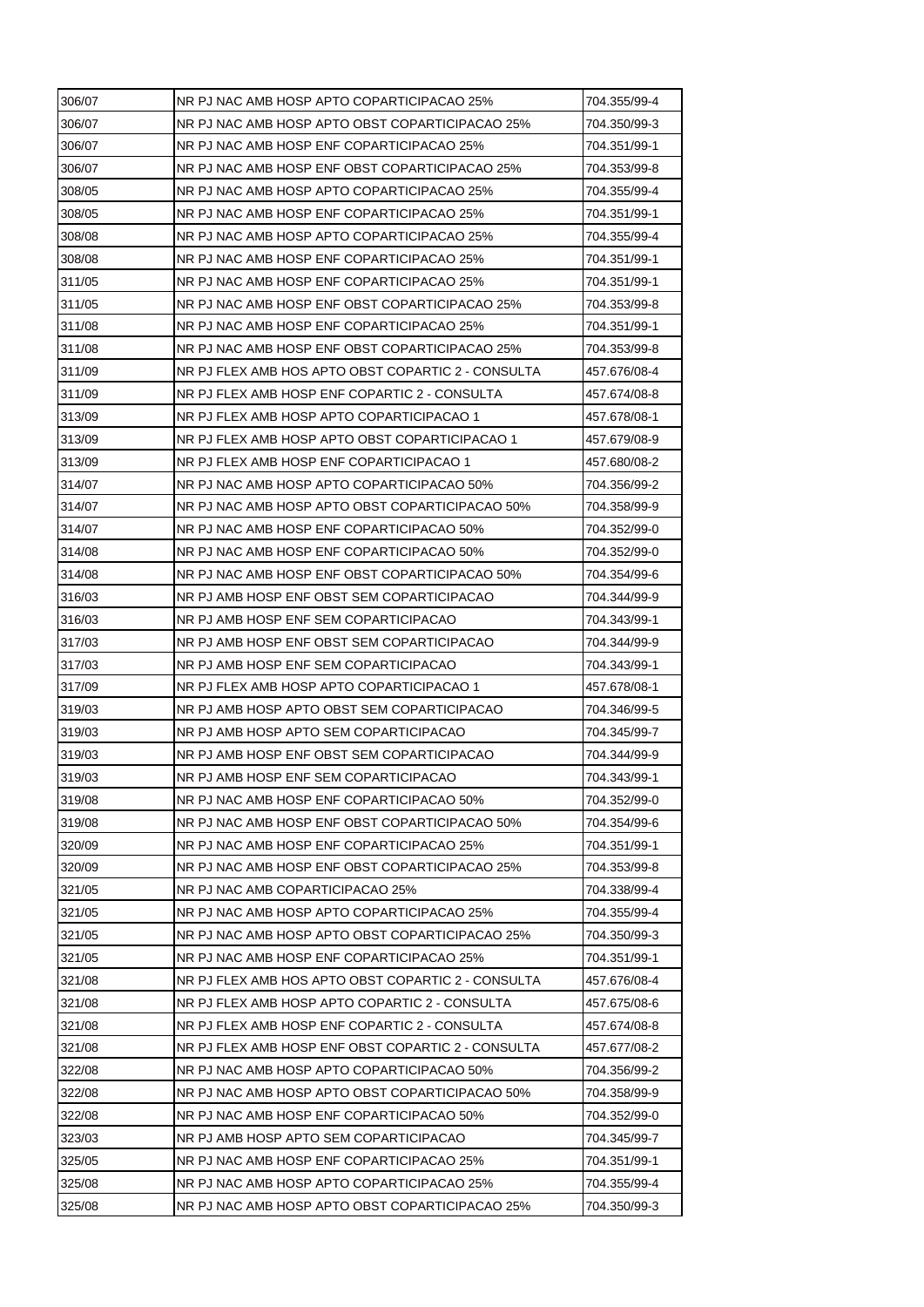| 325/08 | NR PJ NAC AMB HOSP ENF COPARTICIPACAO 25%          | 704.351/99-1 |
|--------|----------------------------------------------------|--------------|
| 325/09 | NR PJ FLEX AMB HOSP APTO COPARTICIPACAO 1          | 457.678/08-1 |
| 325/09 | NR PJ FLEX AMB HOSP APTO OBST COPARTICIPACAO 1     | 457.679/08-9 |
| 325/09 | NR PJ FLEX AMB HOSP ENF OBST COPARTICIPACAO 1      | 457.673/08-0 |
| 326/09 | NR PJ FLEX AMB HOSP APTO COPARTICIPACAO 1          | 457.678/08-1 |
| 327/05 | NR PJ NAC AMB HOSP APTO COPARTICIPACAO 25%         | 704.355/99-4 |
| 327/05 | NR PJ NAC AMB HOSP APTO OBST COPARTICIPACAO 25%    | 704.350/99-3 |
| 327/05 | NR PJ NAC AMB HOSP ENF COPARTICIPACAO 25%          | 704.351/99-1 |
| 327/05 | NR PJ NAC AMB HOSP ENF OBST COPARTICIPACAO 25%     | 704.353/99-8 |
| 327/09 | NR PJ NAC AMB HOSP APTO COPARTICIPACAO 25%         | 704.355/99-4 |
| 327/09 | NR PJ NAC AMB HOSP APTO OBST COPARTICIPACAO 25%    | 704.350/99-3 |
| 327/09 | NR PJ NAC AMB HOSP ENF OBST COPARTICIPACAO 25%     | 704.353/99-8 |
| 328/08 | NR PJ FLEX AMB HOSP APTO COPARTICIPACAO 1          | 457.678/08-1 |
| 328/08 | NR PJ FLEX AMB HOSP APTO OBST COPARTICIPACAO 1     | 457.679/08-9 |
| 328/08 | NR PJ FLEX AMB HOSP ENF COPARTICIPACAO 1           | 457.680/08-2 |
| 329/08 | NR PJ FLEX AMB HOSP APTO COPARTICIPACAO 1          | 457.678/08-1 |
| 329/08 | NR PJ FLEX AMB HOSP ENF COPARTICIPACAO 1           | 457.680/08-2 |
| 329/09 | NR PJ FLEX AMB HOSP ENF COPARTIC 2 - CONSULTA      | 457.674/08-8 |
| 329/09 | NR PJ FLEX AMB HOSP ENF OBST COPARTIC 2 - CONSULTA | 457.677/08-2 |
| 330/05 | NR PJ NAC AMB HOSP APTO COPARTICIPACAO 25%         | 704.355/99-4 |
| 330/05 | NR PJ NAC AMB HOSP ENF COPARTICIPACAO 25%          | 704.351/99-1 |
| 331/07 | NR PJ NAC AMB HOSP APTO COPARTICIPACAO 25%         | 704.355/99-4 |
| 331/07 | NR PJ NAC AMB HOSP APTO OBST COPARTICIPACAO 25%    | 704.350/99-3 |
| 331/07 | NR PJ NAC AMB HOSP ENF COPARTICIPACAO 25%          | 704.351/99-1 |
| 331/07 | NR PJ NAC AMB HOSP ENF OBST COPARTICIPACAO 25%     | 704.353/99-8 |
| 333/09 | NR PJ FLEX AMB HOSP ENF COPARTICIPACAO 1           | 457.680/08-2 |
| 333/09 | NR PJ FLEX AMB HOSP ENF OBST COPARTICIPACAO 1      | 457.673/08-0 |
| 334/08 | NR PJ NAC AMB HOSP ENF COPARTICIPACAO 50%          | 704.352/99-0 |
| 336/07 | NR PJ NAC AMB HOSP APTO COPARTICIPACAO 50%         | 704.356/99-2 |
| 336/07 | NR PJ NAC AMB HOSP ENF COPARTICIPACAO 50%          | 704.352/99-0 |
| 340/09 | NR PJ FLEX AMB HOSP APTO COPARTICIPACAO 1          | 457.678/08-1 |
| 340/09 | NR PJ FLEX AMB HOSP ENF COPARTICIPACAO 1           | 457.680/08-2 |
| 345/05 | NR PJ NAC AMB HOSP ENF COPARTICIPACAO 25%          | 704.351/99-1 |
| 345/09 | NR PJ FLEX AMB HOSP APTO COPARTICIPACAO 1          | 457.678/08-1 |
| 345/09 | NR PJ FLEX AMB HOSP APTO OBST COPARTICIPACAO 1     | 457.679/08-9 |
| 345/09 | NR PJ FLEX AMB HOSP ENF COPARTICIPACAO 1           | 457.680/08-2 |
| 346/08 | NR PJ FLEX AMB HOSP APTO COPARTIC 2 - CONSULTA     | 457.675/08-6 |
| 346/08 | NR PJ FLEX AMB HOSP ENF COPARTIC 2 - CONSULTA      | 457.674/08-8 |
| 347/03 | NR PJ AMB HOSP ENF OBST SEM COPARTICIPACAO         | 704.344/99-9 |
| 347/03 | NR PJ AMB HOSP ENF SEM COPARTICIPACAO              | 704.343/99-1 |
| 348/05 | NR PJ NAC AMB HOSP APTO COPARTICIPACAO 25%         | 704.355/99-4 |
| 348/05 | NR PJ NAC AMB HOSP ENF COPARTICIPACAO 25%          | 704.351/99-1 |
| 348/08 | NR PJ FLEX AMB HOSP ENF COPARTICIPACAO 1           | 457.680/08-2 |
| 348/09 | NR PJ FLEX AMB HOSP ENF COPARTIC 2 - CONSULTA      | 457.674/08-8 |
| 348/09 | NR PJ FLEX AMB HOSP ENF OBST COPARTIC 2 - CONSULTA | 457.677/08-2 |
| 349/03 | NR PJ AMB HOSP APTO SEM COPARTICIPACAO             | 704.345/99-7 |
| 349/03 | NR PJ AMB HOSP ENF OBST SEM COPARTICIPACAO         | 704.344/99-9 |
| 349/03 | NR PJ AMB HOSP ENF SEM COPARTICIPACAO              | 704.343/99-1 |
| 350/08 | NR PJ FLEX AMB HOSP APTO COPARTICIPACAO 1          | 457.678/08-1 |
| 350/08 | NR PJ FLEX AMB HOSP APTO OBST COPARTICIPACAO 1     | 457.679/08-9 |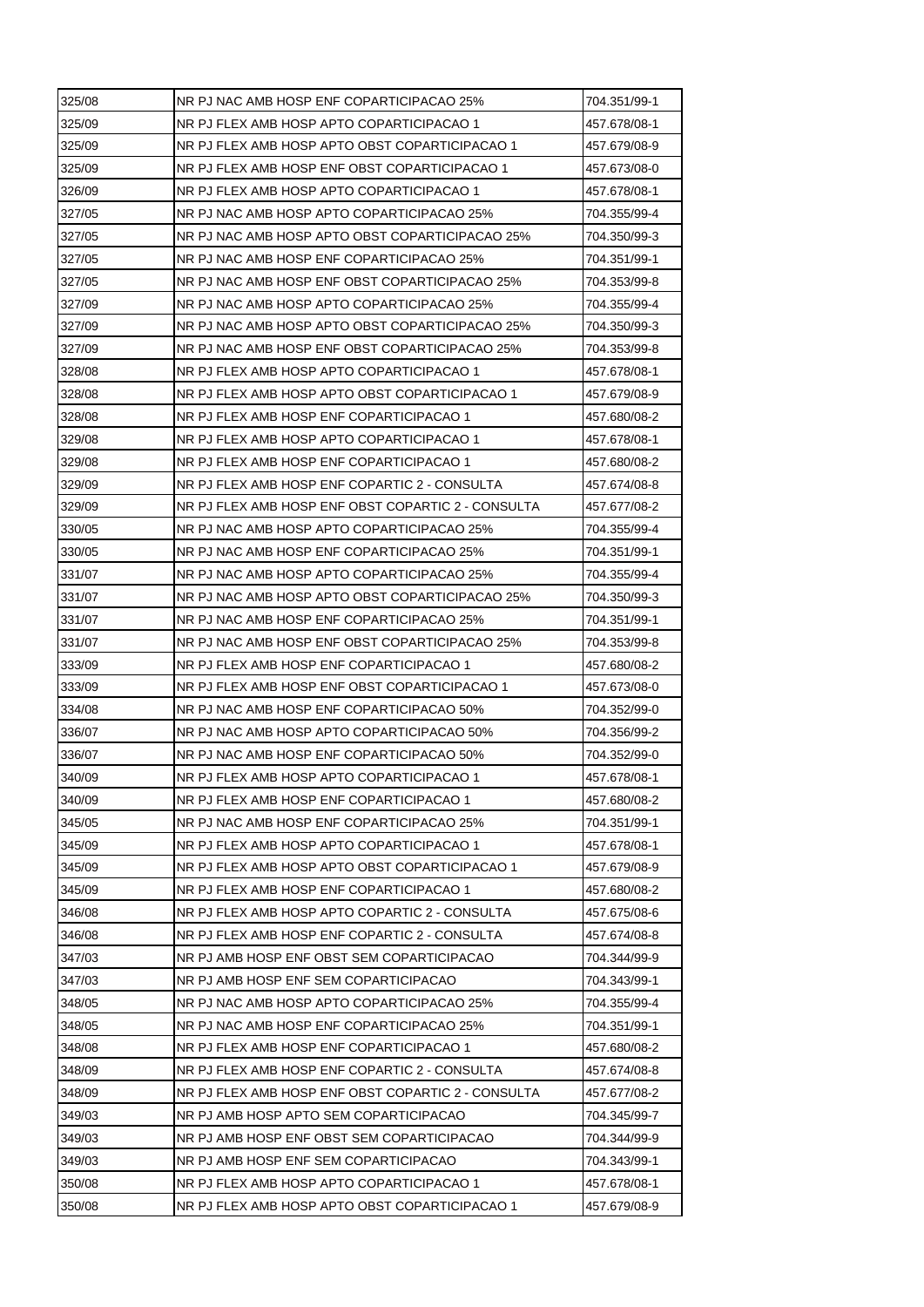| 351/05 | NR PJ NAC AMB HOSP APTO COPARTICIPACAO 25%      | 704.355/99-4 |
|--------|-------------------------------------------------|--------------|
| 351/05 | NR PJ NAC AMB HOSP APTO OBST COPARTICIPACAO 25% | 704.350/99-3 |
| 351/05 | NR PJ NAC AMB HOSP ENF COPARTICIPACAO 25%       | 704.351/99-1 |
| 351/08 | NR PJ FLEX AMB HOSP APTO COPARTICIPACAO 1       | 457.678/08-1 |
| 351/08 | NR PJ FLEX AMB HOSP ENF COPARTICIPACAO 1        | 457.680/08-2 |
| 351/08 | NR PJ FLEX AMB HOSP ENF OBST COPARTICIPACAO 1   | 457.673/08-0 |
| 352/08 | NR PJ FLEX AMB HOSP ENF COPARTIC 2 - CONSULTA   | 457.674/08-8 |
| 352/09 | NR PJ FLEX AMB HOSP APTO COPARTICIPACAO 1       | 457.678/08-1 |
| 352/09 | NR PJ FLEX AMB HOSP ENF COPARTICIPACAO 1        | 457.680/08-2 |
| 353/08 | NR PJ FLEX AMB HOSP APTO COPARTICIPACAO 1       | 457.678/08-1 |
| 353/08 | NR PJ FLEX AMB HOSP APTO OBST COPARTICIPACAO 1  | 457.679/08-9 |
| 353/08 | NR PJ FLEX AMB HOSP ENF COPARTICIPACAO 1        | 457.680/08-2 |
| 353/08 | NR PJ FLEX AMB HOSP ENF OBST COPARTICIPACAO 1   | 457.673/08-0 |
| 356/03 | NR PJ AMB HOSP ENF OBST SEM COPARTICIPACAO      | 704.344/99-9 |
| 356/03 | NR PJ AMB HOSP ENF SEM COPARTICIPACAO           | 704.343/99-1 |
| 357/03 | NR PJ AMB HOSP APTO SEM COPARTICIPACAO          | 704.345/99-7 |
| 357/03 | NR PJ AMB HOSP ENF SEM COPARTICIPACAO           | 704.343/99-1 |
| 358/09 | NR PJ FLEX AMB HOSP APTO COPARTICIPACAO 1       | 457.678/08-1 |
| 358/09 | NR PJ FLEX AMB HOSP ENF COPARTICIPACAO 1        | 457.680/08-2 |
| 358/09 | NR PJ FLEX AMB HOSP ENF OBST COPARTICIPACAO 1   | 457.673/08-0 |
| 361/03 | NR PJ NAC AMB HOSP APTO COPARTICIPACAO 50%      | 704.356/99-2 |
| 361/03 | NR PJ NAC AMB HOSP APTO OBST COPARTICIPACAO 50% | 704.358/99-9 |
| 361/08 | NR PJ NAC AMB HOSP APTO COPARTICIPACAO 25%      | 704.355/99-4 |
| 361/08 | NR PJ NAC AMB HOSP APTO OBST COPARTICIPACAO 25% | 704.350/99-3 |
| 362/09 | NR PJ FLEX AMB HOSP APTO COPARTICIPACAO 1       | 457.678/08-1 |
| 362/09 | NR PJ FLEX AMB HOSP APTO OBST COPARTICIPACAO 1  | 457.679/08-9 |
| 362/09 | NR PJ FLEX AMB HOSP ENF COPARTICIPACAO 1        | 457.680/08-2 |
| 362/09 | NR PJ FLEX AMB HOSP ENF OBST COPARTICIPACAO 1   | 457.673/08-0 |
| 363/03 | NR PJ AMB HOSP APTO SEM COPARTICIPACAO          | 704.345/99-7 |
| 363/03 | NR PJ AMB HOSP ENF SEM COPARTICIPACAO           | 704.343/99-1 |
| 363/03 | NR PJ AMB SEM COPARTICIPACAO                    | 704.337/99-6 |
| 363/08 | NR PJ FLEX AMB HOSP APTO COPARTICIPACAO 1       | 457.678/08-1 |
| 363/08 | NR PJ FLEX AMB HOSP ENF COPARTICIPACAO 1        | 457.680/08-2 |
| 366/09 | NR PJ FLEX AMB HOSP APTO PJ CO-PARTICIPACAO     | 458.119/08-9 |
| 366/09 | NR PJ FLEX AMB HOSP ENF PJ CO-PARTICIPACAO      | 458.118/08-1 |
| 367/09 | NR PJ FLEX AMB HOSP APTO COPARTICIPACAO 1       | 457.678/08-1 |
| 372/03 | NR PJ AMB HOSP APTO OBST SEM COPARTICIPACAO     | 704.346/99-5 |
| 372/03 | NR PJ AMB HOSP APTO SEM COPARTICIPACAO          | 704.345/99-7 |
| 372/03 | NR PJ AMB HOSP ENF SEM COPARTICIPACAO           | 704.343/99-1 |
| 372/08 | NR PJ NAC AMB HOSP ENF COPARTICIPACAO 50%       | 704.352/99-0 |
| 372/08 | NR PJ NAC AMB HOSP ENF OBST COPARTICIPACAO 50%  | 704.354/99-6 |
| 373/09 | NR PJ FLEX AMB HOSP ENF COPARTICIPACAO 1        | 457.680/08-2 |
| 373/09 | NR PJ FLEX AMB HOSP ENF OBST COPARTICIPACAO 1   | 457.673/08-0 |
| 374/09 | NR PJ FLEX AMB HOSP APTO COPARTICIPACAO 1       | 457.678/08-1 |
| 374/09 | NR PJ FLEX AMB HOSP ENF COPARTICIPACAO 1        | 457.680/08-2 |
| 375/09 | NR PJ FLEX AMB HOSP APTO COPARTICIPACAO 1       | 457.678/08-1 |
| 375/09 | NR PJ FLEX AMB HOSP APTO OBST COPARTICIPACAO 1  | 457.679/08-9 |
| 375/09 | NR PJ FLEX AMB HOSP ENF COPARTICIPACAO 1        | 457.680/08-2 |
| 378/09 | NR PJ FLEX AMB HOSP APTO COPARTICIPACAO 1       | 457.678/08-1 |
| 381/08 | NR PJ FLEX AMB HOSP APTO COPARTIC 2 - CONSULTA  | 457.675/08-6 |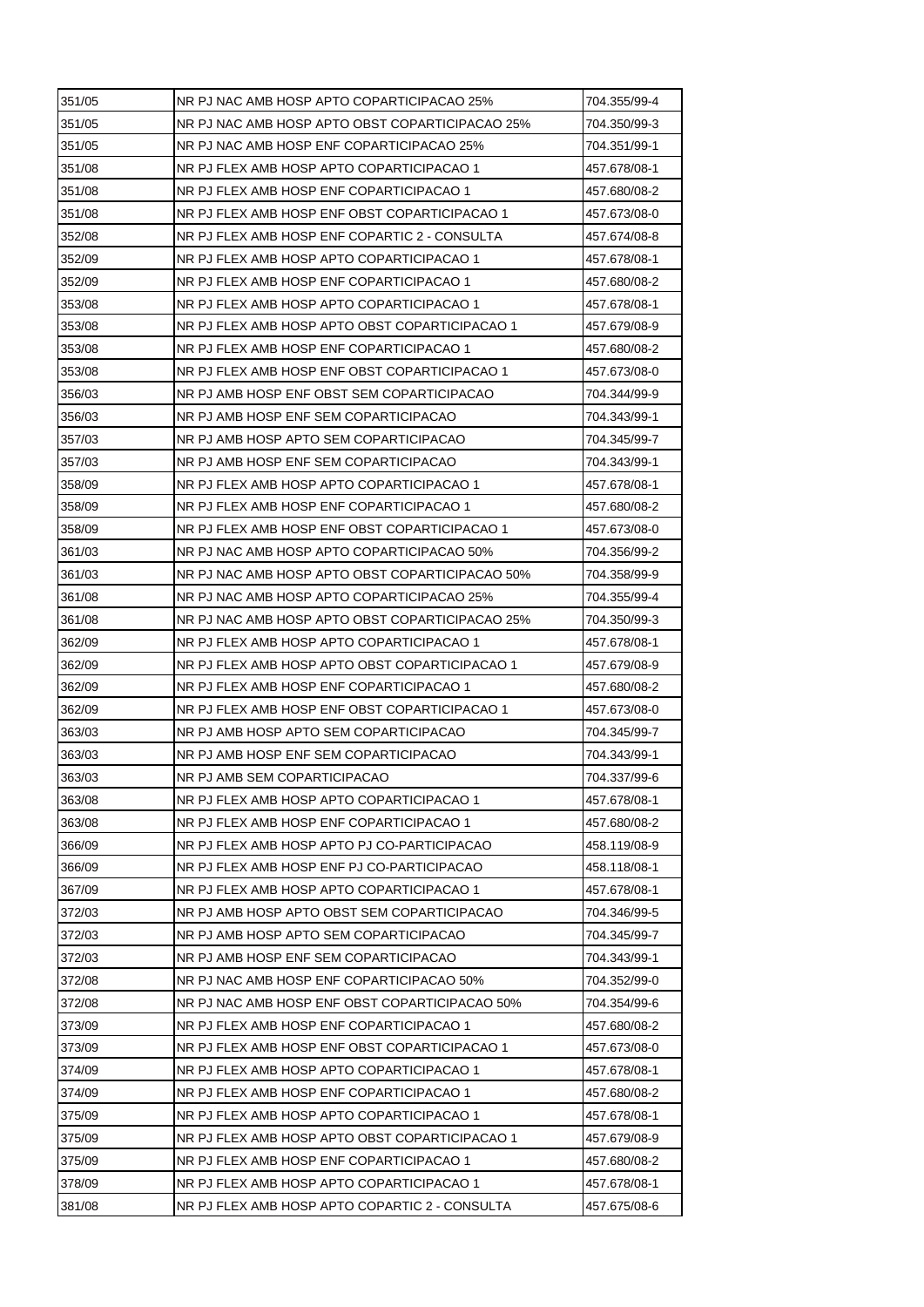| 381/08 | NR PJ FLEX AMB HOSP ENF COPARTIC 2 - CONSULTA      | 457.674/08-8 |
|--------|----------------------------------------------------|--------------|
| 381/08 | NR PJ FLEX AMB HOSP ENF OBST COPARTIC 2 - CONSULTA | 457.677/08-2 |
| 382/03 | NR PJ AMB HOSP ENF SEM COPARTICIPACAO              | 704.343/99-1 |
| 382/09 | NR PJ FLEX AMB HOSP ENF COPARTICIPACAO 1           | 457.680/08-2 |
| 386/09 | NR PJ FLEX AMB HOSP APTO COPARTICIPACAO 1          | 457.678/08-1 |
| 386/09 | NR PJ FLEX AMB HOSP APTO OBST COPARTICIPACAO 1     | 457.679/08-9 |
| 386/09 | NR PJ FLEX AMB HOSP ENF COPARTICIPACAO 1           | 457.680/08-2 |
| 388/08 | NR PJ FLEX AMB HOSP ENF COPARTICIPACAO 1           | 457.680/08-2 |
| 388/08 | NR PJ FLEX AMB HOSP ENF OBST COPARTICIPACAO 1      | 457.673/08-0 |
| 388/09 | NR PJ FLEX AMB HOSP APTO COPARTICIPACAO 1          | 457.678/08-1 |
| 388/09 | NR PJ FLEX AMB HOSP ENF COPARTICIPACAO 1           | 457.680/08-2 |
| 391/09 | NR PJ FLEX AMB HOSP APTO COPARTICIPACAO 1          | 457.678/08-1 |
| 391/09 | NR PJ FLEX AMB HOSP ENF COPARTICIPACAO 1           | 457.680/08-2 |
| 391/09 | NR PJ FLEX AMB HOSP ENF OBST COPARTICIPACAO 1      | 457.673/08-0 |
| 392/03 | NR PJ AMB HOSP APTO OBST SEM COPARTICIPACAO        | 704.346/99-5 |
| 392/03 | NR PJ AMB HOSP APTO SEM COPARTICIPACAO             | 704.345/99-7 |
| 393/03 | NR PJ AMB HOSP APTO SEM COPARTICIPACAO             | 704.345/99-7 |
| 393/03 | NR PJ AMB HOSP ENF OBST SEM COPARTICIPACAO         | 704.344/99-9 |
| 393/03 | NR PJ AMB HOSP ENF SEM COPARTICIPACAO              | 704.343/99-1 |
| 393/09 | NR PJ FLEX AMB HOSP APTO COPARTICIPACAO 1          | 457.678/08-1 |
| 393/09 | NR PJ FLEX AMB HOSP APTO OBST COPARTICIPACAO 1     | 457.679/08-9 |
| 393/09 | NR PJ FLEX AMB HOSP ENF COPARTICIPACAO 1           | 457.680/08-2 |
| 397/08 | NR PJ FLEX AMB HOS APTO OBST COPARTIC 2 - CONSULTA | 457.676/08-4 |
| 397/08 | NR PJ FLEX AMB HOSP APTO COPARTIC 2 - CONSULTA     | 457.675/08-6 |
| 397/08 | NR PJ FLEX AMB HOSP ENF COPARTIC 2 - CONSULTA      | 457.674/08-8 |
| 397/09 | NR PJ FLEX AMB HOSP APTO COPARTICIPACAO 1          | 457.678/08-1 |
| 397/09 | NR PJ FLEX AMB HOSP APTO OBST COPARTICIPACAO 1     | 457.679/08-9 |
| 400/09 | NR PJ FLEX AMB HOSP APTO OBST COPARTICIPACAO 1     | 457.679/08-9 |
| 400/09 | NR PJ FLEX AMB HOSP ENF COPARTICIPACAO 1           | 457.680/08-2 |
| 402/09 | NR PJ FLEX AMB HOS APTO OBST COPARTIC 2 - CONSULTA | 457.676/08-4 |
| 402/09 | NR PJ FLEX AMB HOSP APTO COPARTIC 2 - CONSULTA     | 457.675/08-6 |
| 402/09 | NR PJ FLEX AMB HOSP ENF COPARTIC 2 - CONSULTA      | 457.674/08-8 |
| 406/08 | NR PJ FLEX AMB HOSP APTO COPARTICIPACAO 1          | 457.678/08-1 |
| 408/08 | NR PJ FLEX AMB HOS APTO OBST COPARTIC 2 - CONSULTA | 457.676/08-4 |
| 408/08 | NR PJ FLEX AMB HOSP APTO COPARTIC 2 - CONSULTA     | 457.675/08-6 |
| 408/08 | NR PJ FLEX AMB HOSP ENF COPARTIC 2 - CONSULTA      | 457.674/08-8 |
| 409/03 | NR PJ AMB HOSP ENF OBST SEM COPARTICIPACAO         | 704.344/99-9 |
| 409/03 | NR PJ AMB HOSP ENF SEM COPARTICIPACAO              | 704.343/99-1 |
| 409/08 | NR PJ FLEX AMB HOSP APTO COPARTICIPACAO 1          | 457.678/08-1 |
| 409/08 | NR PJ FLEX AMB HOSP ENF COPARTICIPACAO 1           | 457.680/08-2 |
| 410/08 | NR PJ ADESAO NAC AMB HOSP APTO COPARTICIPACAO 25%  | 704.383/99-0 |
| 410/08 | NR PJ ADESAO NAC AMB HOSP ENF COPARTICIPACAO 25%   | 704.379/99-1 |
| 410/08 | NR PJ ADESAO NAC AMB HOSP ENF OBST COPARTIC 25%    | 704.381/99-3 |
| 411/08 | NR PJ FLEX AMB HOSP ENF COPARTICIPACAO 1           | 457.680/08-2 |
| 411/09 | NR PJ FLEX AMB HOSP APTO COPARTICIPACAO 1          | 457.678/08-1 |
| 411/09 | NR PJ FLEX AMB HOSP APTO OBST COPARTICIPACAO 1     | 457.679/08-9 |
| 411/09 | NR PJ FLEX AMB HOSP ENF COPARTICIPACAO 1           | 457.680/08-2 |
| 411/09 | NR PJ FLEX AMB HOSP ENF OBST COPARTICIPACAO 1      | 457.673/08-0 |
| 413/09 | NR PJ FLEX AMB HOSP APTO COPARTICIPACAO 1          | 457.678/08-1 |
| 413/09 | NR PJ FLEX AMB HOSP APTO OBST COPARTICIPACAO 1     | 457.679/08-9 |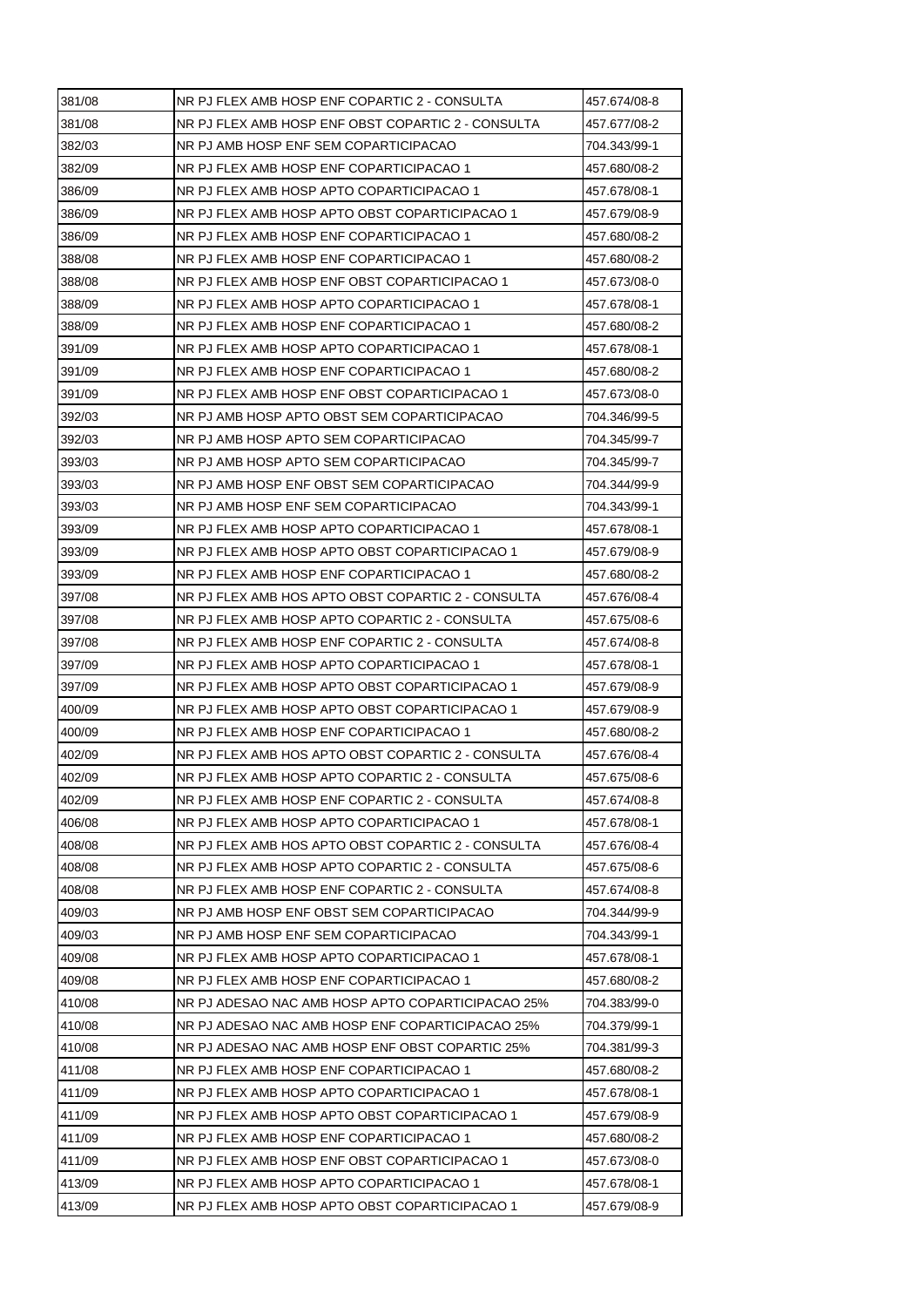| 414/08 | NR PJ NAC AMB HOSP ENF COPARTICIPACAO 25%          | 704.351/99-1 |
|--------|----------------------------------------------------|--------------|
| 414/08 | NR PJ NAC AMB HOSP ENF OBST COPARTICIPACAO 25%     | 704.353/99-8 |
| 414/09 | NR PJ NAC AMB HOSP APTO OBST COPARTICIPACAO 25%    | 704.350/99-3 |
| 414/09 | NR PJ NAC AMB HOSP ENF COPARTICIPACAO 25%          | 704.351/99-1 |
| 414/09 | NR PJ NAC AMB HOSP ENF OBST COPARTICIPACAO 25%     | 704.353/99-8 |
| 415/03 | NR PJ AMB HOSP ENF SEM COPARTICIPACAO              | 704.343/99-1 |
| 415/03 | NR PJ AMB SEM COPARTICIPACAO                       | 704.337/99-6 |
| 416/03 | NR PJ AMB HOSP APTO SEM COPARTICIPACAO             | 704.345/99-7 |
| 416/03 | NR PJ AMB HOSP ENF SEM COPARTICIPACAO              | 704.343/99-1 |
| 416/03 | NR PJ AMB SEM COPARTICIPACAO                       | 704.337/99-6 |
| 416/09 | NR PJ FLEX AMB HOSP ENF COPARTICIPACAO 1           | 457.680/08-2 |
| 416/09 | NR PJ FLEX AMB HOSP ENF OBST COPARTICIPACAO 1      | 457.673/08-0 |
| 420/08 | NR PJ AMB HOSP APTO OBST SEM COPARTICIPACAO        | 704.346/99-5 |
| 420/08 | NR PJ AMB HOSP APTO SEM COPARTICIPACAO             | 704.345/99-7 |
| 421/08 | NR PJ ADESAO NAC AMB HOSP APTO COPARTICIPACAO 50%  | 704.384/99-8 |
| 421/08 | NR PJ ADESAO NAC AMB HOSP ENF COPARTICIPACAO 50%   | 704.380/99-5 |
| 421/08 | NR PJ ADESAO NAC AMB HOSP ENF OBST COPARTIC 50%    | 704.382/99-1 |
| 422/03 | NR PJ AMB HOSP APTO OBST SEM COPARTICIPACAO        | 704.346/99-5 |
| 422/03 | NR PJ AMB HOSP APTO SEM COPARTICIPACAO             | 704.345/99-7 |
| 422/03 | NR PJ AMB HOSP ENF SEM COPARTICIPACAO              | 704.343/99-1 |
| 425/09 | NR PJ FLEX AMB HOSP APTO COPARTICIPACAO 1          | 457.678/08-1 |
| 425/09 | NR PJ FLEX AMB HOSP ENF COPARTICIPACAO 1           | 457.680/08-2 |
| 426/08 | NR PJ NAC AMB HOSP ENF COPARTICIPACAO 25%          | 704.351/99-1 |
| 426/08 | NR PJ NAC AMB HOSP ENF OBST COPARTICIPACAO 25%     | 704.353/99-8 |
| 427/09 | NR PJ FLEX AMB HOSP ENF COPARTICIPACAO 1           | 457.680/08-2 |
| 427/09 | NR PJ FLEX AMB HOSP ENF OBST COPARTICIPACAO 1      | 457.673/08-0 |
| 430/09 | NR PJ FLEX AMB HOSP APTO COPARTICIPACAO 1          | 457.678/08-1 |
| 430/09 | NR PJ FLEX AMB HOSP ENF COPARTICIPACAO 1           | 457.680/08-2 |
| 434/03 | NR PJ AMB HOSP APTO OBST SEM COPARTICIPACAO        | 704.346/99-5 |
| 434/03 | NR PJ AMB HOSP APTO SEM COPARTICIPACAO             | 704.345/99-7 |
| 434/03 | NR PJ AMB HOSP ENF SEM COPARTICIPACAO              | 704.343/99-1 |
| 434/08 | NR PJ FLEX AMB HOSP ENF COPARTICIPACAO 1           | 457.680/08-2 |
| 434/09 | NR PJ FLEX AMB HOSP APTO OBST COPARTICIPACAO 1     | 457.679/08-9 |
| 434/09 | NR PJ FLEX AMB HOSP ENF COPARTICIPACAO 1           | 457.680/08-2 |
| 436/03 | NR PJ AMB HOSP APTO SEM COPARTICIPACAO             | 704.345/99-7 |
| 436/03 | NR PJ AMB HOSP ENF SEM COPARTICIPACAO              | 704.343/99-1 |
| 436/08 | NR PJ FLEX AMB HOSP ENF COPARTIC 2 - CONSULTA      | 457.674/08-8 |
| 437/09 | NR PJ AMB HOSP ENF SEM COPARTICIPACAO              | 704.343/99-1 |
| 437/09 | NR PJ AMB SEM COPARTICIPACAO                       | 704.337/99-6 |
| 439/08 | NR PJ FLEX AMB HOS APTO OBST COPARTIC 2 - CONSULTA | 457.676/08-4 |
| 439/08 | NR PJ FLEX AMB HOSP APTO COPARTIC 2 - CONSULTA     | 457.675/08-6 |
| 440/03 | NR PJ AMB HOSP APTO SEM COPARTICIPACAO             | 704.345/99-7 |
| 440/03 | NR PJ AMB HOSP ENF OBST SEM COPARTICIPACAO         | 704.344/99-9 |
| 440/03 | NR PJ AMB HOSP ENF SEM COPARTICIPACAO              | 704.343/99-1 |
| 440/03 | NR PJ AMB SEM COPARTICIPACAO                       | 704.337/99-6 |
| 441/03 | NR PJ AMB HOSP APTO SEM COPARTICIPACAO             | 704.345/99-7 |
|        | NR PJ AMB HOSP ENF OBST SEM COPARTICIPACAO         |              |
| 441/03 |                                                    | 704.344/99-9 |
| 441/03 | NR PJ AMB HOSP ENF SEM COPARTICIPACAO              | 704.343/99-1 |
| 442/03 | NR PJ NAC AMB HOSP APTO COPARTICIPACAO 25%         | 704.355/99-4 |
| 442/03 | NR PJ NAC AMB HOSP APTO OBST COPARTICIPACAO 25%    | 704.350/99-3 |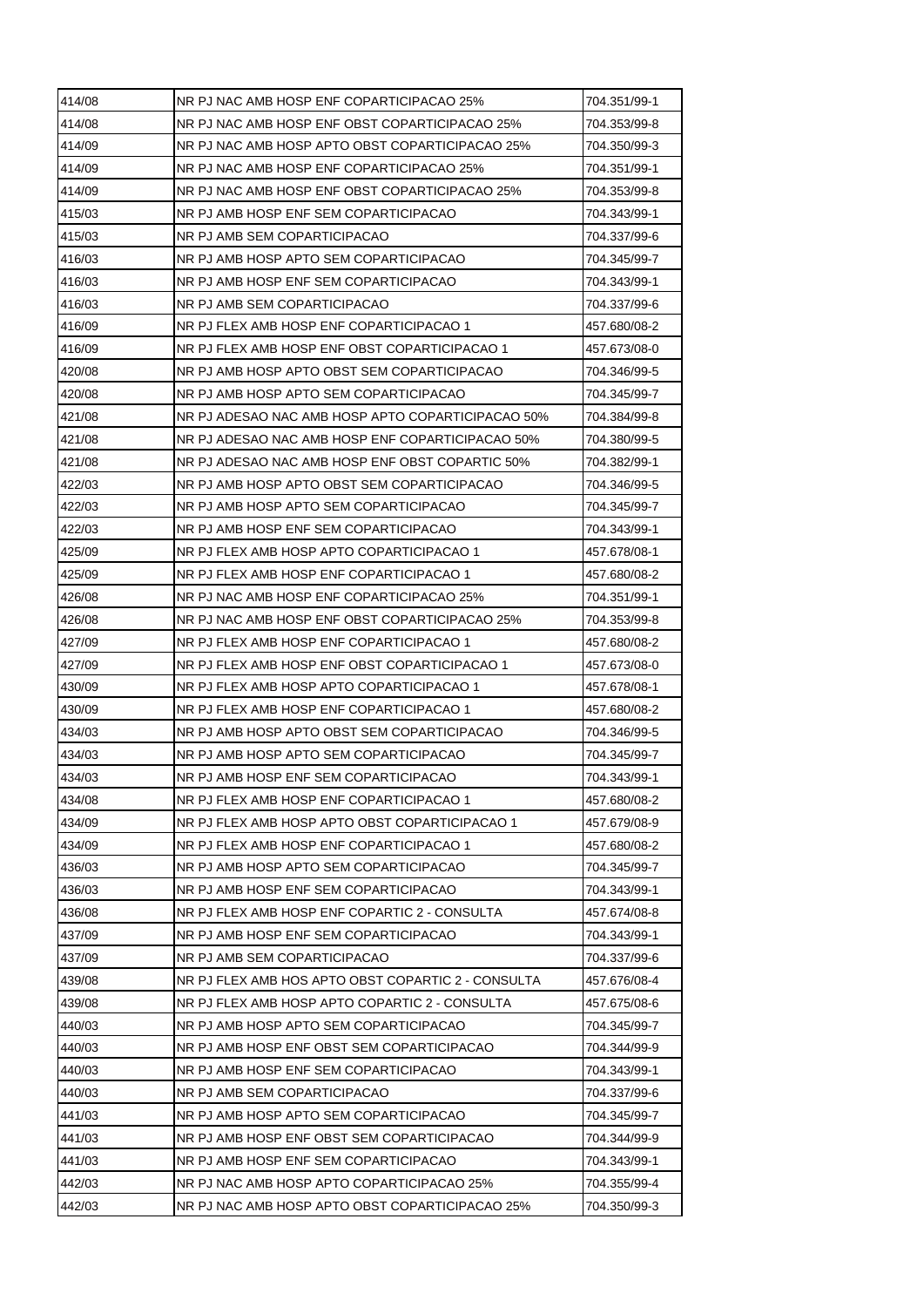| 442/03 | NR PJ NAC AMB HOSP ENF COPARTICIPACAO 25%          | 704.351/99-1 |
|--------|----------------------------------------------------|--------------|
| 442/03 | NR PJ NAC AMB HOSP ENF OBST COPARTICIPACAO 25%     | 704.353/99-8 |
| 443/09 | NR PJ FLEX AMB HOSP APTO COPARTICIPACAO 1          | 457.678/08-1 |
| 443/09 | NR PJ FLEX AMB HOSP ENF COPARTICIPACAO 1           | 457.680/08-2 |
| 444/08 | NR PJ FLEX AMB HOSP APTO COPARTICIPACAO 1          | 457.678/08-1 |
| 444/08 | NR PJ FLEX AMB HOSP APTO OBST COPARTICIPACAO 1     | 457.679/08-9 |
| 445/08 | NR PJ FLEX AMB HOSP ENF COPARTIC 2 - CONSULTA      | 457.674/08-8 |
| 445/09 | NR PJ FLEX ADESAO AMB HOSP APTO COPART 2 CONS      | 458.115/08-6 |
| 445/09 | NR PJ FLEX ADESAO AMB HOSP ENF COPART 2 CONS       | 458.299/08-3 |
| 446/09 | NR PJ FLEX AMB HOSP APTO COPARTICIPACAO 1          | 457.678/08-1 |
| 447/08 | NR PJ FLEX AMB HOSP APTO COPARTIC 2 - CONSULTA     | 457.675/08-6 |
| 447/08 | NR PJ FLEX AMB HOSP ENF COPARTIC 2 - CONSULTA      | 457.674/08-8 |
| 447/08 | NR PJ FLEX AMB HOSP ENF OBST COPARTIC 2 - CONSULTA | 457.677/08-2 |
| 448/09 | NR PJ ADESAO AMB HOSP APTO OBST SEM COPARTICIPACAO | 429.512/00-9 |
| 448/09 | NR PJ ADESAO AMB HOSP APTO SEM COPARTICIPACAO      | 429.511/00-1 |
| 451/03 | NR PJ AMB HOSP ENF SEM COPARTICIPACAO              | 704.343/99-1 |
| 451/03 | NR PJ AMB SEM COPARTICIPACAO                       | 704.337/99-6 |
| 452/08 | NR PJ FLEX AMB HOSP APTO COPARTICIPACAO 1          | 457.678/08-1 |
| 452/08 | NR PJ FLEX AMB HOSP ENF COPARTICIPACAO 1           | 457.680/08-2 |
| 453/08 | NR PJ FLEX AMB HOSP APTO COPARTIC 2 - CONSULTA     | 457.675/08-6 |
| 453/08 | NR PJ FLEX AMB HOSP ENF COPARTIC 2 - CONSULTA      | 457.674/08-8 |
| 453/08 | NR PJ FLEX AMB HOSP ENF OBST COPARTIC 2 - CONSULTA | 457.677/08-2 |
| 454/08 | NR PJ FLEX AMB HOSP APTO COPARTICIPACAO 1          | 457.678/08-1 |
| 454/08 | NR PJ FLEX AMB HOSP APTO OBST COPARTICIPACAO 1     | 457.679/08-9 |
| 454/08 | NR PJ FLEX AMB HOSP ENF COPARTICIPACAO 1           | 457.680/08-2 |
| 454/09 | NR PJ FLEX AMB HOSP APTO COPARTICIPACAO 1          | 457.678/08-1 |
| 454/09 | NR PJ FLEX AMB HOSP ENF COPARTICIPACAO 1           | 457.680/08-2 |
| 455/09 | NR PJ FLEX AMB HOSP APTO COPARTICIPACAO 1          | 457.678/08-1 |
| 455/09 | NR PJ FLEX AMB HOSP ENF COPARTICIPACAO 1           | 457.680/08-2 |
| 456/03 | NR PJ AMB HOSP APTO SEM COPARTICIPACAO             | 704.345/99-7 |
| 456/03 | NR PJ AMB HOSP ENF SEM COPARTICIPACAO              | 704.343/99-1 |
| 456/08 | NR PJ FLEX AMB HOSP ENF COPARTIC 2 - CONSULTA      | 457.674/08-8 |
| 456/08 | NR PJ FLEX AMB HOSP ENF OBST COPARTIC 2 - CONSULTA | 457.677/08-2 |
| 459/08 | NR PJ FLEX AMB HOSP APTO COPARTICIPACAO 1          | 457.678/08-1 |
| 459/08 | NR PJ FLEX AMB HOSP ENF COPARTICIPACAO 1           | 457.680/08-2 |
| 460/08 | NR PJ FLEX AMB HOSP ENF COPARTICIPACAO 1           | 457.680/08-2 |
| 460/09 | NR PJ FLEX AMB HOSP APTO OBST COPARTICIPACAO 1     | 457.679/08-9 |
| 460/09 | NR PJ FLEX AMB HOSP ENF COPARTICIPACAO 1           | 457.680/08-2 |
| 461/03 | NR PJ AMB HOSP ENF SEM COPARTICIPACAO              | 704.343/99-1 |
| 461/09 | NR PJ FLEX AMB HOSP APTO COPARTICIPACAO 1          | 457.678/08-1 |
| 461/09 | NR PJ FLEX AMB HOSP APTO OBST COPARTICIPACAO 1     | 457.679/08-9 |
| 463/09 | NR PJ FLEX AMB HOSP APTO COPARTICIPACAO 1          | 457.678/08-1 |
| 463/09 | NR PJ FLEX AMB HOSP ENF COPARTICIPACAO 1           | 457.680/08-2 |
| 464/08 | NR PJ FLEX AMB HOSP APTO OBST COPARTICIPACAO 1     | 457.679/08-9 |
| 464/08 | NR PJ FLEX AMB HOSP ENF COPARTICIPACAO 1           | 457.680/08-2 |
| 464/08 | NR PJ FLEX AMB HOSP ENF OBST COPARTICIPACAO 1      | 457.673/08-0 |
| 464/09 | NR PJ FLEX AMB HOSP APTO COPARTICIPACAO 1          | 457.678/08-1 |
| 464/09 | NR PJ FLEX AMB HOSP ENF COPARTICIPACAO 1           | 457.680/08-2 |
| 464/09 | NR PJ FLEX AMB HOSP ENF OBST COPARTICIPACAO 1      | 457.673/08-0 |
| 468/09 | NR PJ FLEX AMB HOS APTO OBST COPARTIC 2 - CONSULTA | 457.676/08-4 |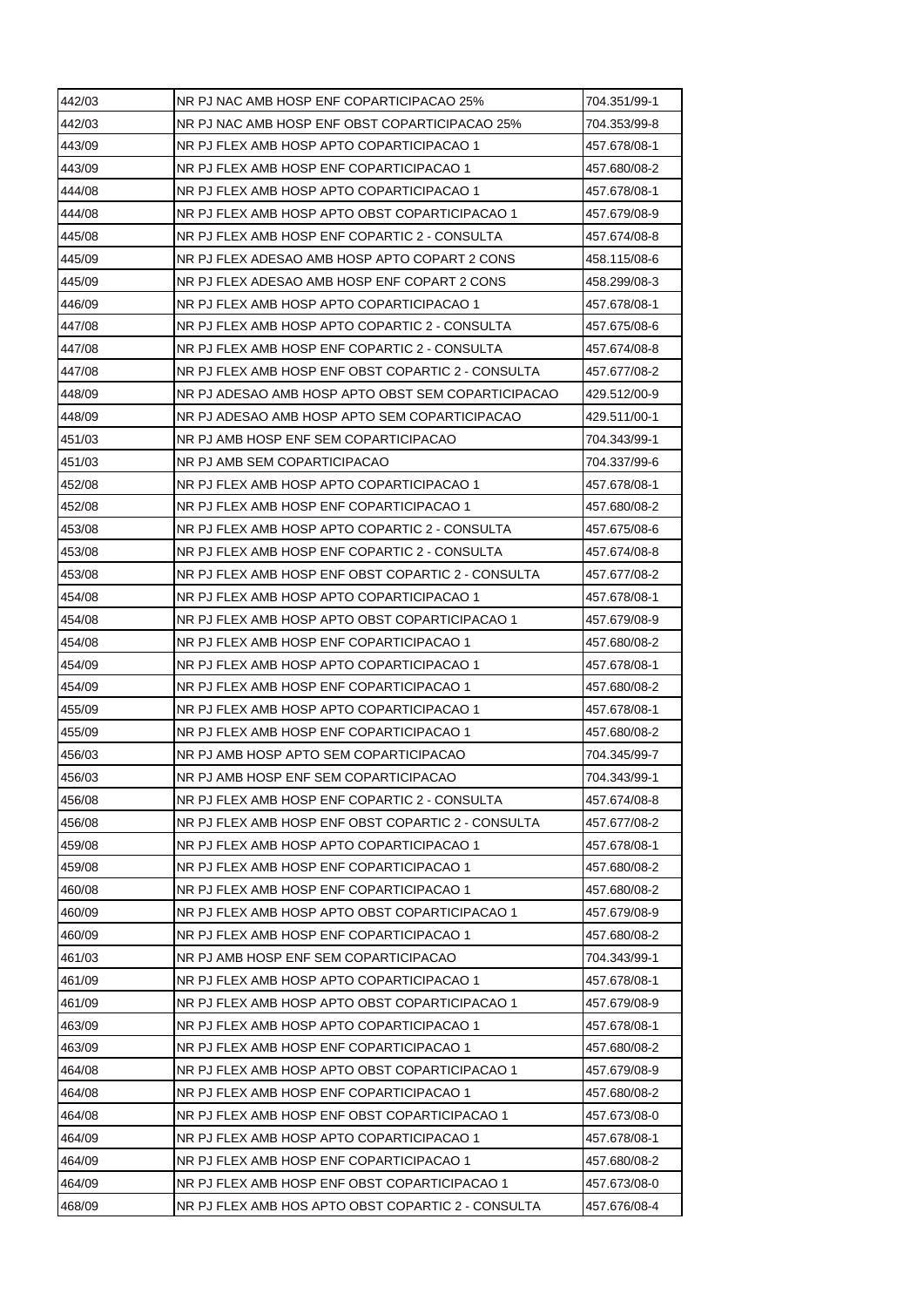| 468/09 | NR PJ FLEX AMB HOSP APTO COPARTIC 2 - CONSULTA     | 457.675/08-6 |
|--------|----------------------------------------------------|--------------|
| 468/09 | NR PJ FLEX AMB HOSP ENF COPARTIC 2 - CONSULTA      | 457.674/08-8 |
| 468/09 | NR PJ FLEX AMB HOSP ENF OBST COPARTIC 2 - CONSULTA | 457.677/08-2 |
| 469/09 | NR PJ FLEX AMB HOSP APTO COPARTICIPACAO 1          | 457.678/08-1 |
| 471/03 | NR PJ NAC AMB HOSP ENF COPARTICIPACAO 25%          | 704.351/99-1 |
| 471/03 | NR PJ NAC AMB HOSP ENF OBST COPARTICIPACAO 25%     | 704.353/99-8 |
| 472/03 | NR PJ NAC AMB HOSP APTO COPARTICIPACAO 25%         | 704.355/99-4 |
| 472/03 | NR PJ NAC AMB HOSP ENF COPARTICIPACAO 25%          | 704.351/99-1 |
| 472/03 | NR PJ NAC AMB HOSP ENF OBST COPARTICIPACAO 25%     | 704.353/99-8 |
| 473/09 | NR PJ FLEX AMB HOSP ENF COPARTICIPACAO 1           | 457.680/08-2 |
| 473/09 | NR PJ FLEX AMB HOSP ENF OBST COPARTICIPACAO 1      | 457.673/08-0 |
| 474/08 | NR PJ NAC AMB HOSP ENF COPARTICIPACAO 25%          | 704.351/99-1 |
| 474/09 | NR PJ FLEX AMB HOSP ENF COPARTICIPACAO 1           | 457.680/08-2 |
| 475/09 | NR PJ FLEX AMB HOSP APTO COPARTICIPACAO 1          | 457.678/08-1 |
| 475/09 | NR PJ FLEX AMB HOSP APTO OBST COPARTICIPACAO 1     | 457.679/08-9 |
| 475/09 | NR PJ FLEX AMB HOSP ENF COPARTICIPACAO 1           | 457.680/08-2 |
| 475/09 | NR PJ FLEX AMB HOSP ENF OBST COPARTICIPACAO 1      | 457.673/08-0 |
| 476/09 | NR PJ FLEX AMB HOSP APTO COPARTICIPACAO 1          | 457.678/08-1 |
| 476/09 | NR PJ FLEX AMB HOSP APTO OBST COPARTICIPACAO 1     | 457.679/08-9 |
| 477/08 | NR PJ FLEX AMB HOSP APTO COPARTICIPACAO 1          | 457.678/08-1 |
| 477/08 | NR PJ FLEX AMB HOSP APTO OBST COPARTICIPACAO 1     | 457.679/08-9 |
| 477/08 | NR PJ FLEX AMB HOSP ENF COPARTICIPACAO 1           | 457.680/08-2 |
| 478/09 | NR PJ NAC AMB COPARTICIPACAO 25%                   | 704.338/99-4 |
| 478/09 | NR PJ NAC AMB HOSP APTO COPARTICIPACAO 25%         | 704.355/99-4 |
| 478/09 | NR PJ NAC AMB HOSP APTO OBST COPARTICIPACAO 25%    | 704.350/99-3 |
| 478/09 | NR PJ NAC AMB HOSP ENF COPARTICIPACAO 25%          | 704.351/99-1 |
| 480/09 | NR PJ FLEX AMB HOSP APTO COPARTICIPACAO 1          | 457.678/08-1 |
| 480/09 | NR PJ FLEX AMB HOSP ENF COPARTICIPACAO 1           | 457.680/08-2 |
| 480/09 | NR PJ FLEX AMB HOSP ENF OBST COPARTICIPACAO 1      | 457.673/08-0 |
| 483/08 | NR PJ FLEX AMB HOSP ENF COPARTICIPACAO 1           | 457.680/08-2 |
| 483/08 | NR PJ FLEX AMB HOSP ENF OBST COPARTICIPACAO 1      | 457.673/08-0 |
| 483/09 | NR PJ FLEX AMB HOSP APTO COPARTICIPACAO 1          | 457.678/08-1 |
| 483/09 | NR PJ FLEX AMB HOSP APTO OBST COPARTICIPACAO 1     | 457.679/08-9 |
| 483/09 | NR PJ FLEX AMB HOSP ENF COPARTICIPACAO 1           | 457.680/08-2 |
| 483/09 | NR PJ FLEX AMB HOSP ENF OBST COPARTICIPACAO 1      | 457.673/08-0 |
| 485/09 | NR PJ FLEX AMB HOS APTO OBST COPARTIC 2 - CONSULTA | 457.676/08-4 |
| 485/09 | NR PJ FLEX AMB HOSP APTO COPARTIC 2 - CONSULTA     | 457.675/08-6 |
| 486/09 | NR PJ FLEX AMB HOSP APTO COPARTICIPACAO 1          | 457.678/08-1 |
| 486/09 | NR PJ FLEX AMB HOSP ENF COPARTICIPACAO 1           | 457.680/08-2 |
| 488/09 | NR PJ FLEX AMB HOSP APTO COPARTICIPACAO 1          | 457.678/08-1 |
| 488/09 | NR PJ FLEX AMB HOSP APTO OBST COPARTICIPACAO 1     | 457.679/08-9 |
| 488/09 | NR PJ FLEX AMB HOSP ENF COPARTICIPACAO 1           | 457.680/08-2 |
| 490/09 | NR PJ FLEX AMB HOSP APTO COPARTICIPACAO 1          | 457.678/08-1 |
| 490/09 | NR PJ FLEX AMB HOSP ENF COPARTICIPACAO 1           | 457.680/08-2 |
| 490/09 | NR PJ FLEX AMB HOSP ENF OBST COPARTICIPACAO 1      | 457.673/08-0 |
| 492/08 | NR PJ FLEX AMB HOSP APTO COPARTICIPACAO 1          | 457.678/08-1 |
| 493/08 | NR PJ FLEX AMB HOSP APTO COPARTICIPACAO 1          | 457.678/08-1 |
| 493/08 | NR PJ FLEX AMB HOSP APTO OBST COPARTICIPACAO 1     | 457.679/08-9 |
| 493/08 | NR PJ FLEX AMB HOSP ENF COPARTICIPACAO 1           | 457.680/08-2 |
| 493/08 | NR PJ FLEX AMB HOSP ENF OBST COPARTICIPACAO 1      | 457.673/08-0 |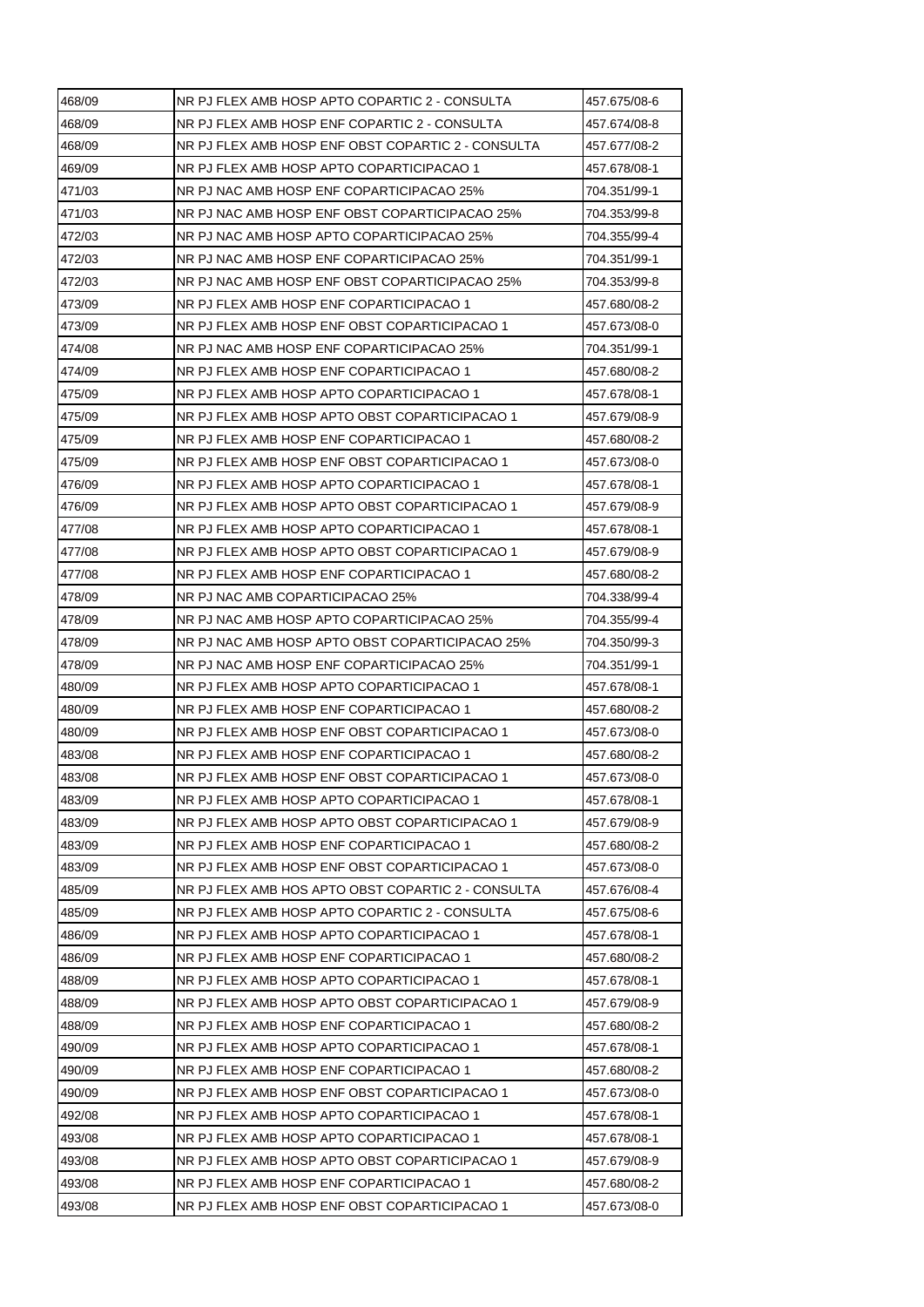| 494/08           | NR PJ FLEX AMB HOSP APTO COPARTICIPACAO 1          | 457.678/08-1 |
|------------------|----------------------------------------------------|--------------|
| 494/08           | NR PJ FLEX AMB HOSP APTO OBST COPARTICIPACAO 1     | 457.679/08-9 |
| 494/08           | NR PJ FLEX AMB HOSP ENF COPARTICIPACAO 1           | 457.680/08-2 |
| 494/09           | NR PJ FLEX AMB HOSP ENF COPARTICIPACAO 1           | 457.680/08-2 |
| 494/09           | NR PJ FLEX AMB HOSP ENF OBST COPARTICIPACAO 1      | 457.673/08-0 |
| 495/08           | NR PJ FLEX AMB HOSP APTO COPARTICIPACAO 1          | 457.678/08-1 |
| 497/08           | NR PJ FLEX AMB HOSP APTO COPARTIC 2 - CONSULTA     | 457.675/08-6 |
| 497/08           | NR PJ FLEX AMB HOSP ENF COPARTIC 2 - CONSULTA      | 457.674/08-8 |
| 497/08           | NR PJ FLEX AMB HOSP ENF OBST COPARTIC 2 - CONSULTA | 457.677/08-2 |
| 497/09           | NR PJ FLEX AMB HOSP ENF COPARTICIPACAO 1           | 457.680/08-2 |
| 498/03           | NR PJ AMB HOSP APTO OBST SEM COPARTICIPACAO        | 704.346/99-5 |
| 498/03           | NR PJ AMB HOSP APTO SEM COPARTICIPACAO             | 704.345/99-7 |
| 498/03           | NR PJ AMB HOSP ENF SEM COPARTICIPACAO              | 704.343/99-1 |
| 498/03           | NR PJ AMB SEM COPARTICIPACAO                       | 704.337/99-6 |
| 498/08           | NR PJ FLEX AMB HOSP APTO COPARTICIPACAO 1          | 457.678/08-1 |
| 498/08           | NR PJ FLEX AMB HOSP ENF COPARTICIPACAO 1           | 457.680/08-2 |
| 498/09           | NR PJ FLEX AMB HOSP ENF COPARTIC 2 - CONSULTA      | 457.674/08-8 |
| 499/08           | NR PJ FLEX AMB HOSP APTO COPARTICIPACAO 1          | 457.678/08-1 |
| 499/08           | NR PJ FLEX AMB HOSP APTO OBST COPARTICIPACAO 1     | 457.679/08-9 |
| 499/08           | NR PJ FLEX AMB HOSP ENF COPARTICIPACAO 1           | 457.680/08-2 |
| 499/09           | NR PJ FLEX AMB HOSP APTO COPARTICIPACAO 1          | 457.678/08-1 |
| 499/09           | NR PJ FLEX AMB HOSP APTO OBST COPARTICIPACAO 1     | 457.679/08-9 |
| 500/08           | NR PJ FLEX AMB HOSP APTO COPARTIC 2 - CONSULTA     | 457.675/08-6 |
| 500/08           | NR PJ FLEX AMB HOSP ENF COPARTIC 2 - CONSULTA      | 457.674/08-8 |
| 500/08           | NR PJ FLEX AMB HOSP ENF OBST COPARTIC 2 - CONSULTA | 457.677/08-2 |
| 500/09           | NR PJ FLEX AMB HOSP APTO COPARTICIPACAO 1          | 457.678/08-1 |
| 503/09           | NR PJ FLEX AMB HOSP APTO COPARTICIPACAO 1          | 457.678/08-1 |
| 504/03           | NR PJ NAC AMB HOSP ENF COPARTICIPACAO 25%          | 704.351/99-1 |
| 504/08           | NR PJ FLEX AMB HOS APTO OBST COPARTIC 2 - CONSULTA | 457.676/08-4 |
| 504/08           | NR PJ FLEX AMB HOSP APTO COPARTIC 2 - CONSULTA     | 457.675/08-6 |
| 505/08           | NR PJ FLEX AMB HOSP APTO COPARTICIPACAO 1          | 457.678/08-1 |
| 505/08           | NR PJ FLEX AMB HOSP ENF COPARTICIPACAO 1           | 457.680/08-2 |
| 506/08           | NR PJ FLEX AMB HOSP ENF COPARTICIPACAO 1           | 457.680/08-2 |
| 509/09           | NR PJ FLEX AMB HOSP ENF COPARTICIPACAO 1           | 457.680/08-2 |
| 510/08           | NR PJ FLEX AMB HOSP APTO COPARTICIPACAO 1          | 457.678/08-1 |
| 510/08           | NR PJ FLEX AMB HOSP APTO OBST COPARTICIPACAO 1     | 457.679/08-9 |
| 510/08           | NR PJ FLEX AMB HOSP ENF COPARTICIPACAO 1           | 457.680/08-2 |
| 510/08           | NR PJ FLEX AMB HOSP ENF OBST COPARTICIPACAO 1      | 457.673/08-0 |
| 514/08           | NR PJ FLEX AMB HOSP APTO COPARTICIPACAO 1          | 457.678/08-1 |
| 514/08           | NR PJ FLEX AMB HOSP APTO OBST COPARTICIPACAO 1     | 457.679/08-9 |
| 514/08           | NR PJ FLEX AMB HOSP ENF COPARTICIPACAO 1           | 457.680/08-2 |
| 514/08           | NR PJ FLEX AMB HOSP ENF OBST COPARTICIPACAO 1      | 457.673/08-0 |
| 515/09           | NR PJ FLEX AMB HOSP APTO COPARTICIPACAO 1          | 457.678/08-1 |
| 515/09           | NR PJ FLEX AMB HOSP ENF COPARTICIPACAO 1           | 457.680/08-2 |
| 516/03           | NR PJ AMB HOSP APTO SEM COPARTICIPACAO             | 704.345/99-7 |
| 516/03           |                                                    |              |
|                  | NR PJ AMB HOSP ENF SEM COPARTICIPACAO              | 704.343/99-1 |
|                  | NR PJ AMB SEM COPARTICIPACAO                       | 704.337/99-6 |
| 516/03<br>516/09 | NR PJ FLEX AMB HOSP APTO COPARTICIPACAO 1          | 457.678/08-1 |
| 516/09           | NR PJ FLEX AMB HOSP ENF COPARTICIPACAO 1           | 457.680/08-2 |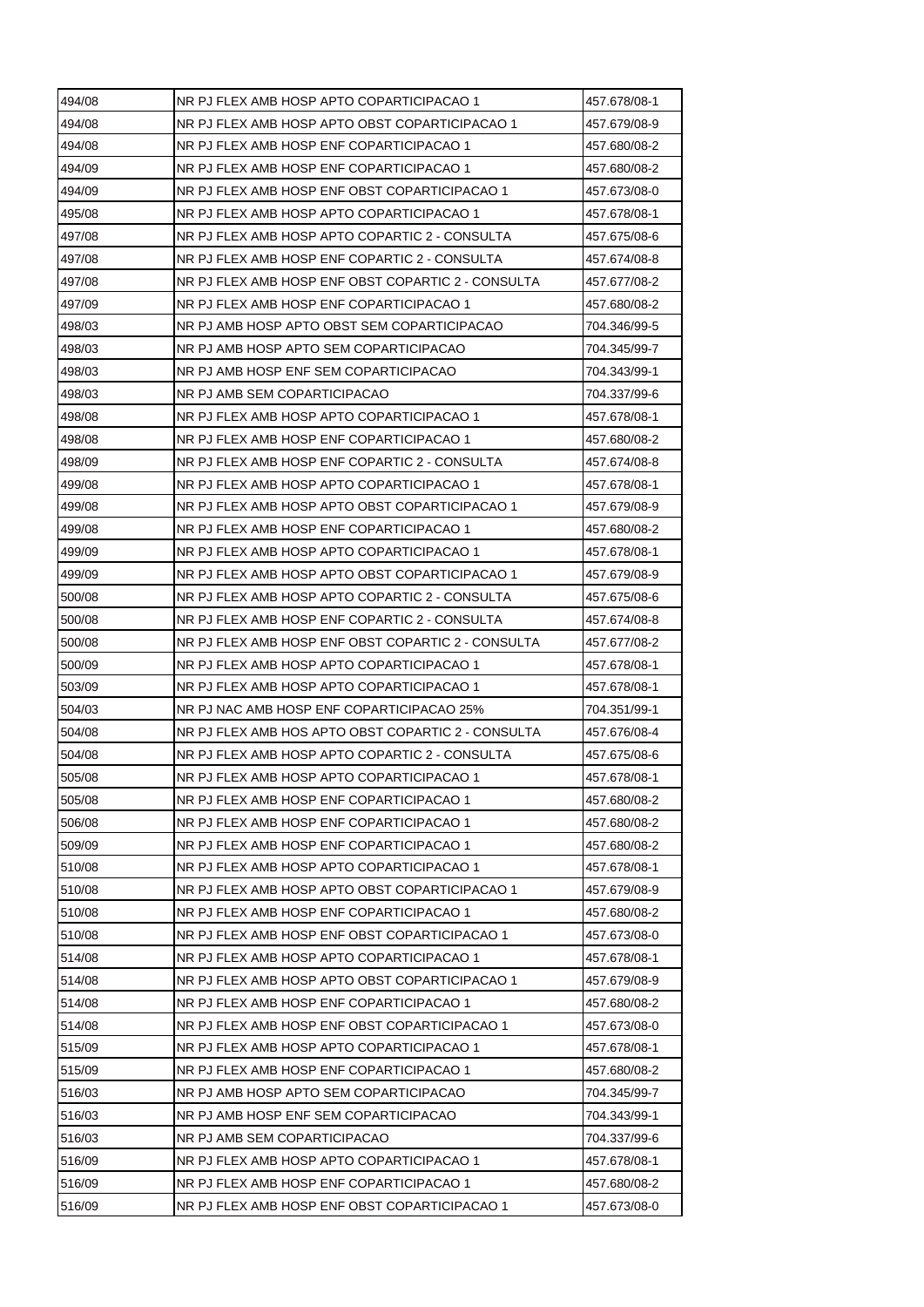| 519/08 | NR PJ FLEX AMB HOSP APTO COPARTICIPACAO 1          | 457.678/08-1 |
|--------|----------------------------------------------------|--------------|
| 519/08 | NR PJ FLEX AMB HOSP APTO OBST COPARTICIPACAO 1     | 457.679/08-9 |
| 519/08 | NR PJ FLEX AMB HOSP ENF COPARTICIPACAO 1           | 457.680/08-2 |
| 519/08 | NR PJ FLEX AMB HOSP ENF OBST COPARTICIPACAO 1      | 457.673/08-0 |
| 520/03 | NR PJ NAC AMB HOSP ENF COPARTICIPACAO 25%          | 704.351/99-1 |
| 520/03 | NR PJ NAC AMB HOSP ENF OBST COPARTICIPACAO 25%     | 704.353/99-8 |
| 523/03 | NR PJ AMB HOSP APTO SEM COPARTICIPACAO             | 704.345/99-7 |
| 523/09 | NR PJ FLEX AMB HOSP APTO COPARTICIPACAO 1          | 457.678/08-1 |
| 523/09 | NR PJ FLEX AMB HOSP ENF COPARTICIPACAO 1           | 457.680/08-2 |
| 524/08 | NR PJ FLEX AMB HOSP ENF COPARTIC 2 - CONSULTA      | 457.674/08-8 |
| 526/08 | NR PJ FLEX AMB HOSP APTO COPARTICIPACAO 1          | 457.678/08-1 |
| 526/08 | NR PJ FLEX AMB HOSP ENF COPARTICIPACAO 1           | 457.680/08-2 |
| 527/03 | NR PJ NAC AMB HOSP ENF COPARTICIPACAO 50%          | 704.352/99-0 |
| 528/08 | NR PJ FLEX AMB HOSP ENF COPARTICIPACAO 1           | 457.680/08-2 |
| 528/08 | NR PJ FLEX AMB HOSP ENF OBST COPARTICIPACAO 1      | 457.673/08-0 |
| 530/08 | NR PJ FLEX AMB HOSP ENF COPARTIC 2 - CONSULTA      | 457.674/08-8 |
| 535/09 | NR PJ FLEX AMB HOSP ENF COPARTICIPACAO 1           | 457.680/08-2 |
| 537/09 | NR PJ FLEX AMB HOSP APTO COPARTICIPACAO 1          | 457.678/08-1 |
| 537/09 | NR PJ FLEX AMB HOSP ENF COPARTICIPACAO 1           | 457.680/08-2 |
| 538/08 | NR PJ FLEX AMB HOSP APTO COPARTICIPACAO 1          | 457.678/08-1 |
| 538/08 | NR PJ FLEX AMB HOSP ENF COPARTICIPACAO 1           | 457.680/08-2 |
| 538/09 | NR PJ FLEX AMB HOSP APTO COPARTICIPACAO 1          | 457.678/08-1 |
| 538/09 | NR PJ FLEX AMB HOSP ENF COPARTICIPACAO 1           | 457.680/08-2 |
| 539/08 | NR PJ FLEX AMB HOSP APTO COPARTICIPACAO 1          | 457.678/08-1 |
| 539/08 | NR PJ FLEX AMB HOSP ENF COPARTICIPACAO 1           | 457.680/08-2 |
| 540/09 | NR PJ FLEX AMB HOSP ENF COPARTICIPACAO 1           | 457.680/08-2 |
| 541/09 | NR PJ FLEX AMB HOSP ENF COPARTICIPACAO 1           | 457.680/08-2 |
| 542/08 | NR PJ AMB HOSP APTO OBST SEM COPARTICIPACAO        | 704.346/99-5 |
| 542/08 | NR PJ AMB HOSP ENF OBST SEM COPARTICIPACAO         | 704.344/99-9 |
| 548/09 | NR PJ FLEX AMB HOS APTO OBST COPARTIC 2 - CONSULTA | 457.676/08-4 |
| 548/09 | NR PJ FLEX AMB HOSP APTO COPARTIC 2 - CONSULTA     | 457.675/08-6 |
| 548/09 | NR PJ FLEX AMB HOSP ENF COPARTIC 2 - CONSULTA      | 457.674/08-8 |
| 548/09 | NR PJ FLEX AMB HOSP ENF OBST COPARTIC 2 - CONSULTA | 457.677/08-2 |
| 550/09 | NR PJ FLEX AMB HOSP APTO COPARTICIPACAO 1          | 457.678/08-1 |
| 550/09 | NR PJ FLEX AMB HOSP ENF COPARTICIPACAO 1           | 457.680/08-2 |
| 550/09 | NR PJ FLEX AMB HOSP ENF OBST COPARTICIPACAO 1      | 457.673/08-0 |
| 551/09 | NR PJ FLEX AMB HOSP APTO COPARTICIPACAO 1          | 457.678/08-1 |
| 551/09 | NR PJ FLEX AMB HOSP APTO OBST COPARTICIPACAO 1     | 457.679/08-9 |
| 551/09 | NR PJ FLEX AMB HOSP ENF COPARTICIPACAO 1           | 457.680/08-2 |
| 553/09 | NR PJ FLEX AMB HOSP APTO OBST COPARTICIPACAO 1     | 457.679/08-9 |
| 553/09 | NR PJ FLEX AMB HOSP ENF COPARTICIPACAO 1           | 457.680/08-2 |
| 553/09 | NR PJ FLEX AMB HOSP ENF OBST COPARTICIPACAO 1      | 457.673/08-0 |
| 558/09 | NR PJ FLEX AMB HOSP APTO COPARTICIPACAO 1          | 457.678/08-1 |
| 564/09 | NR PJ FLEX AMB HOSP APTO COPARTICIPACAO 1          | 457.678/08-1 |
| 564/09 | NR PJ FLEX AMB HOSP APTO OBST COPARTICIPACAO 1     | 457.679/08-9 |
| 564/09 | NR PJ FLEX AMB HOSP ENF COPARTICIPACAO 1           | 457.680/08-2 |
| 564/09 | NR PJ FLEX AMB HOSP ENF OBST COPARTICIPACAO 1      | 457.673/08-0 |
| 568/09 | NR PJ FLEX AMB HOSP APTO COPARTICIPACAO 1          | 457.678/08-1 |
|        |                                                    |              |
| 568/09 | NR PJ FLEX AMB HOSP ENF COPARTICIPACAO 1           | 457.680/08-2 |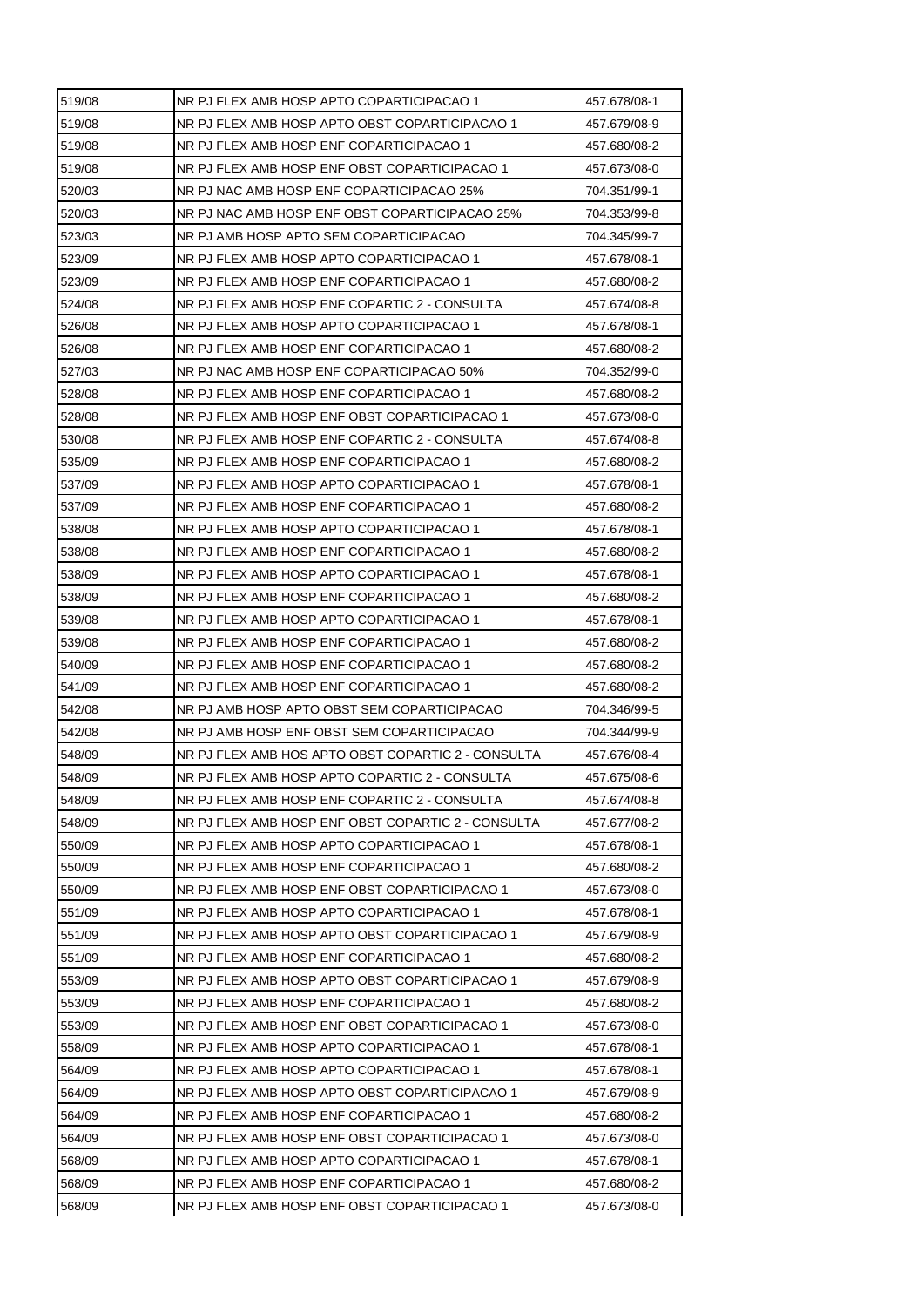| 572/09 | NR PJ FLEX AMB HOSP APTO COPARTICIPACAO 1       | 457.678/08-1 |
|--------|-------------------------------------------------|--------------|
| 572/09 | NR PJ FLEX AMB HOSP APTO OBST COPARTICIPACAO 1  | 457.679/08-9 |
| 574/09 | NR PJ FLEX AMB HOSP APTO COPARTICIPACAO 1       | 457.678/08-1 |
| 578/09 | NR PJ FLEX AMB HOSP APTO OBST COPARTICIPACAO 1  | 457.679/08-9 |
| 578/09 | NR PJ FLEX AMB HOSP ENF COPARTICIPACAO 1        | 457.680/08-2 |
| 579/09 | NR PJ FLEX AMB HOSP APTO COPARTICIPACAO 1       | 457.678/08-1 |
| 579/09 | NR PJ FLEX AMB HOSP APTO OBST COPARTICIPACAO 1  | 457.679/08-9 |
| 582/09 | NR PJ FLEX AMB HOSP ENF COPARTIC 2 - CONSULTA   | 457.674/08-8 |
| 585/09 | NR PJ FLEX AMB HOSP APTO COPARTICIPACAO 1       | 457.678/08-1 |
| 585/09 | NR PJ FLEX AMB HOSP ENF COPARTICIPACAO 1        | 457.680/08-2 |
| 585/09 | NR PJ FLEX AMB HOSP ENF OBST COPARTICIPACAO 1   | 457.673/08-0 |
| 586/09 | NR PJ FLEX AMB HOSP APTO COPARTICIPACAO 1       | 457.678/08-1 |
| 586/09 | NR PJ FLEX AMB HOSP ENF COPARTICIPACAO 1        | 457.680/08-2 |
| 587/09 | NR PJ FLEX AMB HOSP ENF COPARTICIPACAO 1        | 457.680/08-2 |
| 590/09 | NR PJ FLEX AMB HOSP APTO COPARTICIPACAO 1       | 457.678/08-1 |
| 590/09 | NR PJ FLEX AMB HOSP APTO OBST COPARTICIPACAO 1  | 457.679/08-9 |
| 590/09 | NR PJ FLEX AMB HOSP ENF COPARTICIPACAO 1        | 457.680/08-2 |
| 590/09 | NR PJ FLEX AMB HOSP ENF OBST COPARTICIPACAO 1   | 457.673/08-0 |
| 601/09 | NR PJ FLEX AMB HOSP APTO COPARTICIPACAO 1       | 457.678/08-1 |
| 606/09 | NR PJ FLEX AMB HOSP APTO COPARTICIPACAO 1       | 457.678/08-1 |
| 606/09 | NR PJ FLEX AMB HOSP ENF COPARTICIPACAO 1        | 457.680/08-2 |
| 607/09 | NR PJ NAC AMB HOSP APTO COPARTICIPACAO 50%      | 704.356/99-2 |
| 607/09 | NR PJ NAC AMB HOSP ENF COPARTICIPACAO 50%       | 704.352/99-0 |
| 607/09 | NR PJ NAC AMB HOSP ENF OBST COPARTICIPACAO 50%  | 704.354/99-6 |
| 610/09 | NR PJ FLEX AMB HOSP APTO COPARTICIPACAO 1       | 457.678/08-1 |
| 610/09 | NR PJ FLEX AMB HOSP APTO OBST COPARTICIPACAO 1  | 457.679/08-9 |
| 610/09 | NR PJ FLEX AMB HOSP ENF COPARTICIPACAO 1        | 457.680/08-2 |
| 610/09 | NR PJ FLEX AMB HOSP ENF OBST COPARTICIPACAO 1   | 457.673/08-0 |
| 614/09 | NR PJ FLEX AMB HOSP APTO OBST COPARTICIPACAO 1  | 457.679/08-9 |
| 614/09 | NR PJ FLEX AMB HOSP ENF COPARTICIPACAO 1        | 457.680/08-2 |
| 623/09 | NR PJ FLEX AMB HOSP APTO OBST COPARTICIPACAO 1  | 457.679/08-9 |
| 623/09 | NR PJ FLEX AMB HOSP ENF COPARTICIPACAO 1        | 457.680/08-2 |
| 624/09 | NR PJ NAC AMB HOSP APTO COPARTICIPACAO 25%      | 704.355/99-4 |
| 624/09 | NR PJ NAC AMB HOSP ENF COPARTICIPACAO 25%       | 704.351/99-1 |
| 624/09 | NR PJ NAC AMB HOSP ENF OBST COPARTICIPACAO 25%  | 704.353/99-8 |
| 625/09 | NR PJ NAC AMB HOSP APTO COPARTICIPACAO 25%      | 704.355/99-4 |
| 625/09 | NR PJ NAC AMB HOSP APTO OBST COPARTICIPACAO 25% | 704.350/99-3 |
| 625/09 | NR PJ NAC AMB HOSP ENF COPARTICIPACAO 25%       | 704.351/99-1 |
| 625/09 | NR PJ NAC AMB HOSP ENF OBST COPARTICIPACAO 25%  | 704.353/99-8 |
| 631/09 | NR PJ FLEX AMB HOSP APTO COPARTICIPACAO 1       | 457.678/08-1 |
| 631/09 | NR PJ FLEX AMB HOSP ENF COPARTICIPACAO 1        | 457.680/08-2 |
| 635/09 | NR PJ NAC AMB COPARTICIPACAO 25%                | 704.338/99-4 |
| 635/09 | NR PJ NAC AMB HOSP APTO COPARTICIPACAO 25%      | 704.355/99-4 |
| 635/09 | NR PJ NAC AMB HOSP APTO OBST COPARTICIPACAO 25% | 704.350/99-3 |
| 635/09 | NR PJ NAC AMB HOSP ENF COPARTICIPACAO 25%       | 704.351/99-1 |
| 635/09 | NR PJ NAC AMB HOSP ENF OBST COPARTICIPACAO 25%  | 704.353/99-8 |
| 636/09 | NR PJ NAC AMB HOSP APTO COPARTICIPACAO 25%      | 704.355/99-4 |
| 636/09 | NR PJ NAC AMB HOSP ENF COPARTICIPACAO 25%       | 704.351/99-1 |
| 638/09 | NR PJ FLEX AMB HOSP ENF COPARTICIPACAO 1        | 457.680/08-2 |
| 640/09 | NR PJ FLEX AMB HOSP ENF COPARTICIPACAO 1        | 457.680/08-2 |
|        |                                                 |              |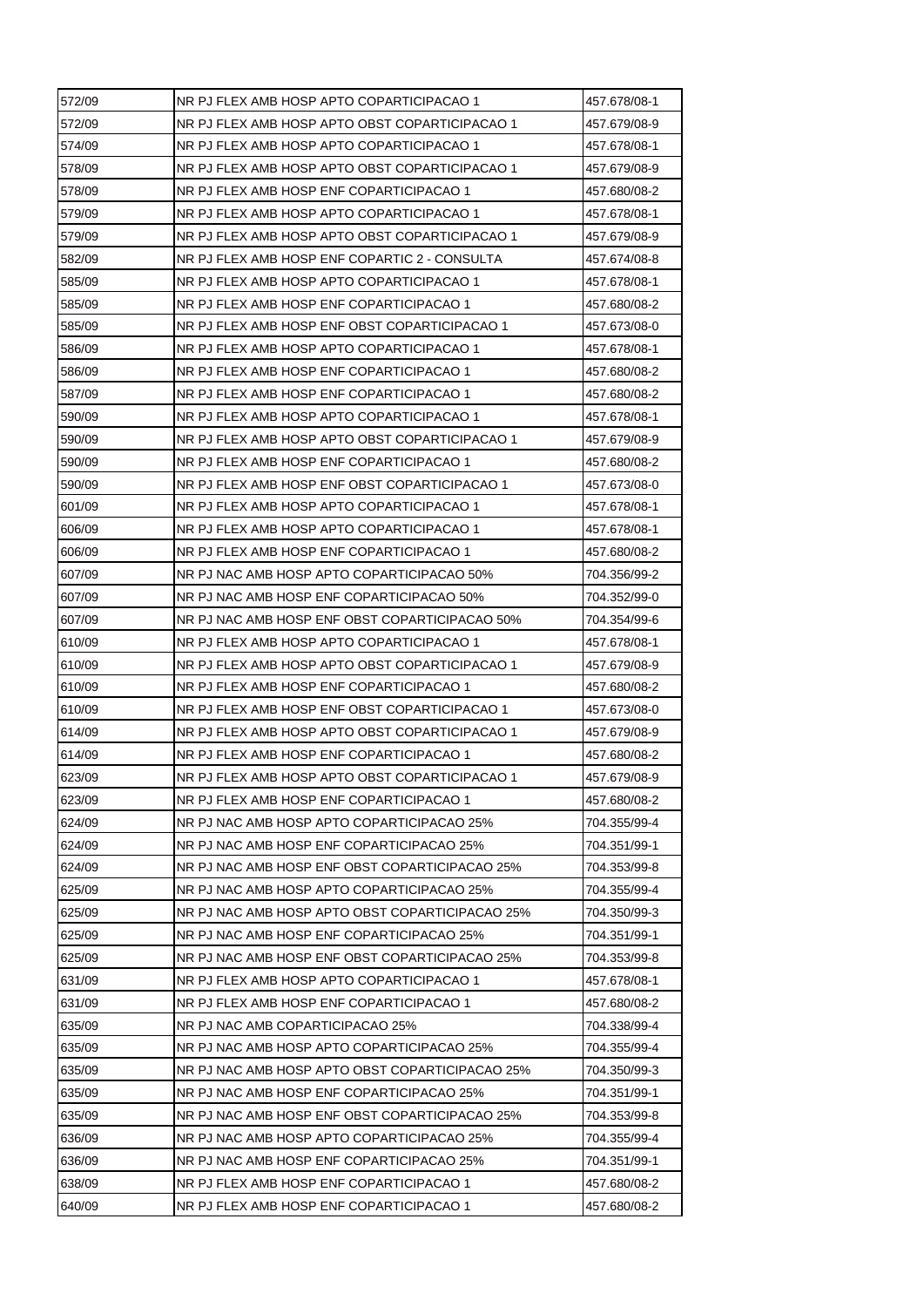| 668/09 | NR PJ FLEX AMB HOSP APTO COPARTICIPACAO 1          | 457.678/08-1 |
|--------|----------------------------------------------------|--------------|
| 668/09 | NR PJ FLEX AMB HOSP APTO OBST COPARTICIPACAO 1     | 457.679/08-9 |
| 669/09 | NR PJ NAC AMB HOSP APTO COPARTICIPACAO 25%         | 704.355/99-4 |
| 669/09 | NR PJ NAC AMB HOSP APTO OBST COPARTICIPACAO 25%    | 704.350/99-3 |
| 676/09 | NR PJ FLEX AMB HOSP APTO COPARTICIPACAO 1          | 457.678/08-1 |
| 677/09 | NR PJ FLEX AMB HOSP ENF COPARTICIPACAO 1           | 457.680/08-2 |
| 680/09 | NR PJ FLEX AMB HOSP APTO COPARTICIPACAO 1          | 457.678/08-1 |
| 680/09 | NR PJ FLEX AMB HOSP APTO OBST COPARTICIPACAO 1     | 457.679/08-9 |
| 682/09 | NR PJ NAC AMB HOSP APTO COPARTICIPACAO 25%         | 704.355/99-4 |
| 682/09 | NR PJ NAC AMB HOSP APTO OBST COPARTICIPACAO 25%    | 704.350/99-3 |
| 685/09 | NR PJ FLEX AMB HOSP ENF COPARTICIPACAO 1           | 457.680/08-2 |
| 685/09 | NR PJ FLEX AMB HOSP ENF OBST COPARTICIPACAO 1      | 457.673/08-0 |
| 694/09 | NR PJ FLEX AMB HOSP ENF COPARTICIPACAO 1           | 457.680/08-2 |
| 694/09 | NR PJ FLEX AMB HOSP ENF OBST COPARTICIPACAO 1      | 457.673/08-0 |
| 698/09 | NR PJ FLEX AMB HOSP APTO COPARTICIPACAO 1          | 457.678/08-1 |
| 700/09 | NR PJ FLEX AMB HOSP APTO COPARTICIPACAO 1          | 457.678/08-1 |
| 700/09 | NR PJ FLEX AMB HOSP ENF COPARTICIPACAO 1           | 457.680/08-2 |
| 700/09 | NR PJ FLEX AMB HOSP ENF OBST COPARTICIPACAO 1      | 457.673/08-0 |
| 705/09 | NR PJ FLEX AMB HOSP ENF COPARTIC 2 - CONSULTA      | 457.674/08-8 |
| 708/09 | NR PJ NAC AMB HOSP APTO COPARTICIPACAO 25%         | 704.355/99-4 |
| 708/09 | NR PJ NAC AMB HOSP ENF COPARTICIPACAO 25%          | 704.351/99-1 |
| 711/09 | NR PJ NAC AMB HOSP ENF COPARTICIPACAO 50%          | 704.352/99-0 |
| 711/09 | NR PJ NAC AMB HOSP ENF OBST COPARTICIPACAO 50%     | 704.354/99-6 |
| 716/09 | NR PJ NAC AMB HOSP APTO COPARTICIPACAO 50%         | 704.356/99-2 |
| 716/09 | NR PJ NAC AMB HOSP APTO OBST COPARTICIPACAO 50%    | 704.358/99-9 |
| 731/09 | NR PJ AMB HOSP APTO SEM COPARTICIPACAO             | 704.345/99-7 |
| 731/09 | NR PJ AMB HOSP ENF SEM COPARTICIPACAO              | 704.343/99-1 |
| 735/09 | NR PJ NAC AMB HOSP ENF COPARTICIPACAO 25%          | 704.351/99-1 |
| 738/09 | NR PJ FLEX AMB HOSP APTO COPARTICIPACAO 1          | 457.678/08-1 |
| 738/09 | NR PJ FLEX AMB HOSP ENF COPARTICIPACAO 1           | 457.680/08-2 |
| 738/09 | NR PJ FLEX AMB HOSP ENF OBST COPARTICIPACAO 1      | 457.673/08-0 |
| 742/09 | NR PJ NAC AMB HOSP APTO COPARTICIPACAO 25%         | 704.355/99-4 |
| 742/09 | NR PJ NAC AMB HOSP ENF COPARTICIPACAO 25%          | 704.351/99-1 |
| 753/09 | NR PJ FLEX AMB HOSP APTO COPARTICIPACAO 1          | 457.678/08-1 |
| 753/09 | NR PJ FLEX AMB HOSP ENF COPARTICIPACAO 1           | 457.680/08-2 |
| 766/09 | NR PJ FLEX AMB HOS APTO OBST COPARTIC 2 - CONSULTA | 457.676/08-4 |
| 766/09 | NR PJ FLEX AMB HOSP APTO COPARTIC 2 - CONSULTA     | 457.675/08-6 |
| 766/09 | NR PJ FLEX AMB HOSP ENF COPARTIC 2 - CONSULTA      | 457.674/08-8 |
| 768/09 | NR PJ AMB HOSP APTO SEM COPARTICIPACAO             | 704.345/99-7 |
| 768/09 | NR PJ AMB HOSP ENF OBST SEM COPARTICIPACAO         | 704.344/99-9 |
| 768/09 | NR PJ AMB HOSP ENF SEM COPARTICIPACAO              | 704.343/99-1 |
| 773/09 | NR PJ FLEX AMB HOSP APTO COPARTICIPACAO 1          | 457.678/08-1 |
| 773/09 | NR PJ FLEX AMB HOSP ENF COPARTICIPACAO 1           | 457.680/08-2 |
| 780/09 | NR PJ FLEX AMB HOSP ENF COPARTICIPACAO 1           | 457.680/08-2 |
| 785/09 | NR PJ FLEX AMB HOSP APTO COPARTICIPACAO 1          | 457.678/08-1 |
| 785/09 | NR PJ FLEX AMB HOSP APTO OBST COPARTICIPACAO 1     | 457.679/08-9 |
| 785/09 | NR PJ FLEX AMB HOSP ENF COPARTICIPACAO 1           | 457.680/08-2 |
| 787/09 | NR PJ FLEX AMB HOSP ENF COPARTIC 2 - CONSULTA      | 457.674/08-8 |
| 787/09 | NR PJ FLEX AMB HOSP ENF OBST COPARTIC 2 - CONSULTA | 457.677/08-2 |
| 789/09 | NR PJ FLEX AMB HOSP APTO COPARTICIPACAO 1          | 457.678/08-1 |
|        |                                                    |              |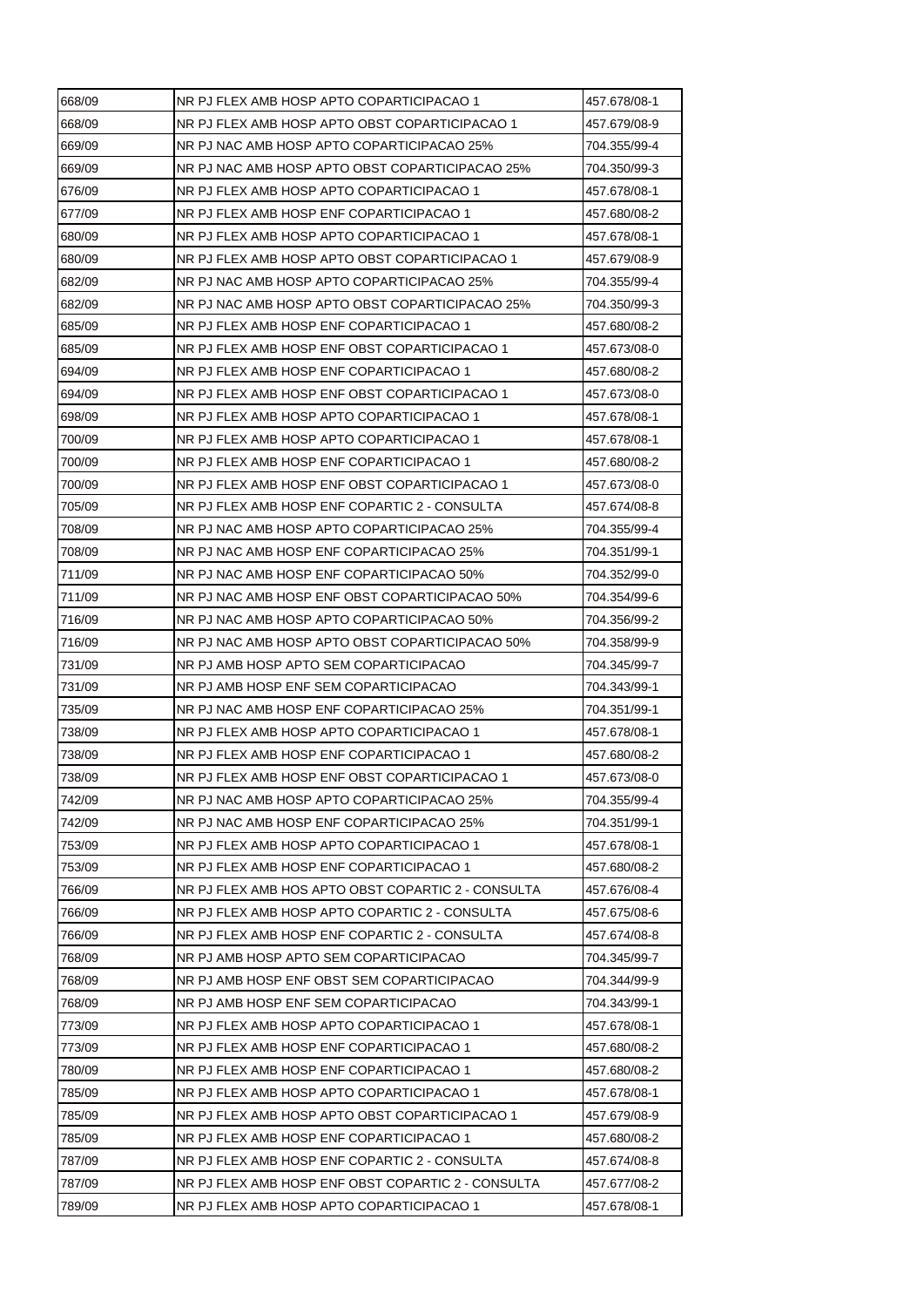| 789/09 | NR PJ FLEX AMB HOSP APTO OBST COPARTICIPACAO 1     | 457.679/08-9 |
|--------|----------------------------------------------------|--------------|
| 789/09 | NR PJ FLEX AMB HOSP ENF COPARTICIPACAO 1           | 457.680/08-2 |
| 789/09 | NR PJ FLEX AMB HOSP ENF OBST COPARTICIPACAO 1      | 457.673/08-0 |
| 791/09 | NR PJ FLEX AMB HOSP APTO COPARTICIPACAO 1          | 457.678/08-1 |
| 791/09 | NR PJ FLEX AMB HOSP APTO OBST COPARTICIPACAO 1     | 457.679/08-9 |
| 791/09 | NR PJ FLEX AMB HOSP ENF COPARTICIPACAO 1           | 457.680/08-2 |
| 796/09 | NR PJ FLEX AMB HOSP APTO COPARTICIPACAO 1          | 457.678/08-1 |
| 796/09 | NR PJ FLEX AMB HOSP ENF COPARTICIPACAO 1           | 457.680/08-2 |
| 796/09 | NR PJ FLEX AMB HOSP ENF OBST COPARTICIPACAO 1      | 457.673/08-0 |
| 800/09 | NR PJ FLEX AMB HOSP APTO COPARTICIPACAO 1          | 457.678/08-1 |
| 800/09 | NR PJ FLEX AMB HOSP APTO OBST COPARTICIPACAO 1     | 457.679/08-9 |
| 800/09 | NR PJ FLEX AMB HOSP ENF COPARTICIPACAO 1           | 457.680/08-2 |
| 801/09 | NR PJ FLEX AMB HOSP APTO COPARTICIPACAO 1          | 457.678/08-1 |
| 801/09 | NR PJ FLEX AMB HOSP APTO OBST COPARTICIPACAO 1     | 457.679/08-9 |
| 804/09 | NR PJ FLEX AMB HOSP APTO COPARTIC 2 - CONSULTA     | 457.675/08-6 |
| 804/09 | NR PJ FLEX AMB HOSP ENF COPARTIC 2 - CONSULTA      | 457.674/08-8 |
| 815/09 | NR PJ FLEX AMB HOSP ENF COPARTICIPACAO 1           | 457.680/08-2 |
| 815/09 | NR PJ FLEX AMB HOSP ENF OBST COPARTICIPACAO 1      | 457.673/08-0 |
| 820/09 | NR PJ FLEX AMB HOS APTO OBST COPARTIC 2 - CONSULTA | 457.676/08-4 |
| 820/09 | NR PJ FLEX AMB HOSP APTO COPARTIC 2 - CONSULTA     | 457.675/08-6 |
| 820/09 | NR PJ FLEX AMB HOSP ENF COPARTIC 2 - CONSULTA      | 457.674/08-8 |
| 827/09 | NR PJ FLEX AMB HOSP APTO COPARTICIPACAO 1          | 457.678/08-1 |
| 827/09 | NR PJ FLEX AMB HOSP APTO OBST COPARTICIPACAO 1     | 457.679/08-9 |
| 831/09 | NR PJ FLEX AMB HOSP APTO COPARTICIPACAO 1          | 457.678/08-1 |
| 833/09 | NR PJ FLEX AMB HOSP APTO COPARTIC 2 - CONSULTA     | 457.675/08-6 |
| 833/09 | NR PJ FLEX AMB HOSP ENF COPARTIC 2 - CONSULTA      | 457.674/08-8 |
| 840/09 | NR PJ FLEX AMB HOSP APTO COPARTICIPACAO 1          | 457.678/08-1 |
| 849/09 | NR PJ NAC AMB HOSP APTO COPARTICIPACAO 50%         | 704.356/99-2 |
| 855/09 | NR PJ FLEX AMB HOSP APTO COPARTICIPACAO 1          | 457.678/08-1 |
| 855/09 | NR PJ FLEX AMB HOSP ENF COPARTICIPACAO 1           | 457.680/08-2 |
| 856/09 | NR PJ FLEX AMB HOSP APTO COPARTICIPACAO 1          | 457.678/08-1 |
| 856/09 | NR PJ FLEX AMB HOSP APTO OBST COPARTICIPACAO 1     | 457.679/08-9 |
| 856/09 | NR PJ FLEX AMB HOSP ENF COPARTICIPACAO 1           | 457.680/08-2 |
| 856/09 | NR PJ FLEX AMB HOSP ENF OBST COPARTICIPACAO 1      | 457.673/08-0 |
| 859/09 | NR PJ FLEX AMB HOSP APTO COPARTICIPACAO 1          | 457.678/08-1 |
| 859/09 | NR PJ FLEX AMB HOSP APTO OBST COPARTICIPACAO 1     | 457.679/08-9 |
| 859/09 | NR PJ FLEX AMB HOSP ENF COPARTICIPACAO 1           | 457.680/08-2 |
| 860/09 | NR PJ FLEX AMB HOSP ENF COPARTICIPACAO 1           | 457.680/08-2 |
| 861/09 | NR PJ FLEX AMB HOSP ENF COPARTICIPACAO 1           | 457.680/08-2 |
| 862/09 | NR PJ FLEX AMB HOS APTO OBST COPARTIC 2 - CONSULTA | 457.676/08-4 |
| 862/09 | NR PJ FLEX AMB HOSP APTO COPARTIC 2 - CONSULTA     | 457.675/08-6 |
| 862/09 | NR PJ FLEX AMB HOSP ENF COPARTIC 2 - CONSULTA      | 457.674/08-8 |
| 863/09 | NR PJ FLEX AMB HOSP APTO COPARTICIPACAO 1          | 457.678/08-1 |
| 863/09 | NR PJ FLEX AMB HOSP ENF COPARTICIPACAO 1           | 457.680/08-2 |
| 863/09 | NR PJ FLEX AMB HOSP ENF OBST COPARTICIPACAO 1      | 457.673/08-0 |
| 867/09 | NR PJ FLEX AMB HOSP APTO COPARTICIPACAO 1          | 457.678/08-1 |
| 867/09 | NR PJ FLEX AMB HOSP APTO OBST COPARTICIPACAO 1     | 457.679/08-9 |
| 868/09 | NR PJ FLEX AMB HOSP APTO COPARTICIPACAO 1          | 457.678/08-1 |
| 868/09 | NR PJ FLEX AMB HOSP APTO OBST COPARTICIPACAO 1     | 457.679/08-9 |
| 872/09 | NR PJ FLEX AMB HOSP APTO OBST COPARTICIPACAO 1     | 457.679/08-9 |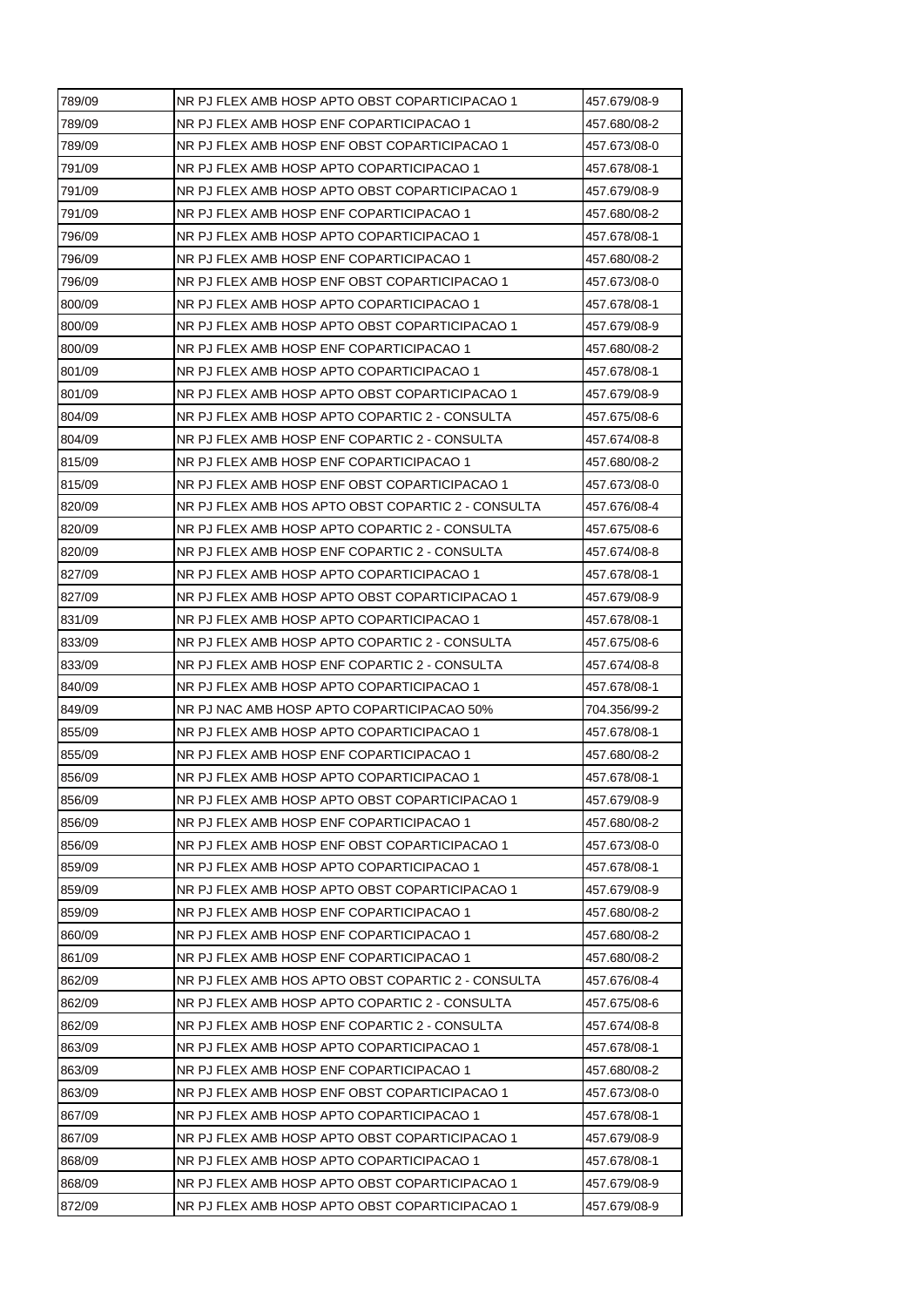| 872/09 | NR PJ FLEX AMB HOSP ENF COPARTICIPACAO 1           | 457.680/08-2 |
|--------|----------------------------------------------------|--------------|
| 872/09 | NR PJ FLEX AMB HOSP ENF OBST COPARTICIPACAO 1      | 457.673/08-0 |
| 878/09 | NR PJ FLEX AMB HOSP APTO COPARTICIPACAO 1          | 457.678/08-1 |
| 878/09 | NR PJ FLEX AMB HOSP ENF COPARTICIPACAO 1           | 457.680/08-2 |
| 882/09 | NR PJ FLEX AMB HOSP ENF COPARTICIPACAO 1           | 457.680/08-2 |
| 884/09 | NR PJ FLEX AMB HOSP ENF COPARTIC 2 - CONSULTA      | 457.674/08-8 |
| 884/09 | NR PJ FLEX AMB HOSP ENF OBST COPARTIC 2 - CONSULTA | 457.677/08-2 |
| 890/09 | NR PJ NAC AMB HOSP APTO COPARTICIPACAO 25%         | 704.355/99-4 |
| 890/09 | NR PJ NAC AMB HOSP APTO OBST COPARTICIPACAO 25%    | 704.350/99-3 |
| 890/09 | NR PJ NAC AMB HOSP ENF COPARTICIPACAO 25%          | 704.351/99-1 |
| 890/09 | NR PJ NAC AMB HOSP ENF OBST COPARTICIPACAO 25%     | 704.353/99-8 |
| 891/09 | NR PJ FLEX AMB HOSP ENF COPARTICIPACAO 1           | 457.680/08-2 |
| 891/09 | NR PJ FLEX AMB HOSP ENF OBST COPARTICIPACAO 1      | 457.673/08-0 |
| 892/09 | NR PJ FLEX AMB HOSP APTO COPARTICIPACAO 1          | 457.678/08-1 |
| 892/09 | NR PJ FLEX AMB HOSP ENF COPARTICIPACAO 1           | 457.680/08-2 |
| 894/09 | NR PJ FLEX AMB HOSP APTO COPARTIC 2 - CONSULTA     | 457.675/08-6 |
| 894/09 | NR PJ FLEX AMB HOSP ENF COPARTIC 2 - CONSULTA      | 457.674/08-8 |
| 894/09 | NR PJ FLEX AMB HOSP ENF OBST COPARTIC 2 - CONSULTA | 457.677/08-2 |
| 901/09 | NR PJ FLEX AMB HOSP APTO COPARTICIPACAO 1          | 457.678/08-1 |
| 901/09 | NR PJ FLEX AMB HOSP ENF COPARTICIPACAO 1           | 457.680/08-2 |
| 901/09 | NR PJ FLEX AMB HOSP ENF OBST COPARTICIPACAO 1      | 457.673/08-0 |
| 905/09 | NR PJ FLEX AMB HOSP APTO COPARTICIPACAO 1          | 457.678/08-1 |
| 907/09 | NR PJ FLEX AMB HOSP APTO COPARTIC 2 - CONSULTA     | 457.675/08-6 |
| 909/09 | NR PJ NAC AMB HOSP ENF COPARTICIPACAO 25%          | 704.351/99-1 |
| 917/09 | NR PJ FLEX AMB HOSP APTO COPARTICIPACAO 1          | 457.678/08-1 |
| 920/09 | NR PJ NAC AMB HOSP ENF COPARTICIPACAO 25%          | 704.351/99-1 |
| 920/09 | NR PJ NAC AMB HOSP ENF OBST COPARTICIPACAO 25%     | 704.353/99-8 |
| 926/09 | NR PJ FLEX AMB HOSP APTO COPARTICIPACAO 1          | 457.678/08-1 |
| 926/09 | NR PJ FLEX AMB HOSP ENF COPARTICIPACAO 1           | 457.680/08-2 |
| 926/09 | NR PJ FLEX AMB HOSP ENF OBST COPARTICIPACAO 1      | 457.673/08-0 |
| 929/09 | NR PJ FLEX AMB HOSP APTO COPARTICIPACAO 1          | 457.678/08-1 |
| 929/09 | NR PJ FLEX AMB HOSP APTO OBST COPARTICIPACAO 1     | 457.679/08-9 |
| 934/09 | NR PJ FLEX AMB HOSP APTO COPARTICIPACAO 1          | 457.678/08-1 |
| 934/09 | NR PJ FLEX AMB HOSP APTO OBST COPARTICIPACAO 1     | 457.679/08-9 |
| 936/09 | NR PJ NAC AMB HOSP APTO COPARTICIPACAO 25%         | 704.355/99-4 |
| 936/09 | NR PJ NAC AMB HOSP APTO OBST COPARTICIPACAO 25%    | 704.350/99-3 |
| 936/09 | NR PJ NAC AMB HOSP ENF COPARTICIPACAO 25%          | 704.351/99-1 |
| 938/09 | NR PJ FLEX AMB HOSP ENF COPARTICIPACAO 1           | 457.680/08-2 |
| 941/09 | NR PJ NAC AMB HOSP ENF COPARTICIPACAO 25%          | 704.351/99-1 |
| 942/09 | NR PJ FLEX AMB HOSP APTO COPARTICIPACAO 1          | 457.678/08-1 |
| 942/09 | NR PJ FLEX AMB HOSP ENF COPARTICIPACAO 1           | 457.680/08-2 |
| 942/09 | NR PJ FLEX AMB HOSP ENF OBST COPARTICIPACAO 1      | 457.673/08-0 |
| 952/09 | NR PJ FLEX AMB HOS APTO OBST COPARTIC 2 - CONSULTA | 457.676/08-4 |
| 952/09 | NR PJ FLEX AMB HOSP APTO COPARTIC 2 - CONSULTA     | 457.675/08-6 |
| 952/09 | NR PJ FLEX AMB HOSP ENF COPARTIC 2 - CONSULTA      | 457.674/08-8 |
| 952/09 | NR PJ FLEX AMB HOSP ENF OBST COPARTIC 2 - CONSULTA | 457.677/08-2 |
| 958/09 | NR PJ NAC AMB COPARTICIPACAO 25%                   | 704.338/99-4 |
| 958/09 | NR PJ NAC AMB HOSP APTO COPARTICIPACAO 25%         | 704.355/99-4 |
| 958/09 | NR PJ NAC AMB HOSP APTO OBST COPARTICIPACAO 25%    | 704.350/99-3 |
| 958/09 | NR PJ NAC AMB HOSP ENF COPARTICIPACAO 25%          | 704.351/99-1 |
|        |                                                    |              |